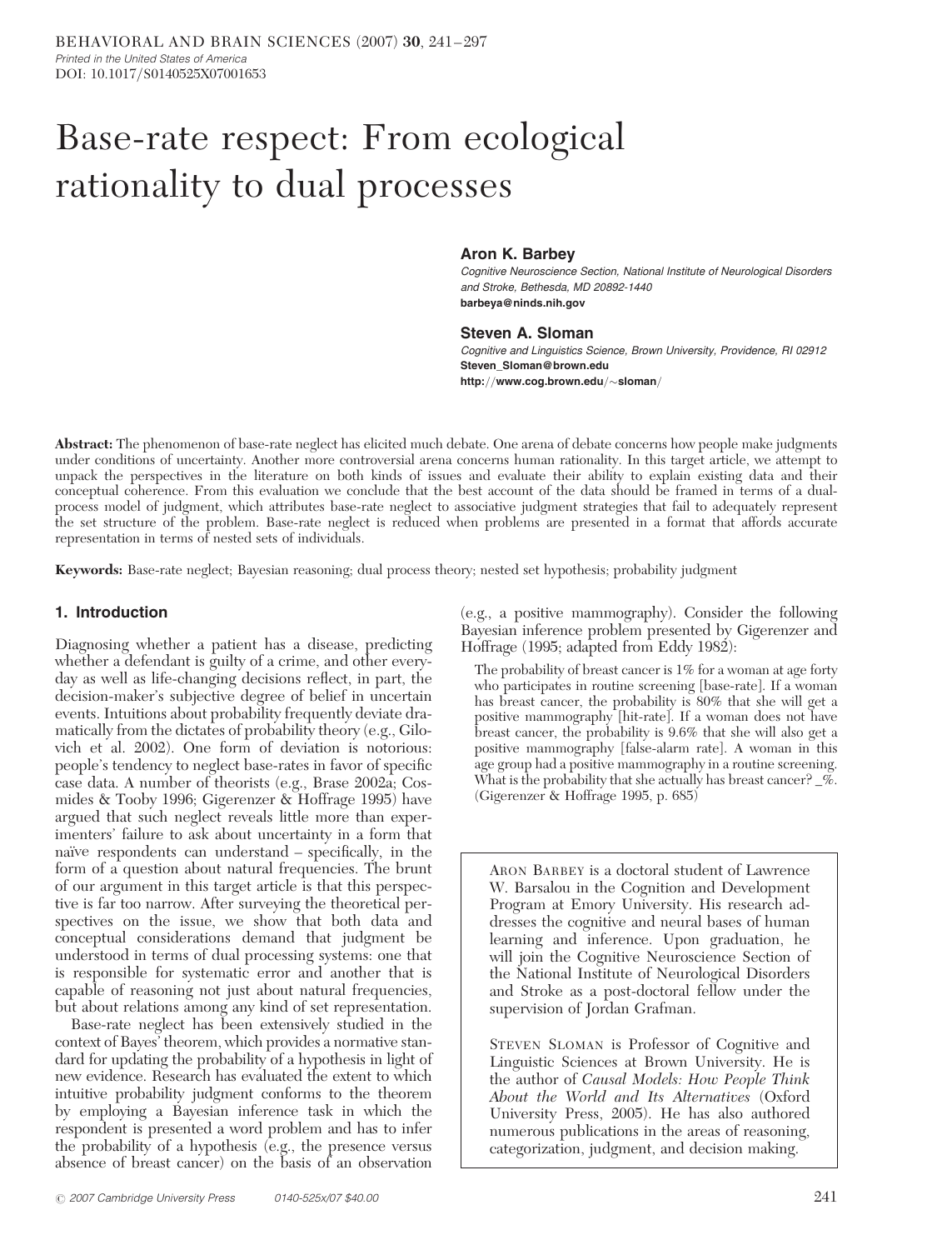According to Bayes' theorem, $\frac{1}{1}$  the probability that the patient has breast cancer given that she has a positive mammography is 7.8%. Evidence that people's judgments on this problem accord with Bayes' theorem would be consistent with the claim that the mind embodies a calculus of probability, whereas the lack of such a correspondence would demonstrate that people's judgments can be at variance with sound probabilistic principles and, as a consequence, that people can be led to make incoherent decisions (Ramsey 1964; Savage 1954). Thus, the extent to which intuitive probability judgment conforms to the normative prescriptions of Bayes' theorem has implications for the nature of human judgment (for a review of the theoretical debate on human rationality, see Stanovich 1999). In the case of Eddy's study, fewer than 5% of the respondents generated the Bayesian solution.

Early studies evaluating Bayesian inference under singleevent probabilities also showed systematic deviations from Bayes' theorem. Hammerton (1973), for example, found that only 10% of the physicians tested generated the Bayesian solution, with the median response approximating the hit-rate of the test. Similarly, Casscells et al. (1978) and Eddy (1982) found that a low proportion of respondents generated the Bayesian solution: 18% in the former and 5% in the latter, with the modal response in each study corresponding to the hit-rate of the test. All of this suggests that the mind does not normally reason in a way consistent with the laws of probability theory.

### 1.1. Base-rate facilitation

However, this conclusion has not been drawn universally. Eddy's (1982) problem concerned a single event, the probability that a particular woman has breast cancer. In some problems, when probabilities that refer to the chances of a single event occurring (e.g., 1%) are reformulated and presented in terms of natural frequency formats (e.g., 10 out of 1,000), people more often draw probability estimates that conform to Bayes' theorem. Consider the following mammography problem presented in a natural frequency format by Gigerenzer and Hoffrage (1995):

10 out of every 1,000 women at age forty who participate in routine screening have breast cancer [base-rate]. 8 out of every 10 women with breast cancer will get a positive mammography [hit-rate]. 95 out of every 990 women without breast cancer will also get a positive mammography [false-alarm rate]. Here is a new representative sample of women at age forty who got a positive mammography in routine screening. How many of these women do you expect to actually have breast cancer? \_\_ out of \_\_ . (Gigerenzer & Hoffrage 1995, p. 688)

The proportion of responses conforming to Bayes' theorem increased by a factor of about three in this case, 46% under natural frequency formats versus 16% under a single-event probability format. The observed facilitation has motivated researchers to argue that coherent probability judgment depends on representing events in the form of natural frequencies (e.g., Brase 2002a; Cosmides & Tooby 1996; Gigerenzer & Hoffrage 1995).

Cosmides and Tooby (1996) also conducted a series of experiments that employed Bayesian inference problems that had previously elicited judgmental errors under single-event probability formats. In Experiment 1, they replicated Casscells et al. (1978), demonstrating that only 12% of their respondents produced the Bayesian

answer when presented with single-event probabilities. Cosmides and Tooby then transformed the single-event probabilities into natural frequencies, resulting in a remarkably high proportion of Bayesian responses: 72% of respondents generated the Bayesian solution, supporting the authors' conclusion that Bayesian inference depends on the use of natural frequencies.

Gigerenzer (1996) explored whether physicians, who frequently assess and diagnose medical illness, would demonstrate the same pattern of judgments as that of clinically untrained college undergraduates. Consistent with the judgments drawn by college students (e.g., Gigerenzer & Hoffrage 1995), Gigerenzer found that the sample of 48 physicians tested generated the Bayesian solution in only 10% of the cases under single-event probability formats, whereas 46% did so with natural frequency formats. Physicians spent about 25% more time on the single-event probability problems, which suggests that they found these problems more difficult to solve than problems presented in a natural frequency format. Thus, the physician's judgments were consistent with those of non-physicians, suggesting that formal training in medical diagnosis does not lead to more accurate Bayesian reasoning and that natural frequencies facilitate probabilistic inference across populations.

Further studies have demonstrated that the facilitory effect of natural frequencies on Bayesian inference observed in the laboratory has the potential for improving the predictive accuracy of professionals in important realworld settings. Gigerenzer and his colleagues have shown, for example, that natural frequencies facilitate Bayesian inference in AIDS counseling (Gigerenzer et al. 1998), in the assessment of statistical information by judges (Lindsey et al. 2003), and in teaching Bayesian reasoning to college undergraduates (Kuzenhauser & Hoffrage 2002; Sedlmeier & Gigerenzer 2001). In summary, the reviewed findings demonstrate facilitation in Bayesian inference when single-event probabilities are translated into natural frequencies, consistent with the view that coherent probability judgment depends on natural frequency representations.

### 1.2. Theoretical accounts

Explanations of facilitation in Bayesian inference can be grouped into five types that can be arrayed along a continuum of cognitive control, from accounts that ascribe facilitation to processes that have little to do with strategic cognitive processing to those that appeal to generalpurpose reasoning procedures. The five accounts we discuss can be contrasted at the coarsest level on five dimensions (see Table 1). We do not claim that theorists have consistently made these distinctions in the past, only that these distinctions are in fact appropriate ones.

A parallel taxonomy for theories of categorization can be found in Sloman et al. (in press). We briefly introduce the theoretical frameworks here. The discussion of each will be elaborated as required to reveal assumptions and derive predictions in the following sections in order to compare and contrast them.

1.2.1. Mind as Swiss army knife. Several theorists have argued that the human mind consists of a number of specialized modules (Cosmides & Tooby 1996; Gigerenzer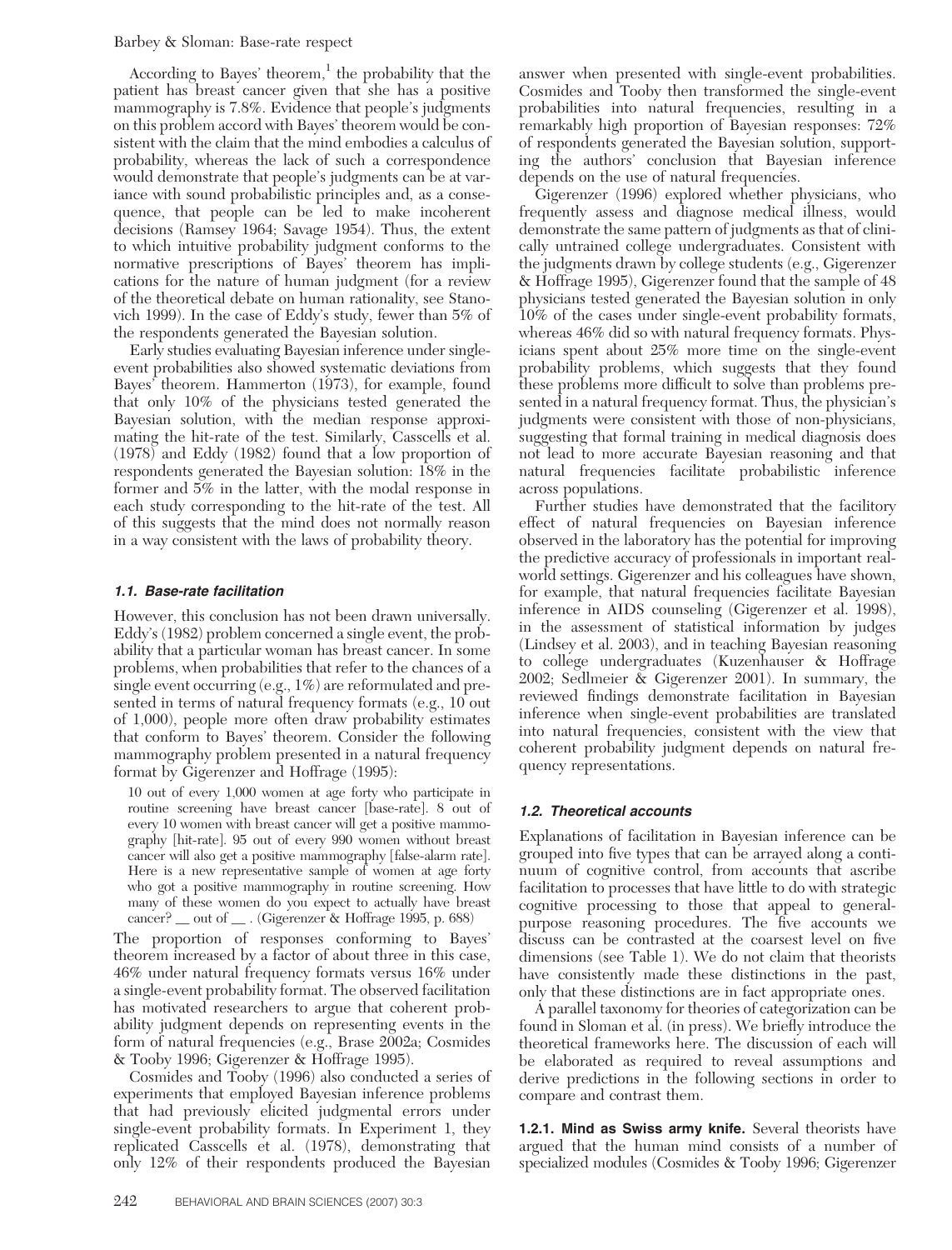|                                                                         | Mind as Swiss<br>army knife | Natural frequency<br>algorithm | Natural frequency<br>heuristic | Non-evolutionary<br>natural frequency<br>heuristic | Nested sets<br>and dual<br>processes |
|-------------------------------------------------------------------------|-----------------------------|--------------------------------|--------------------------------|----------------------------------------------------|--------------------------------------|
| Cognitive impenetrability                                               | Х                           |                                |                                |                                                    |                                      |
| Informational encapsulation                                             | Χ                           | Х                              |                                |                                                    |                                      |
| Appeal to evolution                                                     | Х                           | Х                              | Х                              |                                                    |                                      |
| Cognitive process uniquely<br>sensitive to natural frequency<br>formats | Х                           | Х                              | Х                              |                                                    |                                      |
| Transparency of nested<br>set relations                                 | Х                           | Х                              | Х                              |                                                    |                                      |

Table 1. Prerequisites for reduction of base-rate neglect according to 5 theoretical frameworks

Note. The prerequisites of each theory are indicated by an 'X'.

& Selten 2001). Each module is assumed to be unavailable to conscious awareness or deliberate control (i.e., cognitively impenetrable), and also assumed to be able to process only a specific type of information (i.e., informationally encapsulated; see Fodor 1983). One module in particular is designed to process natural frequencies. This module is thought to have evolved because natural frequency information is what was available to our ancestors in the environment of evolutionary adaptiveness. In this view, facilitation occurs because natural frequency data are processed by a computationally effective processing module.

Two arguments have been advanced in support of the ecological validity of natural frequency data. First, as natural frequency information is acquired, it can be "easily, immediately, and usefully incorporated with past frequency information via the use of natural sampling, which is the method of counting occurrences of events as they are encountered and storing the resulting knowledge base for possible use later" (Brase 2002b, p. 384). Second, information stored in a natural frequency format preserves the sample size of the reference class (e.g., 10 out of 1,000 women have breast cancer), and are arranged into subset relations (e.g., of the 10 women that have breast cancer, 8 are positively diagnosed) that indicate how many cases of the total sample there are in each subcategory (i.e., the base-rate, the hit-rate, and false-alarm rate). Because natural frequency formats entail the sample and effect sizes, posterior probabilities consistent with Bayes' theorem can be calculated without explicitly incorporating base-rates, thereby allowing simple calculations<sup>2</sup> (Kleiter 1994). Thus, proponents of this view argue that the mind has evolved to process natural frequency formats over single-event probabilities, and that, in particular, it includes a cognitive module that "maps frequentist representations of prior probabilities and likelihoods onto a frequentist representation of a posterior probability in a way that satisfies the constraints of Bayes' theorem" (Cosmides & Tooby 1996, p. 60).

Theorists who take this position uniformly motivate their hypothesis via a process of natural selection. However, the cognitive and evolutionary claims are in fact conceptually independent. The mind could consist of cognitively impenetrable and informationally encapsulated modules whether or not any or all of those modules evolved for the specific reasons offered.

1.2.2. Natural frequency algorithm. A weaker claim is that the mind includes a specific algorithm for effectively processing natural frequency information (Gigerenzer & Hoffrage 1995). Unlike the mind-as-Swiss-army-knife view, this hypothesis makes no general claim about the architecture of mind. Despite their difference in scope, however, these two theories adopt the same computational and evolutionary commitments.

Consistent with the mind-as-Swiss-army-knife view, the algorithm approach proposes that coherent probability judgment derives from a simplified form of Bayes' theorem. The proposed algorithm computes the number of cases where the hypothesis and observation co-occur, N(H and D), out of the total number of cases where the observation occurs,  $N(H \text{ and } D) + N(\text{not-H} \text{ and } D) = N(D)$ (Gigerenzer & Hoffrage 1995; Kleiter 1994). Because this form of Bayes' theorem expresses a simple ratio of frequencies, we refer to it as "the Ratio."

Following the mind-as-Swiss-army knife view, proponents of this approach have ascribed the origin of the Bayesian ratio to evolution. Gigerenzer and Hoffrage (1995, p. 686), for example, state

The evolutionary argument that cognitive algorithms were designed for frequency information, acquired through natural sampling, has implications for the computations an organism needs to perform when making Bayesian inferences ... . Bayesian algorithms are computationally simpler when information is encoded in a frequency format rather than a standard probability format.

As a consequence, the algorithm view predicts that "Performance on frequentist problems will satisfy some of the constraints that a calculus of probability specifies, such as Bayes' rule. This would occur because some inductive reasoning mechanisms in our cognitive architecture embody aspects of a calculus of probability" (Cosmides & Tooby 1996, p. 17).

The proposed algorithm is necessarily informationally encapsulated, as it operates on a specific information format – natural frequencies; but it is not necessarily cognitively impenetrable, as no one has claimed that other cognitive processes cannot affect or cannot use the algorithm's computations. The primary motivation for the existence of this algorithm has been computational (Gigerenzer & Hoffrage 1995; Kleiter 1994). As reviewed above, the value of natural frequencies is that these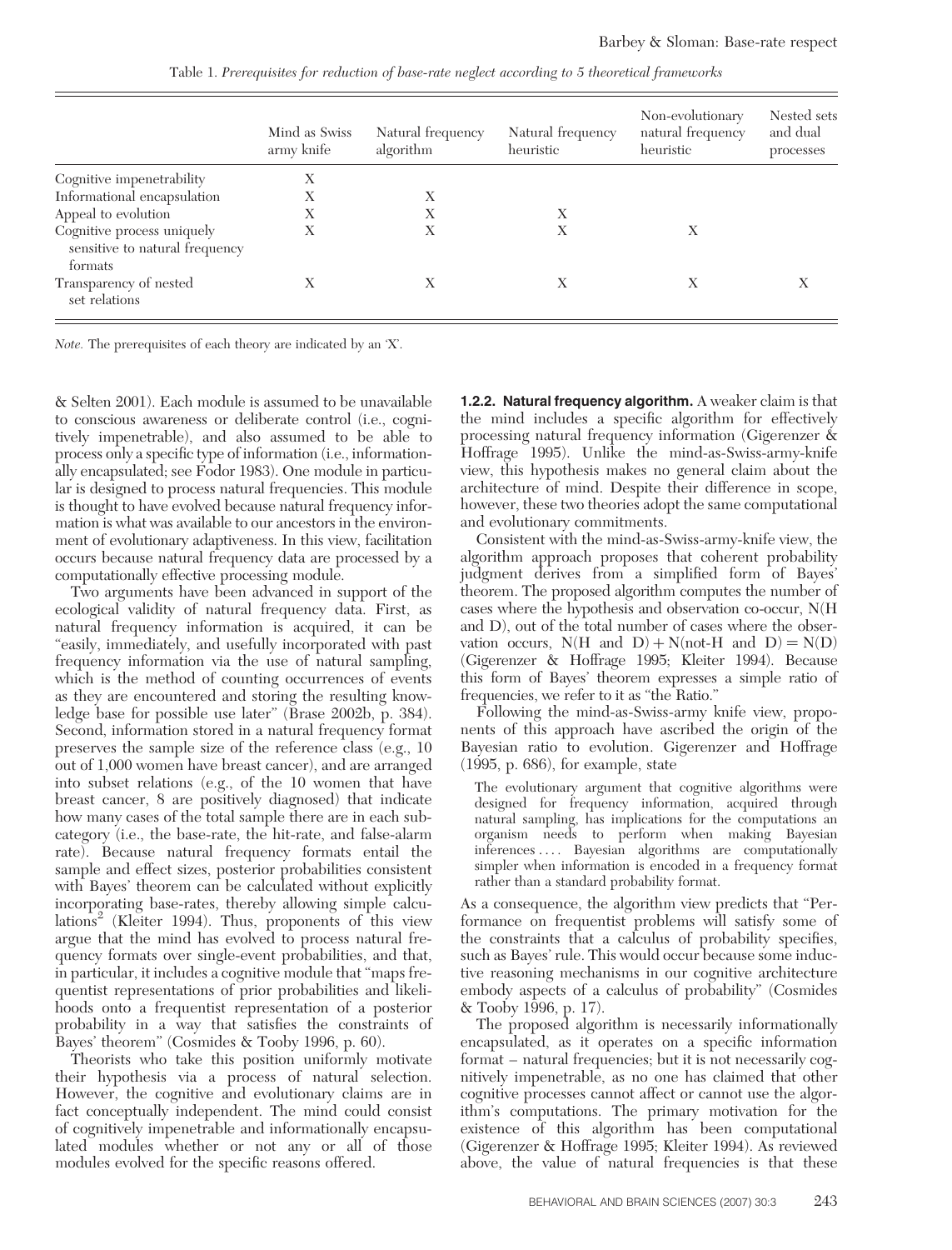### Barbey & Sloman: Base-rate respect

formats entail the sample and effect sizes and, as a consequence, simplify the calculation of Bayes' theorem: Probability judgments are coherent with Bayesian prescriptions even without explicit consideration of base-rates.

1.2.3. Natural frequency heuristic. A claim which puts facilitation under more cognitive control is that people use heuristics to make judgments (Gigerenzer & Selten 2001; Tversky & Kahneman 1974) and that the Ratio is one such heuristic (Gigerenzer et al. 1999). According to this view, "heuristics can perform as well, or better, than algorithms that involve complex computations ... . The astonishingly high accuracy of these heuristics indicates their ecological rationality; fast and frugal heuristics exploit the statistical structure of the environment, and they are adapted to this structure" (Gigerenzer 2006). Advocates of this approach motivate the proposed heuristic by pointing to the ecological validity of natural frequency formats, as Gigerenzer further states (p. 52):

To evaluate the performance of the human mind, one needs to look at its environment and, in particular, the external representation of the information. For most of the time during which the human mind evolved, information was encountered in the form of natural frequencies ...

Thus, this view proposes that the mind evolved to process natural frequencies and that this evolutionary adaptation gave rise to the proposed heuristic that computes the Bayesian Ratio from natural frequencies.

1.2.4. Non-evolutionary natural frequency heuristic. Evolutionary arguments about the ecological validity of natural frequency representations provide part of the motivation for the preceding theories. In particular, proponents of the theories argue that throughout the course of human evolution natural frequencies were acquired via natural sampling (i.e., encoding event frequencies as they are encountered, and storing them in the appropriate reference class).

In contrast, the non-evolutionary natural frequency theory proposes that natural sampling is not necessarily an evolved procedure for encoding statistical regularities in the environment, but rather, a useful sampling method that, one way or another, people can appreciate and use. The natural frequency representations that result from natural sampling, on this view, simplify the calculation of Bayes' theorem and, as a consequence, facilitate Bayesian inference (Kleiter 1994). Thus, this non-evolutionary view differs from the preceding accounts by resting on a purely computational argument that is independent of any commitments as to which cognitive processes have been selected for by evolution.

This theory proposes that the computational simplicity afforded by natural frequencies gives rise to a heuristic that computes the Bayesian Ratio from natural frequencies. The proposed heuristic implies a higher degree of cognitive control than the preceding modular algorithms.

1.2.5. Nested sets and dual processes. The most extreme departure from the modular view claims that facilitation is a product of general-purpose reasoning processes (Evans et al. 2000; Fox & Levav 2004; Girotto & Gonzales 2001; Johnson-Laird et al. 1999; Kahneman & Frederick 2002; 2005; Over 2003; Reyna 1991; Sloman et al. 2003). In this view, people use two systems to reason (Evans  $\&$ Over 1996; Kahneman & Frederick 2002; 2005; Reyna & Brainerd 1994; Sloman 1996a; Stanovich & West 2000), often called Systems 1 and 2. But in an effort to use more expressive labels, we will employ Sloman's terms "associative" and "rule-based."

The dual-process model attributes responses based on associative principles like similarity or retrieval from memory to a primitive associative judgment system. It attributes responses based on more deliberative processing that involves working memory, such as the elementary set operations that respect the logic of set inclusion and facilitate Bayesian inference, to a second rule-based system. Judgmental errors produced by cognitive heuristics are generated by associative processes, whereas the induction of a representation of category instances that makes nested set relations transparent also induces use of rules about elementary set operations – operations of the sort perhaps described by Fox and Levav (2004) or Johnson-Laird et al. (1999).

According to this theory, base-rate neglect results from associative responding and facilitation occurs when people correctly use rules to make the inference. Rule-based inference is more cognitively demanding than associative inference, and is therefore more likely to occur when participants have more time, more incentives, or more external aids to make a judgment and are under fewer other demands at the moment of judgment. It is also more likely for people who have greater skill in employing the relevant rules. This last prediction is supported by Stanovich and West (2000) who find correlations between intelligence and use of base rates.

Rules are effective devices for solving a problem to the extent that the problem is represented in a way compatible with the rules. For example, long division is an effective method for solving division problems, but only if numbers are represented using Arabic numerals; division with Roman numerals requires different rules. By analogy, this view proposes that natural frequencies facilitate use of base-rates because the rules people have access to and are able to use to solve the specific kind of problem studied in the base-rate neglect literature are more compatible with natural frequency formats than single-event probability formats.

Specifically, people are adept at using rules consisting of simple elementary set operations. But these operations are only applicable when problems are represented in terms of sets, as opposed to single events (Reyna 1991; Reyna & Brainerd 1995). According to this view, facilitation in Bayesian inference occurs under natural frequencies because these formats are an effective cue to the representation of the set structure underlying a Bayesian inference problem. This is the nested sets hypothesis of Tversky and Kahneman (1983). In this framework, natural frequency formats prompt the respondent to adopt an outside view by inducing a representation of category instances (e.g., 10 out of 1,000 women have breast cancer) that reveals the set structure of the problem and makes the nested set relations transparent for problem solving.<sup>3</sup> We refer to this hypothesis as the nested sets theory (Ayton & Wright 1994; Evans et al. 2000; Fox & Levav 2004; Girotto & Gonzalez 2001; 2002; Johnson-Laird et al. 1999; Reyna 1991; Tversky & Kahneman 1983; Macchi 2000; Mellers & McGraw 1999; Sloman et al. 2003). Unlike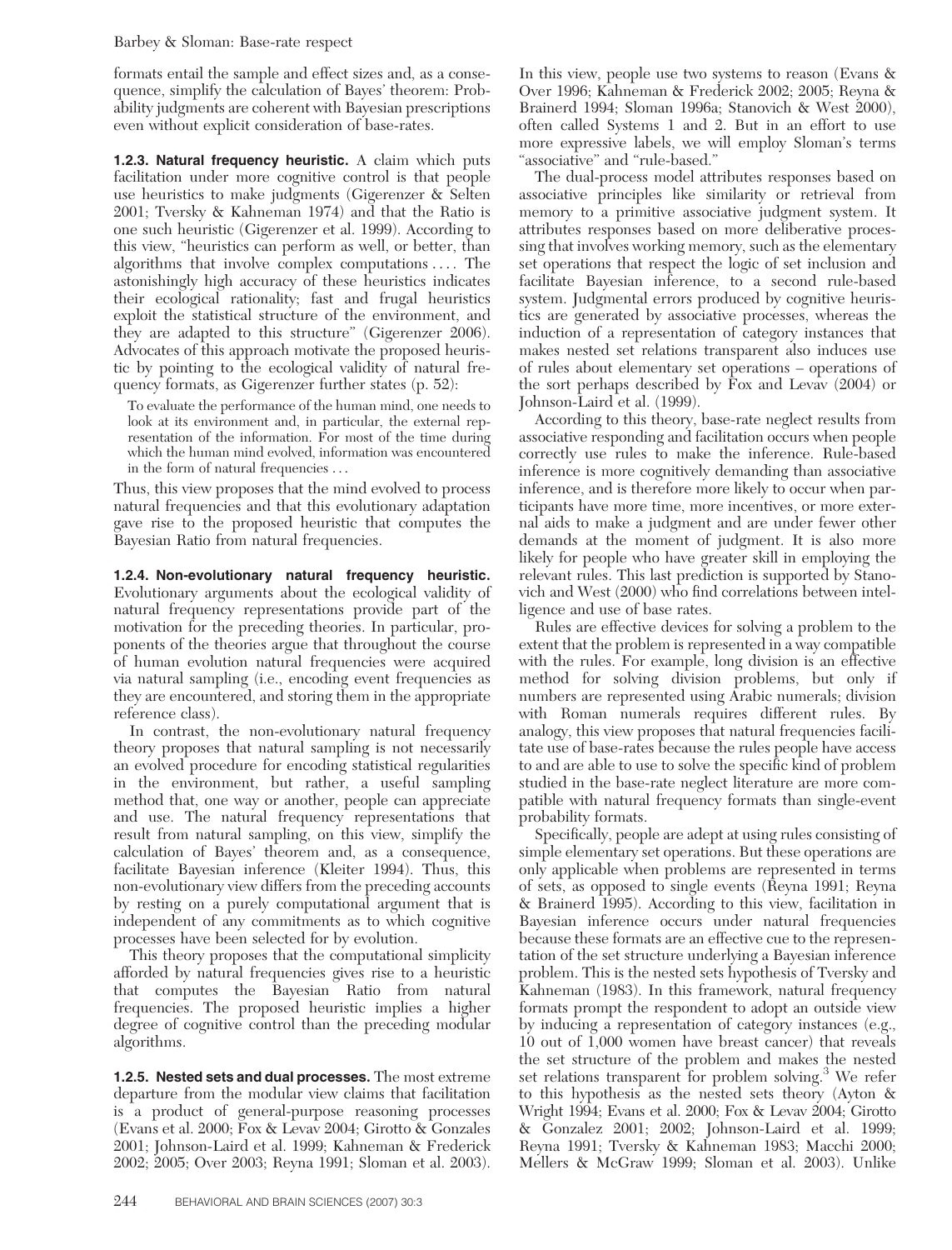the other theories, it predicts that facilitation should be observable in a variety of different tasks, not just posterior probability problems, when nested set relations are made transparent.

### 2. Overview of empirical and conceptual issues reviewed

We now turn to an evaluation of these five theoretical frameworks. We evaluate a range of empirical and conceptual issues that bear on the validity of these frameworks.

### 2.1. Review of empirical literature

The theories are evaluated with respect to the empirical predictions summarized in Table 2. The predictions of each theory derive from (1) the degree of cognitive control attributed to probability judgment (see Table 1), and (2) the proposed cognitive operations that underlie estimates of probability.

Theories that adopt a low degree of cognitive control – proposing cognitively impenetrable modules or informationally encapsulated algorithms – restrict Bayesian inference to contexts that satisfy the assumptions of the processing module or algorithm. In contrast, theories that adopt a high degree of cognitive control – appealing to a natural frequency heuristic or a domain general capacity to perform set operations – predict Bayesian inference in a wider range of contexts. The latter theories are distinguished from one another in terms of the cognitive operations they propose: The evolutionary and nonevolutionary natural frequency heuristics depend on structural features of the problem, such as question form and reference class. They imply the accurate encoding and comprehension of natural frequencies and an accurate weighting of the encoded event frequencies to calculate the Bayesian ratio. In contrast, the nested sets theory does not rely on natural frequencies and, instead, predicts facilitation in Bayesian inference, and in a range of other deductive and inductive reasoning tasks, when the set structure of the problem is made transparent, thereby promoting use of elementary set operations and inferences about the logical (i.e., extensional) properties they entail.

### 2.2. Information format and judgment domain

The preceding review of the literature found that natural frequency formats consistently reduced base-rate neglect relative to probability formats. However, the size of this effect varied considerably across studies (see Table 3).

Cosmides and Tooby (1996), for example, observed a 60-point % difference between the proportions of Bayesian responses under natural frequencies versus single-event probabilities, whereas Gigerenzer and Hoffrage (1995)

Table 2. Empirical predictions of the five theoretical frameworks

|                                                                                              | Mind as Swiss<br>army knife | Natural<br>frequency<br>algorithm | Natural<br>frequency<br>heuristic | Non-evolutionary<br>natural frequency<br>heuristic | Nested sets<br>and dual<br>processes |
|----------------------------------------------------------------------------------------------|-----------------------------|-----------------------------------|-----------------------------------|----------------------------------------------------|--------------------------------------|
| Facilitation with natural                                                                    | X                           | X                                 | X                                 | X                                                  | X                                    |
| frequencies (information                                                                     |                             |                                   |                                   |                                                    |                                      |
| format and judgment domain)                                                                  |                             |                                   |                                   |                                                    |                                      |
| Facilitation with questions that<br>prompt the respondent to                                 |                             |                                   | X                                 | X                                                  | X                                    |
| compute the Bayesian ratio<br>(question form)                                                |                             |                                   |                                   |                                                    |                                      |
| Facilitation with statistical                                                                |                             |                                   | X                                 | X                                                  | X                                    |
| information organized in a<br>partitive structure (reference<br>class)                       |                             |                                   |                                   |                                                    |                                      |
| Facilitation with diagrammatic<br>representations that highlight<br>the set structure of the |                             |                                   | X                                 | X                                                  | X                                    |
| problem                                                                                      |                             |                                   |                                   |                                                    |                                      |
| Inaccurate frequency<br>judgments                                                            |                             |                                   |                                   |                                                    | X                                    |
| Equivalent comprehension of<br>natural frequencies and<br>single-event probabilities         |                             |                                   |                                   |                                                    | X                                    |
| Non-normative weighting of                                                                   |                             |                                   |                                   |                                                    | X                                    |
| likelihood ratio and prior odds                                                              |                             |                                   |                                   |                                                    |                                      |
| Facilitation with set                                                                        |                             |                                   |                                   |                                                    | X                                    |
| representations in deductive                                                                 |                             |                                   |                                   |                                                    |                                      |
| and inductive reasoning                                                                      |                             |                                   |                                   |                                                    |                                      |

Note. The predictions of each theory are indicated by an 'X.'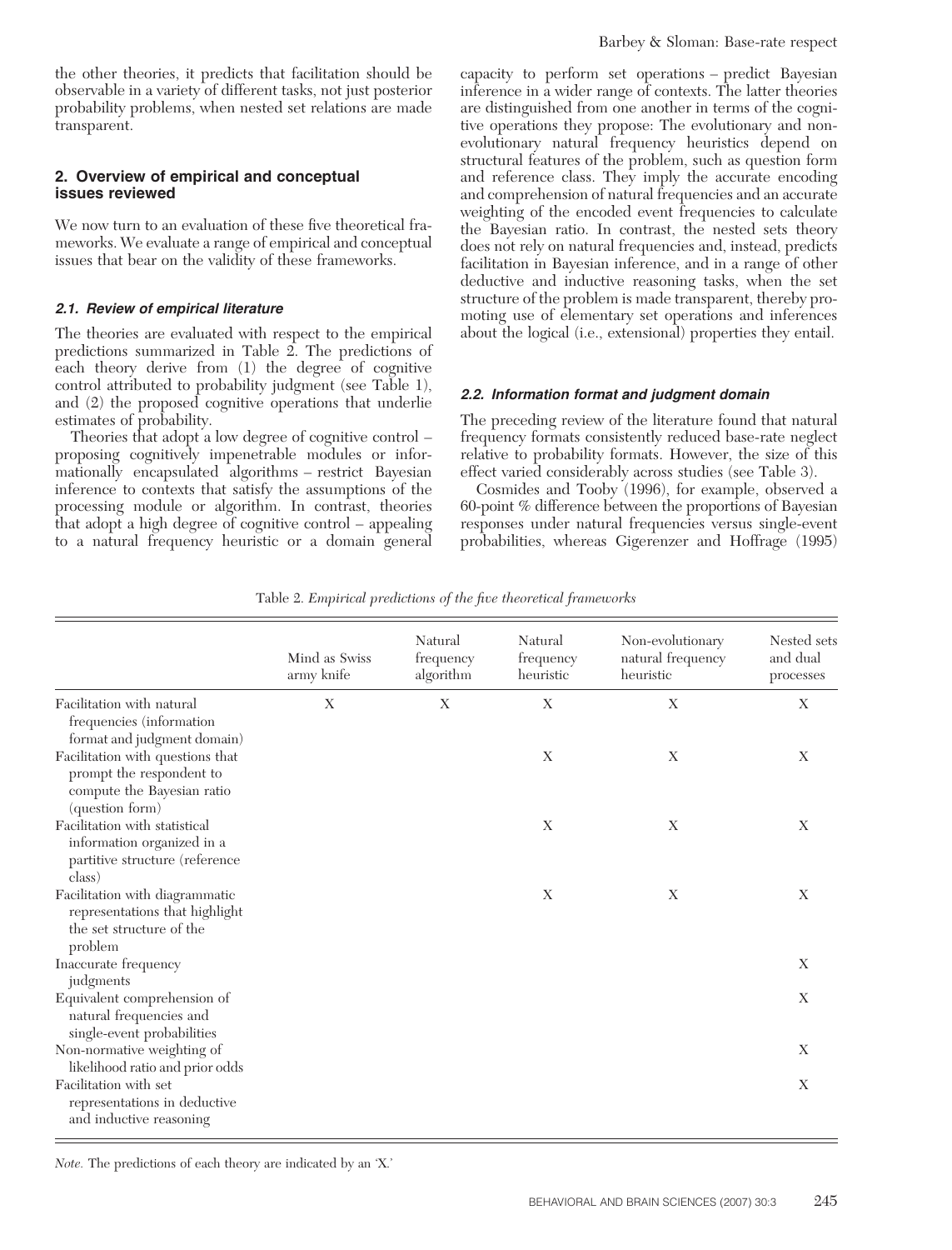### Barbey & Sloman: Base-rate respect

Table 3. Percent correct for Bayesian inference problems reported in the literature (sample sizes in parentheses)

|                                   | Information format and<br>judgment domain |           |  |  |
|-----------------------------------|-------------------------------------------|-----------|--|--|
| Study                             | Probability                               | Frequency |  |  |
| Casscells et al. (1978)           | 18(60)                                    |           |  |  |
| Cosmides & Tooby $(1996; Exp. 2)$ | 12(25)                                    | 72(25)    |  |  |
| Eddy (1988)                       | 5(100)                                    |           |  |  |
| Evans et al. (2000; Exp. 1)       | 24(42)                                    | 35(43)    |  |  |
| Gigerenzer (1996)                 | 10(48)                                    | 46(48)    |  |  |
| Gigerenzer & Hoffrage (1995)      | 16(30)                                    | 46(30)    |  |  |
| Macchi (2000)                     | 6(30)                                     | 40(30)    |  |  |
| Sloman et al. $(2003; Exp.1)$     | 20(25)                                    | 51(45)    |  |  |
| Sloman et al. $(2003;$ Exp. 1b)   |                                           | 31(48)    |  |  |

Note. Probability problems require that the respondent compute a conditional-event probability from data presented in a non-partitive form, whereas frequency problems include questions that prompt the respondent to evaluate the two terms of the Bayesian ratio and present data that is partitioned into these components.  $\ddagger p > 0.05$ 

reported a difference only half that size. The wide variability in the size of the effects makes it clear that in no sense do natural frequencies eliminate base-rate neglect, though they do reduce it.

Sloman et al. (2003) conducted a series of experiments that attempted to replicate the effect sizes observed by the previous studies (e.g., Cosmides & Tooby 1996; Experiment 2, Condition 1). Although Sloman et al. found facilitation with natural frequencies, the size of the effect was smaller than that observed by Cosmides and Tooby: The percent of Bayesian solutions generated under singleevent probabilities (20%) was comparable to Cosmides and Tooby (12%), but the percentage of Bayesian answers generated under natural frequencies was smaller (i.e., 72% versus 51% for Sloman et al.). In a further replication, Sloman et al. found that only 31% of their respondents generated the Bayesian solution, a statistically non-significant advantage for natural frequencies.

Evans et al. (2000, Experiment 1) similarly found only a small effect of information format. They report 24% Bayesian solutions under single-event probabilities and 35% under natural frequencies, a difference that was not reliable.

Brase et al. (2006) examined whether methodological factors contribute to the observed variability in effect size. They identified two factors that modulate the facilitory effect of natural frequencies in Bayesian inference: (1) the academic selectivity of the university the participants attend, and (2) whether or not the experiment offered a monetary incentive for participation. Experiments whose participants attended a top-tier national university and were paid reported a significantly higher proportion of Bayesian responses (e.g., Cosmides & Tooby 1996) than experiments whose participants attended a second-tier regional university and were not paid (e.g., Brase et al. 2006, Experiments 3 and 4). These results suggest that a higher proportion of Bayesian responses is observed in experiments that (a) select

participants with a higher level of general intelligence, as indexed by the academic selectivity of the university the participant attends (Stanovich & West 1998a), and (b) increase motivation by providing a monetary incentive. The former observation is consistent with the view that Bayesian inference depends on domain general cognitive processes to the degree that intelligence is domain general. The latter suggests that Bayesian inference is strategic, and not supported by automatic (e.g., modularized) reasoning processes.

### 2.3. Question form

One methodological factor that may mediate the effect of problem format is the form of the Bayesian inference question presented to participants (Girotto & Gonzalez 2001). The Bayesian solution expresses the ratio between the size of the subset of cases in which the hypothesis and observation co-occur and the total number of observations. Thus, it follows that the respondent should be more likely to arrive at this solution when prompted to adopt an outside view by utilizing the sample of category instances presented in the problem (e.g., "Here is a new sample of patients who have obtained a positive test result in routine screening. How many of these patients do you expect to actually have the disease?  $\equiv$  out of  $\equiv$ ") versus a question that presents information about category properties (e.g., "... Pierre has a positive reaction to the test ...") and prompts the respondent to adopt an inside view by considering the fact about Pierre to compute a probability estimate. As a result, the form of the question should modulate the observed facilitation.

In the preceding studies, however, information format and judgment domain were confounded with question form: Only problems that presented natural frequencies prompted use of the sample of category instances presented in the problem to compute the two terms of the Bayesian solution, whereas single-event probability problems prompted the use of category properties to compute a conditional probability.

To dissociate these factors, Girotto and Gonzalez (2001) proposed that single-event probabilities (e.g., 1%) can be represented as chances<sup>4</sup> (e.g., "One chance out of  $100$ "). Under the chance formulation of probability, the respondent can be asked either for the standard conditional probability or for values that correspond more closely to the ratio expressed by Bayes' theorem. The latter question asks the respondent to evaluate the chances that Pierre has a positive test for a particular infection, out of the total chances that Pierre has a positive test, thereby prompting consideration of the chances that Pierre – who could be anyone with a positive test in the sample – has the infection. In addition to encouraging an outside view by prompting the respondent to represent the sample of category instances presented in the problem, this question prompts the computation of the Bayesian ratio in two clearly defined steps: First calculate the overall number of chances where the conditioning event is observed, then compare this quantity to the number of chances where the conditioning event is observed in the presence of the hypothesis.

To evaluate the role of question form in Bayesian inference, Girotto and Gonzalez (2001, Study 1) conducted an experiment that manipulated question form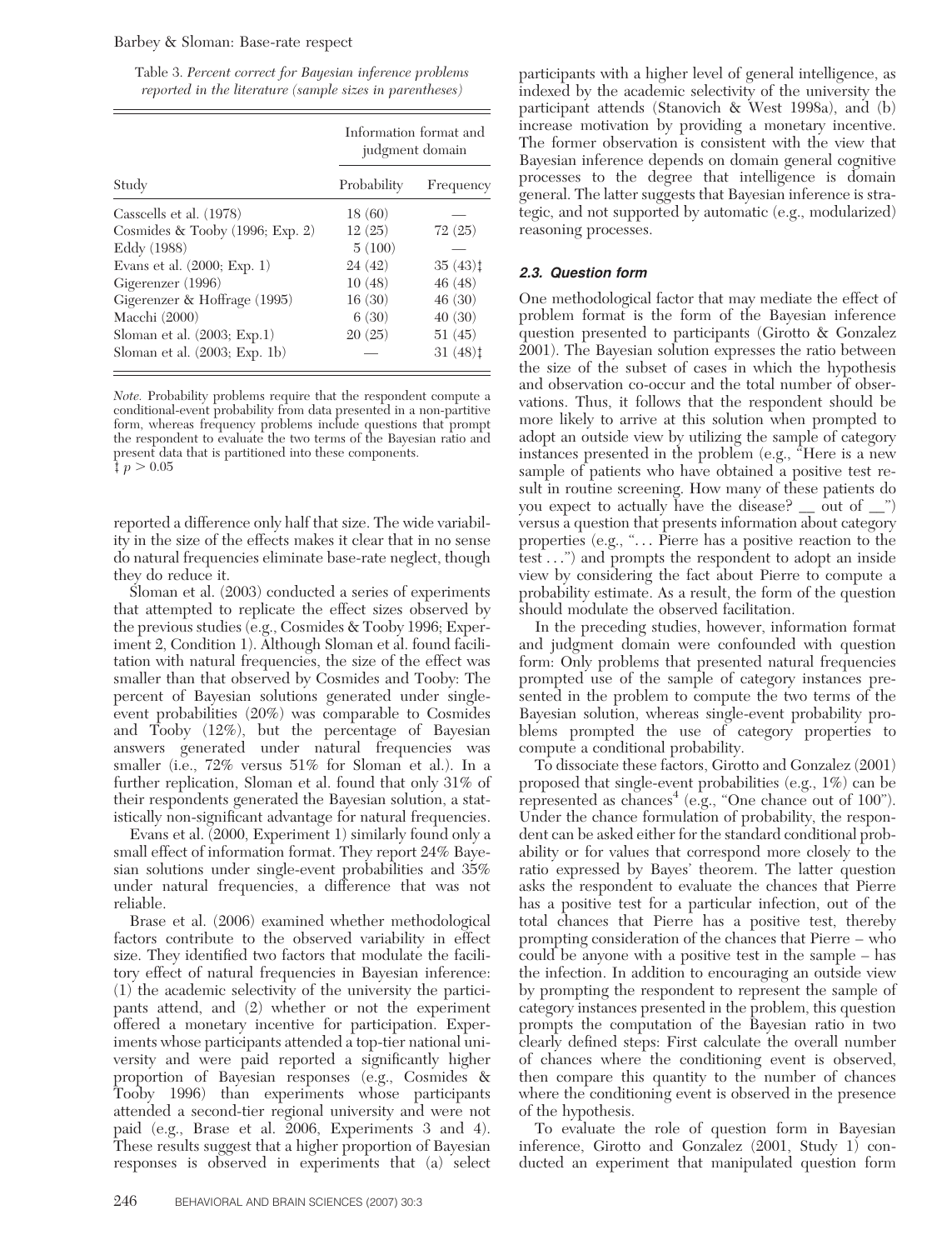independently of information format and judgment domain. The authors presented the following Bayesian inference scenario to 80 college undergraduates of the University of Provence, France:

A person who was tested had 4 chances out of 100 of having the infection. 3 of the 4 chances of having the infection were associated with a positive reaction to the test. 12 of the remaining 96 chances of not having the infection were also associated with a positive reaction to the test (Girotto & Gonzalez 2001, p. 253).

Half of the respondents were then asked to compute a conditional probability (i.e., "If Pierre has a positive reaction, there will be \_\_ chance(s) out of \_\_ that the infection is associated with his positive reaction"), whereas the remaining respondents were asked to evaluate the ratio of probabilities expressed in the Bayesian solution (i.e., "Imagine that Pierre is tested now. Out of the total 100 chances, Pierre has \_\_ chances of having a positive reaction, \_\_ of which will be associated with having the infection").

Girotto and Gonzalez (2001) found that only 8% of the respondents generated the Bayesian solution when asked to compute a conditional probability, consistent with the earlier literature. But the proportion of Bayesian answers increased to 43% when the question prompted the respondent to evaluate the two terms of the Bayesian solution. The same pattern was observed with the natural frequency format problem. Only 18% of the respondents generated the Bayesian solution when asked to compute a conditional frequency, whereas this proportion increased to 58% when asked to evaluate the two terms separately. This level of performance is comparable to that observed under standard natural frequency formats (e.g., Gigerenzer & Hoffrage 1995), and supports Girotto and Gonzalez's claim that the two-step question approximates the question asked with standard natural frequency formats. In further support of Girotto and Gonzalez's predictions, there were no reliable effects of information format or judgment domain across all the reported comparisons.

These findings suggest that people are not predisposed against using single-event probabilities but instead appear to be highly sensitive to the form of the question: When asked to reason about category instances to compute the two terms of the Bayesian ratio, respondents were able to draw the normative solution under single-event probabilities. Facilitation in Bayesian inference under natural frequencies need not imply that the mind is designed to process these formats, but instead can be attributed to the facilitory effect of prompting use of the sample of category instances presented in the problem to evaluate the two terms of the Bayesian ratio.

#### 2.4. Reference class

To assess the role of problem structure in Bayesian inference, we review studies that have manipulated structural features of the problem. Girotto and Gonzalez (2001) report two experiments that systematically assess performance under different partitionings of the data: Defective frequency partitions and non-partitive frequency problems. Consider the following medical diagnosis problem, which presents natural frequencies under what Girotto and Gonzalez (2001, Study 5) term a defective partition:

4 out of 100 people tested were infected. 3 of the 4 infected people had a positive reaction to the test. 84 of the 96 uninfected people did not have a positive reaction to the test. Imagine that a group of people is now tested. In a group of 100 people, one can expect \_\_ individuals to have a positive reaction, \_\_ of whom will have the infection.

In contrast to the standard partitioning of the data under natural frequencies, here the frequency of uninfected people who did not have a positive reaction to the test is reported, instead of the frequency of uninfected, positive reactions. As a result, to derive the Bayesian solution, the first value must be subtracted from the total population of uninfected individuals to obtain the desired value  $(96 - 84 = 12)$ , and the result can be used to determine the proportion of infected, positive people out of the total number of people who obtain a positive test (e.g.,  $3/15 = 0.2$ ). Although this problem exhibits a partitive structure, Girotto and Gonzalez predicted that the defective partitioning of the data would produce a greater proportion of errors than observed under the standard data partitioning, because the former requires an additional computation. Consistent with this prediction, only 35% of respondents generated the Bayesian solution, whereas 53% did so under the standard data partitioning. Nested set relations were more likely to facilitate Bayesian reasoning when the data were partitioned into the components that are needed to generate the solution.

Girotto and Gonzalez (2001, Study 6) also assessed performance under natural frequency formats that were not partitioned into nested set relations (i.e., unpartitioned frequencies). As in the case of standard natural frequency format problems (e.g., Cosmides & Tooby 1996), these multiple-sample problems employed natural frequencies and prompted the respondent to compute the two terms of the Bayesian solution.<sup>5</sup> Such a problem must be treated in the same way as a single-event probability problem (i.e., using the conditional probability and additivity laws) to determine the two terms of the Bayesian solution. Girotto and Gonzalez therefore predicted that performance under multiple samples would be poor, approximating the performance observed under standard probability problems. As predicted, none of the respondents generated the Bayesian solution under the multiple sample or standard single-event probability frames. Natural frequency formats facilitate Bayesian inference only when they partition the data into components needed to draw the Bayesian solution.

Converging evidence is provided by Macchi (2000), who presented Bayesian inference problems in either a partitive or non-partitive form. Macchi found that only 3% of respondents generated the Bayesian solution when asked to evaluate the two terms of the Bayesian ratio with nonpartitive frequency problems. Similarly, only 6% of the respondents generated the Bayesian solution when asked to compute a conditional probability under non-partitive probability formats (see also Sloman et al. 2003, Experiment 4). But when presented under a partitive formulation and asked to evaluate the two terms of the Bayesian ratio the proportions increased to 40% under partitive natural frequency formats, 33% under partitive single-event probabilities, and 36% under the modified partitive single-event probability problems. The findings reinforce the nested sets view that information structure is the factor determining predictive accuracy.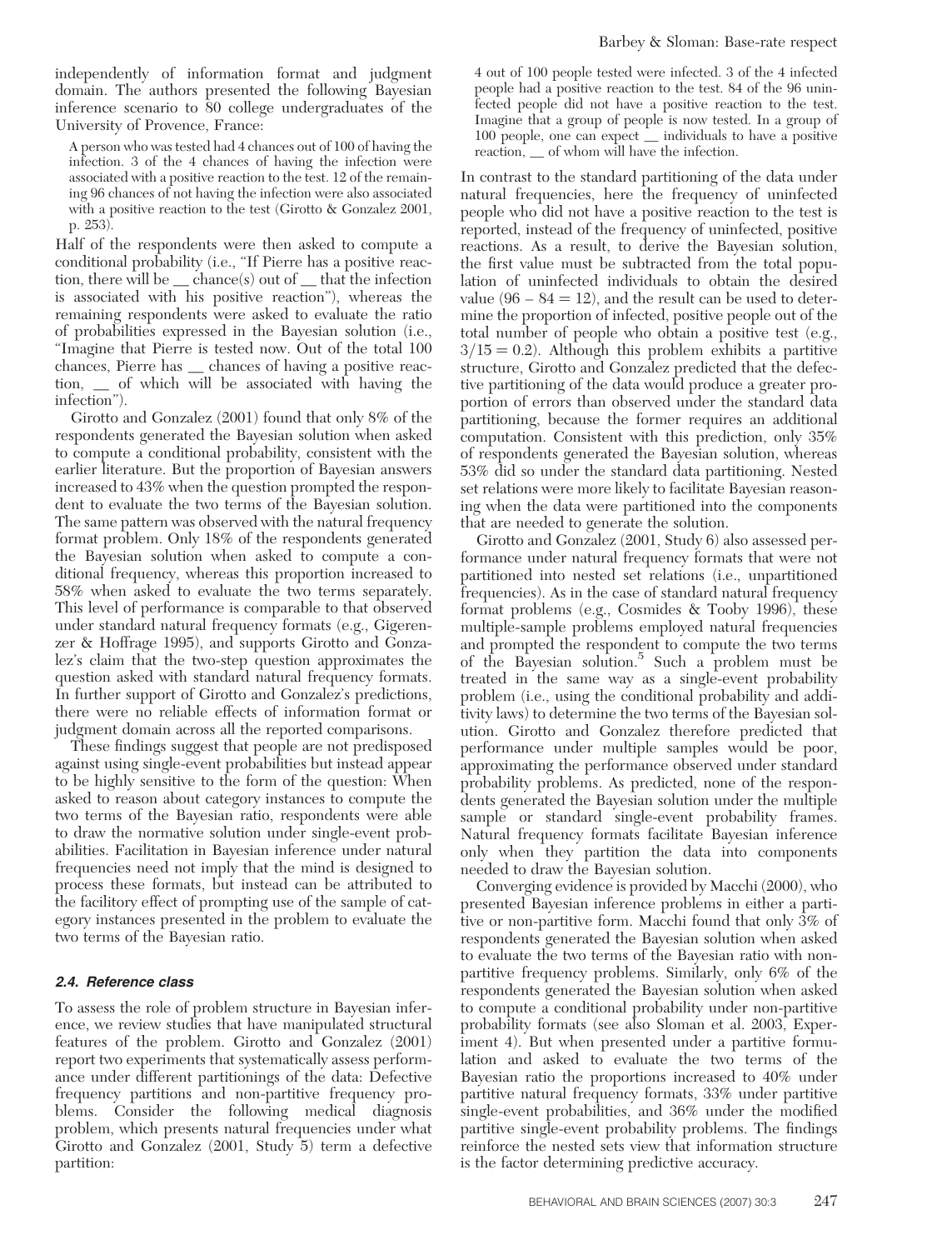To further explore the contribution of information structure and question form in Bayesian inference, Sloman et al. (2003) assessed performance using a conditional chance question. In contrast to the standard conditional probability question that presents information about a particular individual (e.g., "Pierre has a positive reaction to the test"), their conditional probability question asked the respondent to evaluate "the chance that a person found to have a positive test result actually has the disease." This question requests the probability of an unknown category instance and therefore prompts the respondent to consult the data presented in the problem to assess the probability that this person – who could be any randomly chosen person with a positive result in the sample – has the disease. In Experiment 1, Sloman et al. looked for facilitation in Bayesian inference on a partitive single-event probability problem by prompting use of the sample of category instances presented in the problem to compute a conditional probability, as the nested sets hypothesis predicts. Forty-eight percent of the 48 respondents tested generated the Bayesian solution, demonstrating that making partitive structure transparent facilitates Bayesian inference.

In summary, the reviewed findings suggest that when the data are partitioned into the components needed to arrive at the solution and participants are prompted to use the sample of category instances in the problem to compute the two terms of the Bayesian ratio, the respondent is more likely to (1) understand the question, (2) see the underlying nested set structure by partitioning the data into exhaustive subsets, and (3) select the pieces of evidence that are needed for the solution. According to the nested sets theory, accurate probability judgments derive from the ability to perform elementary set operations whose computations are facilitated by external cues (for recent developmental evidence, see Girotto & Gonzalez, in press).

### 2.5. Diagrammatic representations

Sloman et al. (2003, Experiment 2) explored whether Euler circles, which were employed to construct a nested set structure for standard non-partitive singleevent probability problems (e.g., Cosmides & Tooby 1996), would facilitate Bayesian inference (see Fig. 1 here). These authors found that 48% of the 25 respondents tested generated the Bayesian solution when presented non-partitive single-event probability problems with an Euler diagram that depicted the underlying nested set relations. This finding demonstrates that the set structure of standard non-partitive single-event probability problems can be represented by Euler diagrams to produce facilitation. Supporting data can be found in Yamagishi (2003) who used diagrams to make nested set relations transparent in other inductive reasoning problems. Similar evidence is provided by Bauer and Johnson-Laird (1993) in the context of deductive reasoning.

### 2.6. Accuracy of frequency judgments

Theories based on natural frequency representations (i.e., the mind-as-Swiss-army-knife, natural frequency algorithm, natural frequency heuristic, and non-evolutionary natural frequency heuristic theories) propose that "the

mind is a frequency monitoring device" and that the cognitive algorithm that computes the Bayesian ratio encodes and processes event frequencies in naturalistic settings (Gigerenzer 1993, p. 300). The literature that evaluates the encoding and retrieval of event frequencies is large and extensive and includes assessments of frequency judgments under well-controlled laboratory settings based on relatively simple and distinct stimuli (e.g., letters, pairs of letters, or words), and naturalistic settings in which respondents report the frequency of their own behaviors (e.g., the medical diagnosis of patients). Laboratory studies tend to find that frequency judgments are surprisingly accurate (for a recent review, see Zacks & Hasher 2002), whereas naturalistic studies often find systematic errors in frequency judgments (see Bradburn et al. 1987). Recent efforts have been made to integrate these findings under a unified theoretical framework (e.g., Schwartz & Sudman 1994; Schwartz & Wanke 2002; Sedlmeier & Betsch 2002).

Are frequency judgments relatively accurate under the naturalistic settings described by standard Bayesian inference problems? Bayesian inference problems tend to involve hypothetical situations that, if real, would be based on autobiographical memories encoded under naturalistic conditions, such as the standard medical diagnosis problem in which a particular set of patients is hypothetically encountered (cf. Sloman & Over 2003). Hence, the present review focuses on the accuracy of frequency judgments for the autobiographical events alluded to by standard Bayesian inference problems (see sects. 2.1, 2.2, and 2.3) to assess whether Bayesian inference depends on the accurate encoding of autobiographical events.

Gluck and Bower (1988) conducted an experiment that employed a learning paradigm to assess the accuracy of frequency judgments in medical diagnosis. The respondents in the experiment learned to diagnose a rare (25%) or a common (75%) disease on the basis of four potential symptoms exhibited by the patient (e.g., stomach cramps, discolored gums). During the learning phase, the respondents diagnosed 250 hypothetical patients and in each case were provided feedback on the accuracy of their diagnosis. After the learning phase, the respondents estimated the relative frequency of patients who had the diseases given each symptom. Gluck and Bower found that relative frequency estimates of the disease were determined by the diagnosticity of the symptom (the degree to which the respondent perceived that the symptom provided useful information in diagnosing the disease) and not the base-rate frequencies of the disease. These findings were replicated by Estes et al. (1989, Experiment 1) and Nosofsky et al. (1992, Experiment 1).

Bradburn et al. (1987) evaluated the accuracy of autobiographical memory for event frequencies by employing a range of surveys that assessed quantitative facts, such as "During the last two weeks, on days when you drank liquor, about how many drinks did you have?" These questions require the simple recall of quantitative facts, in which the respondent "counts up how many individuals fall within each category" (Cosmides & Tooby 1996, p. 60). Recalling the frequency of drinks consumed over the last two weeks, for example, is based on counting the total number of individual drinking occasions stored in memory.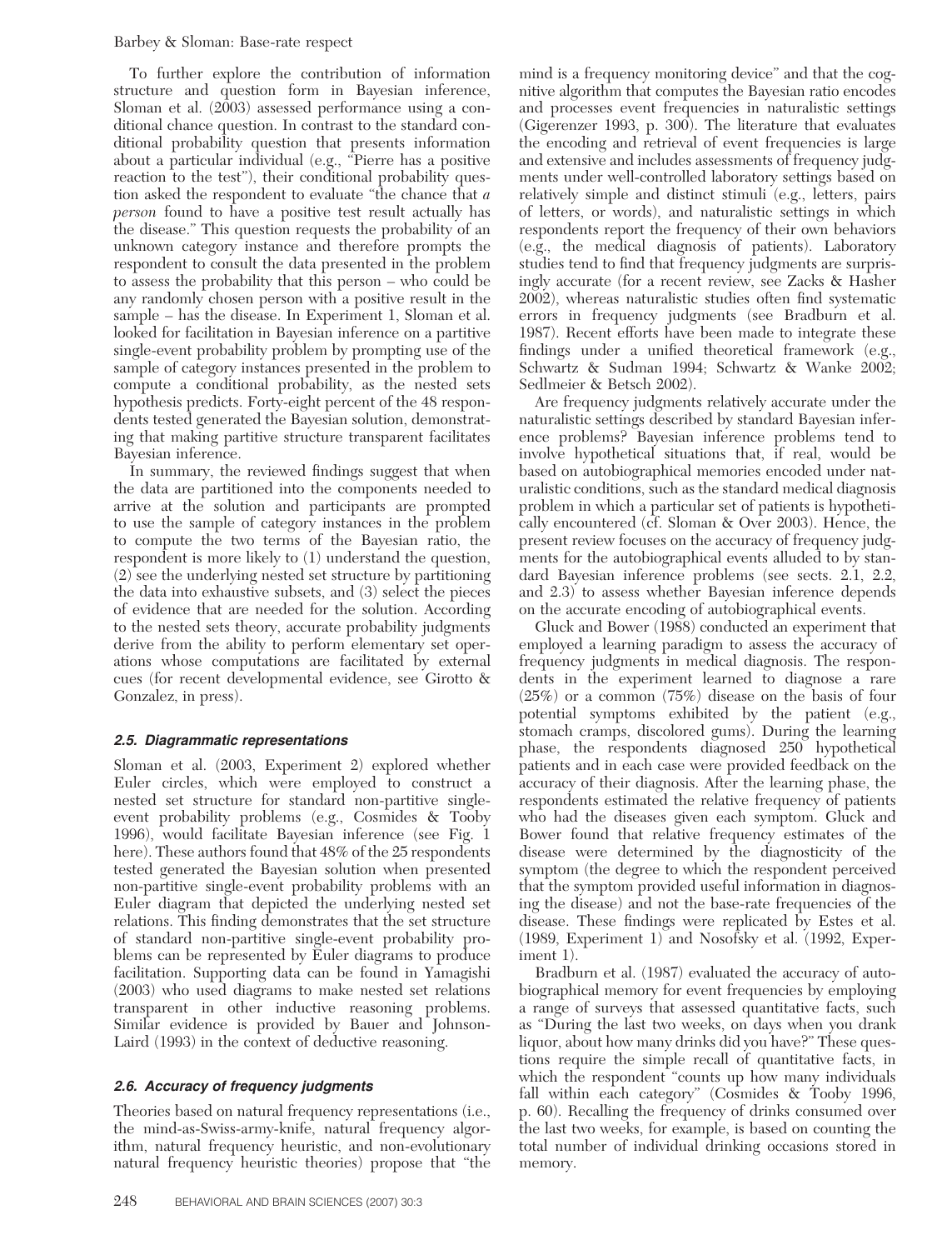

Figure 1. A diagrammatic representation of Bayes theorem: Euler circles (Sloman et al., 2003).

Bradburn et al. (1987) found that autobiographical memory for event frequencies exhibits systematic errors characterized by (a) the failure to recall the entire event or the loss of details associated with a particular event (e.g., Linton 1975; Wagenaar 1986), (b) the combining of similar distinct events into a single generalized memory (e.g., Linton 1975; 1982), or (c) the inclusion of events that did not occur within the reference period specified in the question (e.g., Pillemer et al. 1986). As a result, Bradburn et al. propose that the observed frequency judgments do not reflect the accurate encoding of event frequencies, but instead entail a more complex inferential process that typically operates on the basis of incomplete, fragmentary memories that do not preserve base-rate frequencies.

These findings suggest that the observed facilitation in Bayesian inference under natural frequencies cannot be explained by an (evolved) capacity to encode natural frequencies. Apparently, people don't have that capacity.

#### 2.7. Comprehension of formats

Advocates of the nested sets view have argued that the facilitation of Bayesian inference under natural frequencies can be fully explained via elementary set operations that deliver the same result as Bayes' theorem, without appealing to (an evolved) capacity to process natural frequencies (e.g., Johnson-Laird et al. 1999). The question therefore arises whether the ease of processing natural frequencies goes beyond the reduction in computational complexity of Bayes' theorem that they provide (Brase 2002a). To assess this issue, we review evidence that evaluates whether natural frequencies are understood more easily than single-event probabilities.

Brase (2002b) conducted a series of experiments to evaluate the relative clarity and ease of understanding a range of statistical formats, including natural frequencies (e.g., 1 out of 10) and percentages (e.g., 10%). Brase distinguished natural frequencies that have a natural sampling structure (e.g., 1 out 10 have the property, 9 out of 10 do not) from "simple frequencies" that refer to

single numerical relations (e.g., 1 out of 10 have the property). This distinction, however, is not entirely consistent with the literature, as natural frequency theorists have often used single numerical statements for binary hypotheses to express natural frequencies (e.g., Zue & Gigerenzer 2006). In any case, for binary hypotheses the natural sampling structure can be directly inferred from simple frequencies. If we observe, for example, that I win the weekly poker game "1 out of 10 nights," we can infer that I lose "9 out of 10 nights" and construct a natural sampling structure that represents the size of the reference class and is arranged into subset relations. Thus, single numerical statements of this type have a natural sampling structure, and, therefore, we refer to Brase's "simple frequencies" as natural frequencies in the following discussion.

Percentages express single-event probabilities in that they are normalized to an arbitrary reference class (e.g., 100) and can refer to the likelihood of a single-event (Brase 2002b; Gigerenzer & Hoffrage 1995). We therefore examine whether natural frequencies are understood more easily and have a greater impact on judgment than percentages.

To test this prediction, Brase (2002b, Experiment 1) assessed the relative clarity of statistical information presented in a natural frequency format versus percentage format at small, intermediate, and large magnitudes. Respondents received four statements in one statistical format, each statement at a different magnitude, and rated the clarity, impressiveness, and "monetary pull" of the presented statistics according to a 5-point scale. Example questions are shown in Table 4.

Brase (2002b) found that across all statements and magnitudes both natural frequencies and percentages were rated as "Very Clear," with average ratings of 3.98 and 3.89, respectively. These ratings were not reliably different, demonstrating that percentages are perceived as clearly and are as understandable as natural frequencies. Furthermore, Brase found no reliable differences in the impressiveness ratings (from question 2) of natural frequencies and percentages at intermediate and large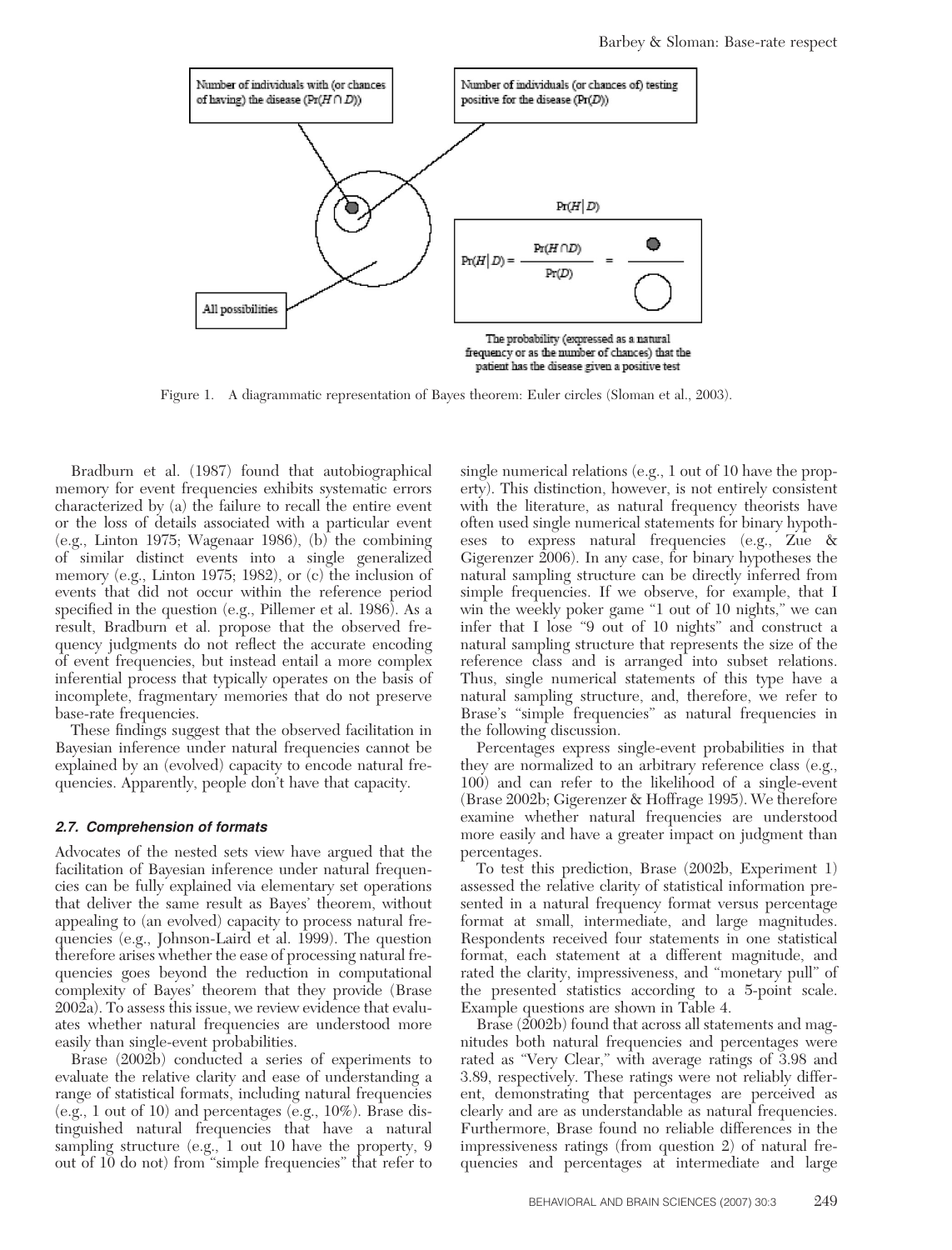Table 4. Example questions presented by Brase (2002b)

#### Statement

- It is estimated that by the year 2020, one of every 100 Americans will have been exposed to Flu strain X [natural frequency format of low magnitude]
- It is estimated that by the year 2020, 33% of all Americans will have been exposed to Flu strain X [single-event probability of intermediate magnitude]

**Questions** 

- 1. How clear and easy to understand is the statistical information presented in the above sentence? [Clarity rating]
- 2. How serious do you think the existence of virus X is [Impressiveness rating]
- 3. If you were in charge of the annual budget for the U.S. Department of Health, how much of every \$100 would you dedicate to dealing with virus  $X^9$  \_\_ out of every \$100 [Monetary pull rating]

statistical magnitudes, suggesting that these formats are typically viewed as equally impressive. A significant difference between these formats was observed, however, at low statistical magnitudes: On average, natural frequencies were rated as "Impressive," whereas percentages were viewed as "Fairly Impressive." The observed difference in the impressiveness ratings at low statistical magnitudes did not accord with the respondent's monetary pull ratings – their willingness to allocate funds to support research studying the issue at hand – which were approximately equal for the two formats across all statements and magnitudes. Hence the difference in the impressiveness ratings at low magnitudes does not denote differences in people's willingness to act.

These data are consistent with the conclusion that percentages and natural frequency formats (a) are perceived equally clearly and are equally understandable; (b) are typically viewed as equally impressive (i.e., at intermediate and large statistical magnitudes); and (c) have the same degree of impact on behavior. Natural frequency formats do apparently increase the perceptual contrast of small differences. Overall, however, the two formats are perceived similarly, suggesting that the mind is not designed to process natural frequency formats over single-event probabilities.

### 2.8. Are base-rates and likelihood ratios equally weighted?

Does the facilitation of Bayesian inference under natural frequencies entail that the mind naturally incorporates this information according to Bayes' theorem, or that elementary set operations can be readily computed from problems that are structured in a partitive form? Natural frequencies preserve the sample size of the reference class and are arranged into subset relations that preserve the base-rates. As a result, judgments based on these formats will entail the sample and effect sizes; the respondent need not calculate them. To assess whether the cognitive operations that underlie Bayesian inference are

consistent with the application of Bayes' theorem, studies that evaluate how the respondent derives Bayesian solutions are reviewed.

Griffin and Buehler (1999) employed the classic lawyer-engineer paradigm developed by Kahneman and Tversky (1973), involving personality descriptions randomly drawn from a population of either 70 engineers and 30 lawyers or 30 engineers and 70 lawyers. Participants' task in this study is to predict whether the description was taken from an engineer or a lawyer (e.g., "My probability that this man is one of the engineers in this sample is  $\mathcal{L}^{\infty}$ . Kahneman and Tversky's original findings demonstrated that the respondent consistently relied upon category properties (i.e., how representative the personality description is of an engineer or a lawyer) to guide their judgment, without fully incorporating information about the population base-rates (for a review, see Koehler 1996). However, when the baserates were presented via a counting procedure that induces a frequentist representation of each population and the respondent is asked to generate a natural frequency prediction (e.g., "I would expect that \_\_ out of the 10 descriptions would be engineers"), base-rate usage increased (Gigerenzer et al. 1988).

To assess whether the observed increase in base-rate usage reflects the operation of a Bayesian algorithm that is designed to process natural frequencies, Griffin and Buehler (1999) evaluated whether participants derived the solution by utilizing event frequencies according to Bayes' theorem. This was accomplished by first collecting estimates of each of the components of Bayes' theorem in odds form<sup>6</sup> : Respondents estimated (a) the probability that the personality description was taken from the population of engineers or lawyers; (b) the degree to which the personality description was representative of these populations; and (c) the perceived population base-rates. Each of these estimates was then divided by their compliment to yield the posterior odds, likelihood ratio, and prior odds, respectively. Theories based on the Bayesian ratio predict that under frequentist representations, the likelihood ratios and prior odds will be weighted equally (Griffin & Buehler 1999).

Griffin and Buehler evaluated this prediction by conducting a regression analysis using the respondent's estimated likelihood ratios and prior odds to predict their posterior probability judgments (cf. Keren & Thijs 1996). Consistent with the observed increase in baserate usage under frequentist representations (Gigerenzer et al. 1988), Griffin and Buehler (1999, Experiment 3b) found that the prior odds (i.e., the base-rates) were weighted more heavily than the likelihood ratios, with corresponding regression weights ( $\beta$  values) of 0.62 and 0.39. The failure to weight them equally violates Bayes' theorem. Although frequentist representations may enhance base-rate usage, they apparently do not induce the operation of a mental analogue of Bayes' theorem.

Further support for this conclusion is provided by Evans et al. (2002) who conducted a series of experiments demonstrating that probability judgments do not reflect equal weighting of the prior odds and likelihood ratio. Evans et al. (2002, Experiment 5) employed a paradigm that extended the classic lawyer-engineer experiments by assessing Bayesian inference under conditions where the base-rates are supplied by commonly held beliefs and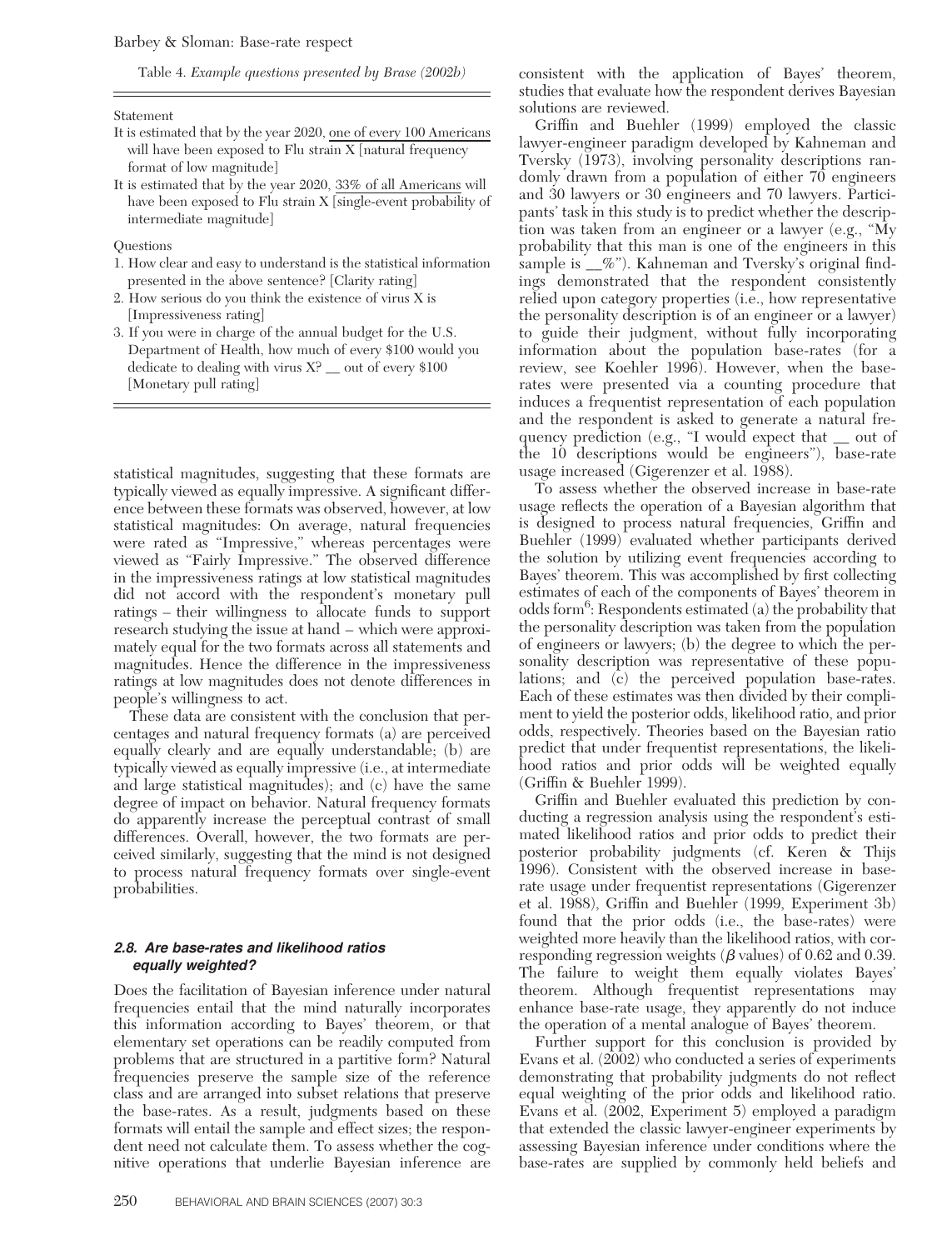only the likelihood ratios are explicitly provided. These authors found that when prior beliefs about the base-rate probabilities were rated immediately before the presentation of the problem, the prior odds (i.e., the baserates) were weighted more heavily than the likelihood ratios, with corresponding regression weights  $(\beta \text{ values})$ of 0.43 and 0.19.

Additional evidence supporting this conclusion is provided by Kleiter et al. (1997) who found that participants assessing event frequencies in a medical diagnosis setting employed statistical evidence that is irrelevant to the calculation of Bayes' theorem. Kleiter et al. (1997, Experiment 1) presented a list of event frequencies to respondents, which included those that were necessary for the calculation of Bayes' theorem  $(e.g., Pr(D | H))$ and other statistics that were irrelevant (e.g.,  $Pr(\sim D)$ ). Participants were then asked to identify the event frequencies that were needed to diagnose the probability of the disease, given the symptom (i.e., the posterior probability). Of the four college faculty and 26 graduate students tested, only three people made the optimal selection by identifying only the event frequencies required to calculate Bayes' theorem.

These data suggest that the mind does not utilize a Bayesian algorithm that "maps frequentist representations of prior probabilities and likelihoods onto a frequentist representation of a posterior probability in a way that satisfies the constraints of Bayes' theorem" (Cosmides & Tooby 1996, p. 60). Importantly, the findings that the prior odds and likelihood ratio are not equally weighted according to Bayes' theorem (Evans et al. 2002; Griffin & Buehler 1999) imply that Bayesian inference does not rely on Bayesian computations per se.

Thus, the findings are inconsistent with the mind-as-Swiss-army-knife, natural frequency algorithm, natural frequency heuristic, and non-evolutionary natural frequency heuristic theories, which propose that coherent probability judgment reflects the use of the Bayesian ratio. The finding that base-rate usage increases under frequentist representations (Evans et al. 2002; Griffin & Buehler 1999) supports the proposal that the facilitation in Bayesian inference from natural frequency formats is due to the property of these formats to induce a representation of category instances that preserves the sample and effect sizes, thereby clarifying the underlying set structure of the problem and making the relevance of base-rates more obvious without providing an equation that generates Bayesian quantities.

#### 2.9. Convergence with disparate data

A unique characteristic of the dual process position is that it predicts that nested sets should facilitate reasoning whenever people tend to rely on associative rather than extensional, rule-based processes; facilitation should be observed beyond the context of Bayesian probability updating. The natural frequency theories expect facilitation only in the domain of probability estimation.

In support of the nested sets position, facilitation through nested set representations has been observed in a number of studies of deductive inference. Grossen and Carnine (1990) and Monaghan and Stenning (1998) reported significant improvement in syllogistic reasoning

when participants were taught using Euler circles. The effect was restricted to participants who were "learning impaired" (Grossen & Carnine 1990) or had a low GRE score (Monaghan & Stenning 1998). Presumably, those that did not show improvement did not require the Euler circles because they were already representing the nested set relations.

Newstead (1989, Experiment 2) evaluated how participants interpreted syllogisms when represented by Euler circles versus quantified statements. Newstead found that although Gricean errors of interpretation occurred when syllogisms were represented by Euler circles and quantified statements, the proportion of conversion errors, such as converting "Some A are not B" to "Some B are not A," was significantly reduced in the Euler circle task. For example, less than 5% of the participants generated a conversion error for "Some ... not" on the Euler circle task, whereas this error occurred on 90% of the responses for quantified statements.

Griggs and Newstead (1982) tested participants on the THOG problem, a difficult deductive reasoning problem involving disjunction. They obtained a substantial amount of facilitation by making the problem structure explicit, using trees. According to the authors, the structure is normally implicit due to negation and the tree structure facilitates performance by cuing formation of a mental model similar to that of nested sets.

Facilitation has also been obtained by making extensional relations more salient in the domain of categorical inductive reasoning. Sloman (1998) found that people who were told that all members of a superordinate have some property (e.g., all flowers are susceptible to thrips), did not conclude that all members of one of its subordinates inherited the property (e.g., they did not assert that this guaranteed that all roses are susceptible to thrips). This was true even for those people who believed that roses are flowers. But if the assertion that roses are flowers was included in the argument, then people did abide by the inheritance rule, assigning a probability of one to the statement about roses. Sloman argued that this occurred because induction is mediated by similarity and not by class inclusion, unless the categorical – or set – relation is made transparent within the statement composing the argument (for an alternative interpretation, see Calvillo & Revlin 2005).

Facilitation in other types of probability judgment can also be obtained by manipulating the salience and structure of set relations. Sloman et al. (2003) found that almost no one exhibited the conjunction fallacy when the options were presented as Euler circles, a representation that makes set relations explicit. Fox and Levav (2004) and Johnson-Laird et al. (1999) also improved judgments on probability problems by manipulating the set structure of the problem.

### 2.10. Empirical summary and conclusions

In summary, the empirical review supports five main conclusions. First, the facilitory effect of natural frequencies on Bayesian inference varied considerably across the reviewed studies (see Table 3), potentially resulting from differences in the general intelligence level and motivation of participants (Brase et al. 2006). These findings support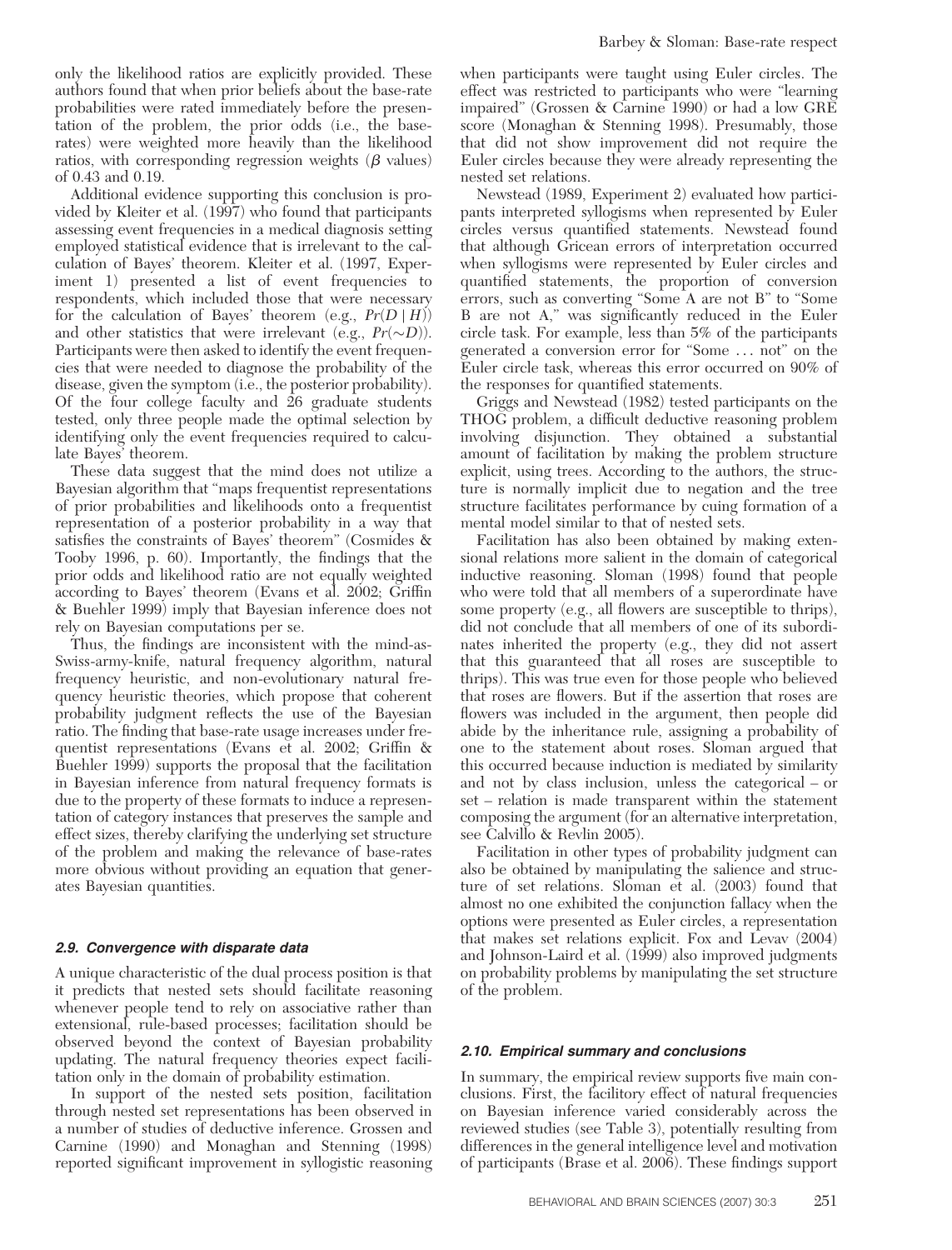the nested sets hypothesis to the degree that intelligence and motivation reflect the operation of domain general and strategic – rather than automatic (i.e., modular) – cognitive processes.

Second, questions that prompt use of category instances and divide the solution into the sets needed to compute the Bayesian ratio, facilitate probability judgment. This suggests that facilitation depends on cues to the set structure of the problem rather than (an evolved) capacity to process natural frequencies. In further support of this conclusion, partitioning the data into nested sets facilitates Bayesian inference regardless of whether natural frequencies or single-event probabilities are employed (see Table 5).

Third, frequency judgments are guided by inferential strategies that reflect incomplete, fragmentary memories that do not entail the base-rates (e.g., Bradburn et al. 1987; Gluck & Bower 1988). This suggests that Bayesian inference does not derive from the accurate encoding and retrieval of natural frequencies. In addition, natural frequencies and single-event probabilities are rated similarly in their perceived clarity, understandability, and impact on the respondent's behavior (Brase 2002b), further suggesting that the mind does not embody inductive reasoning mechanisms (that are designed) to process natural frequencies.

Fourth, people (a) do not accurately weight and combine event frequencies, and (b) utilize event frequencies that are irrelevant in the calculation of Bayes' theorem (e.g., Griffin & Buehler 1999; Kleiter et al. 1997). This suggests that the cognitive operations that underlie Bayesian inference do not conform to Bayes' theorem. Furthermore, base-rate usage increases under frequentist representations (e.g., Griffin & Buehler 1999), suggesting that facilitation results from the property of natural frequencies to represent the sample and effect sizes, which highlight the set structure of the problem and make transparent what is relevant for problem solving.

Finally, nested set representations facilitate reasoning in a range of classic deductive and inductive reasoning tasks. This supports the nested set hypothesis that the mind embodies a domain general capacity to perform elementary set operations and that these operations can be induced by cues to the set structure of the problem to facilitate reasoning in any context where people tend to rely on associative rather than extensional, rule-based processes.

### 3. Conceptual issues

This section provides a conceptual analysis that addresses (1) the plausibility of the natural frequency assumptions, and (2) whether natural frequency representations support properties that are central to human inductive reasoning competence, including reasoning about statistical independence, estimating the probability of unique events, and reasoning on the basis of similarity, analogy, association, and causality.

### 3.1. Plausibility of natural frequency assumptions

The natural sampling framework was established by the seminal work of Kleiter (1994), who assessed "the correspondence between the constraints of the statistical model of natural sampling on the one hand, and the constraints under which human information is acquired on the other" (p. 376). Kleiter proved that under natural sampling and other conditions (e.g., independent identical sampling), the frequencies corresponding to the base-rates are redundant and can be ignored. Thus, conditions of natural sampling can simplify the calculation of the relevant probabilities and, as a consequence, facilitate Bayesian inference (see Note 2 of the target article). Kleiter's computational argument does not appeal to evolution and was advanced with careful consideration of the assumptions upon which natural sampling are based. Kleiter noted, for example, that the natural sampling framework (a) is limited to hypotheses that are mutually exclusive and exhaustive, and (b) depends on collecting a sufficiently large sample of event frequencies to reliably estimate population parameters.

Although people may sometimes treat hypotheses as mutually exclusive (e.g., "this person is a Democrat, so they must be anti-business"), this constraint is not always satisfied: many hypotheses are nested (e.g., "she has breast cancer" vs. "she has a particular type of breast cancer") or overlapping (e.g., "this patient is anxious or depressed"). People's causal models typically provide a

| Table 5. Percent correct for Bayesian inference problems reported in the literature (sample sizes in parentheses) |  |  |  |
|-------------------------------------------------------------------------------------------------------------------|--|--|--|
|                                                                                                                   |  |  |  |

|                                      |             |               | Information structure |           |
|--------------------------------------|-------------|---------------|-----------------------|-----------|
|                                      |             | Non-partitive |                       | Partitive |
| Study                                | Probability | Frequency     | Probability           | Frequency |
| Girotto & Gonzalez $(2001;$ Study 5) |             |               |                       | 53(20)    |
| Girotto & Gonzalez (2001; Study 6)   | 0(20)       | 0(20)         |                       |           |
| Macchi (2000)                        | $6(30)*$    | 3(30)         | 36(30)                | 40(30)    |
| Sloman et al. $(2003; Exp. 1)$       | $20(25)^*$  |               | $48(48)^*$            | 51(45)    |
| Sloman et al. (2003; Exp. 2)         |             |               | $48(25)^*$            |           |
| Sloman et al. $(2003; Exp. 4)$       |             | 21(33)        |                       |           |

Note. Studies that present questions that require the respondent to compute a conditional-event probability are indicated by\*. The remaining studies present questions that prompt the respondent to compute the two terms of the Bayesian solution.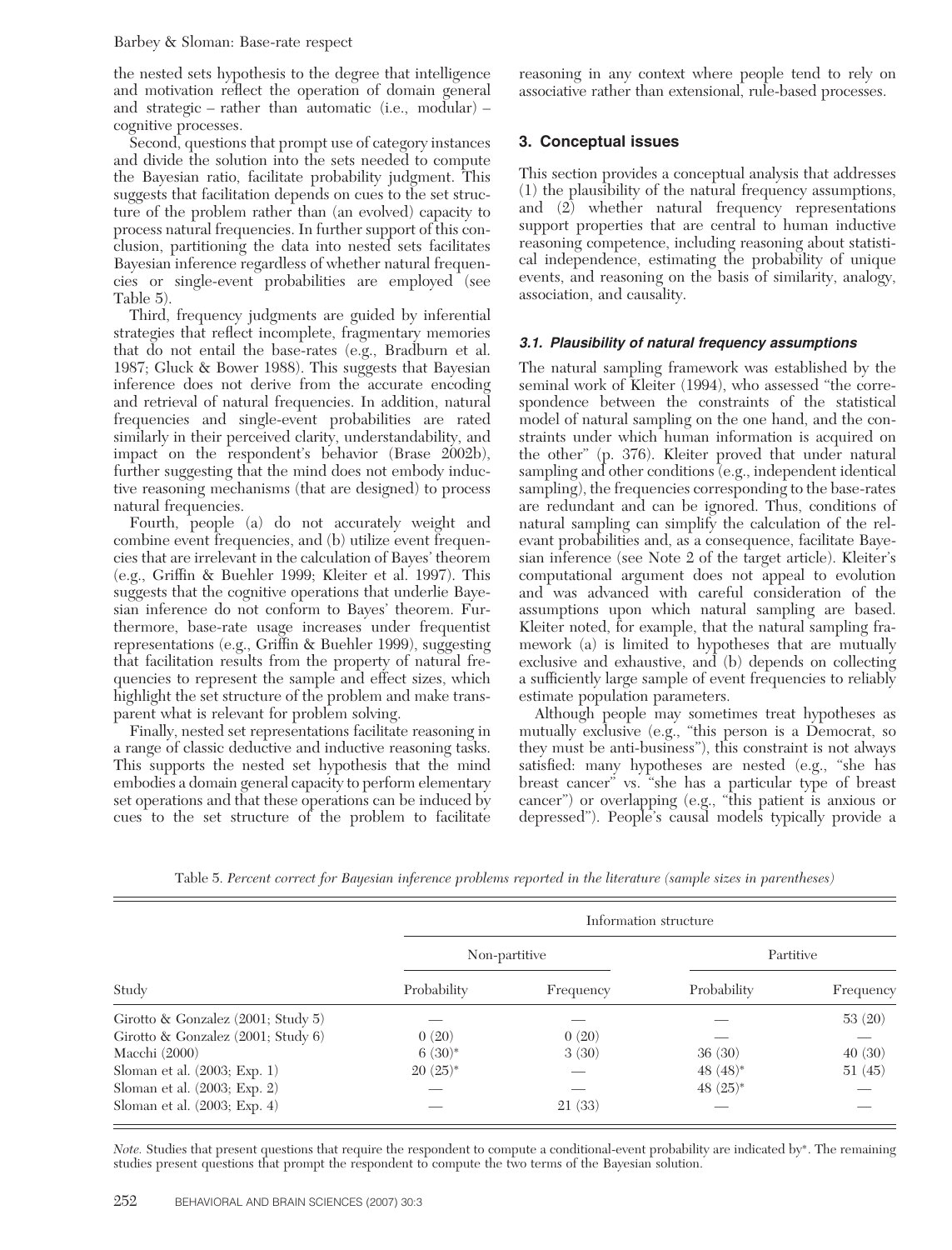wealth of knowledge about classes and properties, allowing consideration of many kinds of hypotheses that do not necessarily come in mutually exclusive, exhaustive sets. As a consequence, additional principles are needed to broaden the scope of the natural sampling framework to address probability estimates drawn from hypotheses that are not mutually exclusive and exhaustive. In this sense, the nested sets theory is more general: It can represent nested and overlapping hypotheses by taking the intersection (e.g., "she has breast cancer and it is type X") and union (e.g., "the patient is anxious or depressed) of sets, respectively.

As Kleiter further notes, inferences about hypotheses from encoded event frequencies are warranted to the extent that the sample is sufficiently large and provides a reliable estimate of the population parameters. The efficacy of the natural sampling framework therefore depends on establishing (1) the approximate number of event frequencies that are needed for a reliable estimate, (2) whether this number is relatively stable or varies across contexts, and (3) whether or not people can encode and retain the required number of events.

#### 3.2. Representing qualitative relations

In contrast to single-event probabilities, natural frequencies preserve information about the size of the reference class and, as a consequence, do not directly indicate whether an observation and hypothesis are statistically independent. For example, probability judgments drawn from natural frequencies do not tell us that a symptom present in (a) 640 out of 800 patients with a particular disease and (b) 160 out of 200 patients without the disease, is not diagnostic because 80% have the symptom in both cases (Over 2000a; 2000b; Over & Green 2001; Sloman & Over 2003). Thus, probability estimates drawn from natural frequencies do not capture important qualitative properties.

Furthermore, in contrast to the cited benefits of nonnormalized representations (e.g., Gigerenzer & Hoffrage 1995), normalization may serve to simplify a problem. For example, is someone offering us the same proportion if he tries to pay us back with 33 out of 47 nuts he has gathered (i.e., 70%), after we have earlier given him 17 out of 22 nuts we have gathered (i.e., 77%)? This question is trivial after normalization, as it is transparent that 70 out of 77 out of 100 are nested sets (Over 2007).

#### 3.3. Reasoning about unique events and associative processes

One objection to the claim that the encoding of natural frequencies supports Bayesian inference is that intuitive probability judgment often concerns (a) beliefs regarding single events, or (b) the assessment of hypotheses about novel or partially novel contexts, for which prior event frequencies are unavailable. For example, the estimated likelihoods of specific outcomes are often based on novel and unique one-time events, such as the likelihood that a particular constellation of political interests will lead to a coalition. Hence, Kahneman and Tversky (1996, p. 589) argue that the subjective degree of belief in hypotheses derived from single events or novel contexts "cannot be

generally treated as a random sample from some reference population, and their judged probability cannot be reduced to a frequency count."

Furthermore, theories based on natural frequency representations do not allow for the widely observed role of similarity, analogy, association, and causality in human judgment (for recent reviews of the contribution of these factors, see Gilovich et al. 2002 and Sloman 2005). The nested sets hypothesis presupposes these determinants of judgment by appealing to a dual-process model of judgment (Evans & Over 1996; Sloman 1996a; Stanovich & West 2000), a move that natural frequency theorists are not (apparently) willing to make (Gigerenzer & Regier 1996). The dualprocess model attributes responses based on associative principles, such as similarity, or responses based on retrieval from memory, such as analogy, to a primitive associative judgment system. It attributes responses based on more deliberative processing involving rule-based inference, such as the elementary set operations that respect the logic of set inclusion and facilitate Bayesian inference, to a second deliberative system. However, this second system is not limited to analyzing set relations. It can also, under the right conditions, do the kinds of structural analyses required by analogical or causal reasoning.

Within this framework, natural frequency approaches can be viewed as making claims about rule-based processes (i.e., the application of a psychologically plausible rule for calculating Bayesian probabilities), without addressing the role of associative processes in Bayesian inference. In light of the substantial literatures that demonstrate the role of associative processes in human judgment, Kahneman and Tversky (1996, p. 589) conclude, "there is far more to inductive reasoning and judgment under uncertainty than the retrieval of learned frequencies."

### 4. Summary and conclusions

The conclusions drawn from the diverse body of empirical and conceptual issues addressed by this review consistently challenge theories of Bayesian inference that depend on natural frequency representations (see Table 2), demonstrating that coherent probability estimates are not derived according to an equational form for calculating Bayesian posterior probabilities that requires the use of such representations.

The evidence instead supports the nested sets hypothesis that judgmental errors and biases are attenuated when Bayesian inference problems are represented in a way that reveals underlying set structure, thereby demonstrating that the cognitive capacity to perform elementary set operations constitutes a powerful means of reducing associative influences and facilitating probability estimates that conform to Bayes' theorem. An appropriate representation can induce people to substitute reasoning by rules with reasoning by association. In particular, the review demonstrates that judgmental errors and biases were attenuated when (a) the question induced an outside view by prompting the respondent to utilize the sample of category instances presented in the problem, and when (b) the sample of category instances were represented in a nested set structure that partitioned the data into the components needed to compute the Bayesian solution.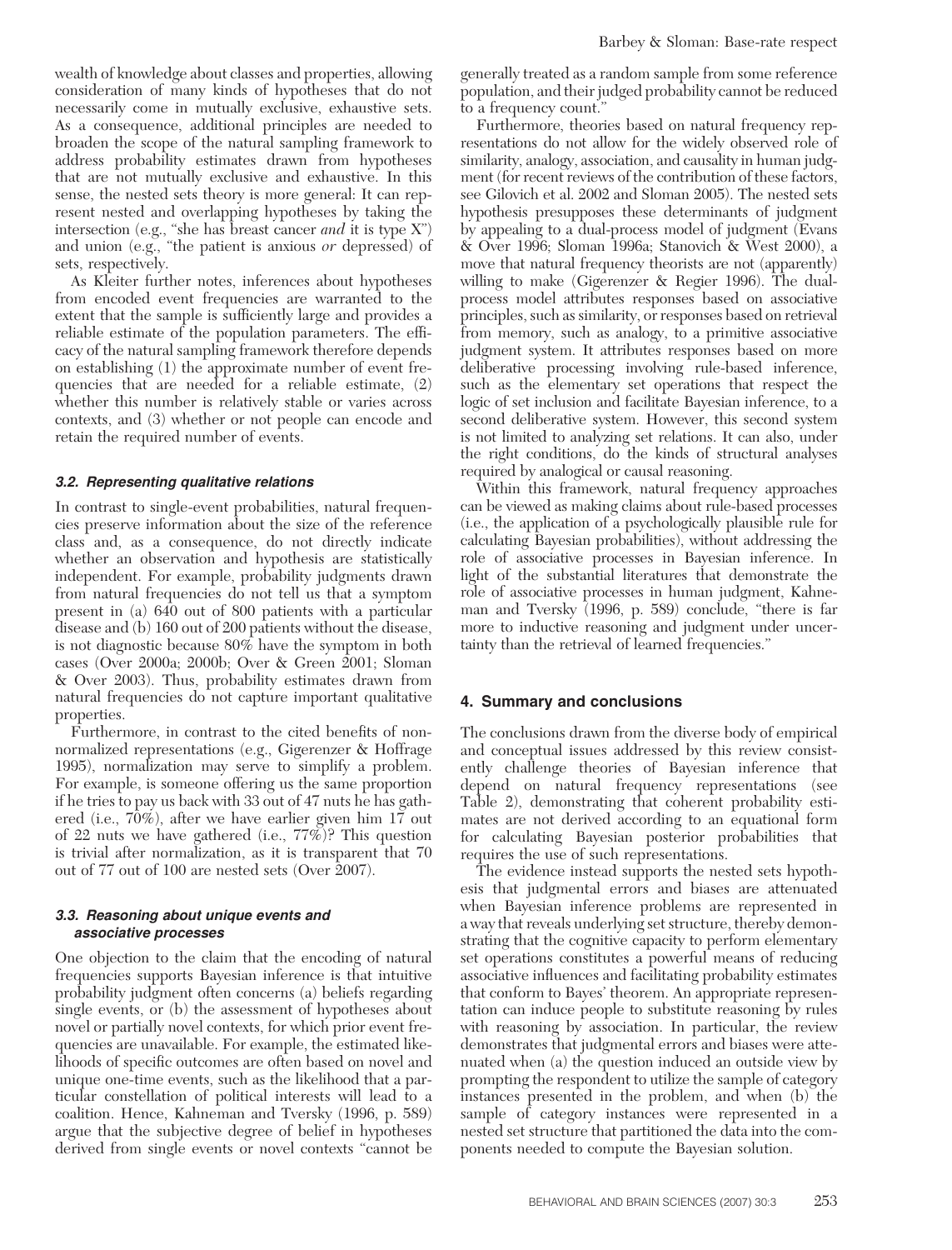Although we disagree with the various theoretical interpretations that could be attributed to natural frequency theorists regarding the architecture of mind, we do believe that they have focused on and enlightened us about an important phenomenon. Frequency formulations are a highly efficient way to obtain drastically improved reasoning performance in some cases. Not only is this an important insight to improve and teach reasoning, but it also focuses theorists on a deep and fundamental problem: What are the conditions that compel people to overcome their natural associative tendencies in order to reason extensionally?

#### ACKNOWLEDGMENTS

This work was supported by National Science Foundation Grants DGE-0536941 and DGE-0231900 to Aron K. Barbey. We are grateful to Gary Brase, Jonathan Evans, Vittorio Girotto, Philip Johnson-Laird, Gernot Kleiter, and David Over for their very helpful comments on prior drafts of this paper. Barbey would also like to thank Lawrence W. Barsalou, Sergio Chaigneau, Brian R. Cornwell, Pablo A. Escobedo, Shlomit R. Finkelstein, Carla Harenski, Corey Kallenberg, Patricia Marsteller, Robert N. McCauley, Richard Patterson, Diane Pecher, Philippe Rochat, Ava Santos, W. Kyle Simmons, Irwin Waldman, Christine D. Wilson, and Phillip Wolff for their encouragement and support while writing this paper.

#### NOTES

1. The respondent's subjective degree of belief in the hypothesis (H) that the patient has breast cancer, given the observed datum (D) that she has a positive mammography (i.e., the posterior probability,  $Pr(H | D)$  can be expressed numerically as the ratio between (a) the probability that the patient has the disease and obtains a positive mammogram  $(Pr(H \cap D))$ , and (b) the probability that the patient obtains a positive mammogram (Pr(D)). To calculate this ratio, Bayes' theorem incorporates two axioms of mathematical probability theory: the conditional probability and additivity laws. According to the former, (a) can be expressed by the probability that the patient has the disease (i.e., the base-rate of the hypothesis) multiplied by the probability that the patient obtains a positive mammogram, given that she has the disease (i.e., the hit-rate of the test):  $Pr(H \cap D) = Pr(H) Pr(D | H)$ . The additivity rule is then applied to express (b) as the probability that the patient has the disease and obtains a positive mammogram, plus the probability that the patient does not have the disease and obtains a positive mammogram:  $Pr(D) = Pr(H \cap D) + Pr(\sim H \cap D)$ . The conditional probability rule can be further applied to express this latter quantity as the complement of the base-rate multiplied by the probability that the patient obtains a positive mammogram, given that she does not have the disease (i.e., the false alarm rate of the test):  $Pr(\sim H \cap D) = Pr(\sim H) Pr(D \mid \sim H)$ . Thus, according to Bayes' theorem, the probability that the patient has breast cancer, given that she has a positive mammography, equals  $Pr(H | D) = Pr(H | D) / Pr(D) = Pr(H) Pr(D | \hat{H})$  $Pr(H) Pr(D | H) + Pr(\sim H) Pr(D | \sim H) = (0.01)(0.80)$  $[(0.01)(0.80) + (0.99)(0.096)]$ , or 7.8 per cent.

2. When estimated from natural frequency formats or formats expressing numbers of chances, because they entail the sample and effect sizes, posterior probabilities can be calculated in a way that does not require that the probabilities be multiplied by the base-rates. The following simple form can be used to calculate the probability of a hypothesis  $(H)$  given datum (D):  $Pr(H | D) = [N(H \cap D)/N(H \cap D) + N(\sim H \cap D)],$  where  $N(H \cap D)$  is the number of cases having the datum in the presence of the hypothesis, and  $N(\sim H \cap D)$  is the number of cases having the datum in the absence of the hypothesis. This form requires that the respondent attend only to the

254 BEHAVIORAL AND BRAIN SCIENCES (2007) 30:3

 $N(H \cap D)$  and the  $N(\sim H \cap D)$ , whereas estimating posteriors with percentages requires transforming percentage values into conditional probabilities by incorporating base-rates, making the calculation more complex than under natural frequency formats.

3. There may be an important relation between sensitivity to nested-set structure and the law of the excluded middle that appears in logic. By this rule, all propositions of the form " $p$  or not- $p$ " hold. We apply the rule, for example, to infer that everyone either has a disease or does not have the disease. We use it again to infer that everyone has some symptom or does not have it. Thus, the logical trees cited by natural frequency theorists are consistent with this fundamental logical rule (Over 2007).

4. Girotto and Gonzalez (2001) point out that the chance representation of probability is commonly employed in everyday situations, such as when someone says, "A tossed coin has one out of two chances of landing head up" or that "there is one out of a million chances of winning the lottery." Chances preserve information about the size of the reference class (i.e., the total population of chances). Hoffrage et al. (2002) argue that chances are just frequencies. This is false (see Girotto & Gonzalez 2002). Chances refer to the probability of a single event and are based on the total population of chances rather than a finite sample of observations. The chances, for example, of drawing an ace from a standard deck of playing cards are "4 out of 52": There are four ways that an ace can be drawn from the deck of 52 cards. In contrast to natural frequencies, the size of the reference class represents the total population (i.e., the deck of 52 cards). We might observe, for example, that one out of 10 cards randomly drawn from the deck is an ace, but this method of "natural sampling" would not represent the chance or number of ways of drawing an ace from the full deck. Chances cannot be directly assessed by "counting occurrences of events as they are encountered and storing the resulting knowledge base for possible use later" (i.e., natural sampling; Brase 2002b, p. 384). Chances are thus distinct from natural frequencies.

5. The mind-as-Swiss-army-knife, natural frequency algorithm, and natural frequency heuristic theories do not concern the encoding of event frequencies under naturalistic settings in general, but focus only on event frequencies that have a partitive structure. Therefore, these approaches do not address the encoding of non-partitive event frequencies (e.g., the event frequency of naturally occurring independent events). Given that both frequencies exist in nature, it is unclear why only frequencies of the latter type are deemed important.

6. Bayes' theorem in odds form refers to the probability in favor of a hypothesis  $(H)$  over the probability of an alternative hypothesis ( $\sim$ H), given observed datum (D) (i.e., the posterior odds:  $[Pr(H | D) / Pr(\sim H | D)]$ . To compute the posterior odds, Bayes' theorem incorporates two factors: the likelihood ratio and the prior odds. The likelihood ratio is a measure of whether the datum is diagnostic with respect to the hypothesis (H). If the evidence is diagnostic then the likelihood ratio will be positive, demonstrating that the observed datum is more likely to occur under the presence of the hypothesis  $(H)$  than under the alternative hypothesis  $(\sim H)$ . The prior odds is the ratio of base-rate probabilities  $[Pr(H) / Pr(\sim H)].$ Bayes' theorem in odds form states that the product of these quantities yields the posterior odds,  $Pr(H | D) / Pr$  $(\sim H | \vec{D}) = [Pr(\vec{D} | H) / Pr(\vec{D} | \sim H)]$  \*  $[Pr(H) / Pr(\sim H)].$ To directly estimate the relative weight of the likelihood ratios and prior odds, Bayes' theorem in odds form can be logarithmically transformed to yield  $log [Pr(H | D) / Pr$  $(\sim H \mid D)$ ] = log [Pr(D | H) / Pr(D  $|\sim H$ )] + log [Pr(H) /  $Pr(\sim H)$ ]. Under this formulation, the likelihood ratios and prior odds can be treated as independent variables in a regression analysis to assess the relative contribution of each factor in Bayesian inference.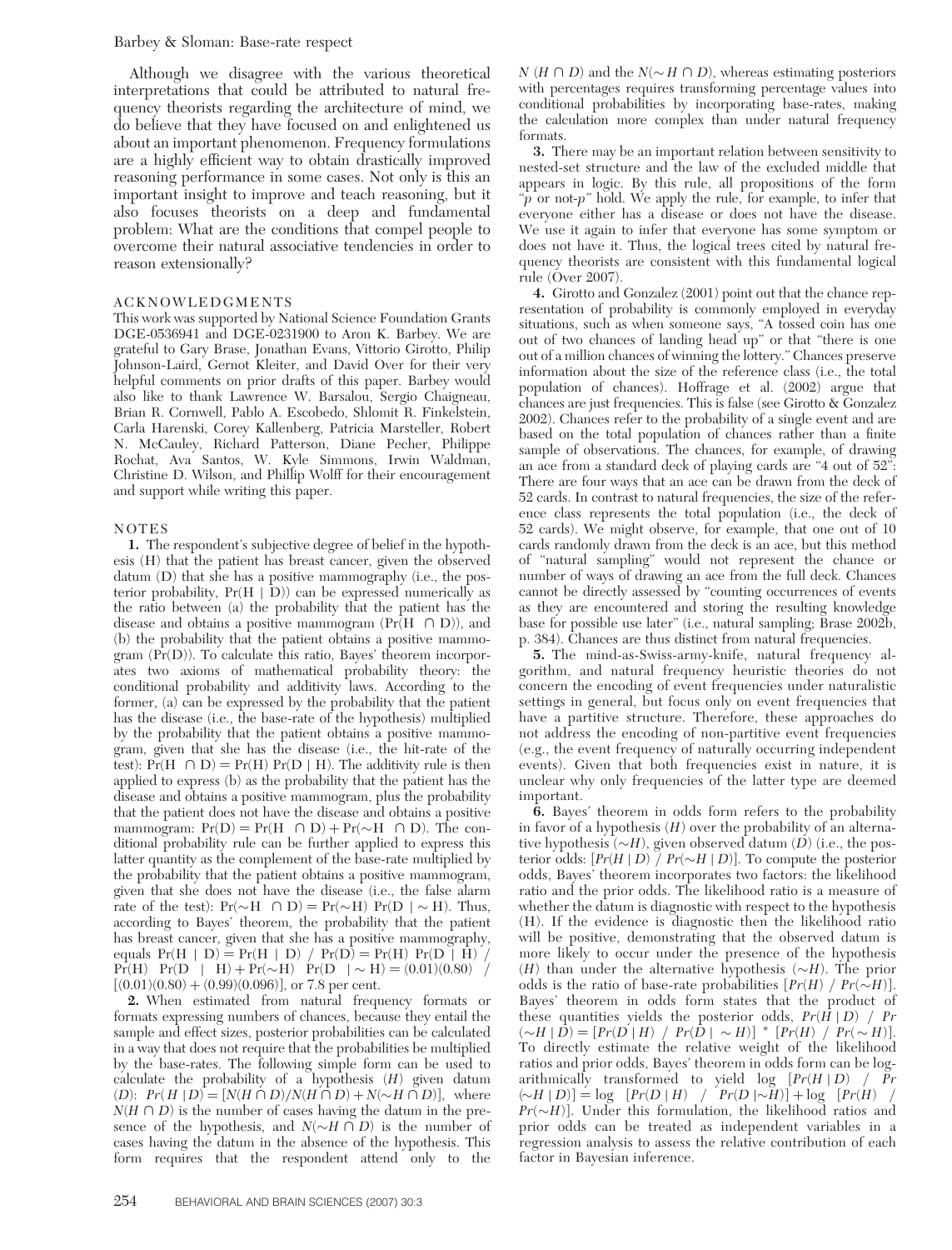# Open Peer Commentary

### A statistical taxonomy and another "chance" for natural frequencies

DOI: 10.1017/S0140525X07001665

### Adrien Barton,<sup>a,b</sup> Shabnam Mousavi,<sup>a,c</sup> and Jeffrey R. Stevens<sup>a</sup>

<sup>a</sup> Center for Adaptive Behavior and Cognition, Max Planck Institute for Human Development, 14195 Berlin, Germany; <sup>b</sup>Institut d'Histoire et de Philosophie des Sciences et des Techniques, Paris I, and CNRS/ENS – UMR 8590, 75006 Paris, France; <sup>c</sup>Department of Statistics, The Pennsylvania State University, University Park, PA 16802.

barton@mpib-berlin.mpg.de http://www.mpib-berlin.mpg.de/en/ forschung/abc/index.htm mousavi@mpib-berlin.mpg.de sxm70@psu.edu http://www.stat.psu.edu/people/faculty/ smousavi.html/jstevens@mpib-berlin.mpg.de http://www.abc.mpib-berlin.mpg.de/users/jstevens/

Abstract: The conclusions of Barbey & Sloman (B&S) crucially depend on evidence for different representations of statistical information. Unfortunately, a muddled distinction made among these representations calls into question the authors' conclusions. We clarify some notions of statistical representations which are often confused in the literature. These clarifications, combined with new empirical evidence, do not support a dual-process model of judgment.

We disagree with Barbey & Sloman's (B&S's) claim that data on Bayesian reasoning support their dual-process model of human judgment. First, we clarify the dimensions along which statistical information can be expressed, and then point to how this common conceptual confusion can influence B&S's interpretation of existing data. Second, we explain how new evidence contradicts this model.

1. Statistical representation. Statistical information can be represented in multiple ways along two orthogonal dimensions:

the number of events and the numerical format. First, the information may concern only one event (single-event probability) or a set of events (frequency). For example, the probability that a person has a positive test if she is ill is a single-event probability, in contrast to the frequency of people having a positive test among those who are ill. Second, the numerical information can be represented as percentages (20%); fractions  $(20/100)$ ; real numbers between 0 and 1  $(0.2)$ ; or pairs of integers ("20 chances out of 100" for single-event probabilities, and "20 people out of 100" for frequencies).

Consider now a Bayesian task of computing the probability of a hypothesis  $H$ , given the data  $D$ , such as the probability of being ill, given the result of a test. In this context, there is yet another orthogonal dimension along which the statistical information can vary: the information can be expressed in a *conjunctive* or in a normalized format. The conjunctive format gives the relevant conjunctive information P (H & D) and P (not-H & D), or P (H  $\phi$  D) and P (D). In this case the Bayesian computations are rather simple (see Eq. 1):

$$
P(H | D) = \frac{P(H \& D)}{P(H \& D) + P(not-H \& D)} = \frac{P(H \& D)}{P(D)} \tag{1}
$$

Alternatively, information can be expressed in a normalized format giving the normalized information  $P(D | H)$  and  $P(D |$ not-H), in addition to  $P(H)$  – and not giving the relevant conjunctive information. The normalized format complicates computing the Bayesian results (see Eq. 2):

$$
P(H | D) = \frac{P(D | H)P(H)}{P(D | H)P(H) + P(D | not - H)(1 - P(H))}
$$
(2)

Because the number of events and conjunctive/normalized format dimensions are orthogonal, one can give statistical information in a Bayesian task in four possible ways, each of which can be represented as percentages, fractions, real numbers or pair of integers (see Table 1 for examples of Bayesian tasks, each represented in different numerical formats).

Confusion among these three orthogonal dimensions is common in the literature and poses particular problems in the

|                               | Normalized format                                                                                                                   | Conjunctive format                                                                                                                                                               |
|-------------------------------|-------------------------------------------------------------------------------------------------------------------------------------|----------------------------------------------------------------------------------------------------------------------------------------------------------------------------------|
| Single event<br>probabilities | A 40-year-old woman who participates in routine<br>screening has 10 out of 1,000 chances to have<br>breast cancer. $[P(H)]$         | The probability of breast cancer is 1% for a 40-year-old<br>woman who participates in a routine screening. $[P(H)]$                                                              |
|                               | If such a woman has breast cancer, she has 800<br>out of 1,000 chances to have a positive<br>mammography $[P(D H)]$                 | The probability that such a woman has a positive<br>mammography and has breast cancer is 0.8% $[P(H \& D)]$                                                                      |
|                               | If such a woman does not have breast cancer, she<br>has 96 out of 1,000 chances to have a positive<br>mammography. $[P(D   not-H)]$ | The probability that she has a positive mammography and<br>does not have breast cancer is 9.5%. [P (not-H $\&$ D)]                                                               |
| Frequencies                   | A proportion of 0.01 of women at age 40 who<br>participate in routine screening have breast<br>cancer. $[P(H)]$                     | (labeled Natural frequencies when represented as pairs of<br>integers)<br>10 out of 1,000 women at age forty who participate in<br>routine screening have breast cancer $[P(H)]$ |
|                               | A proportion 0.8 of women with breast cancer<br>will have positive mammographies. $[P(D H)]$                                        | 8 out of these 1,000 women have a positive mammography<br>and have breast cancer $[P(H \& D)]$                                                                                   |
|                               | A proportion 0.096 of women without breast<br>cancer will also have positive<br>mammographies. $[P(D   not-H)]$                     | 95 out of these 1,000 women have a positive mammography<br>and do not have breast cancer $[P (not-H \& D)]$                                                                      |

Table 1 (Barton et al.). Taxonomy of statistical information: examples of Bayesian tasks

Note. Each of the four numerical formats can apply to the four probability/frequency and normalized/conjunctive combinations. Here, we arbitrarily assigned numerical formats for each cell.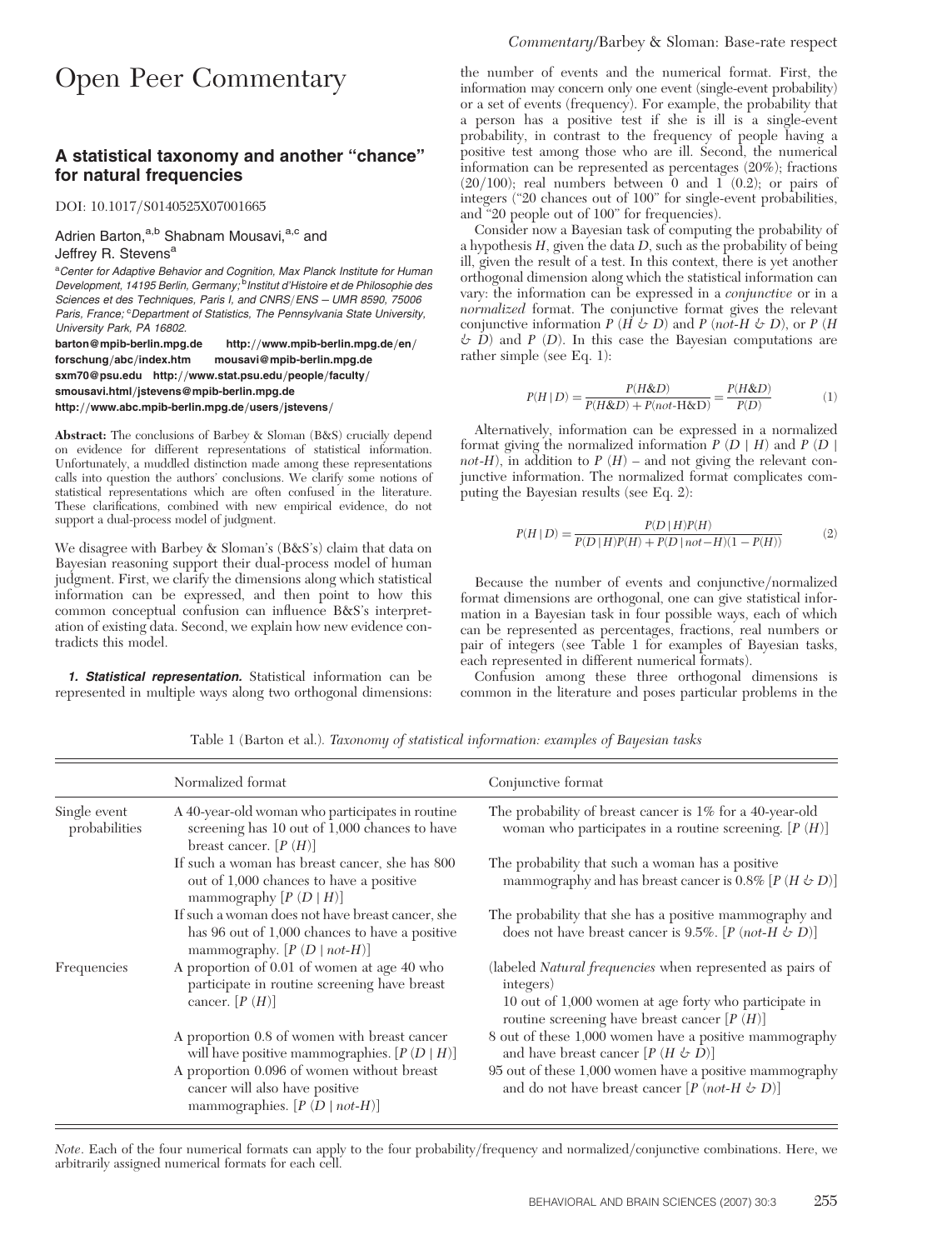B&S target article, because the authors draw false conclusions on this basis. First, they mention "natural frequency formats that were not partitioned into nested set relations" (B&S, sect. 2.4, para. 2). But non-partitioned frequency formats are simply frequencies expressed in a normalized format; therefore, natural frequencies must be partitioned into nested set relations. Consequently, B&S's critiques of the so-called non-partitioned natural frequencies apply only to normalized frequencies (i.e., frequencies in a normalized format). Second, a sentence like "33% of all Americans will have been exposed to Flu" (target article, Table 5) concerns a whole population, not a single individual; therefore, it conveys frequencies, not single-event probabilities, contrary to the authors' equating of percentages (referring to the numerical representation) and single-event probabilities (referring to the number of events). B&S misinterpret a key result of Brase (2002b), who showed that subjects perceived simple frequencies (i.e., frequencies represented as pairs of integers) as clearer, more understandable, and more impressive than single-event probabilities represented as non-integer numbers (Brase 2002b, pp. 388– 89).

B&S contrast what they call "theoretical frameworks" (sect. 1.2, para. 2) based on natural frequency representations with the "nested set hypothesis" (sect. 2.10, para. 5). However, some of these contrasts appear a bit artificial. Consider the Gigerenzer and Hoffrage (1995) study, which predicted and showed that natural frequencies facilitate Bayesian inference. B&S claim this effect results from the clarification of the nested-sets structure of the problem. But Gigerenzer and Hoffrage (1995) had already made a more specific, related argument, stating that the facilitation of natural frequencies results from simplifying the Bayesian computations by giving the relevant conjunctive information. B&S's idea that this facilitation results from the clarification of the nested-sets structure of the problem stands more in opposition to the use of an evolutionary argument (Cosmides & Tooby 1996) to predict the facilitating effect of natural frequencies, than in opposition to Gigerenzer and Hoffrage's argument. However, some of the arguments used by B&S against this evolutionary stance are not valid. For example, they say that since both normalized and natural "frequencies exist in nature, it is unclear why only frequencies of the latter type are deemed important" (target article, Note 5). This is not true: Natural frequencies "exist in nature" in the sense that, in a natural sample of the population, counting the number of individuals belonging to the groups  $H \leftrightarrow D$  and not-H  $\leftrightarrow D$  yields natural frequencies (conjunctive information); whereas, counting in such a natural sample cannot result in normalized information that does not contain the conjunctive information. Therefore, normalized frequencies, which only give the normalized information, do not exist in nature in this sense. So, an evolutionary argument that predicts the facilitating effect of natural frequencies, but no such effect for normalized frequencies, can be defended against this charge that both normalized and natural frequencies exist in nature (even if one sees this evolutionary argument as speculative and feels uncomfortable about making precise predictions on this basis).

2. Facilitating effects. B&S propose a general dual-process model of judgment, which denies any facilitating effect of frequencies per se, because "facilitation is a product of generalpurpose reasoning processes" (sect. 1.2.5, para. 1). As evidence against such an effect, B&S cite Girotto and Gonzalez's (2001) facilitating effect when the information is given as "number of chances" in a conjunctive format, which is a way of expressing single-event probabilities. Recent work by Brase (2007), however, demonstrates that many people interpret such chances as natural frequencies, despite instructions to the contrary. Moreover, those who interpret chances as natural frequencies have higher rates of success than those who judge the information as single-event probabilities. This suggests that frequencies can have a facilitating effect in some circumstances,

in addition to the facilitating effect of computational simplicity. If this facilitating effect of frequencies is confirmed, it would make the dual-process model much more difficult to defend.

**Conclusion.** Though we do not dismiss the idea of a dual-process model outright, we think that B&S have not made a robust argument in support of such a model. The authors misinterpret data used to reject alternatives to the nested-set hypothesis. Further, the connection between the nested-set hypothesis and the dual-process model of judgment is not as crisp as one would like. Perhaps this is due to the rather vague nature of the dualprocess model itself (cf. the criticisms of Gigerenzer & Regier 1996). The general project of building such a model sounds exciting, but we look forward to a more rigorous, clearly defined (and therefore falsifiable) dual-process model of judgment.

#### ACKNOWLEDGMENTS

We thank Nils Straubinger and Gerd Gigerenzer for their comments on the manuscript.

### From base-rate to cumulative respect

DOI: 10.1017/S0140525X07001677

C. Philip Beaman and Rachel McCloy

Department of Psychology, University of Reading – Earley Gate, Whiteknights, Reading RG6 6AL, United Kingdom.

c.p.beaman@reading.ac.uk http://www.personal.rdg.ac.uk/  $\sim$ sxs98cpb/philip\_beaman.htm r.a.mccloy@reading.ac http://www.psychology.rdg.ac.uk/people/lecturing/ Dr\_Rachel\_McCloy.php

Abstract: The tendency to neglect base-rates in judgment under uncertainty may be "notorious," as Barbey & Sloman (B&S) suggest, but it is neither inevitable (as they document; see also Koehler 1996) nor unique. Here we would like to point out another line of evidence connecting ecological rationality to dual processes, the failure of individuals to appropriately judge *cumulative* probability.

Recent data in studies by McCloy and colleagues (McCloy et al. 2007; McCloy et al., submitted) show that judgment of cumulative, disjunctive risk (i.e., the probability of avoiding an adverse event over a period of time during which one continually engages in a risky activity) benefits from presentation in a frequency, rather than a probability, format (McCloy et al., submitted). It does this in a similar manner to the way in which judgments of conditional probability avoid the base-rate neglect fallacy if presented in natural frequency format (Gigerenzer & Hoffrage 1995). Further, training in translation from probability to frequency formats shows similar improvements relative to baseline for both types of judgment (McCloy et al. 2007). However, the effects of both format and training are mimicked by presenting information in a partitive or "nested" set structure (in our studies, diagrammatically represented by probability trees rather than Euler circles). This suggests that similar processes may be involved in both problem types, and we applaud Barbey & Sloman (B&S) for attempting to break down the nature of those processes rather than remaining satisfied with a "natural frequency" label. However, we do not believe that B&S have (yet) produced a full and complete account of the means by which dual processes may produce rationality within certain given ecologies.

One worry is the assertion that people do not have an (evolved or otherwise) capacity to encode frequency information. This is a claim concerning a failure to observe a particular capability and might reflect failures in the observational technique employed as much as a failure in the capability itself. The data reviewed by B&S are based upon individuals' inability to produce, on demand, explicit knowledge obtained of frequencies from episodes of incidental learning. This is known to be problematic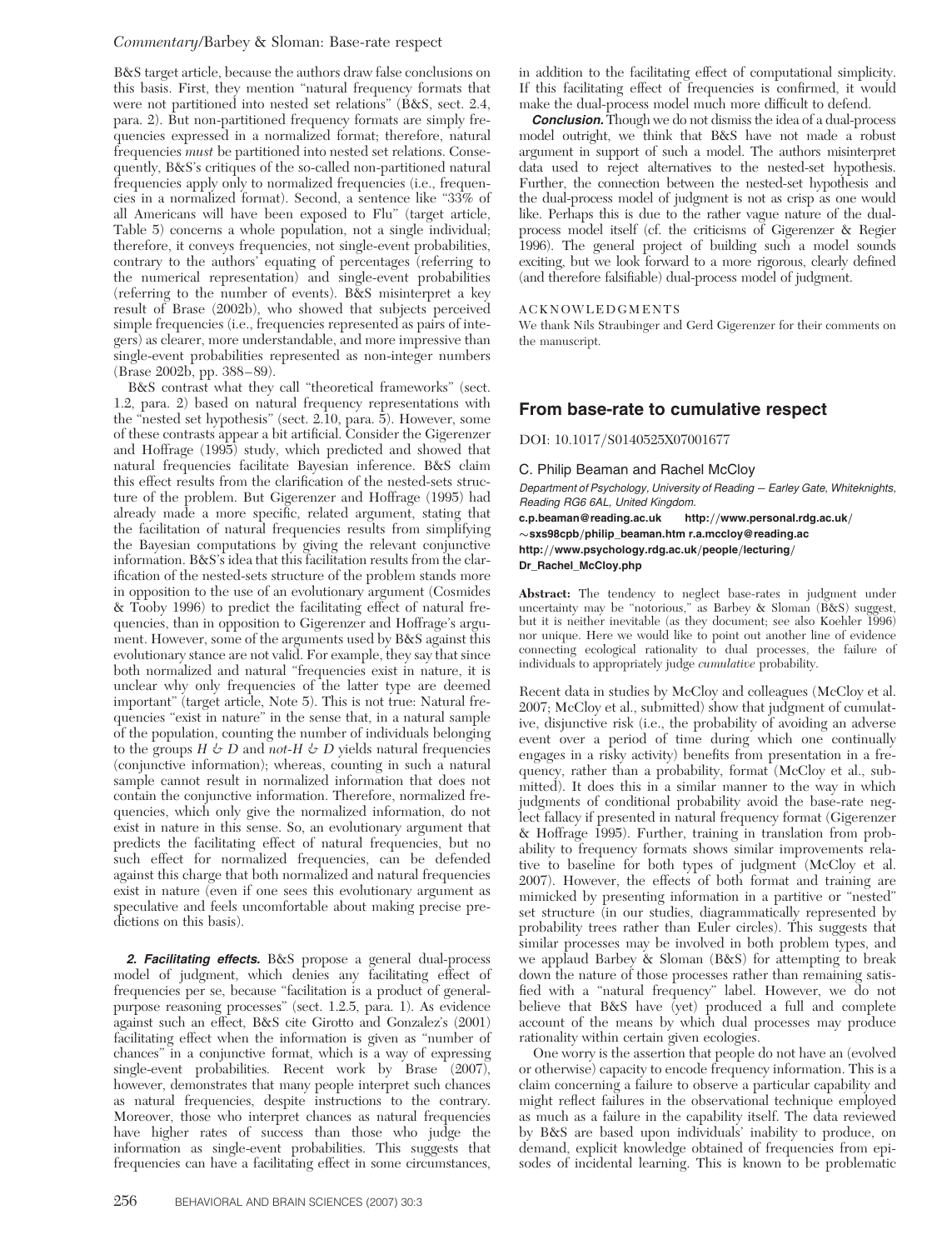

Figure 1 (Beaman & McCloy). Three situations (a, b, and c) representing the relationship between the set of car accidents in year 1 (solid circle, SC) and year 2 (dashed circle, DC).

(Morton 1968). This may – perhaps – explain why well-controlled laboratory studies (e.g., Sedlmeier et al. 1998) have had better success in showing accurate frequency judgments than studies in naturalistic settings do, although, as B&S note, such lab studies have typically not covered autobiographical events to which a Bayesian inference structure can be applied.

A second concern is directly related to the issue of training individuals to translate from probabilities to frequencies (McCloy et al. 2007). In this study we examined whether training people to represent the data to themselves in a partitive structure allowed for accurate responding to cumulative risk judgments. This was contrasted with equivalent judgment based on single-event probabilities expressed relative to a single time period. Participants were given statements such as: "Suppose that a person who drives fast whilst using a cell phone has a 90% probability of not being involved in a car accident in any one year. What is the probability that they avoid being involved in an accident at all if they continue to drive in the same way, over the same roads, for three years?" This statement produced, on average, only 25% correct responding, although the statistical "rule" for disjunctive cumulative probability  $(1 - p^n)$  is considerably simpler in form than Bayes' theorem. Following training in recoding this data into either a probability or a frequency tree, however, performance improved to approximately 67% correct, and stayed at this level after a one-week interval. This suggests that problem structure is important for more than just base-rate neglect problems – but it also begs the question of how problem structure is represented if not in frequency terms. Our participants were taught to use tree-structures and proved reasonably able at learning and using these. Sloman et al. (2003) employed Euler circles to likewise make nested set relations transparent for Bayes' theorem. Unfortunately, although tree structures and Euler circles may be interchangeable as aids to conditional reasoning, they are not necessarily equivalent when applied to cumulative probability judgments, as the diagram in Figure 1 makes clear.

With tree structures, the branching of different states of the world over time can be represented within a single tree regardless of whether the problem is conditional or cumulative (a fact that caused our participants some difficulty when unexpectedly confronted with problems of an unexpected type). In contrast, for conditional probabilities the number of (or chances of) having a disease, given a positive test, is represented by only one possible set of Euler circles (see target article's Fig. 1). Following Sloman et al. (2003), the probability of avoiding a car accident over the two-year period is 1 minus p (SC union DC) but the number of (or chances of) avoiding a car crash over a two-year period is, potentially, the complement of any one of three pairs of Euler circles (a, b, and c in our Fig. 1). Although for any realistic probability values circle b is considerably more probable, this may not be immediately apparent using solely partitive information.

Despite this difficulty, framing cumulative probability judgments in such a way that nested relations are transparent improves performance in a manner similar to making sorts (or kinds) of relations transparent within Bayesian judgments. This leaves us with the questions: If not all diagrammatic representations of nested relations are equal, what type of mental representation(s) of such relations are being employed in order to reason extensionally; and, crucially, when and how is this representational system employed?

### Kissing cousins but not identical twins: The denominator neglect and base-rate respect models

#### DOI: 10.1017/S0140525X07001689

#### C. J. Brainerd

Departments of Human Development and Psychology and Cornell Law School, Cornell University, Ithaca, NY 148453.

cb299@cornell.edu

http://www.human.cornell.edu/che/bio.cfm?netid=cb299

Abstract: Barbey & Sloman's (B&S's) base-rate respect model is anticipated by Reyna's denominator neglect model. There are parallels at three levels: (a) explanations are grounded in a general cognitive theory (rather than in domain-specific ideas); (b) problem structure is treated as a key source of reasoning errors; and most importantly, (c) nested set relations are seen as the cause of base-rate neglect.

Science presents occasional examples of parallel development of the same ideas to explain the same findings. I comment here on such an example found in the psychology of judgment and decision making: the dual-process model of base-rate neglect proposed in the target article by Barbey & Sloman (B&S) and a dual-process model of base-rate neglect that was developed in the 1990s by Reyna (1991; Reyna & Brainerd 1993; 1994; 1995).

The key properties of the Barbey-Sloman model are its assumptions that (a) an explanation of base-rate neglect must be grounded in a general cognitive theory (not domain-specific ideas), (b) structural features of base-rate problems are what cause errors, and (c) set nesting is the structural feature that is directly responsible for errors. These are also properties of Reyna's dual-process denominator neglect model. The research program that led to Reyna's theory was the first to develop a process model for Tversky and Kahneman's (1983) suggestion that set nesting produces errors in the conjunction fallacy, and was the first to elucidate specific cognitive difficulties that nested sets foment in reasoners.

Concerning assumption (a), the aim of Reyna's research program was to identify cognitive mechanisms that cause various classes of reasoning illusions. From the beginning, the guiding principles were that models of reasoning illusions, such as base-rate neglect, should be grounded in a general cognitive theory and that domain-specific accounts are at best unparsimonious and at worst untestable. This work produced a general framework, known as fuzzy-trace theory (FTT), that explains reasoning illusions by focusing on relations between memory processes and reasoning operations. FTT's level of generality is such that it has been widely used to explain basic memory processes (e.g., FTT's models of recognition and recall) as well as reasoning illusions.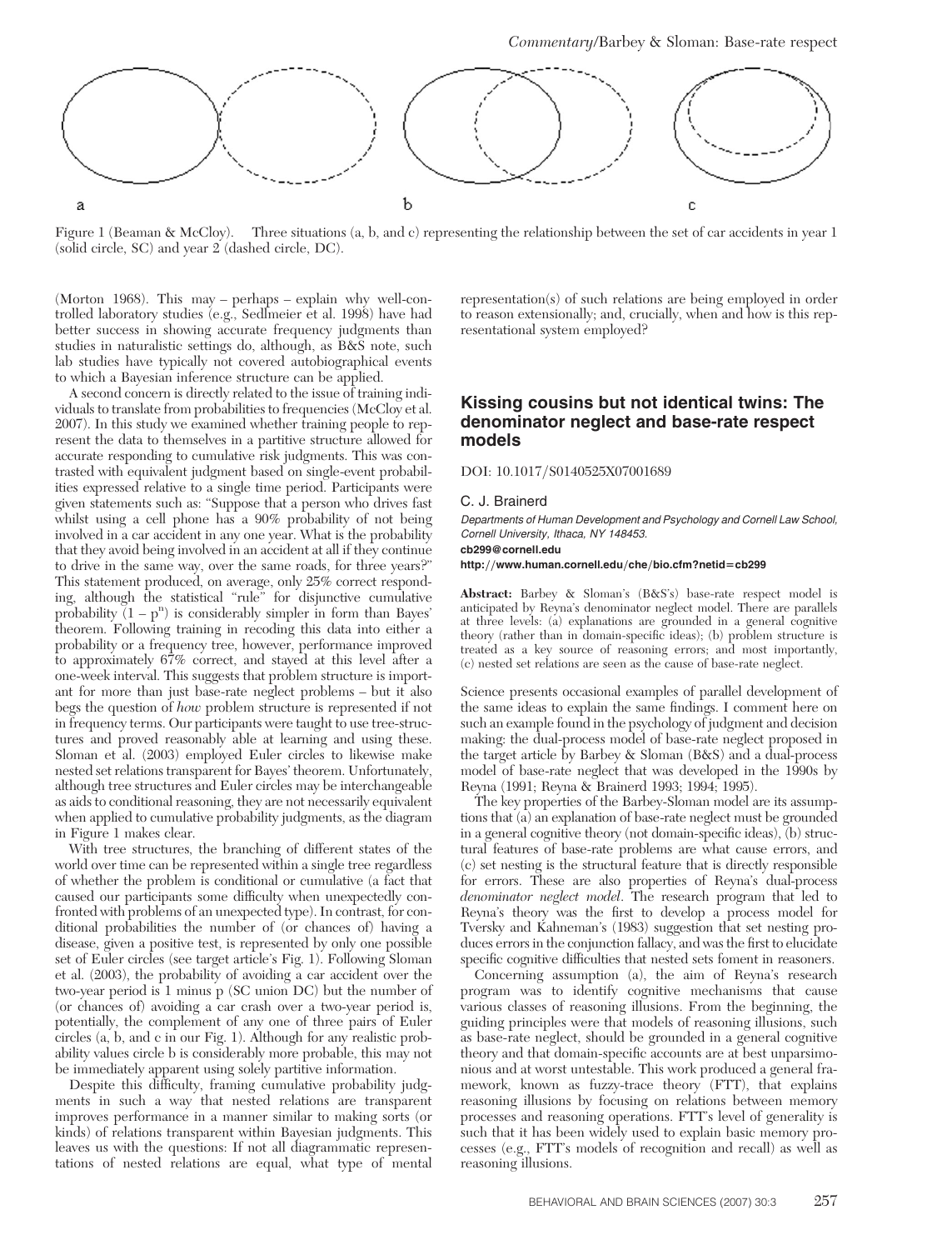|  | Table 1 (Brainerd). Memory advantages that make |  |
|--|-------------------------------------------------|--|
|  | <i>intuitive reasoning advanced</i>             |  |

| Advantange            | Description                                                                                                                                                              |
|-----------------------|--------------------------------------------------------------------------------------------------------------------------------------------------------------------------|
| Memory availability   | Intuitive reasoning processes the types<br>of memories (gist) that are stable<br>over time. The types of memories<br>processed by logical reasoning are<br>not stable.   |
| Memory accessibility  | The gist memories that intuition<br>processes are accessible by a broad<br>range of retrieval cues.                                                                      |
| Memory malleability   | The sketchy nature of gist memories<br>makes them especially easy to<br>transform into solutions during<br>reasoning.                                                    |
| Processing simplicity | The simplicity of gist memories makes<br>intuitive reasoning relatively<br>uncomplicated.                                                                                |
| Processing accuracy   | Intuitive processing of gist memories is<br>usually just as accurate (and is often<br>more accurate) than logical<br>processing of more elaborate,<br>detailed memories. |
| Processing effort     | Intuitive processing of gist memories is<br>easier to execute than logical<br>processing of more elaborate,<br>detailed memories.                                        |

Concerning assumption (b), FTT explains reasoning illusions by isolating structural properties of reasoning problems that interfere with three general stages of cognitive processing: (1) storing the correct problem representation (its "gist"), (2) retrieving that representation and the appropriate processing operations on reasoning problems, and (3) executing the steps that are required for the processing operations to deliver solutions. This approach is exemplified in FTT's explanations of many types of reasoning failures, such as arithmetic errors (Brainerd & Reyna 1988) and transitive inference errors (Reyna & Brainerd 1990).

Concerning assumption (c), extensive research was conducted on the cognitive mechanisms that cause errors in the family of illusions to which base-rate neglect belongs: inclusion illusions. Much of that work involved a prototypical task that produces such errors: Piaget's class-inclusion problem. The mechanisms that were identified were then generalized to base-rate problems, conjunction problems, probability problems, expected-value problems, and other tasks in the inclusion illusions family. Classinclusion problems are structurally simple but cognitively impenetrable: Children are presented with an array of objects, subdivided into two (or more) familiar sets, such as 7 cows and 3 horses, that belong to a common superordinate set (10 animals), and are asked "Are there more animals or more cows?" Young children consistently respond: "more cows." This error persists for many years, with the error rate at age 10 still being 50% (Winer 1980), and adults routinely make the error on slightly more complex versions of the problem (Reyna 1991). Why are such problems so difficult?

The answer that emerged, following many experiments (e.g., Brainerd & Reyna 1990; 1995), is that nested sets interfere massively with the aforementioned processing stages. Reyna (1991) summarized the cognitive effects as follows: "processing focuses on the subset mentioned in the question, the superordinate set recedes, and the question appears to involve nothing more than ... a subset-subset comparison" (p. 325). These

effects were found to be rooted in the fact that problems in the inclusion illusions family have two-dimensional structures, with one dimension (the subset-subset) being salient and easy to process and the other (the subset-superordinate set), which is crucial to solution, being obscure. The obscurity is caused by the containment relation, which creates "mental booking" problems in which subsets disappear whenever the mind focuses on the superordinate set and the superordinate set disappears whenever the mind focuses on the subsets. Yet, correct reasoning demands subset-superordinate set comparisons. Reyna went on to formulate the denominator neglect model, wherein this difficulty was posited as the cause of base-rate neglect, the conjunction fallacy, and other errors that arise from comparing numerical parts to numerical wholes. The term "denominator" referred to the fact that denominator information is ignored because denominators are obscure wholes of part –whole relations.

A last point that illustrates the deep parallels between the Reyna and the Barbey-Sloman models is the centrality of formatting manipulations in tests of the models. These are manipulations that make problem structure more transparent and, crucially, enhance the salience of subset-superordinate set relations. Reyna noted that her model predicts that such manipulations reduce the mental bookkeeping problem and, therefore, should significantly reduce errors. A formatting manipulation called tagging provided dramatic confirmation. Young children, who failed problems such as the animal example across the board, performed nearly perfectly when simple tags (e.g., a hat on each animal's head, a bow on each animal's tail) were affixed to all the members of each subset, so that the superordinate set was just as salient as the subsets. Likewise, B&S stress the importance of presentation formats that allow "accurate representation in terms of nested sets of individuals" (target article, Abstract) in baserate problems. With respect to the most effective presentation formats that they discuss, these formats, too, are ones that ought to reduce the mental bookkeeping problem of nested sets.

Although the Barbey-Sloman model is anticipated to a remarkable degree by the Reyna model, the dual-process frameworks that lie behind the models are different. The Barbey-Sloman framework is the traditional System 1/System 2 approach, which treats intuition as a primitive form of thinking that cognitive development and expertise evolve away from. The Reyna framework is FTT, which treats intuition as an advanced mode of thinking that cognitive development and expertise evolve towards. That intuition is advanced by virtue of memory considerations, though different ones than those which figure in the Barbey-Sloman model (see Table 1).

### Omissions, conflations, and false dichotomies: Conceptual and empirical problems with the Barbey & Sloman account

DOI: 10.1017/S0140525X07001690

#### Gary L. Brase

Department of Psychology, Kansas State University, Manhattan, KS 66506-5302.

#### gbrase@ksu.edu

Abstract: Both the theoretical frameworks that organize the first part of Barbey & Sloman's (B&S's) target article and the empirical evidence marshaled in the second part are marked by distinctions that should not exist (i.e., false dichotomies), conflations where distinctions should be made, and selective omissions of empirical results – within the very studies discussed – that create illusions of theoretical and empirical favor.

**Theoretical frameworks.** The number of contrasting theoretical frameworks that Barbey & Sloman (B&S) face is impressive on the face of it – four against one.But are all these distinctions appropriate or scientifically useful? The short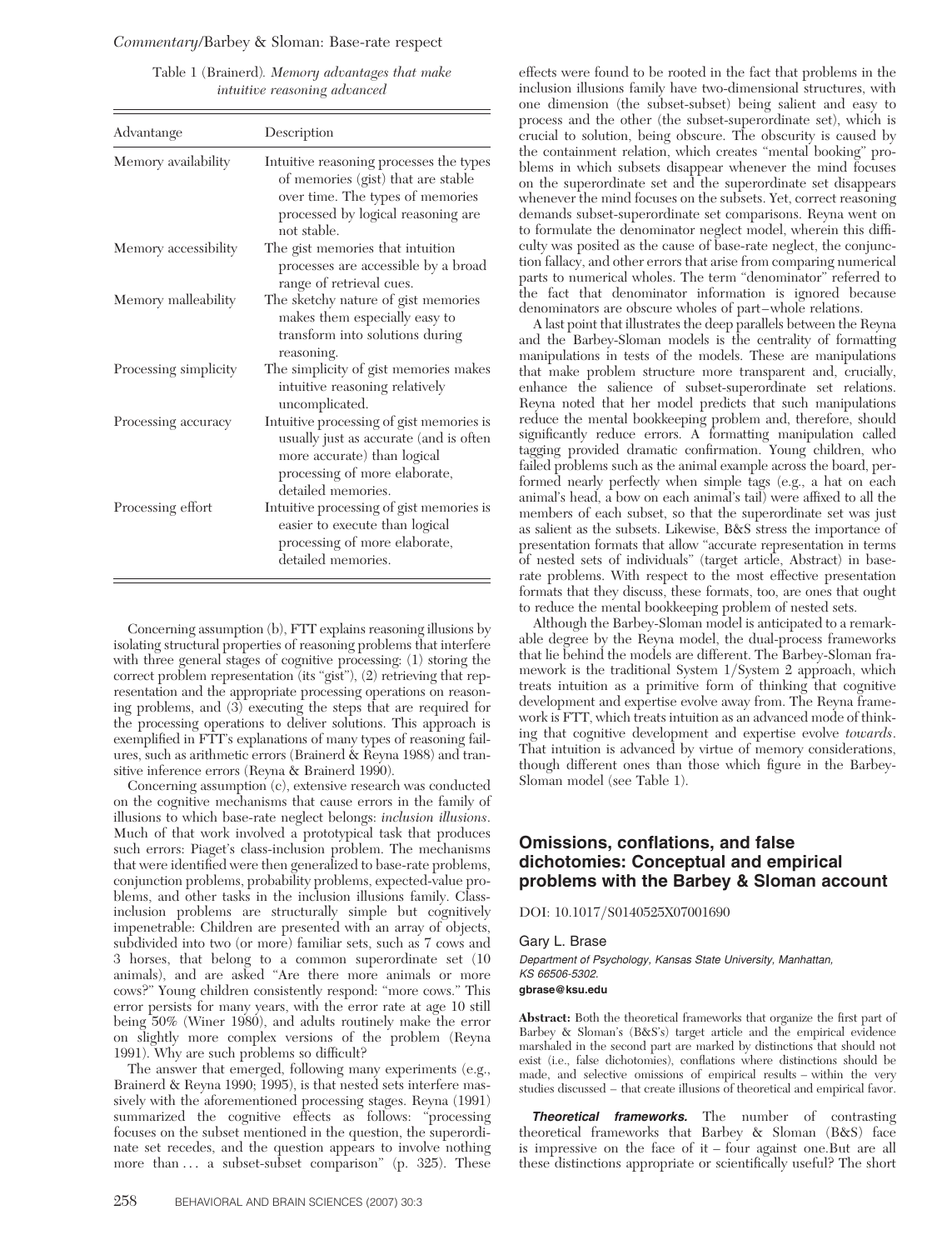way to demonstrate they are not is to simply note that the same theorists (Gigerenzer, Cosmides, and Tooby) are repeatedly invoked for all of the first three frameworks.

The longer demonstration is to dismantle these accounts sequentially. There is the "Mind as Swiss army knife" framework that is distinguished by unavailability to conscious awareness or deliberate control (cognitive impenetrability), and then there is the "Natural frequency algorithm" framework that is informationally encapsulated. But wait; those distinguishing characteristics are actually imposed by others (e.g., Fodor 1983) and rejected by the actual theorists under consideration here (e.g., Cosmides & Tooby 2003; Duchaine et al. 2001; Ermer et al. 2007; Tooby et al. 2005; Tooby & Cosmides 2005). The first and second theoretical frameworks therefore collapse into a third one.

The third framework (incorporating the previous two), is a "Natural frequency heuristic" account, and is probably closest to the one actual and appropriate opposing view for B&S. The fourth framework ("Non-evolutionary natural frequency heuristic") suggests that an appropriate position is to willfully disregard all evolutionary factors that have influenced the structure and function of the human mind. One can question the nature of the cognitive structures generated by evolutionary selection pressures, but it is not scientifically legitimate to simply deny evolution and replace viable evolutionary explanations with "one way or another, people can appreciate and use [natural sampling]" and that somehow "gives rise to" Bayesian reasoning (sect. 1.2.4). Such vague descriptive explanations would have effectively stagnated our understanding of visual processing or language acquisition, and will have that effect on other cognitive phenomena if unchecked.

This leaves us with two real frameworks, the final "nested sets/ dual processes" framework and an ecological rationality framework – the two frameworks of the target article's title. It is not so much that there is no possibility of other frameworks, but rather, that the ones described by B&S are not useful.

The empirical literature. Having constructed artificial required properties for the theoretical frameworks of others, B&S then tout the inability of those shackled frameworks to account for empirical results. As easy as this should be, given such a set up, it is nevertheless seriously flawed. Due to space constraints, I focus here on how my own research is considered within this target article. B&S use the findings of Brase et al. (2006) to support a claim that "Bayesian inference depends on domain general cognitive processes" that are strategically employed (sect. 2.1). This was not the original purpose, findings, or conclusions of our work – and for good reason. As B&S note in that very same section, there have been differences in absolute performance levels on Bayesian reasoning tasks, when comparing across research programs. These different research programs, however, had used different participants and different methods for obtaining those participants (e.g., paid versus classroom activity participation). Brase et al. (2006) sought to determine the effects of participant selection and recruitment methods on performance on such tasks, and found that there were, indeed, significant effects that were capable of accounting for all the differences in previous works. In summary, B&S make a confusion between performance and competence (Chomsky 1965) when they try to infer cognitive abilities and structures from data showing that incentives affect performance (see also Crespi 1942; 1944).

There also appears to be some confusion about the nature of natural sampling and natural frequencies (i.e., naturally sampled frequencies). The use of a consistent reference class (sect. 2.3), also called using a partitive structure, nested sets, or subset relations, are all linguistic twists on what is, in fact, natural sampling (a point made many times by myself and others; Brase 2002a; 2002b; Brase & Barbey 2006; Gigerenzer & Hoffrage 1999; Hoffrage et al. 2002). Natural sampling refers to the sequential acquisition of information (as in a

natural environment) along with categorization of that information into meaningful, often overlapping, groups (see Brase et al. 1998 for some limitations on easily constructible categories.).

This confusion is starkly illustrated when B&S try to re-define the numerical formats used in Brase (2002b). First, natural frequencies are equated with simple frequencies by providing an incorrect example of the former (this example belongs to B&S and is not, as they claim, an inconsistency with the literature on the part of Brase 2002b). In direct contradiction to B&S, a single numerical statement such as the simple frequencies used in Brase (2002b) cannot be identified as having a natural sampling structure. Second, B&S point out – correctly – that percentages can express single-event probabilities, but they then carry this too far in concluding that this is the only thing that probabilities can express. Indeed, as pointed out in Brase (2002b), percentages are also referred to as "relative frequencies" because they can be understood as frequencies that are normalized to a reference class of 100 (e.g., as when one says "90% of my students understand this topic").

With B&S having misconstrued natural frequencies into simple frequencies, and misconstrued relative frequencies into probabilities, it is almost possible to claim that the results of Brase (2002b) indicate that single event probabilities are perceived equally well compared to natural frequencies. The remaining necessary manipulation is for B&S to also completely omit the other numerical format conditions used in Brase (2002b), which included actual single-event probabilities (and, no, these actual single-event probabilities were not understood as well or clearly as simple frequencies and relative frequencies).

### Why frequencies are natural

DOI: 10.1017/S0140525X07001707

#### Brian Butterworth

Institute of Cognitive Neuroscience, University College London, London WC1N 3AR, United Kingdom. b.butterworth@ucl.ac.uk

Abstract: Research in mathematical cognition has shown that rates, and other interpretations of x/y, are hard to learn and understand. On the other hand, there is extensive evidence that the brain is endowed with a specialized mechanism for representing and manipulating the numerosities of sets – that is, frequencies. Hence, base-rates are neglected precisely because they are rates, whereas frequencies are indeed natural.

Barbey & Sloman (B&S) are to be congratulated for laying out the explanations for base-rate neglect so clearly and systematically. However, to a researcher not from the field of normative rationality research, but from the field of mathematical cognition, it is surprising that none of the explanations make reference to what is known about how we process numerical quantities (Butterworth 2001). From this perspective, another type of explanation can be proposed for base-rate neglect. It is in the word "rate." Rates can be expressed formally as  $x/y$ , and it is well known from research in mathematical cognition and education that humans are very bad at understanding x/y however it is interpreted – as a fraction, as a proportion, or as a rate. For example, it is well known that children find it hard to learn and understand fractions and simple operations on them (Bright et al. 1988; Hartnett & Gelman 1998; Mack 1995; Smith et al. 2005). It has also been found that most third and fourth graders cannot order fractions by size and cannot explain why there are two numbers in a given fraction (Smith et al. 2005). In particular, they seem to have trouble getting away from whole numbers – for example, when they say that  $1/56$  is smaller than  $1/75$  because  $56$  is smaller than  $75$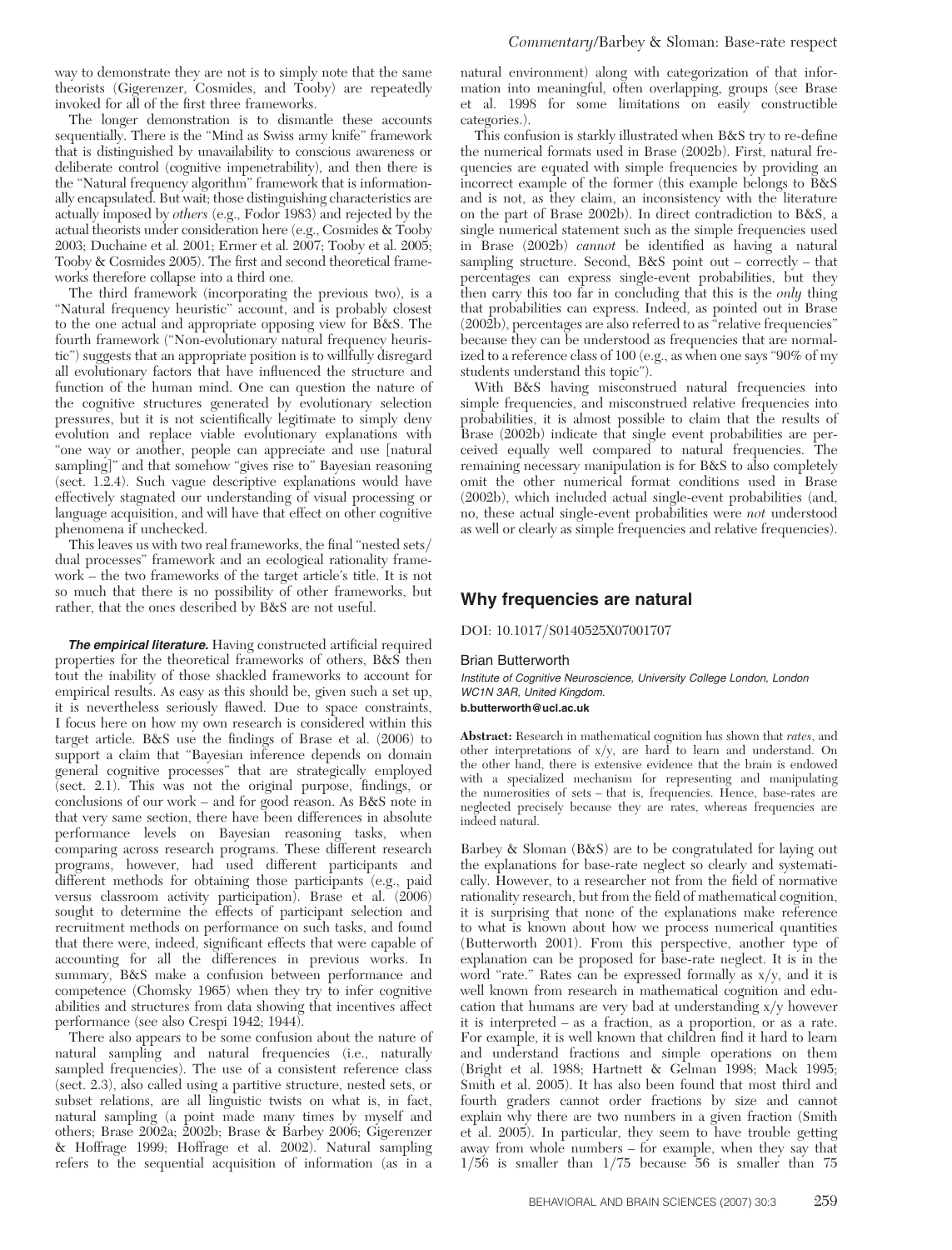(Stafylidou & Vosniadou 2004). This has been called "whole number bias" (Ni & Zhou 2005) and can be found in adults as well as children (Bonato et al., in press). Whole number bias is not simply a function of the symbolic form of the rate, for example, 3/5, because it appears also in non-symbolic formats such as arrays of dots (Fabbri et al., submitted).

The advantage of presentations in terms of frequencies, and therefore of whole numbers, rather than rates, again is well supported by research in mathematical cognition. This has nothing to do with the relative computational simplicity of representing the problem in terms of frequencies as compared with rate-based Bayesian formulations; rather, it has to do with the fact that the human brain is configured from birth to represent sets and their numerosities. Infants can discriminate small sets on the basis of their numerosity (Antell & Keating 1983; Starkey & Cooper 1980; Wynn et al. 2002). This seems to be an inherited capacity since other primates can do the same in the wild (Hauser et al. 1996), and can learn to do it relatively easily (Brannon & Terrace 2000). Indeed, monkeys readily learn to select the larger of two numerosities (Brannon & Terrace 1998; Matsuzawa 1985).

These primate capacities are not merely analogous to those of humans, but appear to have been inherited from a common ancestral system. Evidence for this comes from recent research showing that the primate brain areas for numerosity processing are homologous to human brain areas. Studies have demonstrated that the intraparietal sulcus (IPS) in humans processes the numerosities of sets (Piazza et al. 2002). It has recently been demonstrated that when monkeys are required to remember the numerosity of a set before matching to sample, the homologous IPS brain area is active (Nieder 2005). This is evidence that we have inherited the core of our system from the common ancestor of humans and macaques.

The concept of the numerosity of a set is abstract, because sets logically contain any type of member that can be individuated. Members need not be visible objects, and they need not be simultaneously present. It turns out that the human numerosity system in the IPS responds when members of the set are distributed as a sequence in time or simultaneously distributed in a spatial array (Castelli et al. 2006) and for auditory as well as visual sets (Piazza et al. 2006). Indeed, the neural process of extracting numerosity from sets of visible objects appears to be entirely automatic, since repeated presentation of different sets with same numerosity produces a reduction in neural firing in the IPS, called "adaptation," even when numerosity is task-irrelevant (Cantlon et al. 2006; Piazza et al. 2004; 2007).

"Frequency" is just a way of referring to this numerosity property of a set, and so it too is natural. "Natural sampling" can be interpreted to be a way of making an estimate of numerosity when the set is distributed in time or in space. Humans and other species are born with the capacity to make these estimates of the approximate size of a set, using a specialized brain system probably related to the system for exact numerosities. This system also responds to environmental stimuli in rapid and automatic manner (Cantlon et al. 2006; Dehaene et al. 1999; Lemer et al. 2003; Piazza et al. 2004). So natural sampling too is natural, in the sense that it depends on an innate system.

B&S note that accounts involving specialized modules (Cosmides & Tooby 1996), specialized frequency algorithms (Gigerenzer & Hoffrage 1995), or specialized frequency heuristics (Gigerenzer & Hoffrage 1995; Tversky & Kahneman 1974) appeal to evolution. However, these claims depend on general arguments about ecological rationality rather than on specific facts about the evolution of dedicated neural system. On the other hand, there is a clear account, well supported by a range of evidence, as I have indicated, for the evolution of numerosity processing. Indeed, the evidence suggests that numerosity processing is a classic Fodorian cognitive module: domain-specific, automatic, with a dedicated brain system, and innate (though Fodor himself cites the number domain as the responsibility of classic central processes; cf. Fodor 1983). Therefore, the critical

difference between normative Bayesian reasoning and actual human preferences for sets and their frequencies appears to be rooted in the evolution of a specialized "number module" for processing numerosities (Butterworth 1999). As far as I know, there is no comparable evolutionary account of a specialized brain system for x/y.

Base-rate is neglected because rates are neglected.

### Nested sets and base-rate neglect: Two types of reasoning?

DOI: 10.1017/S0140525X07001719

#### Wim De Neys

Experimental Psychology Lab, University of Leuven, 3000 Leuven, Belgium. wim.deneys@psy.kuleuven.be

http://ppw.kuleuven.be/reason/wim/

Abstract: Barbey & Sloman (B&S) claim that frequency formats and other task manipulations induce people to substitute associative thinking for rule-based thinking about nested sets. My critique focuses on the substitution assumption. B&S demonstrate that nested sets are important to solve base-rate problems but they do not show that thinking about these nested sets relies on a different type of reasoning.

In the target article, Barbey & Sloman (B&S) argue against various versions of the popular natural frequency heuristic and claim that the best account of the data should be framed in terms of a dual-process model of judgment. Base-rate neglect with the standard problem format is attributed to the pervasiveness of the associative system. Frequency versions and other reviewed task manipulations are argued to boost performance because they would induce people to substitute associative thinking for rule-based thinking. Although I am sympathetic to the basic rationale behind the B&S framework, I want to point out that it lacks support for the crucial substitution assumption. The authors nicely clarify that representations in terms of nested sets reduce base-rate neglect but they do not show that thinking about these nested sets relies on a different type of reasoning. Such a claim requires an examination of the processing characteristics of the two postulated modes of thinking.

One of the core characteristics of rule-based reasoning is that it draws on executive, working-memory resources, whereas associative thinking is more automatic in nature (e.g., Stanovich & West 2000). If the good performance on the frequency versions is due to a switch to rule-based reasoning, one would at least need to show that people recruit executive resources when they solve the frequency versions. This would demonstrate that the kind of thinking that is triggered by the frequency format exhibits the hallmark of rule-based thinking.

The good news is that B&S's model leads to some clear-cut, testable predictions. It is not hard to see, for example, how the substitution claim could be directly tested in a dual-task study (e.g., see De Neys 2006a; 2006b, for a related approach). B&S argue that in the vast majority of cases people rely on automatic, associative thinking to solve the standard probability format problems. Hence, burdening peoples' working-memory resources while they solve the probability versions should hardly affect their responses any further. However, if the frequency versions indeed trigger executive-demanding, rule-based processing, then the good performance on Bayesian inference problems with frequency formats should decrease under concurrent working-memory load (i.e., show a larger decrease than with standard probability formats). Note that the natural frequency accounts make the exact opposite prediction because they attribute the good performance on the modified versions to the recruitment of an automatically operating, module-based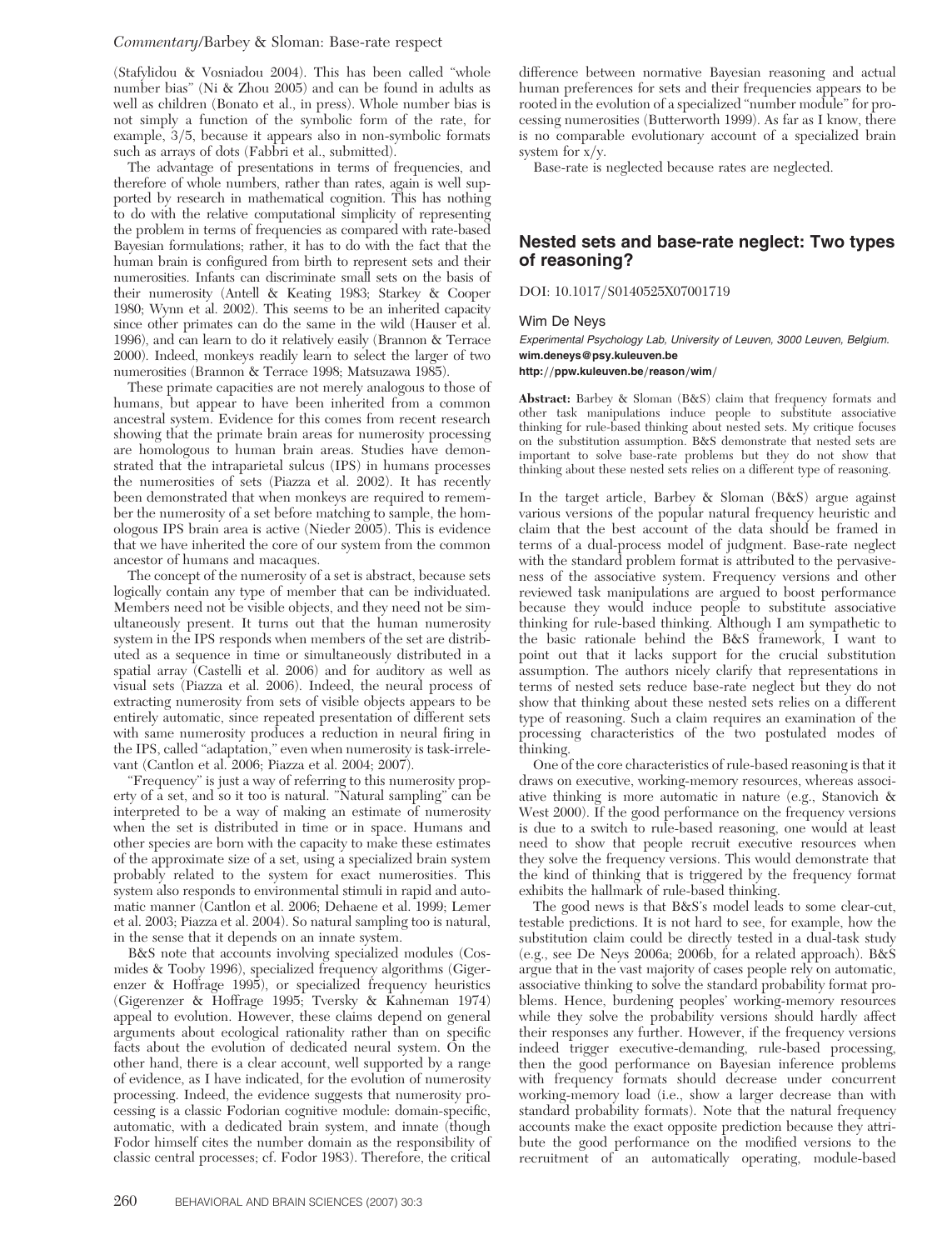reasoning process. Hence, if the natural frequency theorists are right and people rely on an automatic module to solve the frequency versions, burdening peoples' working-memory resources should not hamper performance.

In theory, studies that look at the correlation between cognitive capacity and use of base rates may also help to test the substitution claim. If people recruit resource-demanding, rule-based thinking to solve the frequency versions, one expects that individual differences in working-memory capacity (or general intelligence) will mediate performance. The more resources that are available, the more likely that the correct response will be computed. The operation of an automatic, encapsulated module, on the other hand, should not depend on the size of a general cognitive resource pool. Unfortunately, the little correlational data we have is not conclusive. In their extensive research program, Stanovich and West included two Bayesian inference problems (i.e., so-called noncausal base-rate problems) with a standard probability format (i.e., the notorious "Cab" and "Aids" problems based on Casscells et al. 1978 and on Bar-Hillel 1980). In contrast to the bulk of their findings with other reasoning tasks, Stanovich and West did not find any systematic correlations with cognitive capacity measures.<sup>1</sup> However, they did not look at correlations between cognitive capacity and performance on the crucial frequency format versions. Brase et al. (2006) did observe that students in top-tier universities solved frequency versions better than students in lower-ranked universities. If we simply assume that students in higher-ranked universities have a higher working memory capacity, the Brase et al. findings might present support for B&S's position. However, this conclusion remains tentative since Brase et al. did not explicitly test their participants on a standardized cognitive capacity measure.

In summary, B&S present an innovative model that highlights the central role of the set structure of a problem in the base-rate neglect phenomenon. I have tried to show that the model leads to some clear-cut predictions that might help to validate the framework in future studies. Unfortunately, the bad news is that in the absence of such processing validation, the central substitution claim of B&S's dual-system account remains questionable. Based on the available evidence, one needs to refrain from strong claims about the involvement of a rule-based reasoning system as the key mediator of base-rate "respect."

#### ACKNOWLEDGMENT

The author's research is supported by the Fund for Scientific Research Flanders (FWO-Vlaanderen).

#### NOTE

1. B&S write that Stanovich and West (1998a; 2000) found correlations between intelligence and use of base rates. It should be clarified that these studies concerned problems where statistical aggregate information is plotted against a concrete case (i.e., so-called causal base-rate problems) and not the type of Bayesian inference problem (i.e., socalled noncausal base-rate problems) on which the debate focuses.

### Dual-processing explains base-rate neglect, but which dual-process theory and how?

DOI: 10.1017/S0140525X07001720

Jonathan St. B. T. Evans<sup>a</sup> and Shira Elgayam<sup>b</sup>

<sup>a</sup> Centre for Thinking and Language, School of Psychology, University of Plymouth, Plymouth PL4 8AA, United Kingdom; <sup>b</sup> School of Applied Social Sciences, Faculty of Health and Life Sciences, De Montfort University, Leicester LE1 9BH, United Kingdom.

jevans@plymouth.ac.uk selqayam@dmu.ac.uk http://www.plymouth.ac.uk/pages/dynamic.asp?page= staffdetails&id=jevans&size=l

Abstract: We agree that current evolutionary accounts of base-rate neglect are unparsimonious, but we dispute the authors' account of the effect in terms of parallel associative and rule-based processes. We also question their assumption that cueing of nested set relations facilitates performance due to recruitment of explicit reasoning processes. In our account, such reasoning is always involved, but usually unsuccessful.

Barbey & Sloman (B&S) argue that evolutionary accounts of base-rate neglect are unparsimonious, especially with regard to the facilitatory effects of frequency formats. We agree. They also propose that the phenomena can be best accounted for with a dual-processing framework. Here we also agree, in general, but not with the specific dual-processing account offered by these authors. This is based upon Sloman's (1996a) proposal of two parallel systems for reasoning, one associative and one rule-based. The impression that B&S give, that this theory is representative of dual-process models of reasoning and judgement in general, is not correct.

Parallel-form dual process theories occur commonly where authors propose two forms of knowledge. This applies in dual-process accounts of learning (Reber 1993; Sun et al. 2005) where implicit and explicit learning processes lead to something like associative neural nets and propositional rules, respectively. This form of theory is also common in social psychology (see Smith & DeCoster 2000) where researchers are often concerned to distinguish implicit stereotypes and attitudes, inferable from behaviour, from their explicit counterparts that are verbally stated. Other dual-process theories of reasoning and judgement, however, have a sequential form in which the implicit processing is pragmatic rather than associative and serves to contextualise explicit analytic thinking. This is the type of account offered by Stanovich (1999) and by Evans (2006). In these theories, System 2 monitors default intuitions arising in System 1 and may intervene with more effortful and abstract reasoning (see also Kahneman & Frederick 2002).

We actually think it quite plausible, as Cosmides and Tooby (1996) argue, that both humans and other animals would have evolved mechanisms for processing frequency information about their environments. What we find implausible is that any such cognitive module would be applied to quantitative word problems of the kind presented in experiments on Bayesian inference. In particular, we note that advocates of the frequencyprocessing module do not ask their participants to engage in experiential learning of frequencies, but present them with collated frequencies instead. Under such circumstances, people can only apply general-purpose procedures for reasoning by construction and manipulation of mental models. As B&S demonstrate in their review, this will only be successful when people are cued to construct models which encode the nested set relationships.

We can find no evidence in the target article for the authors' assertion that base-rate neglect is due to associative processing. What association is involved? That between the hypothesis and the diagnostic information, presumably – which would be a similar account to the one given in terms of representativeness (Kahneman & Tversky 1973). However, although the majority tendency may be to base an answer on diagnostic information, a substantial minority give the base rate as the answer instead (Cosmides & Tooby 1996; Evans et al. 2000). Also, when realworld beliefs rather than stated probabilities are used to convey Bayesian priors, they may have much stronger influence than the diagnostic data on the judgments made (Evans et al. 2002, Experiment 5). What is common to all these cases is a failure to integrate base rate and diagnostic information, which should be equally weighted. Only when setinclusive mental models are cued, will analytic reasoning be successful.

In this article, B&S clearly imply that application of System 2 reasoning will lead to correct responding. For example, they state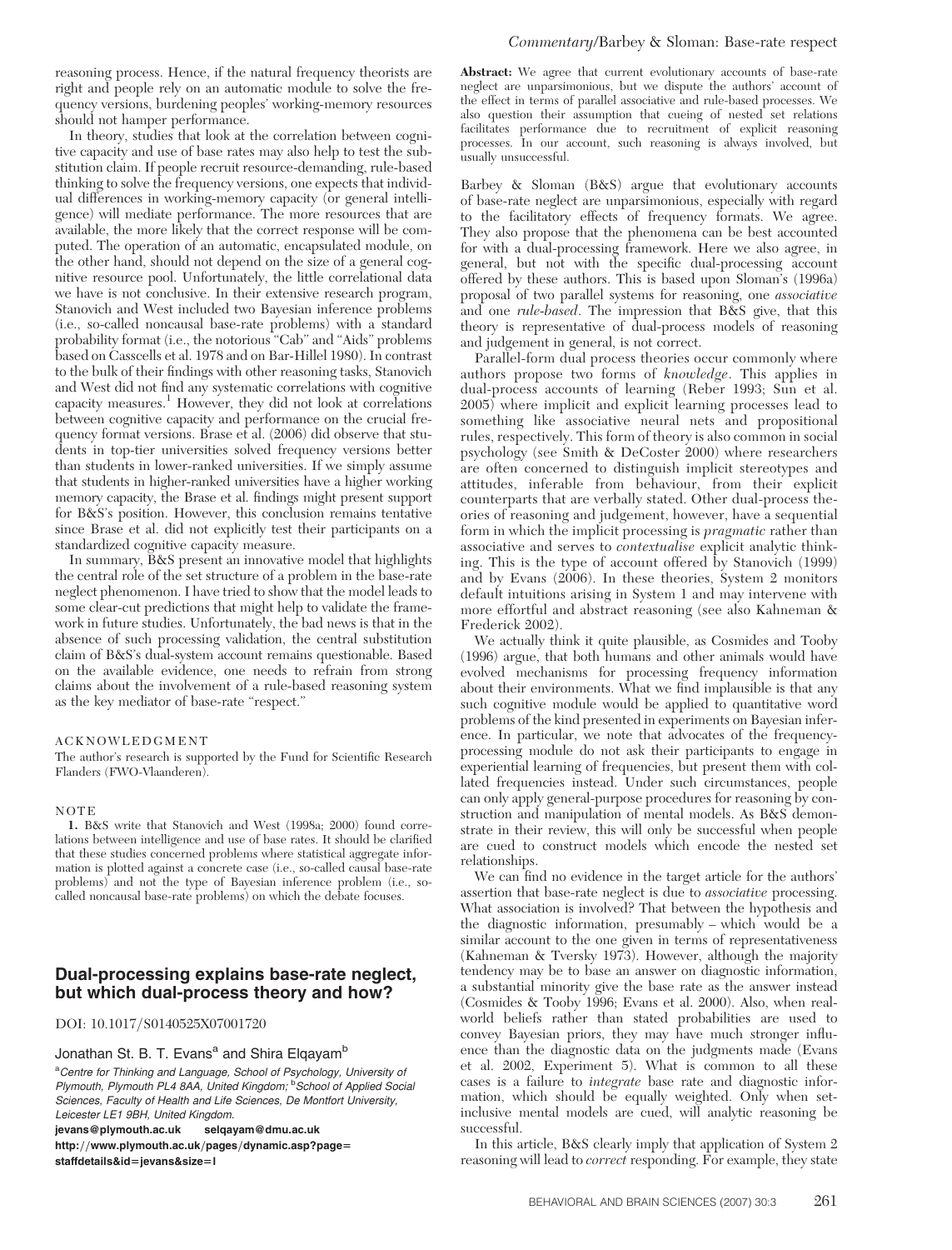that, "An appropriate representation can induce people to substitute reasoning by rules with reasoning by association" (sect. 4, para. 2). There has been a tendency for authors in the reasoning and judgement area to equate heuristic responding with biases and analytic reasoning with normatively correct responding, but this is a mistake that has been corrected in more recent dual-process accounts of reasoning (Evans 2007; Stanovich 2006). In these new accounts, biases can occur in System 2 as well as System 1. The problem is that no psychologically plausible definition of System 2 reasoning – say, as slow, effortful, and engaging executive working memory – can immediately imply that it will be successful in finding normatively correct solutions. Even if it is correct to think of such reasoning as "rule based," people may access rules that are normatively unsound, or fail to apply them in an appropriate manner. At best we could say that System 2 reasoning is necessary for logical reasoning; we certainly could not say that it is sufficient.

The literatures on reasoning and decision making are marked by confusion between competence or computational level accounts of reasoning and accounts based on normative rationality (see Elqayam 2007). Even if we compare people of high and low cognitive ability, it is not universally the case that higher ability participants give more normatively correct answers. Recent experiments, for example, have shown that the logically valid modus tollens in inference may be endorsed less often by participants with higher ability (Newstead et al. 2004). More directly relevant in the current context is the report by Stanovich and West (1998b) that participants who incorporated base rates had lower intelligence scores than participants who neglected them. It is clearly impossible to reconcile the following propositions: (a) System 2 necessarily produces normatively correct responses; (b) attention to base rate is a normatively correct response, and (c) System 2 is more strongly employed by those of higher ability. Of these three statements, (b) holds by definition, and there is overwhelming empirical evidence for (c). The only possible conclusion is that (a) is false.

In our view, the literature on base-rate neglect is amenable to a dual-processing account, but not of the kind proposed by B&S. We suggest that university student participants, instructed to engage in reasoning, will in fact do so but with varying degrees of conformity to Bayesian inference. Without formal training they will have no access to the rules of Bayesian inference and can therefore only attempt to use general-purpose analytic reasoning procedures which involve constructing and manipulating mental models to represent the problem information. With standard presentations, it will appear to them that either base rate or else (more commonly) diagnostic information is relevant, but they will have no means of integrating the two. Only when problem design cues them to construct set-inclusive mental models will they succeed in computing the normatively correct solution.

### Enhancing sensitivity to base-rates: Natural frequencies are not enough

DOI: 10.1017/S0140525X07001732

#### Edmund Fantino and Stephanie Stolarz-Fantino

Department of Psychology, University of California San Diego, La Jolla, CA 92093-0109.

#### efantino@ucsd.edu sfantino@psy.ucsd.edu

Abstract: We present evidence supporting the target article's assertion that while the presentation of base-rate information in a natural frequency format can be helpful in enhancing sensitivity to base rates, method of presentation is not a panacea. Indeed, we review studies demonstrating that when subjects directly experience base rates as natural frequencies in a trial-by-trial setting, they evince large baserate neglect.

In many studies of base-rate use (or neglect), human participants are asked to judge the likelihood of an event on the basis of information about past occurrences (base rates) and present diagnostic case cue information. Base rates and case cues are presented in a tabulated statistical format. As Barbey & Sloman (B&S) point out in the target article, and as has been found by various investigators, subjects are less likely to neglect base-rate information when data presentation is transparent with respect to the set relations involved. Natural frequency presentation is transparent in this way. In fact, in daily life humans experience base rates in terms of natural frequencies; however, they experience them one example at a time. We thought that an ideal way to assess people's sensitivity to base-rate information would be with a matching-to-sample (MTS) procedure (Stolarz-Fantino & Fantino 1990). In the typical MTS procedure selection of the comparison stimulus that matches the sample is reinforced. But the procedure may be modified to vary the "accuracy" of the sample, that is, the degree to which it predicts the correct answer and the base rates (the proportion of correct answers assigned to each of the two comparison stimuli). This procedure is analogous to Tversky and Kahneman's "taxicab problem" (Tversky & Kahneman 1982a) and other problems of similar type. In the MTS analog, the sample stimulus corresponds to the witness in the taxi problem, or the case-cue information in other base-rate neglect problems; the probabilities of reinforcement for selecting the comparison stimuli correspond to the base rates, or incidence of taxi types.

Our procedure was simple. The sample in a MTS task was either a blue or green light. After the sample was terminated, two comparison stimuli appeared: these were always a blue and a green light. Participants were instructed to choose either. We could present subjects with repeated trials rapidly (from 150 to 400 trials in a less than one-hour session, depending on the experiment), and we could readily manipulate the probability of reinforcement for selecting either color after a blue sample and after a green sample. In one condition, the blue and green samples were equi-probable. Following a blue sample, selection of the blue comparison stimulus was reinforced on 67% of trials and selection of the green comparison stimulus on 33% of trials. Following a green sample, selection of the green comparison stimulus was reinforced on 33% of trials and selection of the blue comparison stimulus on 67% of trials. In other words, the sample in this case had no discriminative (or informative) function, just as the witness testimony has no function in the cab problem when the witness is 50% accurate. If our participating college students were responding optimally, they should have come to select the blue comparison stimulus on every trial, regardless of the sample color, thereby obtaining reward on 67% of trials. In this condition, participants showed a huge base-rate neglect, matching green on 56% of trials. In fact, our human participants showed significant baserate neglect over hundreds of trials in this condition and in several others, in a series of studies conducted primarily by Adam Goodie (e.g., Goodie & Fantino 1995; 1996; 1999). In contrast, Hartl and Fantino (1996) found that pigeons selected optimally in a comparable MTS task, with no evidence of base-rate neglect.

What might account for the drastic difference in the behavior of pigeons and college students? We have speculated that humans have acquired strategies for dealing with matching problems that are misapplied in our MTS problem (e.g., Stolarz-Fantino & Fantino 1995). For instance, from early childhood we learn to match like shapes and colors at home, in school, and at play (e.g., in picture books and in playing with blocks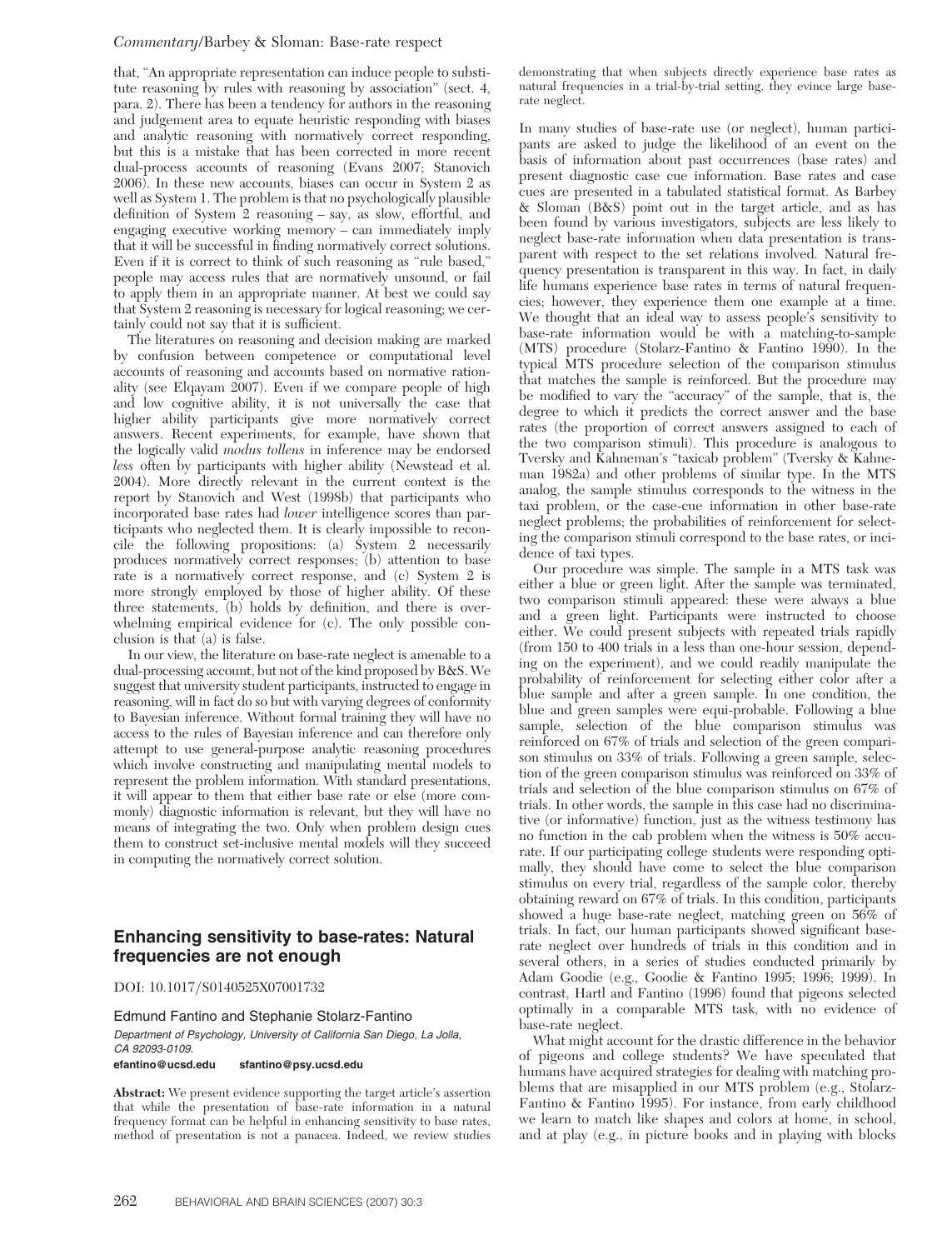and puzzles). If base-rate neglect is a learned phenomenon, we should be able to eliminate it by using sample stimuli that are physically unrelated to the comparison stimuli. Therefore, we repeated our earlier experiment (Goodie & Fantino 1995) with a MTS procedure in which the sample stimuli were line orientations and the comparison stimuli were again the colors blue and green. This change eliminated base-rate neglect in keeping with the learning hypothesis (Goodie & Fantino 1996). Instead, participants' choices were well described as probability matching. To further assess the learning hypothesis, we next introduced a MTS task in which the sample and comparison stimuli were physically different but were related by an extensive history: The samples were the words "blue" and "green"; the comparison stimuli the colors blue and green. A robust base-rate neglect was reinstated. These and other experiments led us to conclude with some confidence that pre-existing associations contribute to the tendency to ignore or underweight base-rate information. Our human participants were not sensitive to the frequencies of reinforced choices, whereas pigeons, unfettered by prior associations, were appropriately sensitive to the same frequencies. However, Fantino et al. (2005) have shown that pigeons will also neglect base-rate information if they are given sufficient prior MTS training with a 100% reliable sample – that is, a training history more similar to that of human subjects.

Whether or not we have evolved to process information in terms of frequencies, there is evidence that trial-by-trial presentation of information can be difficult for human participants to process. For example, Jenkins and Ward (1965) found that participants' judgments of contingency were more related to the number of successful trials (Response 1 followed by Outcome 1) than they were to the actual degrees of association between responses and outcomes. A second study (Ward & Jenkins 1965) showed that, when statistical information was presented in summary form, many more participants based their contingency judgments on logical rules (75%) than when they received trialby-trial information (17%).

Stolarz-Fantino et al. (2006) found that even with base-rate story problems (similar to the taxicab problem) in which statistical information was presented in a probability format, human participants attended appropriately to base-rate information under certain conditions. For example, when they made likelihood judgments on a series of problems, their estimates of likelihood varied appropriately with base-rate and case-cue values; this was not the case when participants judged single problems. And when the case-cue information was unreliable (as when the "witness" was described as being correct 50% of the time), many participants ignored the case cue in favor of the base rate.

Presumably, trial-by-trial experience emphasizes associative processes (System 1), whereas information presented in tabulated statistical form can cue associative and/or rule-based (System 2) activity. A challenge for future research will be to learn more about how information learned through experience becomes the subject of rule-based reasoning. Like Goodie and Fantino's (1996) participants, people typically have more immediate experience with case-cue information than with base rates; appreciating the effect of base rates usually means integrating information over a period of time. In tasks involving tabulated statistical information, base-rate and case-cue information are available simultaneously; however, in life, as pointed out by Fiedler (2000), the base rates of many important events are unknown. Therefore, past experience may lead people to put more emphasis on case cues even when base-rate information is available.

As the target article suggests, there is more to performance on base-rate problems than the question of whether information is presented in the form of probabilities or frequencies. In fact, other variables may dwarf the effects of presentation.

### Ecologically structured information: The power of pictures and other effective data presentations

DOI: 10.1017/S0140525X07001744

Wolfgang Gaissmaier,<sup>a</sup> Nils Straubinger,<sup>a</sup> and David C. Funder<sup>a,b</sup>

<sup>a</sup> Center for Adaptive Behavior and Cognition, Max Planck Institute for Human Development, Lentzeallee 94, 14195 Berlin, Germany; <sup>b</sup>Department of Psychology, University of California, Riverside, CA 92521. gaissmaier@mpib-berlin.mpg.de www.abc.mpib-berlin.mpg.de/users/gaissmaier straubinger@mpib-berlin.mpg.de www.abc.mpib-berlin.mpg.de./users/straubinger#funder@ucr.edu

www.rap.ucr.edu

Abstract: The general principle behind the effects of nested sets on the use of base rates, we believe, is that the mind is prepared to take in "ecologically structured information." Without any need to assume two cognitive systems, this principle explains how the proper use of base rates can be facilitated and also accounts for occasions when base rates are overused.

A picture speaks a thousand words. Barbey & Sloman (B&S) demonstrate this ancient principle with research showing how Euler circles efficiently convey complex information and clarify relationships among nested sets. Many other examples would be possible; tree diagrams, Venn diagrams, pie-charts, bar graphs, and other familiar data representations frequently appear in publications ranging from the most revered scientific journals to the pages of USA Today. As every successful speaker, writer, teacher, or advocate knows, some ways of presenting information are especially effective. The best way to teach an abstract concept may be via concrete examples. Certain pictures as well as natural frequencies appear to be especially useful ways to convey complex information. According to Pinker, "graphic formats present information in a way that is easier for people to perceive and reason about. However, it is hard to think of a theory or principle in contemporary cognitive science that explains why this should be so" (Pinker 1990, p. 73). We will introduce a concept that might help to answer this question, while also helping to explain why some diagrams support problem solving and others do not (see Larkin & Simon 1987).

The general principle is that the human perceptual and cognitive system uses certain kinds of information readily because it has impressive evolved and learned capacities for pattern recognition and automatic categorization. Hence, people can try to reason through an intricate system of interlocking sets to determine a probability, or they can look at certain diagrams and see the result literally at a glance. Similarly, natural frequencies and other well-chosen representations can vastly simplify problems and calculations that would otherwise be difficult, if not impossible. As Gigerenzer and Hoffrage (1995) observed, "Cognitive algorithms, Bayesian or otherwise, cannot be divorced from the information on which they operate and how that information is represented" (p. 701). What effective representations have in common is that they are ecologically structured, a term we derive from the concept of ecological rationality, which stresses the match between the human mind and the environment (Gigerenzer et al. 1999). Ecologically structured information can simplify apparently complex problems because it fulfills this match: It is presented in a manner that exploits human capacities to recognize relations in certain representations of complex problems (e.g., pictures and frequency counts). It is information received in the same way that people have evolved to receive information over the millennia: through vividly sensed images and experiences, and via specific instances, rather than abstract descriptions.

There is no need to posit two cognitive systems, as B&S do, to explain the advantages of ecologically structured information,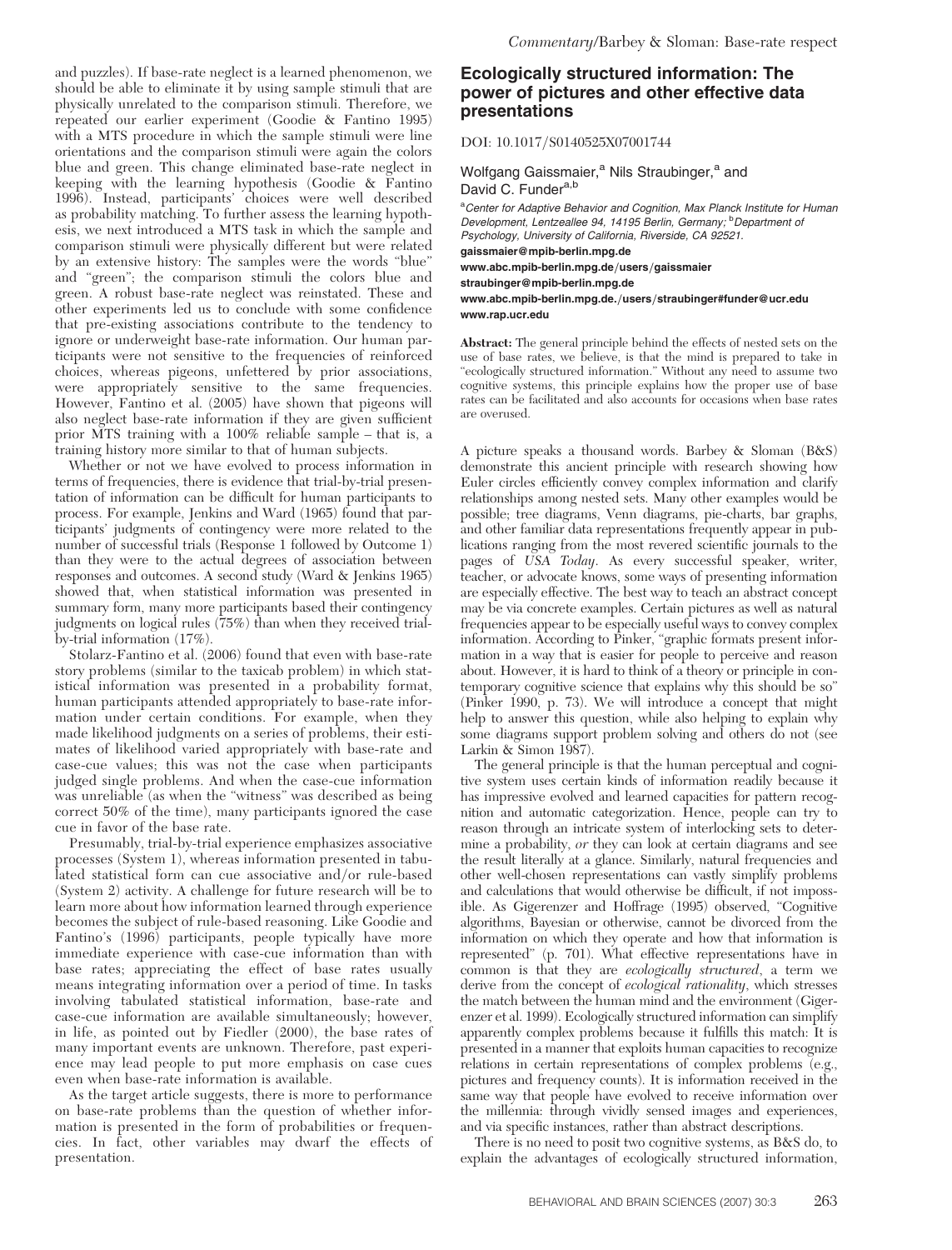and it is a serious mistake to describe the first of these systems as something "to overcome" (sect. 4) and the second as the ideal of sound reasoning. Ironically, if the pattern recognition capacities exploited by Euler circles were assigned to one of these putative systems, it would seem more reasonable to base them in the first, more perceptually based one. B&S nearly acknowledge this point when they conclude that "appropriate representations can induce people to substitute reasoning by rules with reasoning by association" (sect. 4, para. 2).

It is disappointing, therefore, that B&S rely on the traditional and simplistic dichotomy between "abstract reasoning  $=$  good" and "heuristics  $=$  bad." A vast amount of evidence demonstrates how heuristics can make us smart (e.g., Gigerenzer et al. 1999), and, in particular, how fast and frugal processes of the sort B&S would call "associative" are an important part of good performance. As Chase and Simon (1973) commented, concerning chess experts: "One key to understanding chess mastery, then, seems to lie in the immediate perceptual processing, for it is here that the game is structured" (p. 56). Other examples include recognizing a visual pattern (e.g., faces), listening to music, and acquiring a first language. Furthermore, thinking more "extensionally" may even lead one astray, depending on the environment (for an example from the domain of probability learning, see Gaissmaier et al. 2006).

B&S characterize prior research on the importance of "ask(ing) about uncertainty in a form that naïve respondents can understand" as "far too narrow" (sect. 1, para. 1). However, their article focuses on a single phenomenon, the underuse of base rates in probabilistic reasoning. Yet, early research on Bayesian inference observed the opposite phenomenon: conservatism, the overuse of base rates (e.g., Edwards 1968). A second phenomenon that can be seen as the opposite of base-rate neglect is described in the social psychological literature on stereotypes. Both base rates and stereotypes comprise beliefs about the prevalence of a characteristic in a population. But the current literature on base rates generally concludes that such beliefs are underused, whereas the stereotype literature almost uniformly concludes that they are overused (Funder 1996).

We believe that the concept of ecologically structured information can reconcile these two seemingly opposed phenomena. In studies of stereotypes, the belief about the population is vivid, accessible, and perhaps even emotionally tinged (e.g., the racial stereotype held by a bigot). The factual information opposed to that stereotype, by contrast, is typically rather pallid (e.g., crime rate statistics). In studies of base rates, the opposite pattern holds. The specific case information is vivid (e.g., a woman with a positive mammogram), while the base rate is pallid (e.g., the prevalence of disease in her demographic group; see Funder 1995; 1996, for a more complete analysis).

A picture speaks a thousand words, and ecologically structured information can communicate complex situations efficiently and clearly because it exploits elementary perceptual and cognitive capacities. The implications range far beyond the putatively uniform underuse of base rates upon which B&S focus so tightly; indeed, this principle can help to explain the apparently opposite phenomenon, the cases in which base rates (in a literature where they are labeled as stereotypes) are overused.

### The role of representation in Bayesian reasoning: Correcting common misconceptions

DOI: 10.1017/S0140525X07001756

Gerd Gigerenzer<sup>a</sup> and Ulrich Hoffrage<sup>b</sup>

<sup>a</sup>Max Planck Institute for Human Development, Lentzeallee 94, 14195 Berlin, Germany; <sup>b</sup> Ecole des Haute Etudes Commerciales (HEC), University of Lausanne, Batiment Internef, 1015 Lausanne, Switzerland. gigerenzer@mpib-berlin.mpg.de Ulrich.Hoffrage@unil.ch

Abstract: The terms nested sets, partitive frequencies, inside-outside view, and dual processes add little but confusion to our original analysis (Gigerenzer & Hoffrage 1995; 1999). The idea of nested set was introduced because of an oversight; it simply rephrases two of our equations. Representation in terms of *chances*, in contrast, is a novel contribution yet consistent with our computational analysis – it uses exactly the same numbers as natural frequencies. We show that non-Bayesian reasoning in children, laypeople, and physicians follows multiple rules rather than a general-purpose associative process in a vaguely specified "System 1." It is unclear what the theory in "dual process theory" is: Unless the two processes are defined, this distinction can account post hoc for almost everything. In contrast, an ecological view of cognition helps to explain how insight is elicited from the outside (the external representation of information) and, more generally, how cognitive strategies match with environmental structures.

For many years researchers believed that people are "not Bayesian at all" (Kahneman & Tversky 1972, p. 450) and that "the genuineness, the robustness, and the generality of the base-rate fallacy are matters of established fact" (Bar-Hillel 1980, p. 215). In 1995, however, we showed that Bayesian reasoning depends on and can be improved by external representations (Gigerenzer & Hoffrage 1995). This ecological approach led to practical applications in medicine, law, and education; natural frequency representations are now part of evidence-based medicine, high-school mathematics textbooks, and cancer-screening information brochures, helping people to understand risks (Gigerenzer 2002; Hoffrage et al. 2000).

Our 1995 article was about the general question of how various external representations facilitate Bayesian computations, not about natural frequencies versus single-event probabilities, as Barbey & Sloman (B&S) suggest. It contained four main predictions (Gigerenzer & Hoffrage 1995, pp. 691-92):

- Prediction 1: Natural frequencies (standard frequency formats) elicit a higher proportion of Bayesian algorithms than standard probability formats do.
- Prediction 2: Short probability formats elicit a higher proportion of Bayesian algorithms than standard probability formats do. Prediction 3: Natural frequencies, whether in the standard or
- short format, elicit the same proportion of Bayesian algorithms.
- Prediction 4: Relative frequencies elicit the same (small) proportion of Bayesian algorithms as standard probability formats do.

These predictions follow from Equations 1 to 3 in Gigerenzer and Hoffrage (1995). If information is presented in the standard probability format or in normalized (relative) frequencies, then the following computations are necessary  $(H = \text{hypothesis},$  $D = \text{data}:$ 

$$
p(H | D) = p(H)p(D | H) / [p(H)p(D | H) + p(-H)p(D | (-H)] \quad (1)
$$

If information is instead represented in natural frequencies (standard or short format), then Bayesian computations reduce to:

$$
p(H|D) = a/(a+b)
$$
 (2)

Here,  $a$  and  $b$  are natural frequencies. If probabilities are presented in short probability format, then the computations reduce to:

$$
p(H|D) = p(D\&H)/p(D)
$$
\n(3)

B&S mistakenly present (i) experiments reporting facilitation with probability representations (as in our Prediction 2) and (ii) experiments finding no facilitation with relative frequencies (exactly our Prediction 4) as if these were contradicting or going beyond our position, without making any mention of our Predictions 2, 3, and 4. The upshot is that the "nested set structure" explicit in our Equations 2 and 3 – the observation that the numerator is a subset of the denominator – is then presented as a new, alternative explanation. The predictions in B&S's Table 2 are based on the erroneous idea that our computational analysis was restricted to natural frequencies, as is the claim in their Table 1 that our computational analysis was only about a "cognitive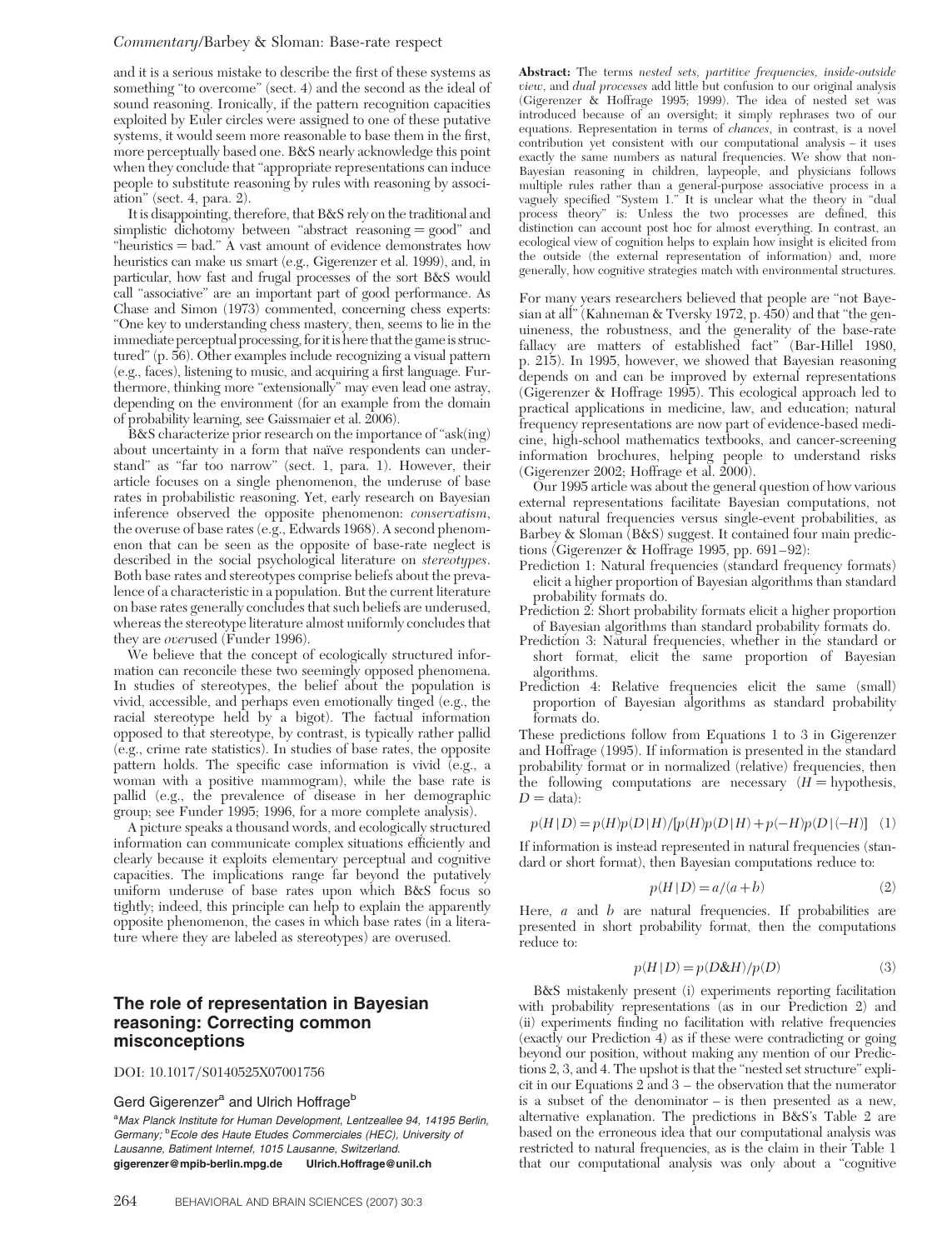process uniquely sensitive to natural frequency formats." In the remainder of this comment, we will clarify the key ideas for the reader.

What are natural frequencies? Our Figure 1 shows the differences between natural and normalized frequencies. Natural frequencies leave the naturally occurring base rates intact, whereas normalized frequencies standardize these. Note, first, that all natural frequencies have a "nested set structure" in the sense that they simplify Bayesian computations, as defined in Equation 2. Hence, when B&S talk of "natural frequency formats that were not partitioned into nested set relations" (sect. 2.4, para. 2), these are not natural frequencies but instead normalized frequencies. This conceptual confusion makes the notion of nested sets appear as a different and broader explanation when it in fact simply paraphrases Equation 2. Second, natural frequencies refer to joint events, such as H&D events, as shown by the four numbers at the bottom of Figure 1–1. It is the structure of the entire tree that distinguishes natural from normalized frequencies. In contrast, an isolated frequency statement, represented by one single branch in the tree (such as 10 out of 1,000), could be part of a tree with natural frequencies, or normalized frequencies, or – if there is no second variable – no tree at all. Therefore, it is misleading to call the isolated statement "one of every 100 Americans will have been exposed to Flu strain X" (Table 5 of the target article) a natural frequency, as B&S do. In the same table caption, the relative frequency "33% of all Americans" is wrongly called a "single-event probability." This incorrect use of terms causes B&S to draw erroneous conclusions, such as that "natural frequencies and single-event probabilities are rated similarly in their perceived clarity, understandability ... [etc.]" (sect. 2.10).

Next, the term "single-event probability" is irrelevant to our computational analysis (see Equations  $1-3$ ). A single-event probability can refer to at least three different concepts: a conditional probability  $p(D|H)$ , which makes Bayesian computations difficult (Prediction 1 and Equation 1), a joint probability  $p(D\&H)$ , which makes Bayesian computations easier (Prediction 2 and Equation 3), and a simple singleevent probability, such as a "30% chance of rain," which has nothing to do with Bayesian inference but invites misunderstandings, because, by definition, no reference class is specified (Gigerenzer et al. 2005).

B&S's distinction between a "natural frequency algorithm," "natural frequency heuristic," and a "non-evolutionary natural frequency heuristic" is emphatically not ours. We cannot see how these would lead to different predictions, since in each case the algorithm computes Equation 2. We recommend not using the term heuristic for a version of Bayes's rule, since a heuristic, like a shortcut, ignores information. However, the term heuristics applies to shortcuts that approximate Bayes's rule under specific conditions such as rare events, where they lead to fast and frugal Bayesian reasoning (Table 1). Martignon et al. (2003) analyzed the connection between natural frequency trees and fast and frugal trees.



Figure 1 (Gigerenzer & Hoffrage). Natural frequencies, chances, normalized frequencies, and conditional probabilities. Note that B&S's "chances" are exactly the same numbers as natural frequencies and lead to identical computational demands (see Eq. 2). Contrary to B&S's interpretation, chances are not mathematical probabilities, since these cannot be normalized over the interval [0,1] – otherwise, chances would no longer facilitate Bayesian computations. The fact that "chances" refer to a single event does not transform them into mathematical probabilities: not all statements about singular events are probabilities. Normalized frequencies are derived from natural frequencies by normalizing the base rate frequencies to some common number (here: 1,000), and conditional probabilities normalize to the interval [0,1]. Note that our distinction is neither that between frequencies versus probabilities nor that between natural frequencies versus single-event probabilities, as B&S suggest; we distinguish between natural frequencies which facilitate Bayesian computations and normalized frequencies and conditional probabilities which do not.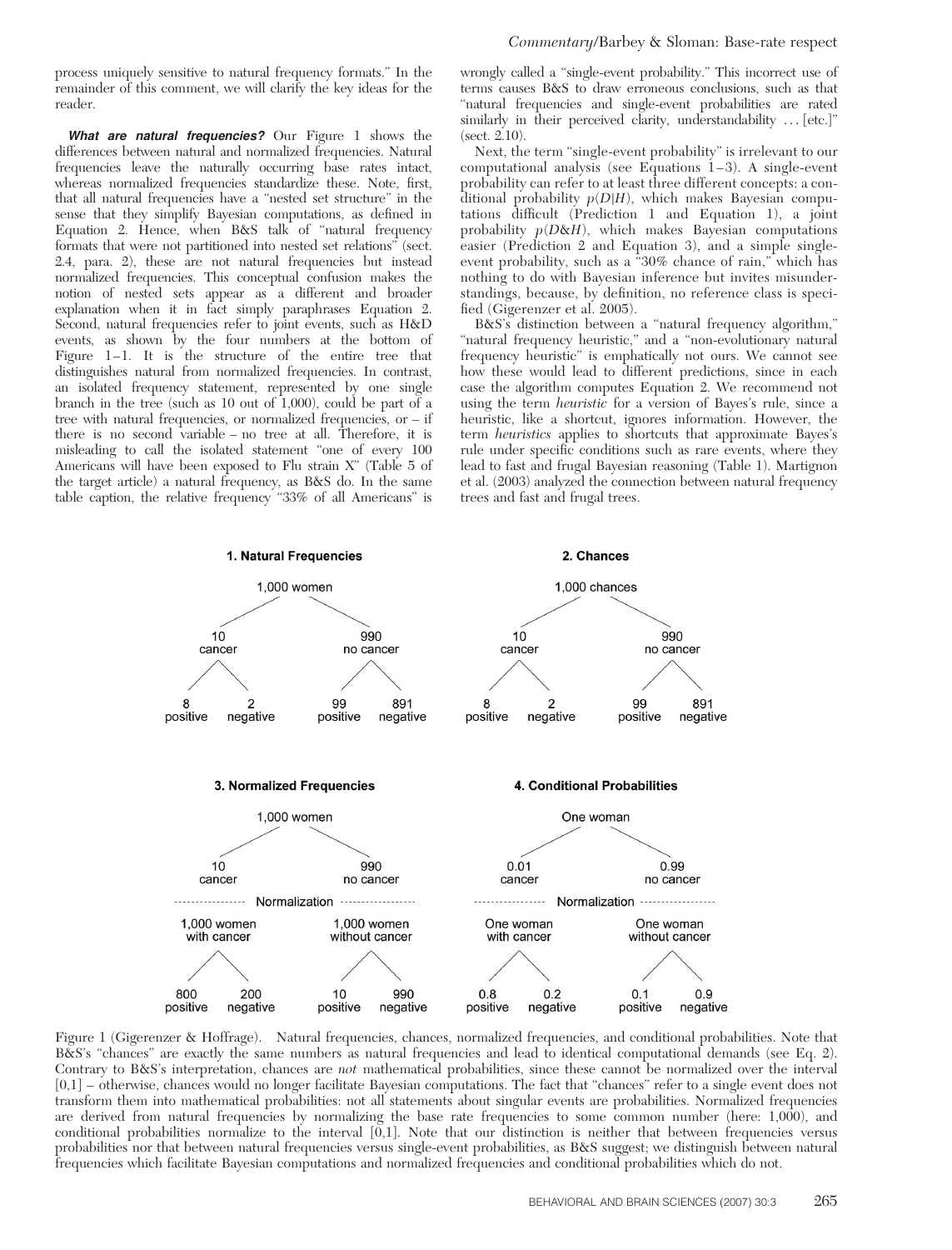Table 1 (Gigerenzer & Hoffrage). Bayesian strategies and cognitive shortcuts for approximating Bayes' rule. Based on the experimental evidence in Gigerenzer and Hoffrage (1995, pp. 689–691).  $n(D\&H)$  is the natural frequency of D $\&H$  cases. We suggest that Barbey  $\&$  Sloman consider these rules as mechanisms for their System 2, to be interpreted as an adaptive toolbox rather than a single, general-purpose calculus

| Strategy/Shortcut                      | Formal Equivalent                          | Conditions in which the shortcut is<br>ecologically rational |
|----------------------------------------|--------------------------------------------|--------------------------------------------------------------|
| Conditional Probability Representation |                                            |                                                              |
| Bayesian Strategy                      | $p(H)p(D H) / [p(H)p(D H) + p(-H)p(D -H)]$ |                                                              |
| Rare-Event Shortcut                    | $p(H)p(D H) / [p(H)p(D H) + (D -H)]$       | $p(H)$ is rare and $p(-H)$ thus approaches 1                 |
| Big Hit-Rate Shortcut                  | $p(H)/[p(H) + p(-H)p(D -H)]$               | $p(D   H)$ is very large approaches 1                        |
| Comparison Shortcut                    | $p(H)p(D H) / p(-H)(D -H)$                 | $p(D\&-H)$ is much larger than $p(D\&H)$                     |
| Quick-and-Clean Shortcut               | $p(H)/p(D -H)$                             | All 3 conditions above                                       |
| Natural Frequency Representation       |                                            |                                                              |
| <b>Bayesian Strategy</b>               | $n(D\&H)/[n(D\&H)+n(D\&-H)]$               |                                                              |
| Comparison Shortcut                    | $n(D\&H)/n(D\&-H)$                         | $n(D\&-H)$ is much larger than $n(D\&H)$                     |
| Pre-Bayes                              | $n(H)/[n(D\&H)+n(D\&-H)]$                  | $n(D\&H)$ is close to $n(H)$                                 |

B&S repeatedly refer to our evolutionary argument that natural sampling characterizes the way people learned individually in human history. But we did not – nor can one – use this general argument to derive Predictions 1 to 4 or the seven results reported in our 1995 article; these derivations were based solely on a computational analysis. The evolutionary perspective, however, provides a general framework for finding the right questions. Instead of asking what cognitive deficits explain reasoning that deviates from Bayes's rule (such as an error-prone System 1), the question should be how and why reasoning depends on the external representation of information. An ecological framework postulates that thought does not simply emerge inside the mind. Every theory of reasoning needs to specify both cognitive strategies and the environmental structures under which these strategies work well (just as with the shortcuts in Table 1).

The "nested sets" explanation originated from an oversight. The authors credited by B&S as the originators of the "nested set theory" missed the distinction between natural and normalized frequencies, and implied that we had predicted that any kind of frequencies would facilitate reasoning. For instance, Johnson-Laird et al. (1999, p. 81) stated: "In fact, data in the form of frequencies by no means guarantee good Bayesian reasoning," and referred to a study reporting that normalized frequencies showed no facilitation. Since mental models theory cannot account for the facilitating effect of natural frequencies or "chances" (we discuss this further on), Johnson-Laird et al. introduced a "subset principle" identical to our 1995 Equation 2, without mentioning its source, and presented it as an alternative explanation to ours.

Macchi and Mosconi (1998) seem to have been the first who confused natural frequencies with any kind of frequencies and concluded that the facilitating effect is not due to "frequentist phrasing" (which they mistook as our explanation) but to computational simplification (our explanation, which they proposed as their alternative one). Like Johnson-Laird et al., Macchi (2000) independently rediscovered the proper explanation, and distinguished between "partitive" and "non-partitive" representations, where "partitive" – like the "subset principle" – is a new label for Equations 2 and 3. Lewis and Keren (1999) promoted the same confusion. In Gigerenzer and Hoffrage (1999), we pointed out that we had actually tested Prediction 4 about relative frequencies with 24 Bayesian problems in Experiment 2 of Gigerenzer and Hoffrage (1995). Nevertheless, Evans et al. (2000) embraced the same misconception, concluding that "we are not convinced that it is frequency information per se which is responsible for

the facilitation" (p. 200). All of these authors overlooked that our predictions were not about frequencies per se.

To summarize, the "nested set theory" originated from an oversight that reproduced itself like a meme through various articles. It is identical to our Equations 2 and 3, rephrasing the computational explanation we had proposed.

What is new about the "chances representation"? In our 1995 article, we tested two natural frequency representations, three relative frequency representations, and three probability representations. One of the probability representations had the structure of Equation 1, another the nested structure defined by Equation 3, and a third one demanded computations of inbetween complexity (Equation 4 in our article). Therefore, B&S's contention that "nested sets" would be more general than our computational account – because it covers not only frequencies but probabilities as well – ignores that we actually applied the computational account to various probability representations. Specifically, B&S present a "chances representation," which mimics the computational structure of natural frequencies precisely (see our Fig. 1), but is verbally phrased in terms of a single event. This representation is a new addition to the eight representations we already tested, and it leads to the same computational demands as in Equation 2. Hence, from our computational analysis, the prediction is that "chances" facilitate as well as natural frequencies because they involve exactly the same computations (although the occasionally odd-sounding wording may have a negative impact).

B&S call chances "single-event probabilities." However, like natural frequencies, these are not probabilities. Mathematical probabilities have a range between 0 and 1. If chances were expressed in this range, their facilitating effect would be gone (like the conditional probabilities in Fig. 1). In the example B&S give, one cannot express the chances "12 out of 96" as "1 out of 8" or .125, because chances are exactly like natural frequencies in that they do not allow normalization. To summarize, "chances" are the same numbers as natural frequencies and lead to the same computational demands specified in Equation 2. The "nested sets" notion does not seem to add anything further.

What processes underlie non-Bayesian judgments? B&S's answer is: the associative "System 1." Yet we have taken a closer look at non-Bayesian judgments and found that a substantial proportion of them follow several rules rather than one associative process. Specifically, 65% of all non-Bayesian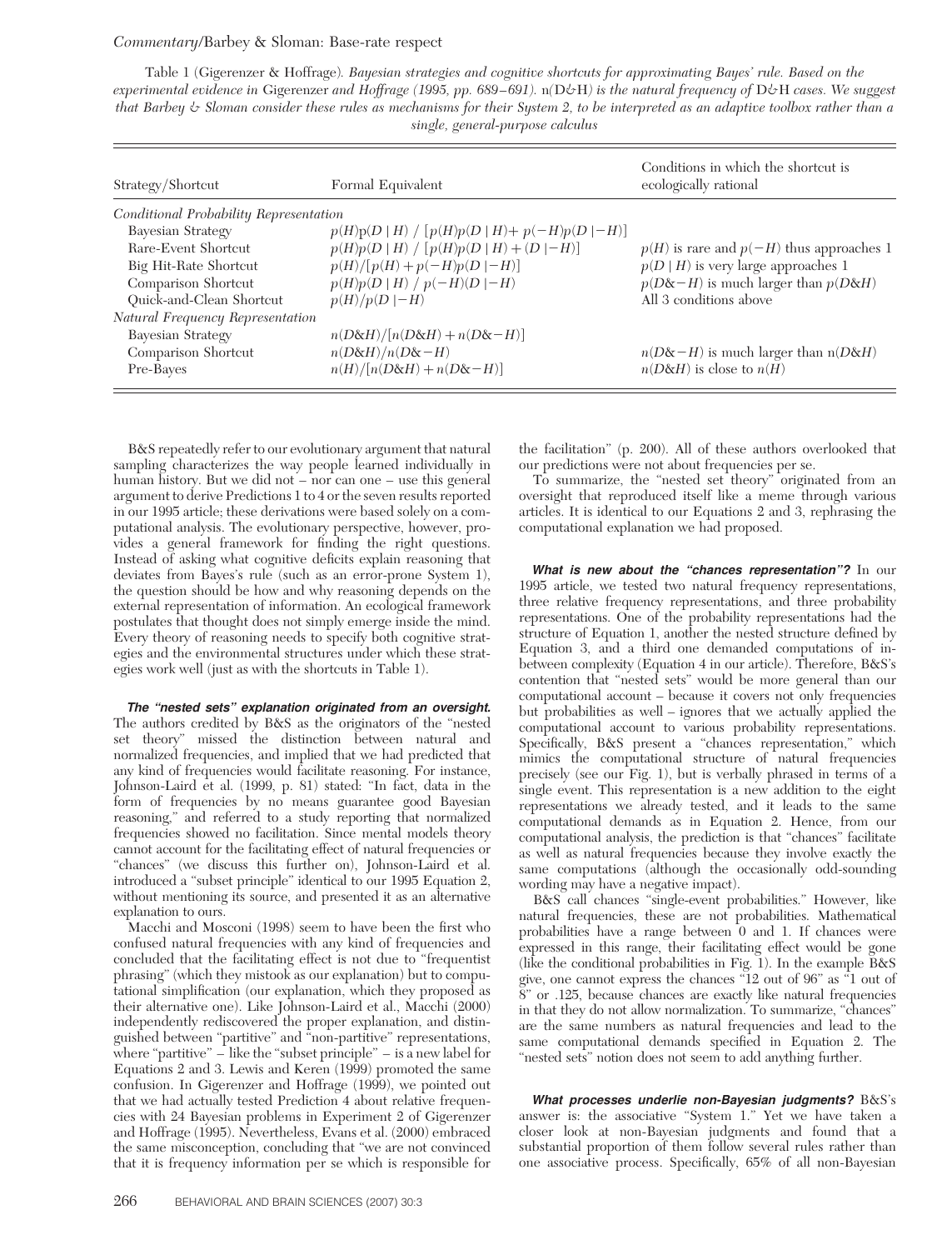Table 2 (Gigerenzer & Hoffrage).Six cognitive rules underlying non-Bayesian judgments. Values are percentages of people classified as using a rule among all non-Bayesian judgments. The experiments with children (grades 4, 5, and 6) were conducted by Zhu  $\Theta$ Gigerenzer (2006), with laypeople (students with median age  $21-22$ ) by Gigerenzer & Hoffrage (1995), with medical students (median age 25) by Hoffrage et al. (2000), and with physicians by Hoffrage  $\&$  Gigerenzer (1998). Cognitive rules are reported here for natural frequencies and conditional probabilities (standard format) only; for other representations and how rules depend on representations, see the original studies. We suggest that Barbey  $\psi$  Sloman consider these rules as mechanisms for their System 1, to be interrupted as an adaptive toolbox rather than a single, general-purpose associative process

|                                           |                               |                                | Conditional Probabilities |                                       |       | Natural Frequencies |       |                     |
|-------------------------------------------|-------------------------------|--------------------------------|---------------------------|---------------------------------------|-------|---------------------|-------|---------------------|
| Cognitive Rule                            | Formal<br>Equivalent          | Psychology Medical<br>Students |                           | Students Physicians Children Students |       | Psychology Medical  |       | Students Physicians |
| Joint occurrence                          | $p(H\&D)$                     | 10.7                           | 2.5                       | 1.2                                   | 0.0   | 8.3                 | 9.8   | 3.8                 |
| Fisherian (Sensitivity)                   | $p(D\&H)$                     | 27.2                           | 17.7                      | 20.9                                  | 2.9   | 22.8                | 4.9   | 9.6                 |
| Positives Only                            | p(D)                          | 0.0                            | 0.0                       | 0.0                                   | 7.3   | 0.0                 | 7.3   | 17.3                |
| Pre-Bayes                                 | $p(H) / [p(H&D) + p(-H&D)]$   | 0.0                            | 0.0                       | 0.0                                   | 18.3  | 5.4                 | 2.4   | 0.0                 |
| Likelihood<br>substraction $( \Delta R )$ | $p(D \backslash H) - p(D -H)$ | 8.2                            | 12.7                      | 23.3                                  | 0.0   | 1.7                 | 0.0   | 9.6                 |
| Base rate only<br>(Conservatism)          | p(H)                          | 1.6                            | 3.8                       | 1.2                                   | 8.5   | 5.4                 | 29.3  | 28.8                |
| Other non-Bayesian<br>strategies          |                               | 19.5                           | 32.9                      | 19.8                                  | 0.0   | 19.5                | 22.0  | 5.8                 |
| Not identified                            |                               | 32.7                           | 30.4                      | 33.7                                  | 63.1  | 36.9                | 24.4  | 25.0                |
| Total of non-Bayesian<br>$(in \%)$        |                               | 100.0                          | 100.0                     | 100.0                                 | 100.0 | 100.0               | 100.0 | 100.0               |

judgments across children, laypeople, and experts resulted from applying a rule, and our Table 2 shows the six most frequent ones. These rules allow for a better understanding of non-Bayesian reasoning than does the notion of base-rate neglect due to "System 1." In fact, one of these rules, base-rate only (conservatism), does not even entail base-rate neglect, but an over-reliance on the base rate. Moreover, a strategy such as the Fisherian one (or representativeness, which amounts to calculating p-values) ignores more than the base rate, namely, also  $p(D)$ - $\overrightarrow{H}$ ). Ironically, when researchers use Fisher's null hypothesis tests to determine whether people follow Bayes's rule, they themselves use a non-Bayesian framework and commit base-rate neglect. Does this mean that researchers' "System 1" is in charge of hypothesis testing? In summary, there is experimental evidence that a substantial proportion of non-Bayesian judgments result from six rules; there is no reason to ignore these results and invoke some unknown general-purpose associative process instead.

What does the dual-processes notion explain?. Table 2 indicates that a handful of rules model non-Bayesian judgments. In general, people rely on multiple cognitive rules or heuristics, consciously or unconsciously, tending to switch between these in an adaptive way. Models of these heuristics and the environments in which they work have been published (e.g., Gigerenzer 2004; Payne et al. 1993; Rieskamp & Otto 2006). What does a distinction between a "System 1" and "System 2" add?

Sloman (1996a) proposed two systems of reasoning. Gigerenzer and Regier (1996) responded that there is a certain amount of slack in this distinction, that it collapses too many different dichotomies, and that it needs be sharpened by overt reference to explicit models of associative and rule-based processing. Sloman (1996b) willingly admitted that he left room for further precision and clarity in his dual-processes notion. Yet more than ten years later, the notion is still vague. What is the mechanism

of "System 1": the delta rule, fuzzy set theory, fast and frugal heuristics, constrained neural networks, or something else? Since B&S assume a general-purpose process, there should be only one. And what is the nature of the rule-based system: first-order logic, Bayes's rule, signal-detection theory, or expected utility maximization? It cannot be all of these, since they are not the same. What do we gain from a dual-processes theory that does not develop a theory about the two processes?

Talking of two systems has become popular in some quarters. The "inside-outside view" is another case in point. According to Kahneman and Lovallo (1993, p. 25), an inside view focuses on "the case at hand," whereas an outside view focuses "on the statistics of a class of cases." Yet this distinction is too crude. For instance, it fails to predict the differential effect of natural versus normalized frequencies (Prediction 4), given that both invoke an "outside view," as well as the differential effects of various single-event representations, such as in Prediction 2, which all invoke an "inside view." B. F. Skinner asked us to refrain from building theories of cognition and to treat the mind as a black box. B&S's dual-systems notion is dangerously similar to two black boxes. What about replacing the two black boxes by an adaptive toolbox that contains multiple heuristics and logical tools?

Towards ecological rationality. In their title, B&S include the term ecological rationality. We have introduced this term to refer to the study of how cognitive processes map onto environmental structures. The Bayesian algorithms and shortcuts are part of this larger enterprise. It extends to heuristics that solve problems ranging from categorization to choice to inference, and from catching fly balls to making coronary care unit allocations or moral judgments (Gigerenzer 2007; Gigerenzer et al. 1999). The study of ecological rationality requires computational models of cognitive processes, in order to predict where they fail and succeed. It may actually help define the notion of dual processes more precisely.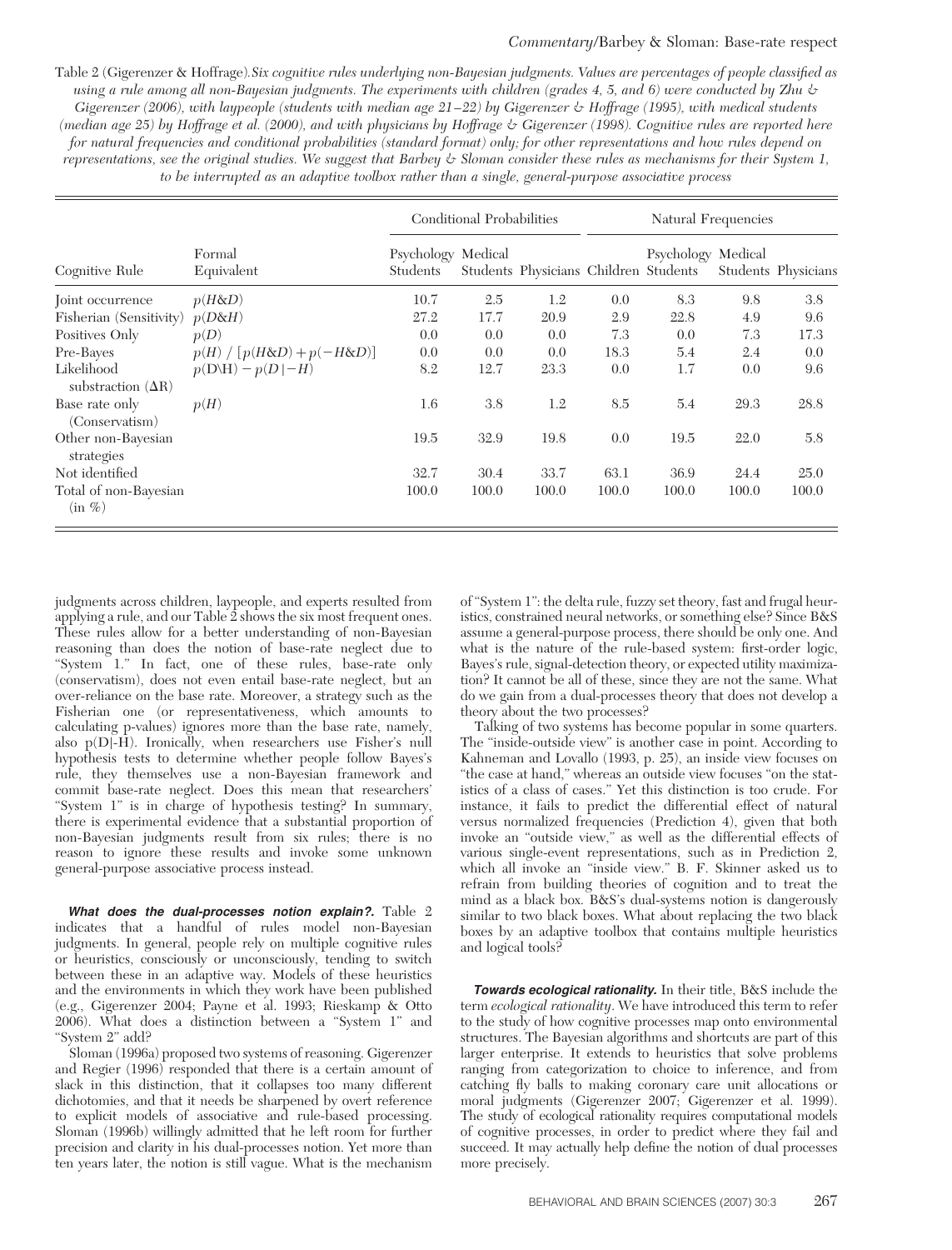### How to elicit sound probabilistic reasoning: Beyond word problems

#### DOI: 10.1017/S0140525X07001768

Vittorio Girotto<sup>a</sup> and Michel Gonzalez<sup>b</sup>

<sup>a</sup>Department of Arts and Industrial Design, University IUAV of Venice, Convento delle Terese, 30123 Venice, Italy; <sup>b</sup>Laboratory of Cognitive Psychology, University of Provence and CNRS, Centre St Charles, 13331 Marseilles, France.

vittorio.girotto@iuav.it http://www.iuav.it/English-Ve/Department/ dADI—dep/Faculty-te/Vittorio-G/index.htm

michel.gonzalez@up.univ-mrs.fr

http://www.up.univ-mrs.fr/document.php?pagendx=3614&project=lpc

Abstract: Barbey & Sloman (B&S) conclude that natural frequency theorists have raised a fundamental question: What are the conditions that compel individuals to reason extensionally? We argue that word problems asking for a numerical judgment used by these theorists cannot answer this question. We present evidence that nonverbal tasks can elicit correct intuitions of posterior probability even in preschoolers.

Barbey & Sloman's (B&S's) comprehensive analysis of the literature shows that, given an accurate set representation, naive individuals are able to evaluate posterior probability by performing elementary set operations on various information types (e.g., natural frequencies or numbers of chance). We agree with B&S's conclusion that natural frequency theorists have raised a deep and fundamental question: What are the conditions that compel individuals to reason extensionally? However, we argue that natural frequency theorists have not used the appropriate methodology to answer this question.

It is ironic that the hypothesis "the mind is a frequency monitoring device" has been tested almost exclusively by means of complex word problems in which numerical information is conveyed by symbols. There are three reasons to doubt the suitability of this approach. First, verbal expressions of frequencies are potentially ambiguous. For instance, in some reputedly natural frequency problems, the statements are stated in the future tense: "8 out of every 10 women with breast cancer will get a positive mammography" (Gigerenzer & Hoffrage 1995). The point is that statements of this sort express expected rather than observed frequencies, and could be correctly interpreted as statements about probabilities. For example, the above statement could be understood as follows: "Women with breast cancer have 8 chances in 10 of getting a positive mammography." To make this point clearer, consider another statement that expresses expected frequencies: "This coin will land heads up one out of two times." Given that it is stated in the future tense, this statement does not mean that an individual has tossed the coin twice and observed that one of the times it landed heads up, but rather, that the coin has a priori one out of two chances of landing heads up. If readers interpret predicted frequencies as probabilities, answers based on information understood as chance data could be mistaken for answers based on natural frequencies. Second, Bayesian reasoning concerns the revision of probability in the light of new evidence. However, the standard problems used in the literature typically ask for a single judgment, rather than for two successive judgments, the first one based on prior information and the following one on posterior information. Hence, these problems do not investigate the ways in which individuals actually revise their judgment in light of new information. Third, word problems asking for a numerical judgment cannot be used with individuals lacking basic verbal and numerical skills, such as young children. In sum, despite their common use, standard word problems are not the best tool to seriously test general hypotheses about the nature of human judgment.

Consider a situation in which participants are presented with a bag containing four round chips (all black) and four square chips (three white and one black). Before the experimenter draws a

chip from the bag, participants have to make a prior bet on the drawing of a black versus a white chip. After this first bet, the experimenter draws a chip and, keeping it in her hand, informs participants that it is square, and asks them to make another, posterior bet. A task of this sort does not present the aforementioned three weaknesses. First, it does not have the potential ambiguities of verbal statements: it certainly asks individuals to reason about a set of prior possibilities, not about observed frequencies in a series of actual draws. Second, it requires participants to update their choice in light of new evidence. Third, it can be used to investigate whether young children, who cannot tackle complex word problems, are nonetheless able to use new evidence for evaluating an uncertain event.

Testing whether children possess some intuitions of posterior probability may sound paradoxical, given the difficulties of adults' reasoning discussed in B&S's review. But, if reasoning about uncertain events depends on the application of elementary set operations, then even children should be able to solve posterior probability tasks, at least from the age at which they are able to compare and add quantities. Indeed, Girotto and Gonzalez (in press, Study 1) have shown that from the age of about five, children perform correctly in the chip task. As found in previous studies (e.g., Brainerd 1981), children first answered "black," by reasoning about the initial set of possibilities in which there were five black and three white chips. Then they correctly updated their initial choice, by considering the subset of possibilities compatible with the new piece of information (i.e., the four squares). In sum, preschoolers are able to apply correct extensional procedures in reasoning about the random events produced by a chance device. But they do so even when they have to reason about a single, not repeatable event produced by an intentional agent (Girotto & Gonzalez, in press, Study 3). For example, children were presented with two boxes, each containing three animals (two cats and one dog vs. two dogs and one cat). The experimenter informed children that a troll secretly put one chocolate in the bag of one animal. Children had to choose a box in order to find the animal with the chocolate. There was no optimum choice, given that prior evidence did not favor one box over the other. After they made their choice, children were informed that a cat carried the chocolate and were asked to make a new choice. As predicted by the extensional reasoning hypothesis, children passed the test: even children who initially did not choose the more advantageous box, now chose the box favored by posterior evidence.

In sum, humans may be "developmentally and evolutionarily prepared to handle natural frequencies" (Gigerenzer & Hoffrage 1999, p. 430). However, they are not blind to single-case probability. Even preschoolers correctly draw posterior probability inferences about single events in nonverbal tasks asking for a choice or a non-numerical judgment. And they do so in the same situations in which adults succeed – that is, when they have to make a simple enumeration of possibilities.

#### ACKNOWLEDGMENT

Preparation of this commentary was funded in part by a COFIN grant (2005117840\_003) from the Italian Ministry of Universities.

### Frequency formats are a small part of the base rate story

DOI: 10.1017/S0140525X0700177X

Dale Griffin,<sup>a</sup> Derek J. Koehler,<sup>b</sup> and Lyle Brenner<sup>c</sup>

<sup>a</sup> Sauder School of Business, University of British Columbia, Vancouver, BC V6T 1Z2, Canada; <sup>b</sup>Department of Psychology, University of Waterloo, Waterloo, ON N2L 3G1, Canada; <sup>c</sup>Warrington College of Business, University of Florida, Gainesville, FL 32611.

dale.griffin@sauder.ubc.ca dkoehler@watarts.uwaterloo.ca lbrenner@ufl.edu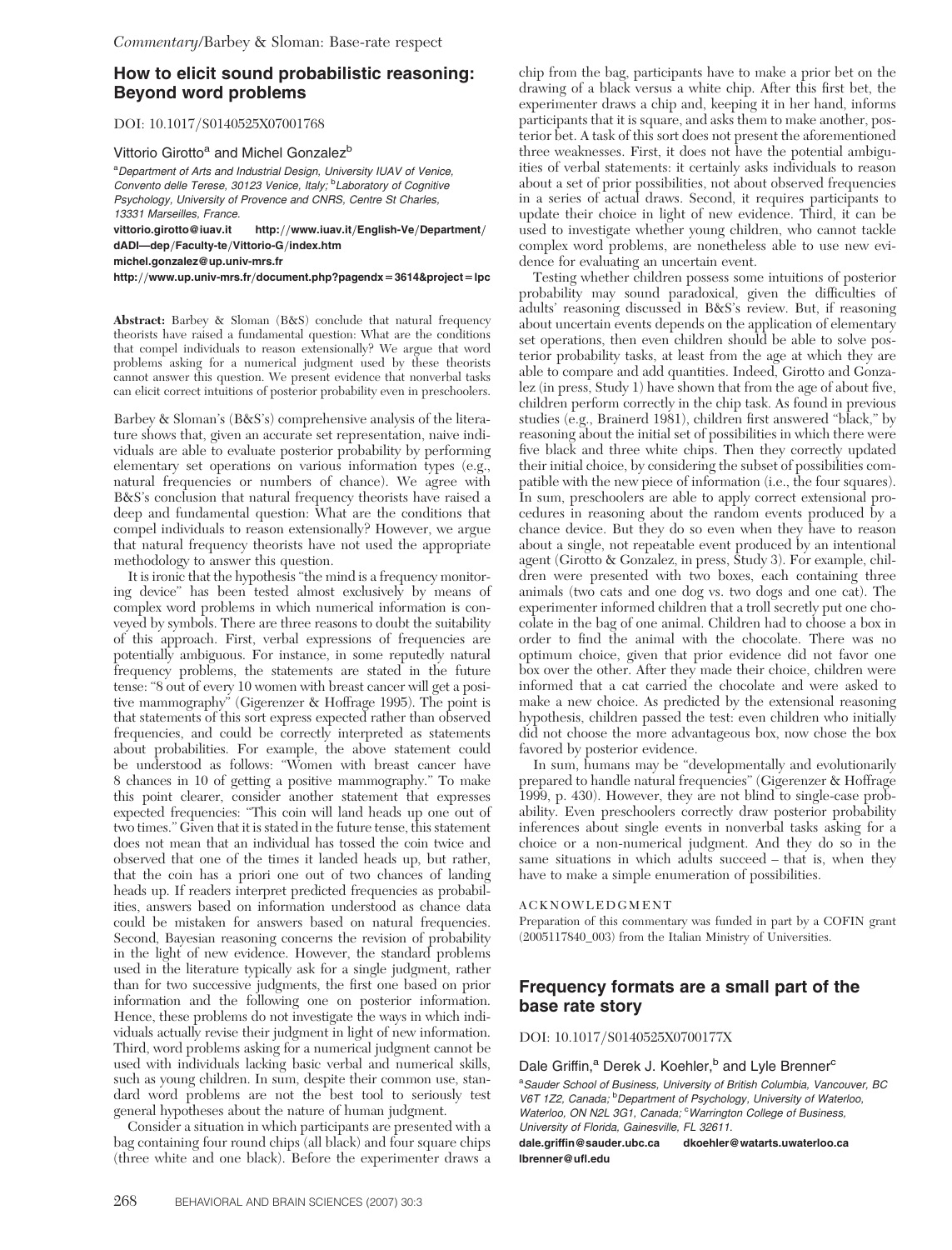Abstract: Manipulations that draw attention to extensional or set-based considerations are neither sufficient nor necessary for enhanced use of base rates in intuitive judgments. Frequency formats are only one part of the puzzle of base-rate use and neglect. The conditions under which these and other manipulations promote base-rate use may be more parsimoniously organized under the broader notion of case-based judgment.

Although we agree that the two-system nested set account provides a better fit to the data reviewed in the target article than the alternative frequency-format accounts, we believe that the nested set account is an overly narrow lens through which to view base-rate use and its relation to probability and frequency judgments. In particular, manipulations making nested set representations more transparent may not be sufficient to improve base-rate use and such manipulations are not necessary to improve base-rate use. In terms of the dual systems model, base-rate use is not improved solely by rule-based processes, nor is base-rate neglect always driven by associative processes. By focusing only on areas where frequency formats increase base-rate use, the target article oversells the value of frequency formats – and rule-based or System 2 processes more generally – in improving intuitive judgment.

A case-based judgment account built on Kahneman and Tversky's early theorizing (e.g., Kahneman & Tversky 1973) provides a perspective on intuitive judgment that is compatible with yet broader than the nested set account. The case-based account provides a parsimonious explanation of patterns of base-rate use and neglect across both probability reasoning tasks and experience-based probability judgments, and also provides a more realistic view of the debiasing value of frequency formats. According to the case-based account, intuitive judgments focus on assessing the strength of evidence relevant to the current case at hand (Brenner et al. 2005; Griffin & Tversky 1992). Strength of evidence is commonly evaluated by associative processes such as similarity or fluency, but can also be evaluated by rule-based processes. However, to the extent that both associative and rule-based processes focus on the strength of impression favoring a particular hypothesis about the current case, background evidence about class or extensional relations is not included when the strength of evidence is mapped onto a probability (or related) scale. This produces neglect of base rates, as well as neglect of cue validity in intuitive judgments.

According to the case-based account, any evidence that influences the strength of impression regarding the case at hand will affect probability judgment. This explains why base rates that can be interpreted (associatively, via System 1 processes) as a propensity of the single case are highly influential. Racial or gender stereotypes, for example, can be interpreted as base rates but also can yield a strong expectation about a particular individual. Similarly, the win-loss record of a sports team can yield an impression of the strength of that team (Gigerenzer et al. 1988). The debate about "causal" base rates can also be interpreted in this way (Tversky & Kahneman 1980). When provided with a statistical summary of the number of blue versus green cabs in a city, people rely on the testimony of a fallible accident witness and disregard the base rate; however, when base rates are given a causal significance by describing the differential likelihood of accidents for the cabs, both the witness's testimony and the accident-proneness of cabs contribute to the strength of impression for this particular accident. In these contexts, the use of base rates per se does not indicate a System 2 rulebased process.

Furthermore, improved judgment resulting from a diagram or other aid to viewing a problem in terms of nested sets does not necessarily implicate rule-based reasoning. Diagrams prompting an immediate comparison of the size of circles may allow a lowlevel perceptual computation to solve the problem. If wording or outcome formats allow a judge to represent such relationships visually or symbolically, the line between associative and rulebased solutions becomes blurred. From the perspective of the case-based account, such manipulations may operate through their impact on the case-specific impression of evidence strength. The results of the Girotto and Gonzalez (2001) study described in the target article could be interpreted in this manner.

According to the evolutionary frequency module account, "our hunter-gatherer ancestors were awash in statistical information in the form of the encountered frequencies of real events: in contrast, the probability of a single event was inherently unobservable to them" (Cosmides & Tooby 1994, p. 330). In several recent studies (Brenner et al. 2005; 2006), we have examined probability judgment in a learning paradigm similar to the Gluck and Bower (1988) study described in the target article. In this simulated stock market study, case-specific evidence is provided in terms of a company's sales and costs. A participant's task is to estimate the probability that the stock price will increase, given the financial information and experience in the market which provide evidence about the base rate of stock increases and the validity of financial cues. Notably, participants were extremely accurate in estimating the base rates that they had experienced. However, despite this – and despite being awash in encountered frequencies – participants' probability judgments were largely unaffected by base rates or cue validity. When juxtaposed with case-specific information, apparently, such extensional considerations can be readily available, yet be viewed as largely irrelevant to the judgment. A more evolutionarily grounded outcome measure would assess the resources that an individual is willing to commit to a decision based on uncertain evidence. A natural measure is thus the price one is willing to pay for a stock certificate for a particular company. When price is used as an outcome measure in our learning paradigm, however, the neglect of base rate and cue validity remains.

Barbey & Sloman (B&S) offer a helpful reappraisal of the impact of frequency representations on base-rate use in probability reasoning tasks. We agree that the evidence clearly does not support the strong claim that frequency formulations yield effortless Bayesian reasoning. The view that base-rate use proceeds only or primarily through application of rules of set inclusion, however, may also be too strong. On the one hand, Bayesian solution rates are far from perfect when set relations are explicitly highlighted (see Table 4 of the target article). On the other hand, under the right circumstances, base rates may be used effortlessly, if they are captured in the immediate impression of the strength of evidence regarding the case at hand.

### One wrong does not justify another: Accepting dual processes by fallacy of false alternatives

DOI: 10.1017/S0140525X07001781

Gideon Keren,<sup>a</sup> Iris van Rooij,<sup>a</sup> and Yaacov Schul<sup>b</sup>

<sup>a</sup> Department of Technology Management, Eindhoven University of Technology, 5600 MB Eindhoven, The Netherlands; <sup>b</sup>Department of Psychology, The Hebrew University, Mount Scopus, Jerusalem 91905, Israel. g.b.keren@tue.nl i.v.rooij@tue.nl yschul@huji.ac.il

Abstract: Barbey & Sloman (B&S) advocate a dual-process (two-system) approach by comparing it with an alternative perspective (ecological rationality), claiming that the latter is unwarranted. Rejecting this alternative approach cannot serve as sufficient evidence for the viability of the former.

The target article's title suggests two messages to take home. Current theories of ecological rationality rest on weak grounds (we generally agree), and data patterns of base-rate neglect provide empirical support for dual-process theory (we generally disagree). Barbey & Sloman's (B&S's) analysis is mistaken on two grounds.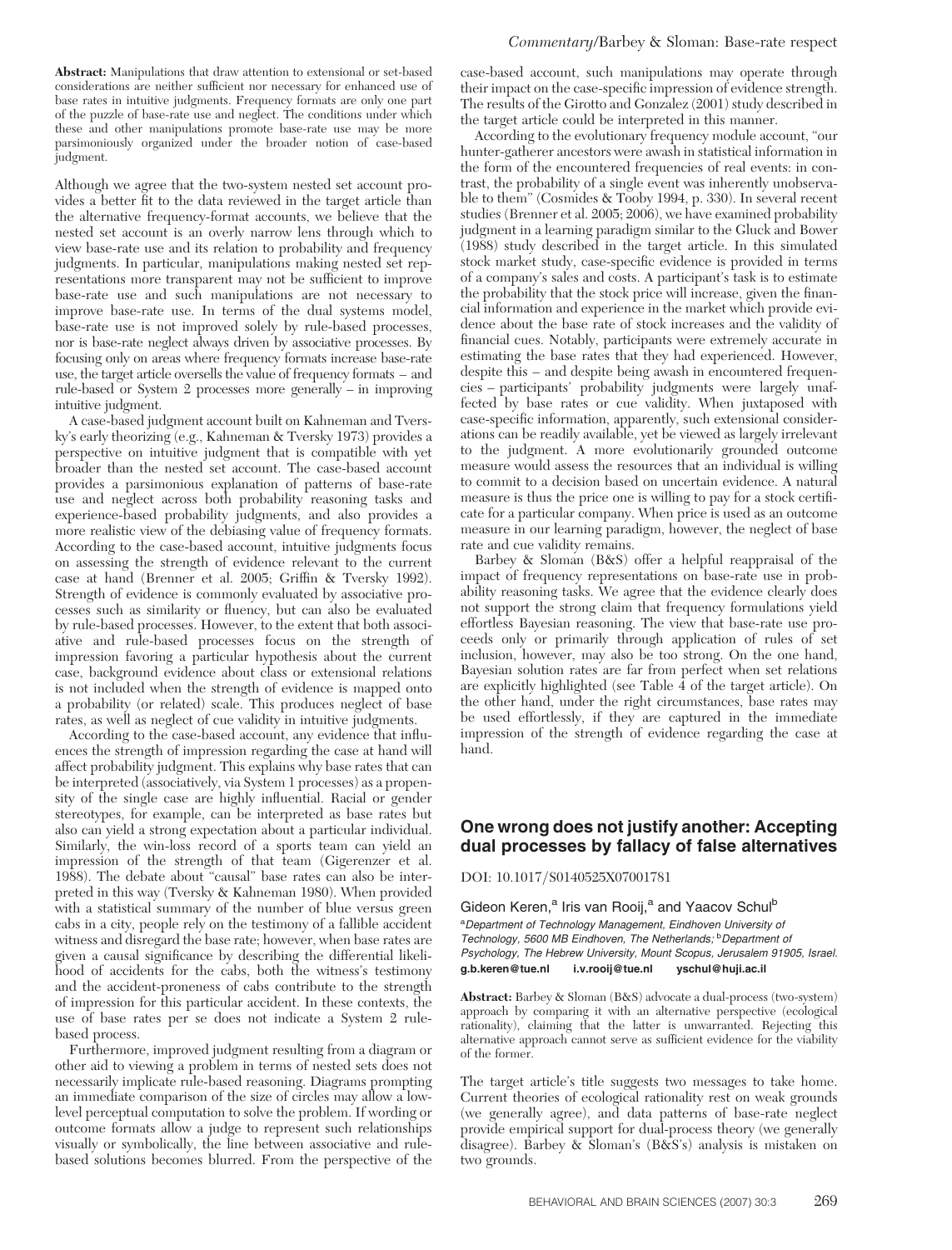First, they commit the fallacy of false alternatives: Demonstrating that 4 out of 5 theoretical accounts are false does not necessarily imply the truth of the remaining one unless the list of hypotheses is exhaustive, which it is not (we label the 5 accounts considered by B&S as T1–T5). T1–T5 do not instantiate an exclusive set of (plausible) theoretical possibilities. This becomes evident when analyzing T5 into its conjunctive parts: (1) the hypothesis that explicating nested set relations facilitates Bayesian reasoning (T-NESTED), and (2) the hypothesis that the mind has a dual-process architecture with associative processing occurring in parallel with rule-based processing (T-DUAL). Clearly, T-NESTED and T-DUAL are two distinct and separable theoretical claims (hence we already have T1 –T6 different accounts, with T6 being equal to T-NESTED without T-DUAL). There is no reason we can see – nor do the authors provide one – for the nested set hypothesis to be married specifically to a dual-process architecture of mind. It seems as plausible (a priori at least) that a single-, or multi-process architecture can implement the benefits from nested set representations.

This leads directly to B&S's second fallacy: Even if the nonrejected account (nested sets) has some merits, in no way does it imply or support a dual process (two-systems) perspective. It is well known that representation and computation can trade spaces, in the sense that computation can be facilitated, or otherwise affected, by changing between (logically equivalent) representational formats (Clark & Thornton 1997; Marr 1982). This general cognitive principle has been demonstrated in areas as diverse as problem solving, memory retrieval, and visual imagery. Also, the cognitive facilitation afforded by Venn diagrams, and diagrams in general (Larkin & Simon 1987), is well known (yet, unrelated to dual process theories). Framing effects in decision making also illustrate how changes in representational format affect cognitive judgments. The nested sets facilitation hypothesis, reported by B&S, seems to be yet<br>another (potential) example.<sup>1</sup> As such, the hypothesis, though viable, is neither novel nor surprising. Because of its generalized flavor it seems particularly ill-suited as a basis for conjecturing a particular architecture of mind: almost any architecture of mind (whether single-, dual- or multi-process; whether associative, rule-based, both or neither) could accommodate the effect.

Apparently, B&S do consider evidence in favor of the nested set hypothesis as also constituting support for the idea that human minds have a dual-process architecture. Arguing for such a general theoretical position, based on the available performance data alone, is simply trying to do the impossible. This is also illustrated by the target article's Table 2. Close inspection of the table shows that the available data cannot decide between theories that assume modular or non-modular architectures (predictions for T1 and T2 are identical), and cannot decide between theories postulating evolutionary or non-evolutionary adaptations (predictions for T3 and T4 are identical). In the same vein, the available data cannot decide between theories that postulate dual- or single-process architectures. Table 2 may seem to suggest otherwise because the predictions of T5 appear to be unique. However, it should be noted that the table is missing a column and thus is incomplete. The authors should have included a sixth column listing predictions for T6 identical to the predictions for T5 (granting that T5 is really making the listed predictions – which seems questionable to begin with, yet is insubstantial for our claim that the reviewed findings cannot discriminate between T5 and T6). Including such a sixth column may have highlighted that the dual process assumption is superfluous in the authors' explanation of baserate neglect.

Here B&S are confronted with the fact that theoretical frameworks in science generally cannot be justified on the basis of a small set of empirical phenomena (Lakatos 1977).<sup>2</sup> Rather, theoretical frameworks derive their explanatory power from making insightful a large corpus of seemingly unrelated findings that would otherwise be puzzling or anomalous. B&S make no

attempt to argue for the explanatory superiority of dual-process architectures (compared to other architectures of mind); and as we have argued, effects of representational format (e.g. nested set relations) on cognitive processing are not puzzling in any event.

In short, B&S do not provide any argument for why support for the nested-set hypothesis constitutes evidence for dualprocess (two-systems) theories. The presumed superiority of dual-process architectures is presumably established by citing other authors who advocate a two-systems theory (e.g., Evans & Over 1996; Kahneman & Fredrick 2002; Sloman 1996a; Stanovich & West 2000). Indeed, there has recently been an upsurge in theoretical frameworks alluding to the existence of two different processing systems that supposedly operate according to different rules. Recently, we (Keren & Schul, under review) have pointed to the lack of robust and reliable evidence that would support the two-systems architecture of the mind. The target article seems to offer arguments that question the viability of the natural frequencies approach, and more generally the ecological rationality framework. Yet, it does not add any forceful evidence in support of the alternative favored by the authors, namely the dual-process approach. The possibility that both theoretical frameworks (i.e., ecological rationality and dual processes) are undefendable, cannot be ruled out.

#### NOTES

1. B&S's attempt to rule out the possibility that explicating nested set relations simply affords easier computation is questionable. They draw on a study asking participants to judge ease of understanding of different presentation formats. Whether participants have introspective access to the nature and efficiency of their own cognitive processes is highly doubtful (Nisbett & Wilson 1977).

2. Certainly when the phenomenon under discussion remains controversial (Koehler 1996) on both theoretical and empirical grounds.

### Implications of natural sampling in base-rate tasks

DOI: 10.1017/S0140525X07001793

#### Gernot D. Kleiter

#### Department of Psychology, Salzburg University, A-5020 Salzburg, Austria. gernot.kleiter@sbg.ac.at

Abstract: The hypothesis that structural properties and not frequencies per se improve base-rate sensitivity is supported from the perspective of natural sampling. Natural sampling uses a special frequency format that makes base-rates redundant. Unfortunately, however, it does not allow us to empirically investigate human understanding of essential properties of uncertainty – most importantly, the understanding of conditional probabilities in Bayes' Theorem.

Barbey & Sloman (B&S) disentangle and systematize the various explanations of base-rate neglect/facilitation. They present strong arguments in favor of the hypothesis that the nested subset structure is responsible for facilitation effects. My comments try to further clarify the implications of natural sampling. Throughout the article, the authors adopt the terminology of "natural frequencies" used by Gigerenzer and his group. The adjective "natural" was transferred from "natural sampling." Let's therefore start with the origin of the latter concept.

The notion "natural sampling" was introduced by Aitchison and Dunsmore (1975) in their excellent book on statistical prediction analysis. In estimating probability parameters, frequencies are informative if and only if they are the outcome of a random sampling process and there is no missing data. Sampling is non-natural if, for example, sample sizes are planned by an experimenter. I used the term "natural sampling" in the Bayesian analysis of binomial sampling (Kleiter 1994) in the technical sense of Aitchison and Dunsmore. For several Bernoulli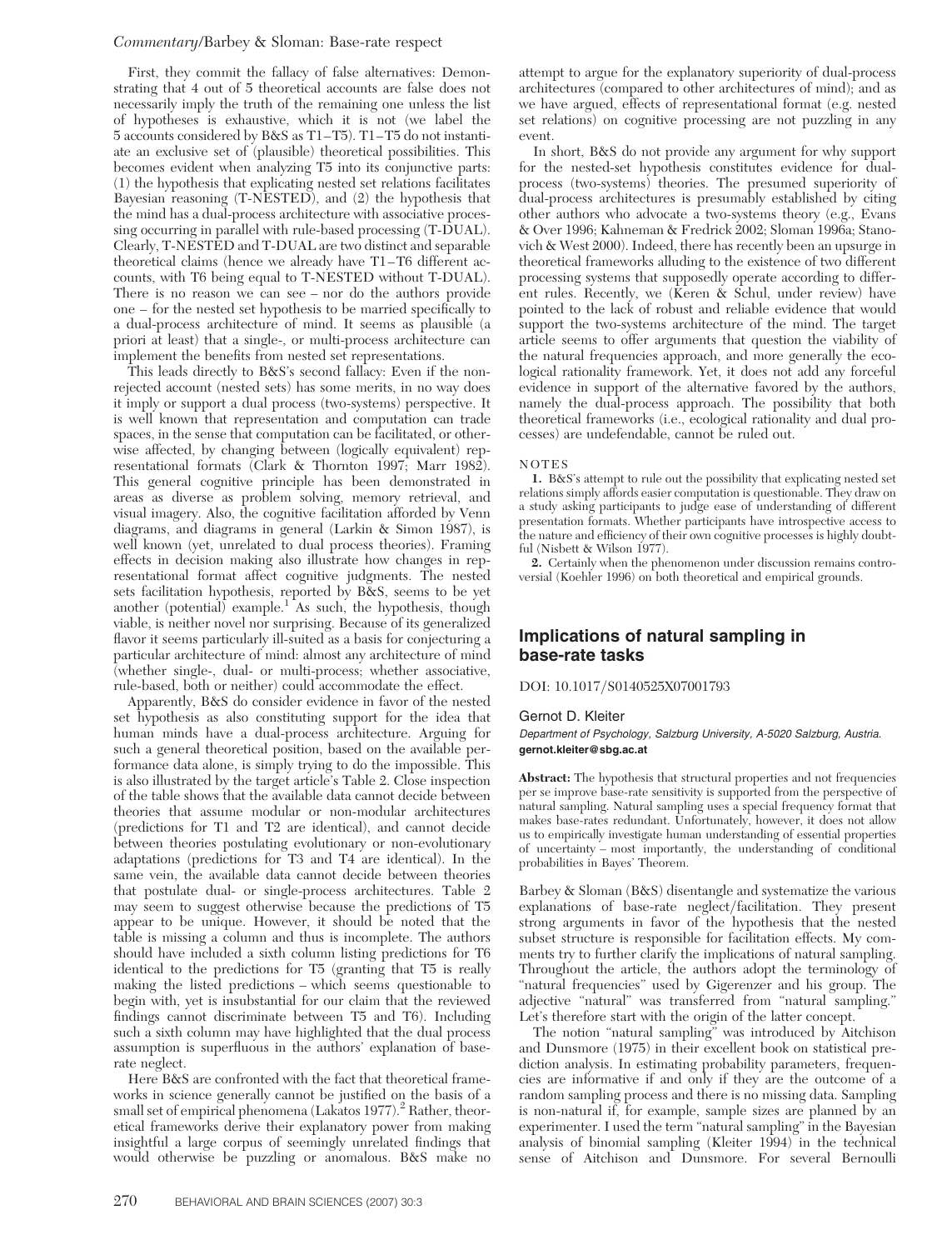processes and beta prior distributions for the binomial probability parameters, natural sampling results in a mathematically nice property: The posterior distribution turns out to be also a beta distribution, and, most important in the present context, the distribution does not depend on the between-group frequencies (base rates) but only on the frequencies within each group (e.g., hit and false alarm rates). As the between-group frequencies are estimators of base-rate probabilities, this result describes a situation in which the base rates are irrelevant. Under properly defined natural sampling conditions, base-rate neglect is rational. The result was generalized to multinomial sampling in combination with Dirichlet priors (Kleiter & Kardinal 1995) and used to propagate probabilities in Bayesian networks (Kleiter 1996). Recently, Hooper (2007) has shown that some claims about the generality of beta posteriors in Bayesian networks made in my 1996 paper are only asymptotically valid.

If base rates are irrelevant in a "normative" model, then baserate neglect in psychological experiments is not necessarily an error but may be rational. If Bayes' Theorem is written in "frequency format," even elementary school math shows that the base rates in the numerator and in the denominator get cancelled when the within-group frequencies add up to the between-group frequencies. This property fitted extremely well within Gigerenzer's approach. In the early 1990s when Gerd Gigerenzer was at Salzburg University, during one of the weekly breakfast discussions held among Gigerenzer and members of his group, the mathematical result of base-rate cancellation was communicated and it was immediately taken up and integrated into his work. Natural sampling requires random sampling, additive frequencies in hierarchical tree-like sample/subsample structure (i.e., complete data), and a few more properties that belong to the statistical model. The notion of "natural frequencies" seems, in addition, to involve sequential sampling and thus acquires an evolutionary adaptive connotation.

The additivity in natural sampling goes hand in hand with the subset structure, the favorite explanation in the target article. The close relationship between natural sampling and the subset structure may have led to a confounding of the two in the past. If frequencies (and not subset structures) are the cause of facilitation effects, then critical experiments should investigate non-natural sampling conditions (Kleiter et al. 1997). Frequencies should still have a facilitating effect. Unfortunately, instead of non-natural sampling conditions, often "single-case probabilities" are taken for comparison to demonstrate the base-rate facilitation with natural sampling conditions.

How common are natural sampling conditions in everyday life? I have severe doubts about the ecological validity and the corresponding evolutionary adaptive value. From the perspective of ecological validity, it is important that the base-rate neglect has often been demonstrated for categories with low prevalence, such as rare diseases. Consequently, the prevalence of base-rate neglect will also be low. Base-rate effect certainly depends upon the actual numbers used in the experiments, a property not discussed in B&S's review.

The cognitive system of an intelligent agent capable of uncertainty processing and judgment requires competence in at least six domains.  $(1)$  Perception and processing of environmental information, such as numerosity, cardinalities of sets, relative frequencies, descriptive statistics of central tendency, variability, and covariation. (2) Understanding of randomness, of not directly observable states, of alternatives to reality and hidden variables, of the non-uniformities in the environment, and of the limited predictability of events and states. (3) Introspection of one's own knowledge states, and weighting and assessing one's own incomplete knowledge by degrees of beliefs (subjective probabilities). (4) An inference engine that derives conclusions about the uncertainty of a target event from a set of uncertain premises. Typical inference forms are diagnosis, prediction, or explanation. The conclusions often concern single events. The probabilities can be precise or imprecise (lower and upper probabilities,

or second order probability distributions). Recently, classical deductive argument forms have also been modeled probabilistically (Oaksford & Chater 2007; Pfeifer & Kleiter 2005). (5) Modeling functional dependencies/independencies which are basic to causal reasoning. (6) Understanding of the knowledge states of other persons – a prerequisite for the effective communication of uncertainty in social settings.

Many base-rate studies present frequency information (belonging to item [1] in the list given above) and observe whether the subjects use "Bayes' Theorem" as an inference rule (belonging to item [5]). Bayes' Theorem degenerates to a rule for cardinalities, formulated not in terms of probabilities but in terms of frequencies (see Note 2 in the target article). This can of course be done, but we should be aware that we are dealing with the most elementary forms of uncertain reasoning, not involving any of the other items listed above. Moreover, if the response mode requires frequency estimates and not the probabilities of single events, another important aspect of uncertain reasoning is lost. If subjects are poor in the judgment of single event probabilities they have an essential deficit in uncertainty processing.

Conditional events and conditional probabilities are at the very heart of probability theory. Correspondingly, the understanding of conditional events and conditional probabilities should be central to investigations on human uncertain reasoning. Considering base-rate tasks in natural sampling conditions alone, misses this point completely. The B&S structural subset hypothesis shows that conditional probabilities are not needed in this case, and that structural task properties are the main cause of facilitation effects.

#### Dual concerns with the dualist approach

DOI: 10.1017/S0140525X0700180X

David A. Lagnado and David R. Shanks Department of Psychology, University College London, London WC1E 6BT, United Kingdom.

d.lagnado@ucl.ac.uk d.shanks@ucl.ac.uk

Abstract: Barbey & Sloman (B&S) attribute all instances of normative base-rate usage to a rule-based system, and all instances of neglect to an associative system. As it stands, this argument is too simplistic, and indeed fails to explain either good or bad performance on the classic Medical Diagnosis problem.

Barbey & Sloman (B&S) claim that an associative system is responsible for errors in a range of probabilistic judgments. Although this is plausible in the case of the conjunction fallacy (where a similarity-based judgment substitutes for a probability judgment), it is less applicable to the Medical Diagnosis baserate problem. What are the automatic associative processes that are supposed to drive incorrect responses in this case? Respondents reach incorrect solutions in various different ways (Brase et al. 2006; Eddy 1982), many of which involve explicit computations. Indeed, the modal answer is often equal to one minus the false positive rate (e.g., 95% when the false positive rate is 5%). This clearly involves an explicit calculation, not the output of an implicit process. Thus, errors can arise from incorrect application of rules (or application of incorrect rules), rather than just brute association.

The key point here is that base-rate neglect in the Medical Diagnosis problem provides little evidence for the exclusive operation of an implicit associative system. Indeed, it is arguable that adherents of classical statistics are guilty of similar base-rate neglect in their reliance on likelihood ratios (Howson & Urbach 2006). Presumably this is not due to an implicit associative system, but is based on explicit rules and assumptions.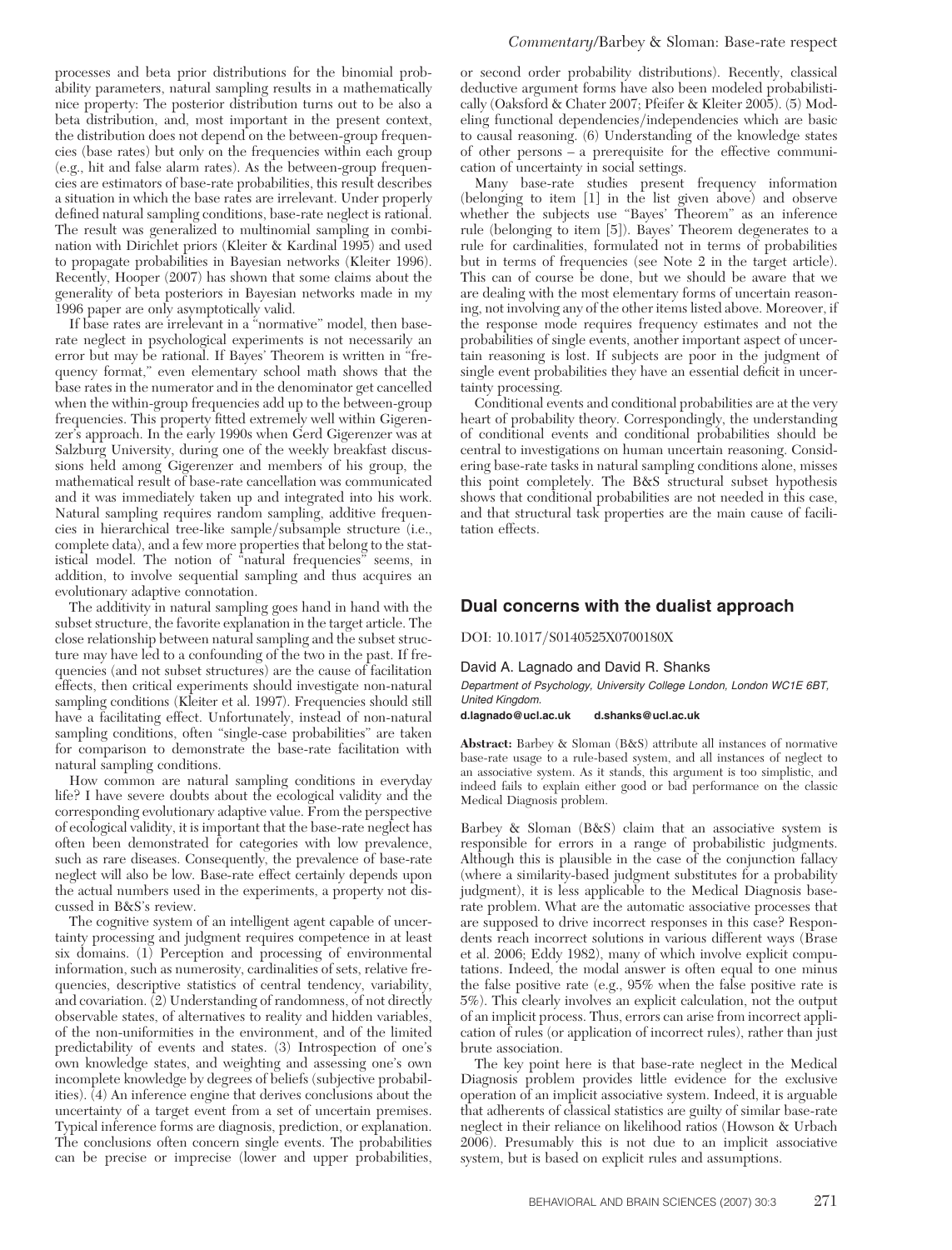What about the claim that the rule-based system is responsible for correct responses in frequency-based versions of the task? This hinges on the idea that representing the task in a frequency format alerts people to the relevant nested set relations, and thus permits the operation of the rule-based system. In one sense, this is trivially true – those participants who reach the correct answer can always be described as applying appropriate rules. But what are these rules? And what is the evidence for their use, as opposed to associative processes that could also yield a correct response?

B&S explicitly block one obvious answer – that once people are presented with information in a format that reveals the nested set structure, they use a simplified version of Bayes' rule to compute the final solution. The authors' reasons for rejecting this answer, however, are unconvincing. The cited regression analyses (Evans et al. 2002; Griffin & Buehler 1999) were performed on a different task. And they were computed on grouped data, so it is possible that those who answered correctly did weight information equally. Furthermore, it is wrong to assume that a Bayesian position requires equal weighting – in fact, a full Bayesian treatment would allow differential weights according to the judged reliability of the sources.

More pertinently, if people are not using the frequency version of Bayes' rule, what are they doing? How do they pass from nested set relations to a correct Bayesian answer? B&S offer no concrete or testable proposal, and thus no reason to exclude an associative solution. Why can't the transparency of the nested set relations allow other associative processes to kick in? It is question-begging to assume that the associative system is a priori unable to solve the task.

Indeed, there are at least two arguments that support this alternative possibility. First, our sensitivity to nested sets relations might itself rest on System 1 (associative) processes. When we look at the Euler circles, we simply "see" that one set is included in the other (perhaps this is why they are so useful, because they recruit another System 1 process?). Second, it is not hard to conceive of an associative system that gives correct answers to the Medical Diagnosis problem. Such a system just needs to learn that the correct diagnosis covaries with the base rate as well as the test results. This could be acquired by a simple network model trained on numerous cases with varying base rates and test results. And a system (or person) that learned in this way could be described as implementing the correct Bayesian solution.

The dual-process framework in general makes a strong distinction between normative and non-normative behaviour. In so doing, it embraces everything and explains nothing. One simply cannot align the normative/non-normative and rule-based/ associative distinctions. True, rule-based processes might often behave in accordance with a norm such as Bayes' theorem, and associative systems non-normatively (as in the example from Gluck & Bower 1988); but, as argued above, it is also possible for rule-based processes to behave irrationally (think of someone explicitly using an incorrect rule), and for associative systems to behave normatively (backpropagation networks are, after all, optimal pattern classifiers).

Moreover, we know that without additional constraints, each type of process can be enormously powerful. Imagine a situation in which patients with symptom A and B have disease 1, while those with symptoms A and C have disease 2, with the former being more numerous than the latter (i.e., the base-rate of disease 1 is greater). Now consider what inference to make for a new patient with only symptom A and another with symptoms B and C. Both cases are ambiguous, but if choice takes account of base-rate information, then disease 1 will be diagnosed in both cases. In fact, people reliably go counter to the base rate for the BC conjunction (hence the "inverse baserate effect"), choosing disease 2, whereas they choose disease 1 for symptom A (Medin & Edelson 1988; Johansen et al., in press). Thus, in one and the same situation, we see both

usage and counter-usage of base-rate information. But strikingly, these simultaneous patterns of behaviour have been explained both in rule-based systems (Juslin et al. 2001) and in associative ones (Kruschke 2001), emphasizing the inappropriateness of linking types of behaviour (normative, nonnormative) to different processing "systems" (rule-based or associative).

The crux of B&S's argument, that a dual-process framework explains people's performance on probability problems, is unconvincing both theoretically and empirically. This is not to dismiss their critique of the frequentist program, but to highlight the need for finer-grained analyses. A crude dichotomy between the associative-system and the rule-based system does not capture the subtleties of human inference.

### Ordinary people do not ignore base rates

DOI: 10.1017/S0140525X07001811

#### Donald Laming

University of Cambridge, Department of Experimental Psychology, Downing Street, Cambridge, CB2 3EB, United Kingdom. drjl@hermes.cam.ac.uk

Abstract: Human responses to probabilities can be studied through gambling and through experiments presenting biased sequences of stimuli. In both cases, participants are sensitive to base rates. They adjust automatically to changes in base rate; such adjustment is incompatible with conformity to Bayes' Theorem. "Base-rate neglect" is therefore specific to the exercises in mental arithmetic reviewed in the target article.

When participants are asked to reason about statistical data, they tend to ignore base rates. But there is a problem with the experiments that the target authors do not address. A probability is a mathematical abstraction and cannot be presented as a stimulus (though it can be realised as a property of an otherwise random sequence of stimuli). The research reviewed in the target article substitutes values for probabilities and presents participants with exercises in mental arithmetic. "Base-rate neglect" might therefore be either the result of a failure to understand Bayes' Theorem, or due to insufficient ability in mental arithmetic. The authors do not enquire which.

The same question can be presented at different levels of difficulty. The mammography example from Gigerenzer and Hoffrage (1995), in probability format, requires participants to multiply 0.01 by 0.8 and (1-0.01) by 0.096 and then compare the two. In the frequency version, participants merely have to compare 8 with the sum of 8 and 95. It is not surprising that the latter version elicited a greater number of correct (Bayesian) answers. The results summarised in Table 3 of the target article suggest that a substantial proportion of incorrect answers are consequent on difficulties in mental arithmetic. Performance needs to be related to ability in mental calculation. But participants have been uniformly drawn from university populations and the results lack generality. Except for Brase et al.'s (2006) study, the matter of participants' prior education has been ignored.

The "probability" problem can be circumvented in two different ways. First, as in gambling: Gamblers – not gamblers doing mental arithmetic, not even in a casino (Lichtenstein & Slovic 1973), but real gamblers chancing their own real money – are sensitive to "base rates" that do not even exist! "Roulette players believe that certain numbers are due, when they have not come up for a long time" (Wagenaar 1988, p. 112). Gamblers do not reason rationally, else there would be no bookmakers or casinos in business. Moreover, the assessment of probability divides into at most five categories (Laming 2004, Ch. 16).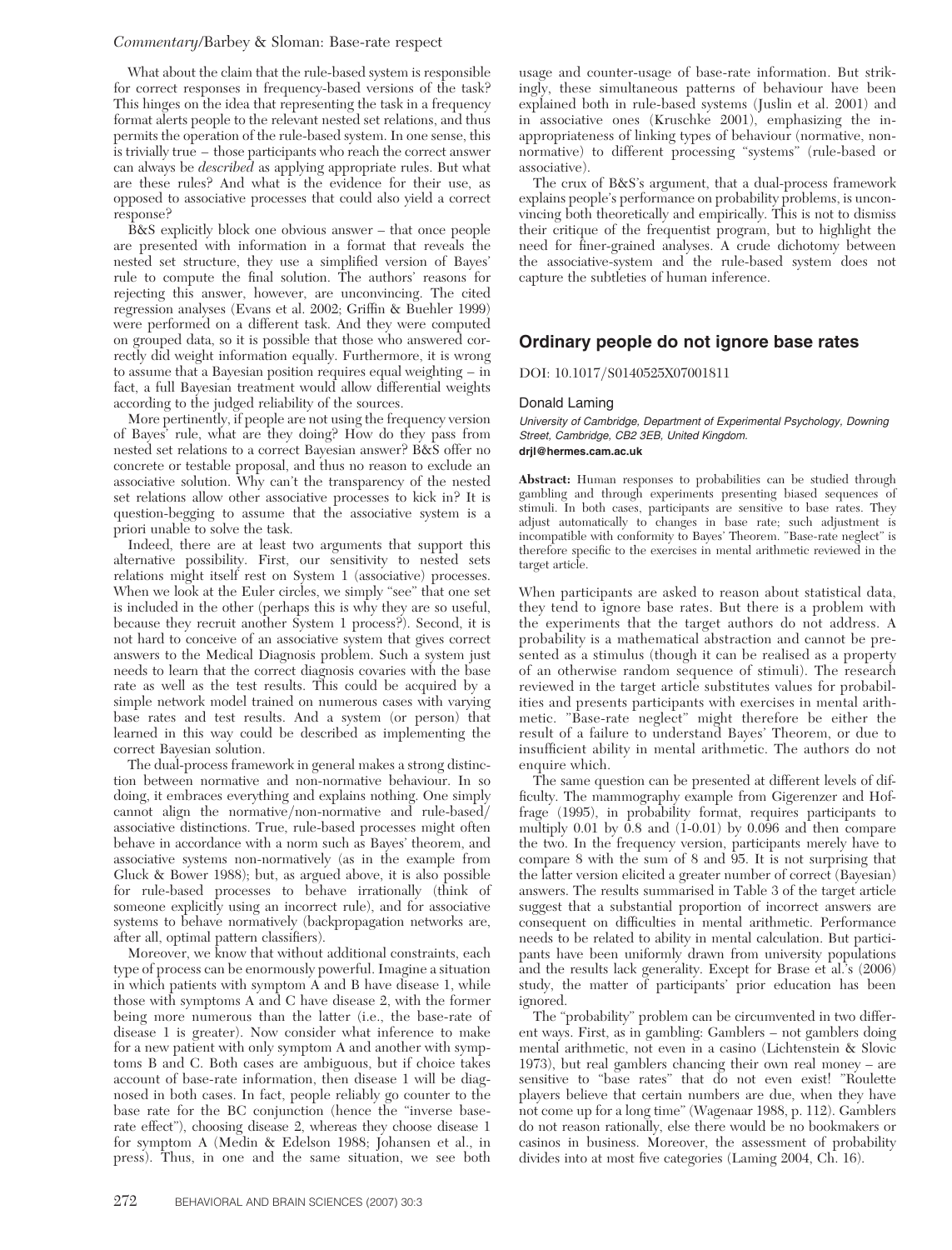

Figure 1 (Laming). Signal detection data from Tanner et al. (1956). (From Signal Detection Theory and Psychophysics by D. M. Green and J. A Swets, p. 88.  $\odot$  1966, J. A Swets. Adapted with permission.)

The alternative is to realise probabilities as the relative frequencies of different stimuli in an otherwise random sequence. Figure 1 reproduces signal-detection data from Tanner et al. (1956). Different proportions of signal (SN) trials lead to different probabilities of detections and false-positives. Two-choice reaction times exhibit a similar phenomenon. The mean reaction times to two signals are different; the more frequent signal elicits a systematically faster response (see Laming 1968, Fig. 5.2). In 1994 the Public Health Laboratory Service (PHLS) in England introduced a saliva test for rubella. When a doctor notified the PHLS of a diagnosis, a kit was sent, and the swab, when returned, was tested for the disease. Figure 2 (right hand scale) shows the proportions of returned swabs that tested positive – this reflects the incidence of the disease – and (left hand scale) the numbers of notifications. Diagnoses of rubella followed the rise in incidence after a lag of eight weeks.

So, people do not ignore base rates. But do they update their expectations in line with Bayes' Theorem? Green (1960) calculated an optimum (Bayesian) placement of the criteria for the experiment in Figure 1, and found that the actual placements of the criteria did not vary so widely as Bayes' theorem prescribes. A much better prescription of criterion placement is provided by a scheme of probability matching suggested by Thomas and Legge (1970). Under this scheme, the numbers of different responses are adjusted to match the numbers of different stimuli, or, what is equivalent, there are equal numbers of errors of each kind, irrespective of the proportions of the different stimuli. The two schemes are compared in Laming (2001, Fig. 2).

An experiment by Tanner et al. (1970) reveals how this scheme is effected. These authors partitioned their data according to the event (detection, miss, correct rejection, false positive) on the preceding trial. This analysis showed that the effective operating point fluctuates; when there is no feedback errors can be seen to occur chiefly at extreme swings of the criterion (see Laming 2004, Fig. 12.4). But when feedback is supplied, performance on the trial following an error is different; that is, knowing one has just made an error generates a correction to the criterion. Given feedback (as in Fig. 1), participants adjust to the prevailing proportions of signal and noise trials by means of a substantial correction to criterion following each error. The effective criterion oscillates around a value at which the numbers (not proportions) of errors of each kind are equal. A second observer in the experiment by Tanner et al. (1956; see Green & Swets 1966, p. 95) displayed a highly asymmetric operating characteristic. Green's (1960) calculations no longer apply. But this second



Figure 2 (Laming). Numbers of reported diagnoses of rubella and percentage confirmed. (Data from Communicable Disease Report, PHLS Communicable Disease Surveillance Centre, 1995–96.)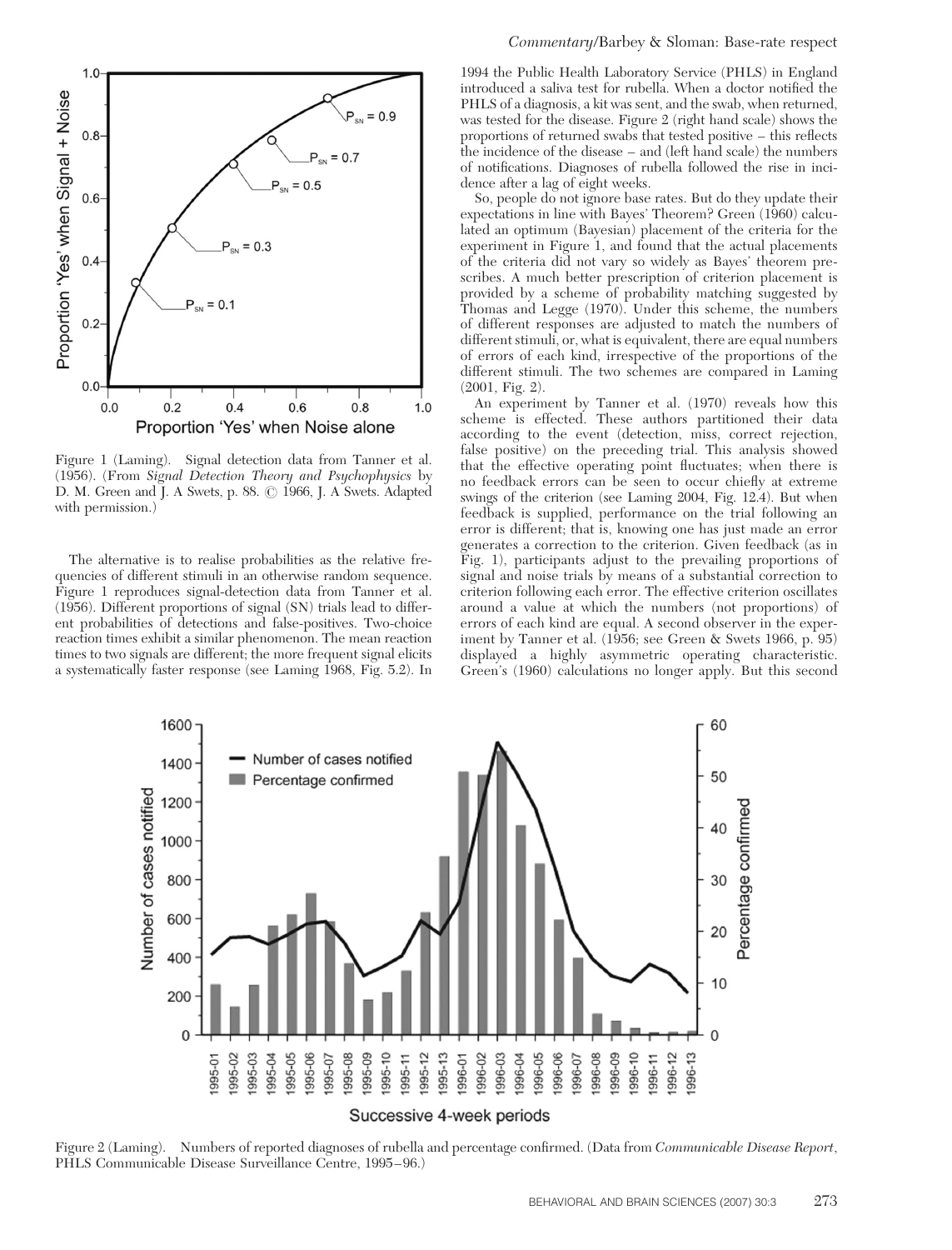observer's data still showed approximate equality between the numbers of each kind of error, irrespective of the proportions of signal and noise trials (Laming 2001, Table 2). A similar relationship is found in two-choice reaction experiments; the variation of reaction time with signal probability can be reduced to a common scheme of sequential interactions operating on signal sequences of different composition (Laming 1968, Ch. 8).

To sum up: In real life people do not ignore base rates. "Baserate neglect" is specific to exercises in mental arithmetic. People do not use Bayes' Theorem either. The nature of sensitivity to frequencies of events means that people adjust automatically to changes in base rate (e.g., Fig. 2), and automatic adjustment to changes in base rate is incompatible with the use of Bayes' Theorem itself. It follows that there is no reason why people should learn anything about Bayes' Theorem from natural experience – they learn only if they have (informal) lessons in probability theory. The research summarised in the target article tells us only about the prior education of the participants. It leads us astray in the matter of how people update their prior expectations.

### The underinformative formulation of conditional probability

DOI: 10.1017/S0140525X07001823

#### Laura Macchi and Maria Bagassi

Department of Psychology, University of Milano-Bicocca, 20126 Milan, Italy. laura.macchi@unimib.it maria.bagassi@unimib.it

Abstract: The formulation of the conditional probability in classical tasks does not guarantee the effective transmission of the independence of the hit rate from the base rate. In these kinds of tasks, data are all available, but subjects are able to understand them in the specific meanings proper to a specialized language only if these are adequately transmitted. From this perspective, the partitive formulation should not be considered a facilitation, but rather, a way of effectively transmitting the conditional probability.

Consider the following two phrases:

1. The death-rate among men is twice that for women.

2. In the deaths registered last month there were twice as many men as women.

Are these two different ways of saying the same or are these different events? In fact, they are different events. (Lindley 1985, p. 44)

The two phrases presented by Lindley describe two completely different probabilities which are connected to the same pair of events (P[Death/Men] and P[Men/Death]). In the first phrase, the probability is about the rate of mortality, given the gender; in the second one, the probability is about the rate of gender, given the mortality. Whereas the second phrase implies that  $P(M/D)$  is equal to 2/3, the first does not.<sup>1</sup> The confusion between these two notions is a very common phenomenon, and has great implications for reasoning and decision making. According to Dawes (1988, p.80), "words are poor vehicles for discussing inverse probabilities." A main question is about the nature of this confusion and, consequently, the understanding and the use of the conditional probability.

We propose a pragmatic explanation of the phenomenon of the confusion between inverse probabilities and of the base-rate fallacy. In particular, concerning the kinds of problems considered in the literature on the base-rate fallacy, a pragmatic analysis of the texts/problems allowed us to identify, as responsible for the fallacy, the ambiguous formulation of a likelihood, instead of an intrinsic difficulty to reason in Bayesian terms (Macchi 1995; 2000; Macchi & Mosconi 1998).

Let us consider, for example, three kinds of problems formulated as follows:

- "If a woman has breast cancer, the probability is 80% that she will get a positive mammography." (Medical Diagnosis problem)
- "The percentage of deaths by suicide is three times higher among single individuals than among married individuals." (Suicide problem)
- "The witness made correct identifications in 80% of the cases and erred in 20% of the cases." (Cab problem)

This sort of formulation does not seem to express the intrinsic nature of a conditional probability, which conditions an event (A) to the occurrence of another event (B). Nor does this sort of formulation represent the cases in which, given the occurrence of B, A also occurs. In other words, it transmits just a generic association of events: A & B. For statistically naive subjects, this kind of formulation is not informative even if all the data were literally spelled out. The distinction between sentence and utterance is at the core of Grice's communication theory, according to which phrases imply and mean more than what they literally say (Grice 1975). What is implied is the outcome of an inferential process, in which what is said is interpreted in the light of the intentions attributed to the speaker and of the context (unavoidably elicited and determined by any communications).

Common language is ambiguous in itself. The understanding of what a speaker means requires a disambiguation process, centered on the attribution of intention. Differently, specialized languages (e.g., logical and statistical ones) presuppose an univocal, unambiguous interpretation (the utterance corresponds to the sentence).

The formulation of these kinds of problems uses common language. Data are all available, but subjects are able to understand them in the specific meanings proper to a specialized language, only if they are adequately transmitted. Then, the particular interpretation of the data, required for a correct solution, needs a "particularized," marked formulation (see Grice 1975; Levinson 1995; 2000).

In the sentences from Lindley (1985) quoted earlier, the effective transmission of the independence of the hit rate from the base rate does not seem guaranteed. This is a crucial assumption for proper Bayesian analysis (Birnbaum 1983), because the a posteriori probability  $P(H/D)$  is calculated on the basis of the base rate and is therefore dependent upon it. If the hit rate depended on the base rate, it would already include it and, if this were the case, we would already have the a posteriori probability and it would be unnecessary to consider the base rate itself. This is what often underlies the base-rate fallacy, which consists of a failure to consider the base rate on account of the privileging of hit-rate information. In our view, the confusion sometimes generated between the hit rate and a posteriori probability is due to an unmarked formulation of conditional probability, or, in other words, to the absence of a partitive formulation.

If this is true, the partitive formulation should not be considered a facilitation, as Barbey & Sloman (B&S) argue, but a way of transmitting a particular information, able to translate a specialized language into a common, natural language, differently from the "step by step" question form used to compute the Bayesian ratio (adopted by Girotto & Gonzalez 2001). An example of partitive formulation of likelihood in the diagnoses problem is: "80 per cent of women who have breast cancer will get a positive mammography" (Macchi 2003).

The low performance with the Medical Diagnosis (MD) problem has usually been considered as evidence of the activation of System 1, which operates associatively (fast, automatic, effortless). Vice versa, the high performance with this kind of problem is ascribed to System 2, which is able to process rulebased inferences. However, in a recent study (Macchi et al.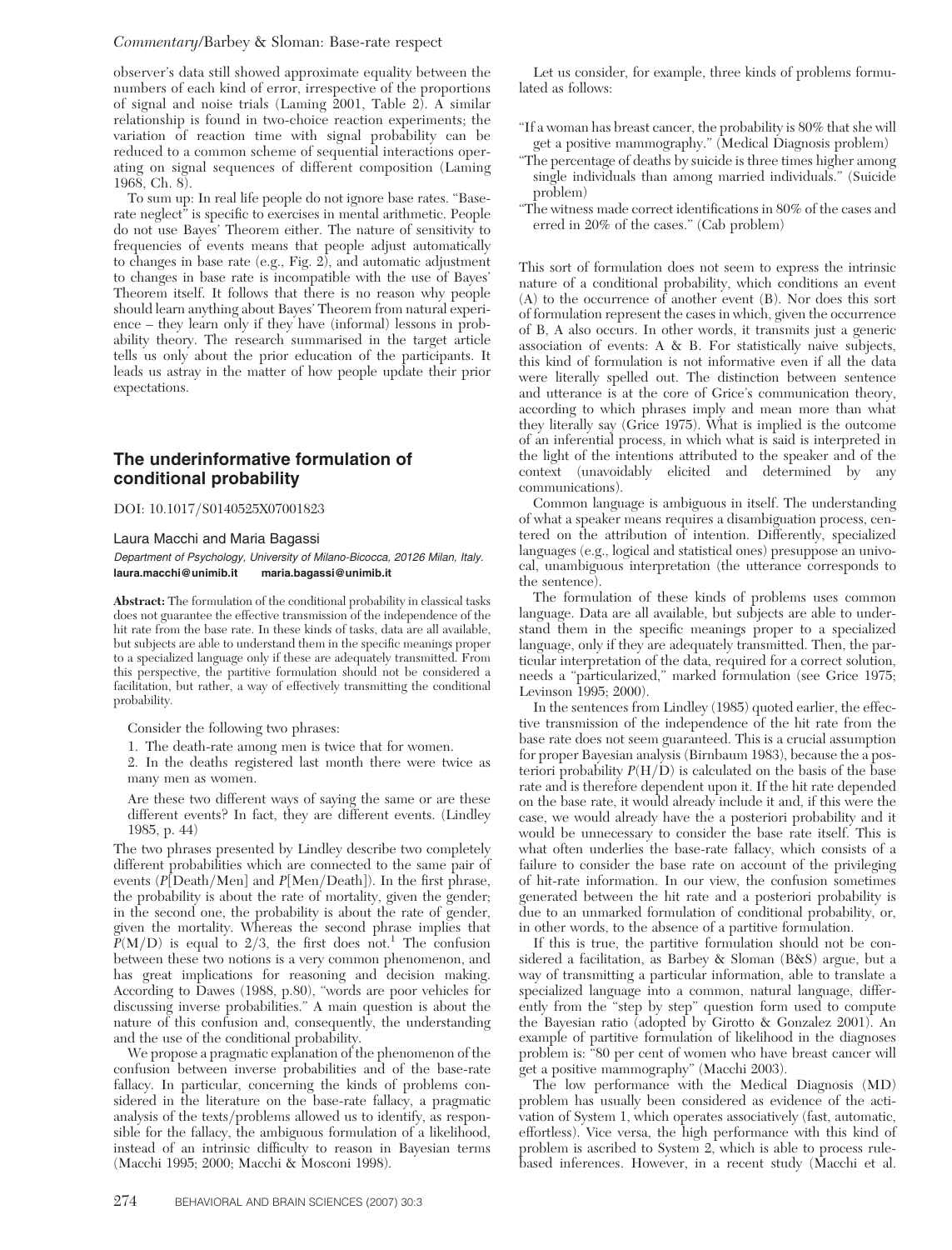2007), statistically sophisticated subjects who solved the MD problem (66% of 35 subjects) were not able to solve the computationally less complex Linda problem (only 14% of the subjects did not commit the conjunction fallacy). So, the conceptual distinction between two reasoning systems, which explains the biases recurring in System 1 and the normative performance as the result of the activation of System 2, gives rise to some doubts.

According to us, the ability of statistically sophisticated subjects to grasp the informativeness of the data and the aim of the task in Bayesian tasks is a pragmatic ability. Also, when subjects don't give the logical-normative solution to the Linda problem, they are again considering the informativeness of the data, which, in this instance, hinders the intent of the experimenter (concerning the inclusion-class rule), because of a misleading contextualization of the task.

We could further speculate that, instead of having an ability for decontextualizing the task (Stanovich & West 2000), those gifted subjects who give the normative solution to the Linda problem (14%) would have a high ability to understand which context the experimenter intended, thereby revealing an interactional intelligence.

NOTE

1. Except when the number of men and women is the same.

### Nested sets theory, full stop: Explaining performance on Bayesian inference tasks without dual-systems assumptions<sup>1</sup>

DOI: 10.1017/S0140525X07001835

David R. Mandel Defence Research and Development Canada (Toronto), Toronto, ON M3M 3B9, Canada. david.mandel@drdc-rddc.gc.ca http://mandel.socialpsychology.org/

Abstract: Consistent with Barbey & Sloman (B&S), it is proposed that performance on Bayesian inference tasks is well explained by nested sets theory (NST). However, contrary to those authors' view, it is proposed that NST does better by dispelling with dual-systems assumptions. This article examines why, and sketches out a series of NST's core principles, which were not previously defined.

A voluminous literature documents the many shortcomings people exhibit in judging probability. Barbey & Sloman (B&S) focus on a subset of this research that explores people's abilities to aggregate statistical information in order to judge posterior probabilities of the form  $P(H|D)$ , where D and H represent data and a focal hypothesis, respectively. Some of this literature indicates that people neglect base rates, although some of the findings are consistent with other judgment errors, such as the inverse fallacy (Koehler 1996), which involves confusing  $P(H|D)$  with  $P(D|H)$ . For instance, Villejoubert and Mandel (2002) observed that bias (i.e., systematic inaccuracy) and incoherence (i.e., nonadditivity) in posterior probability judgments was well explained by the inverse fallacy, even though base-rate neglect could not account for the observed performance decrements. Thus, there is some question regarding exactly how much of what has been called base-rate neglect is in fact baserate neglect. A safer claim is that performance on such Bayesian inference tasks is often suboptimal and much of the error observed is systematic.

B&S challenge a set of theoretical positions oriented around the core notion that humans are better at judging probabilities when the information they are provided with is in the form of natural frequencies (Gigerenzer & Hoffrage 1995). They argue – convincingly, I believe – that variation in frequency versus probability formats neither explains away performance errors, nor does it account for errors as well as variation in the transparency of the nested set structure of an inference task. I shall not repeat their arguments here. Rather, my aim is, first, to sketch out some key propositions of nested sets theory (NST), which have yet to be described as a series of interlocking principles. Second, I will argue that NST would be on even firmer theoretical ground if the dual-systems assumptions that currently pervade B&S's version of it were jettisoned.

At its core, NST consists of a few simple propositions: First, performance on a range of reasoning tasks can be improved by making the partitions between relevant sets of events more transparent. I call this the representation principle. Second, because many reasoning tasks, such as posterior probability judgment, involve nested set relations, transparency often entails making those relations clear as well. I call this the *relational principle*. Third, holding transparency constant, nested set representations that minimize computational complexity will optimize performance. I call this the complexity principle. Fourth, the manner in which task queries are framed will affect performance by varying the degree to which default or otherwise salient representations minimize task complexity. In effect, this is the flip side of the complexity principle, and I call it the framing principle. Fifth, improvements in the clarity of nested set representations can be brought about through different modalities of expression (e.g., verbal description vs. visual representation). I call this the multi-modal principle. Sixth, within a given modality, there are multiple ways to improve the clarity of representation. I call this the equifinality principle. This list is almost certainly incomplete, yet it provides a starting point for developing a more explicit exposition of NST, which up until now has been more of an assemblage of hypotheses, empirical findings, and rebuttals to theorists proposing some form of the "frequentist mind" perspective. In the future, attempts to develop NST could link up with other recent attempts to develop a comprehensive theory of the representational processes in probability judgment (e.g., Johnson-Laird et al. 1999; Mandel, in press).

Although NST is not intrinsically a dual-systems theory (DST), B&S have tried to make it "DST-compatible." This is unfortunate for two main reasons. First, although DSTs are in vogue (for an overview, see Stanovich & West 2000) – perhaps because they offer a type of Aristotelian explanation long favored by psychologists (Lewin 1931) – they are not particularly coherent theoretical frameworks. Rather, they provide a rough categorization of the processes that guide reasoning and that influence performance through an effort-accuracy tradeoff. The second reason for preferring "pure NST" to an NST-DST hybrid is that the former is not only more parsimonious, it actually offers a better explanatory account. According to the hybrid theory, when the nested set structure of a reasoning task is unclear, people have difficulty applying the rigorous rule-based system (also called "System 2") and fall back on the more error-prone associative system (also called "System 1"). However, B&S say little about how judgment biases arise from those associative processes, or how system switching may occur.

Pure NST does not preclude the idea that impoverished representations of nested set relations can shift judgment towards a greater reliance on associative reasoning processes, but nor does it depend on that idea either. A viable alternative explanation is that impoverished representations lead to performance decrements because they increase one's chances of failing to access the correct solution to a problem. This does not necessarily mean that they switch to associative processes. It may simply mean that they fail to apply the correct principle or that they select the wrong information aggregation rule. Consider the inverse fallacy: It seems more likely that the error stems from a failure to understand how to combine  $P(D \mid \neg H)$  with  $P(D \mid H)$ (and with the base rates of H and  $\neg H$  where they are unequal) than that it follows from use of associative processes.

Improving the representational quality of nested sets may also influence rule-based processes by simplifying the computations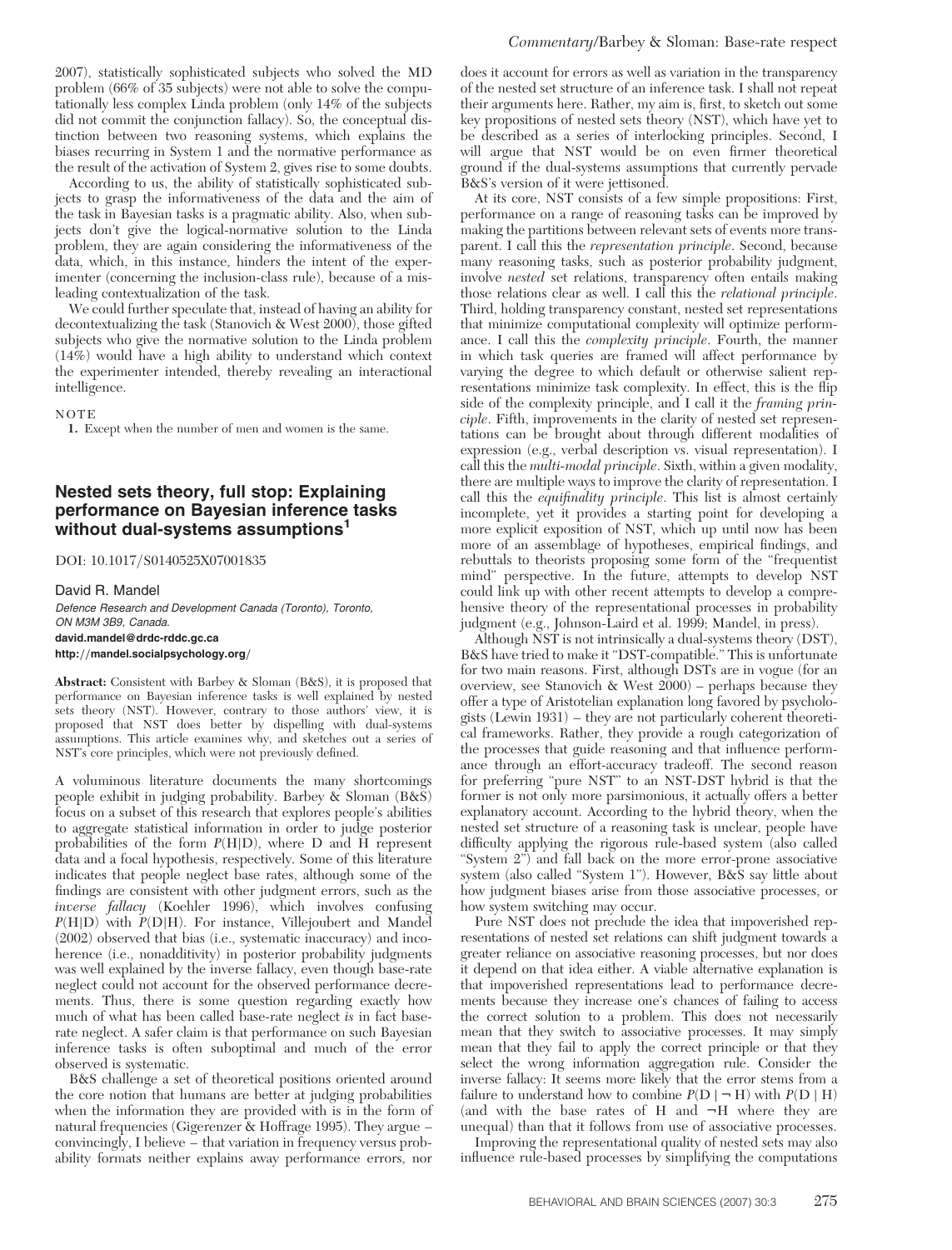required to implement a normative information aggregation strategy. Indeed, as B&S indicate, the performance decrements on Bayesian judgment tasks that Girotto and Gonzalez (2001) observed when participants were presented with "defective" (but nevertheless transparent) nested sets, appear to be attributable to the fact that such representations require at least one additional computational (subtraction) step. That computation itself may not be difficult to perform, but if it is missed the participant's judgment will surely be wrong.

In short, the types of errors that arise from impoverished representations of nested set relations are generally consistent with a rule-based system. NST should remain pure and single, unencumbered by a marriage to dual-systems assumptions.

#### **NOTE**

1. The author of this commentary carried out this research on behalf of the Government of Canada, and as such the copyright of the commentary belongs to the Canadian Crown and is not subject to copyright within the United States.

### Naturally nested, but why dual process?

DOI: 10.1017/S0140525X07001847

#### Ben Newell and Brett Hayes

School of Psychology, University of New South Wales, Sydney 2052, Australia. ben.newell@unsw.edu.au b.hayes@unsw.edu.au http://www2.psy.unsw.edu.au/Users/BNewell

Abstract: The article by Barbey & Sloman (B&S) provides a valuable framework for integrating research on base-rate neglect and respect. The theoretical arguments and data supporting the nested set model are persuasive. But we found the dual-process account to be underspecified and less compelling. Our concerns are based on (a) inconsistencies within the literature cited by B&S, and (b) studies of base-rate neglect in categorization.

Why so low? A striking feature of the data reviewed by Barney & Sloman (B&S) is that the percentage of participants achieving the correct answer in the Medical Diagnosis problem rarely exceeds 50% (e.g., Table 3 of the target article). Thus, whether it is presenting information as natural frequencies or making nested set relations apparent that leads to improvements, overall the levels of performance remain remarkably low.

Potential reasons for this low level of overall performance are not discussed adequately in the target article. Although acknowledging in section 2.2 that "wide variability in the size of the effects makes it clear that in no sense do natural frequencies eliminate base-rate neglect" (para. 2), B&S fail to apply the same standard to their own proposal that "set-relation inducing formats" (be they natural frequencies or otherwise) facilitate a shift to a qualitatively different system of reasoning. The clear message of the article is that by presenting information appropriately, participants can "overcome their natural associative tendencies" (sect. 4, para. 3) and employ a reasoning system which applies rules to solve problems. Why does this system remain inaccessible for half of the participants in the studies reviewed? Is the rule system engaged, but the wrong rules are applied (e.g., Brase et al. 2006, Experiment 1)? Or do these participants remain oblivious to the nested sets relations and persevere with "inferior" associative strategies?

B&S cite evidence from studies of syllogistic reasoning, deductive reasoning, and other types of probability judgment in support of their contention that nested set improvements are domain-general. In these other tasks, however, the improvements are considerably more dramatic than in the base-rate studies (e.g., Newstead [1989] found a reduction in errors from 90% to 5% for syllogisms with Euler circle representations). The contrast between these large improvements in other

domains and the modest ones in the base-rate neglect problems sits uncomfortably in a dual-process framework. Why doesn't the rule-based system overcome associative tendencies in similar ways across different tasks? In essence, the issue is one of specification – one needs to be able to specify what aspects of a problem make it amenable to being solved by a particular system for the notion of dual systems to have explanatory value. Why not simply appeal to "difficulty" and create a taxonomy or continuum of tasks differentially affected by various manipulations (diagrams, incentives, numerical format). Such a framework would not require recourse to dual processes or the vague rules of operation and conditions for transition that duality entails.

Incentives to "shift" systems? B&S report evidence from a study by Brase et al. (2006) in which it was found that monetary incentives improved performance on a base-rate problem. These data might be useful in gaining a clearer understanding of the factors that induce a shift between systems. It is difficult to make clear predictions, but under one interpretation of the dualprocess position, one might expect incentives to have a larger effect in problems for which the set relations are apparent. The idea being that when the representation of information prevents (the majority of) people from engaging the rule-based system (e.g., when probabilities are used), no amount of incentive will help – most people simply won't "get it." A simple test of this hypothesis would be to compare probability and frequency incentive conditions. Brase et al. did not do this, comparing instead natural frequency conditions with and without additional pictorial representations. One would assume that the pictorial representations enhance nested set relations (target article, sect. 2.5) and increase the likelihood of shift to the rule-based system; hence, incentives would be more effective in the pictorial condition that condition. Brase et al.'s findings were telling: there was a main effect of incentives but this did not interact with the presence or absence of the picture; and indeed there was no main effect of providing a pictorial representation.

Two processes or two kinds of experience? In evaluating the B&S account we believe that it is useful to consider some of the lessons learned from the study of base-rate respect and neglect in category learning. In these studies people learn to discriminate between the exemplars of categories that differ in their frequency of presentation. The question is whether this baserate information is used appropriately in subsequent categorization decisions, with features from more common categories being given greater weight. The results have been mixed. People can use base-rate information adaptively (Kruschke 1996), ignore it (Gluck & Bower 1988), or show an inverse base-rate effect, giving more weight to features from less frequent categories (Medin & Edelson 1988). Note that the issue of information format does not arise here, as all learning involves assessments of feature frequency. Critically, one does not need to invoke multiple processes to explain these results. Kruschke (1996) has shown that sensitivity and insensitivity to category base-rates can be predicted by a unitary learning model that takes account of the order in which different categories are learned, and allows for shifts of attention to critical features. In brief, people only neglect category-base rates when their attention is drawn to highly distinctive features in the less frequent category. The moral here is that before we resort to dual-process explanations of base-rate respect and neglect, we should first consider explanations based on the way that general learning mechanisms interact with given data structures.

**Conclusion.** B&S provide a very useful overview of the baserate-neglect literature and provide convincing arguments for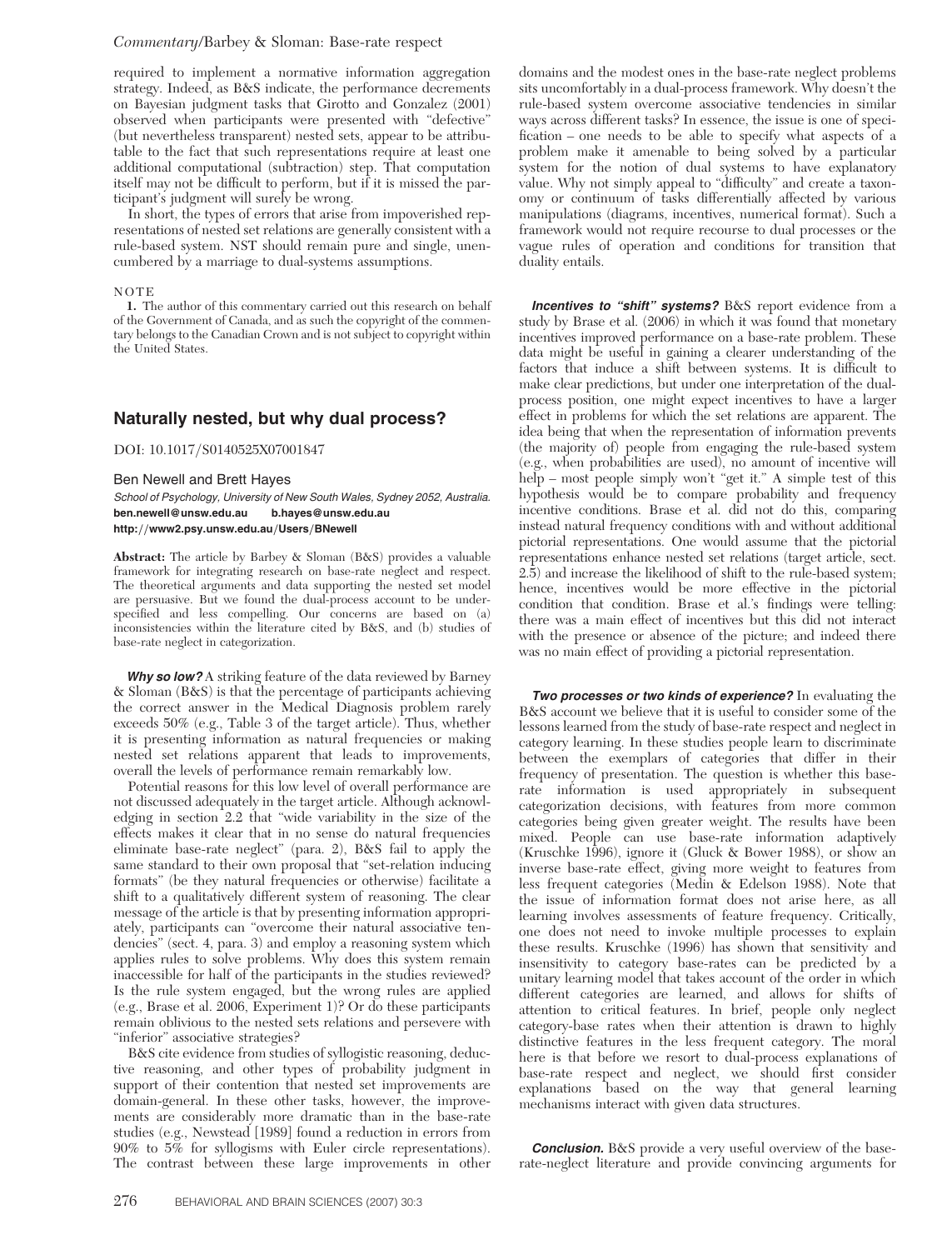questioning many of the popular accounts of the basic phenomena. The nested sets hypothesis is a sensible and powerful explanatory framework; however, incorporating the hypothesis into the overly vague dual-process model seems unnecessary.

### The logic of natural sampling

DOI: 10.1017/S0140525X07001859

#### David E. Over

Psychology Department, Durham University, Science Laboratories, South Road, Durham City DH1 3LE, United Kingdom. david.over@durham.ac.uk

Abstract: Barbey & Sloman (B&S) relegate the logical rule of the excluded middle to a footnote. But this logical rule is necessary for natural sampling. Making the rule explicit in a logical tree can make a problem easier to solve. Examples are given of uses of the rule that are non-constructive and not reducible to a domain-specific module.

Barbey & Sloman (B&S) have written a brilliant paper, but they are not explicit about the logic of the elementary set operations they appeal to. As Boolean algebra shows, this logic is the same as elementary propositional logic. The set operations of taking the complement, intersection, and union, which are necessary for natural sampling, are the same Boolean operations (up to isomorphism) as negation, conjunction, and disjunction in propositional logic. In addition to making this general point, I would give more prominence to the logical rule that the authors relegate to the target article's Note 3: the excluded middle. This rule states that all propositions of the form  $\text{``$p$}$  or not- $p$ " are logically true. Its central place in natural sampling cannot be explained by the Swiss-army-knife model of the mind. This point reinforces B&S's criticisms of that model.

In the "mind as Swiss army knife" model, the mind consists of many domain-specific modules for reasoning and decision making. There is, for example, supposed to be a domain-specific module for inferences about cheaters in social arrangements (Cosmides 1989), as well as a separate module for natural sampling. The human mind is not supposed to have a contentindependent logical ability to reason about cheaters, natural sampling, or other matters in general. Some supporters of this model even deny that logic is a normative standard for judging rationality, calling it useless "baggage" (Todd & Gigerenzer 1999, p. 365).

Logic is not, however, useless "baggage" for natural sampling problems, which absolutely depend on the logic of the set operations, including the rule of the excluded middle. Problems that appeal to this rule can be hard for people, but can become easier when the relevance of the rule is made explicit. B&S also refer to a difficult logical problem, called THOG, which becomes easier when its logical form is made transparent using logical trees that reveal nested sets (Griggs & Newstead 1982). Consider the following problem (from Levesque 1986) that is simpler to describe than the THOG set up, but which illustrates the same points:

Jack is looking at Ann but Ann is looking at George. Jack is a cheater but George is not. Is a cheater looking at a noncheater?

A) Yes B) No C) Cannot tell

We could call this the "Ann problem." I have modified it to be about cheating, but it could have any content. It is a hard problem for most people. They respond with "Cannot tell," though the correct answer is "Yes "(Toplak & Stanovich 2002). The Ann problem is difficult because the relevance of the excluded middle rule is not transparent. It can, however, be made easier by adding the rule explicitly: that Ann is either a cheater or not a cheater. Logicians would say that the Ann problem requires non-constructive inference. The non-constructive step is the application of the excluded middle rule. Thanks to the rule, we can know, from "above," a priori and logically that Ann is either a cheater or not a cheater, although we never learn which she is in the reasoning – that is the non-constructive aspect. We cannot reduce this reasoning to constructive processing from "below" by a domain-specific module (Over & Evans, forthcoming). Such non-constructive inference is the purest example of rule-based thought in a dual-process model, either in the type that B&S endorse or in other types (Evans 2007).

The Ann problem could also be made easier by putting it into a logical tree form, which is so often used to make probability problems easier in natural sampling (Over 2007). The tree would begin with two branches, with one for the possibility of Ann as a cheater and the other for the possibility of Ann as a noncheater. The tree would reveal that a cheater is looking at a non-cheater in either case. This form of the Ann problem would be closely analogous to a natural sampling problem. Kleiter (1994) used logical trees in his seminal work on natural sampling, and others have followed him in this, but not always with the realization that the trees are purely *logical* constructions (Kleiter realises this, but Zhu & Gigerenzer 2006 do not). Such a tree necessarily depends on the rule of the excluded middle.

It is challenging to think of a context in which knowing whether a cheater is looking at a non-cheater could tell us something important about cheating in the real world. With more space, we could discuss possibilities. In any case, it is clear that actual natural sampling could help us judge how far we could trust someone not to be cheater, depending on the number of times he has, or has not, cooperated with us in the past. B&S specify the conditions under which natural sampling can actually be useful and not merely an abstract exercise. Even then, natural sampling presupposes that we can apply the rule of the excluded middle to construct exhaustive subsets. True, we may find it impossible in a practical sense to apply the rule to a vague term, like "is depressed," rather than a precise one, like "has cancer." But in that case, actual natural sampling cannot be fully carried out. We could not actually complete the task of constructing exhaustive subsets of the depressed and not depressed. Since "is depressed" is vague, it has borderline cases: people we cannot classify as either being depressed or, alternatively, not being depressed. We cannot do without the excluded middle and other logical rules in natural sampling and in other general reasoning about cheating, probability, and many other matters. We cannot adopt a Swiss army model of the mind and call logic useless "baggage," while relying on its rules for natural sampling and constructing logical trees (as in Zhu & Gigerenzer 2006). The alternative is a dual-process theory that gives logic its proper place in our thought, which is limited but still necessary (Evans & Over 1996).

### The versatility and generality of nested set operations

DOI: 10.1017/S0140525X07001860

#### Richard Patterson

Department of Philosophy, Emory University, Atlanta, GA 30306. rpatt01@emory.edu

Abstract: The target article makes an impressive case that nested set operations (NS) facilitate probability computations by helping make clear the relevant natural frequency partitions; however, NS can also contribute to common errors. That NS constitute a *general* reasoning process is supported by their role in deductive, modal, causal, and other reasoning. That NS are solely a *rule-based* process is problematic.

Barbey & Sloman (B&S) observe that nested set operations (NS) do not eliminate error, and point to the potential facilitating effect of, for example, question form. Still, greater caution is in order: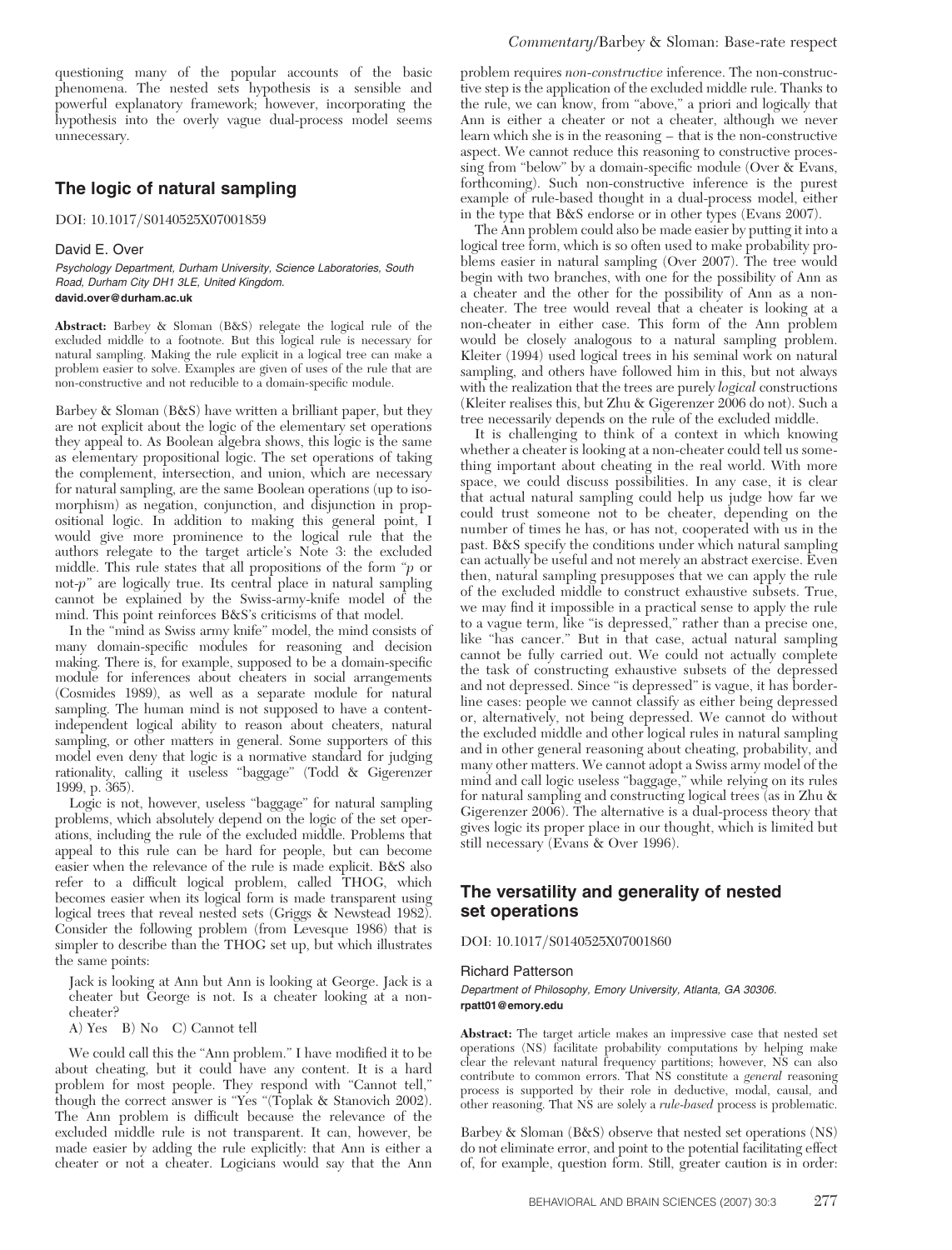The commonest mistake in the medical probability case – answering with the "hit rate" – can utilize NS (have disease/have disease and test positive/take test); it simply does not recognize which nesting is critical (positive and have disease/test positive, including false positives). So, what predictions concerning accuracy follow simply from people's use of NS?

Looking at the bright side, this situation underlines the generality of NS, in that they can support not only good reasoning, but also the bad and the ugly. Moreover, NS need not be restricted to rulebased reasoning: they can support either complex rule-following processes (as with more difficult syllogisms), or associative processes (e.g., making category connections merely by keeping track of similarity-based groupings). Further, NS can support reasoning at different levels of determinateness: that of simple subset relations, where these, in turn, represent elementary quantitative relations of greater, less, and equal; that of finer, but still coarse, comparisons of size, as with Euler circles drawn moreor-less "to scale"; that of determinate set size, with cardinality represented by numerals, grids, and so on. The medical probability calculation requires the third level; others need only the first or second. In sum, within any domain to which they may apply, NS constitute a highly versatile instrument of thought. In the remaining space I indicate some significant domains in which the role of NS has (apparently) been under-explored.

Deductive reasoning. NS are central to many elementary syllogistic inferences, and this area has been intensively studied (Evans et al. l993). But at least one psychologically and logically important item has not been sufficiently examined. Traditional categorical syllogistic can be modified to produce a system just as powerful as first-order logic (Sommers 1982). Among other things, one may add the Leibnizean principle, "If all As are Bs, then everything that is related in manner R to an A is related in manner R to a B." This allows one to formulate many simple relational inferences not expressible in older syllogistic. For example, "Since all natural disasters are acts of god, all cases of damage caused by natural disasters are cases of damage caused by acts of god." ("The Leibniz Clause"; check your insurance policy.) Combined with the provision that no damage caused by god is insured, the company infers that your earthquake damage is not covered. The gist of this powerful principle is simple and intuitive; it directly exploits elementary NS, and suggests a new angle for psychological exploration of everyday relational inference.

Modal deductive reasoning. Aristotle invented modal syllogistic in part to represent possible forms of human thought; yet it is still largely terra incognita for the psychology of reasoning. In this approach, people think in terms of (modally) different ways in which predicates relate to subjects: All As are B; all As are necessarily B; all As are possibly/possibly not Bs. Inferences consist of any mix of modal and non-modal premises and conclusions. One difficult issue would be how people represent the difference between modalities *de dicto* (a statement [*dictum*] is necessarily true, e.g., a law of nature, or a "definitional" truth such as, "All bachelors are unmarried"), versus de re (a predicate is necessarily true of some thing [res], as in, "Everything in the barnyard is necessarily a chicken"). NS can handle the latter by distinguishing the set of things possessing some property from the subset of things necessarily possessing that property (and from the coordinate subset of things contingently possessing that property). An empirical point of entry would be the question of whether people judge correctly the validity of these two modal syllogisms (the notorious "Two Barbaras"; Patterson l985):

| All As are necessarily Bs             | All As are Bs             |
|---------------------------------------|---------------------------|
| All Bs are Cs (no modality specified) | All Bs are necessarily Cs |
| Therefore, All As are necessarily Cs  | All As are necessarily Cs |

One predictable source of error is confusion between de dicto and de re understandings of the modal propositions. On the

former, both Barbaras are invalid; on the latter, only the second is valid. There are literally thousands of modal and mixed modal/non-modal syllogisms awaiting investigation, and the most fundamental of these will be crucial to reasoning involving the modally distinct ways in which sets may be nested.

**Causal reasoning.** If one thinks of the "causal scenario" of an event E as representing E and its causal effects (a set of events branching into the future, say), NS can naturally capture causal chains: If event A causes B, B causes C, and so forth, the causal scenario of C is nested within that of B, and B's within A's; therefore C's scenario is nested within A's, and causality is transitive. If prevents is understood as causes the nonoccurrence of, prevention simply becomes another link in a causal chain/nesting. NS can also support thought involving "enablers," where these are construed as background or normal conditions in the presence of which something causes an event, by nesting the set of situations in which the causal sort of event occurs within the set of enabling-condition situations. (This is admittedly a hotly contested issue.) Even causal thought via simulation of concrete events will implicitly involve NS – provided, as is often the case, the simulation is construed as representing types of causal events (e.g., physical or psychological forces acting in some manner to produce a given sort of effect).

NS are also involved in simple deontic reasoning, classificatory schemata and inferences of all sorts, essentialist (e.g., biological) schemata in particular, and much more. B&S admirably marshal evidence for the important role of NS in probabilistic reasoning, and their claim of generality for NS is highly suggestive with regard to avenues of future research.

### Converging evidence supports fuzzy-trace theory's nested sets hypothesis, but not the frequency hypothesis

DOI: 10.1017/S0140525X07001872

#### Valerie F. Reyna<sup>a</sup> and Britain Mills<sup>b</sup>

<sup>a</sup> Departments of Human Development, Psychology, and Cognitive Science, Cornell University, Ithaca, NY 14853; <sup>b</sup>Department of Human Development, Cornell University, Ithaca, NY 14853.

vr53@cornell.edu bam64@cornell.edu http://www.human.cornell.edu/che/HD/reyna/index.cfm

Abstract: Evidence favors the nested sets hypothesis, introduced by fuzzy-trace theory (FTT) in the 1990s to explain "class-inclusion" effects and extended to many tasks, including conjunction fallacy, syllogistic reasoning, and base-rate effects (e.g., Brainerd & Reyna 1990; Reyna 1991; 2004; Reyna & Adam 2003; Reyna & Brainerd 1995). Crucial differences in mechanisms distinguish the FTT and Barbey & Sloman (B&S) accounts, but both contrast with frequency predictions (see Reyna & Brainerd, in press).

Although the evidence adduced by Barbey & Sloman (B&S) clearly supports fuzzy-trace theory (FTT), there are key differences in the mechanisms used to explain base-rate effects. That is, FTT's prediction that "Base-rate neglect is reduced when problems are presented in a format that affords accurate representation in terms of nested sets of individuals" (target article, Abstract) has been confirmed repeatedly. B&S's account "attributes base-rate neglect to associative judgment strategies" (target article, Abstract), but it is questionable whether associative processes are implicated by the data, whereas distinct ideas omitted from their account have been supported through rigorous testing. Therefore, in the remainder, we briefly summarize those differences in mechanisms used to explain the nested sets prediction, note that each assumption in FTT has been separately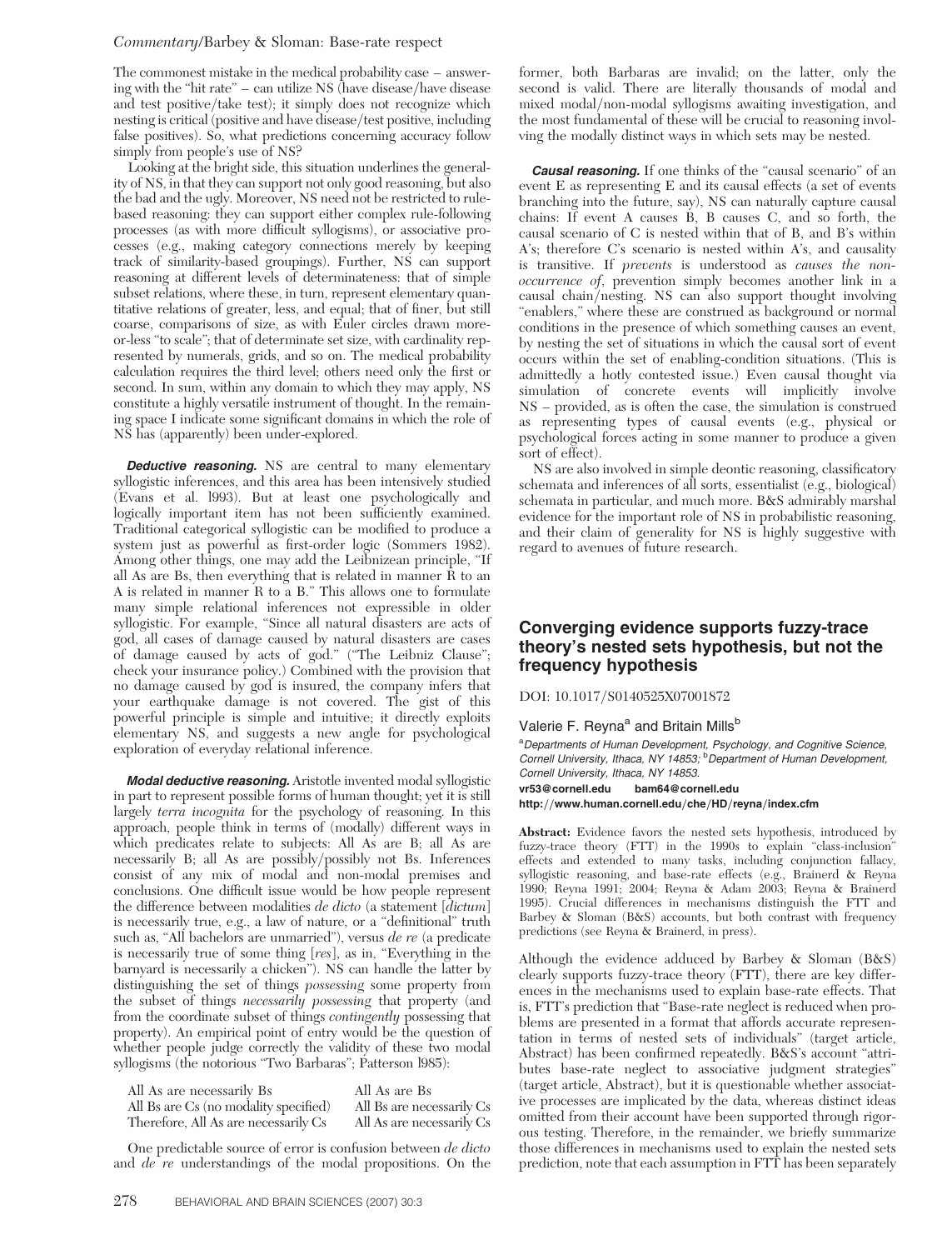tested empirically (unlike many competing claims which are philosophical), and spell out some important next steps in theory testing as well as further implications for rationality.

"Diagnosing whether a patient has a disease, predicting whether a defendant is guilty of a crime, and other everyday as well as life-changing decisions" and "people's tendency to neglect base-rates" (target article, sect. 1, para. 1) have been explicitly investigated in the context of FTT (e.g., Reyna & Adam 2003; Reyna & Farley 2006; Reyna et al. 2002; Reyna & Lloyd 2006; Reyna et al. 2001; Reyna et al. 2006). Four factors are essential to our explanation: (1) Confusion about which classes are referred to (present for all ratio concepts, including probability), defaulting to the focal classes in numerators and consequently neglect of denominators; (2) the allure of a salient gist or meaning relation that applies to the focal class and that seems to answer the posed question, but does not; (3) developmental and individual differences in the ability to inhibit this salient gist; and (4) the presence or absence of cues to retrieve known reasoning principles, such as the cardinality principle that subsets cannot be more numerous (or probable) than the sets that include them. Empirical evidence supports each of these theoretical factors and, together, they predict the nested sets findings discussed by B&S.

For example, using these assumptions, we, too, have shown that "Facilitation in Bayesian inference ... can be attributed to the facilitory effect of prompting use of the sample of category instances presented in the problem to evaluate the two terms of the Bayesian ratio" (target article, sect. 2.3, para. 6), that this effect extends to improving single-event probability judgments, and that the form of the question matters (e.g., Brainerd & Reyna 1990; 1995). Like Girotto and Gonzalez (2001), we also showed that defective partitioning decreased the facilitative effect of making nested sets transparent (Lloyd & Reyna 2001). In addition, Girotto and Gonzalez (in press) provide developmental evidence that echoes earlier developmental findings by Brainerd and Reyna (e.g., 1995), and Sloman et al. (2003), Yamagishi (2003), and Bauer and Johnson-Laird (1993) provide evidence of facilitation using diagrammatic representations that also echoes our earlier findings (e.g., Brainerd & Reyna 1990; Lloyd & Reyna 2001; Reyna et al. 2001), all of which support FTT's nested sets hypothesis.

These findings have been summarized by Reyna and Brainerd (1995) as follows:

- Class-inclusion reasoning, probability judgment, risk assessment, and many other tasks, such as conditional probability, conjunction fallacy, and various deductive reasoning tasks, are subject to what has been called inclusion illusions (Reyna 1991; Reyna & Brainerd 1993; in press). Inclusion illusions occur because part-whole relationships are difficult to process, for children and for adults. (p. 34)
- According to Reyna and Brainerd (1993), neglect of base rates is a special case of denominator neglect: Because of the complexity of processing nested classes, subjects focus on numerators (e.g., joint probabilities or relative frequencies of targets, depending on the task). (p. 35)
- Processing can be simplified, however, by providing a notational system in which elements of parts and of wholes are distinctly represented. For example, Venn diagrams, used in syllogistic reasoning, represent subsets and more inclusive sets using a system of overlapping circles. Superordinate-set tags can be used to similar effect in class inclusion. (p. 33)
- As these examples illustrate, B&S's evidence favoring "nested sets and dual processes," except for that presented in section 2.8, is a replication or extension of earlier findings derived from FTT. Therefore, not surprisingly, their conclusions about the nested sets hypothesis are virtually identical to earlier statements. However, the mechanisms are not identical and the characterization of System 1 (the intuitive system) as "primitive" (sect. 1.2.5, para. 2) is the opposite of what is claimed in FTT

(and our claim has received repeated empirical support). We offer a dual-processes account that encompasses the findings presented here, but also has been used to predict additional, counterintuitive findings, some shown in Table 1.

In contrast to ecological and other perspectives on rationality, FTT places unique emphasis on developmental data in informing judgments of rationality. Evidence points to simplified, intuitive, gist-based thinking as a key feature of advanced reasoning that develops with age and expertise, but also accounts for increases in gist-based biases. According to FTT, these cognitive biases are irrational. However, FTT's process model distinguishes types of errors that vary in severity – that is, in degrees of rationality. For example, errors caused by susceptibility to a compelling (but incorrect) gist or by retrieving the wrong reasoning principle are more severe than those caused solely by processing interference from overlapping classes. This theoretical taxonomy maps onto observed trends in development and in the acquisition of expertise (Reyna et al. 2003).

In summary, although the target article's account of base-rate effects is consistent with FTT's (supporting the nested sets hypothesis and refuting an adaptive preference for frequency formats), the proposed dual-processes model differs in important respects. FTT stands in sharp contrast in its characterization of intuition (System 1) regarding rationality. Standard dual-processes models, such as the one advocated by B&S, attribute successful performance on base rate and other inclusion tasks to the operation of an advanced (logical and quantitative) System 2 and the inhibition of a primitive System 1. In contrast, in FTT, intuition is advanced, and focusing

### Table 1 (Reyna & Mills). Examples of counterintuitive findings that differentiate FTT from Barbey  $\&$  Sloman's dual-processes approach

- 1. Intuitive reasoning increases with development and with greater expertise (e.g., Reyna & Brainerd 1994; Reyna & Ellis 1994; Reyna & Farley 2006; Reyna & Lloyd 2006).
- 2. Reducing memory for verbatim problem information in classinclusion tasks improves reasoning performance because it forces greater reliance on memory for gist (e.g., Brainerd & Reyna 1990; Reyna 1991).
- 3. Increasing working memory load by adding more information about more classes can improve class-inclusion reasoning by making class-inclusion relations clearer (e.g., Brainerd & Reyna 1995).
- 4. Base-rate neglect, disjunction fallacies and similar classinclusion biases reflect "garden path" effects of usually adaptive reliance on high-level semantic gist rather than lowlevel mindless associations (see Reyna et al. 2003, for examples of cardiologists' judgments of heart attack risk).
- 5. Independent verbatim and gist memories for frequencies can lead to contradictory judgments from the same individuals (e.g., Reyna 1992).
- 6. Class-inclusion illusions, as exemplified by base-rate neglect, are predicted to persist late in development, and to be independent of domain knowledge and expertise (e.g., Adam & Reyna 2005; Lloyd et al. 2001; Reyna 2004; Reyna & Adam 2003; Reyna et al. 2001). Therefore, physicians exhibit baserate neglect at the same rate as high school students in judging the post-test probability of disease.
- 7. FTT makes specific predictions about task variability (displaying different levels of reasoning in tasks that tap the same underlying competence), accounting for both early precocity and late-persisting illusions in judgments of probability (e.g., Reyna & Brainerd 1994).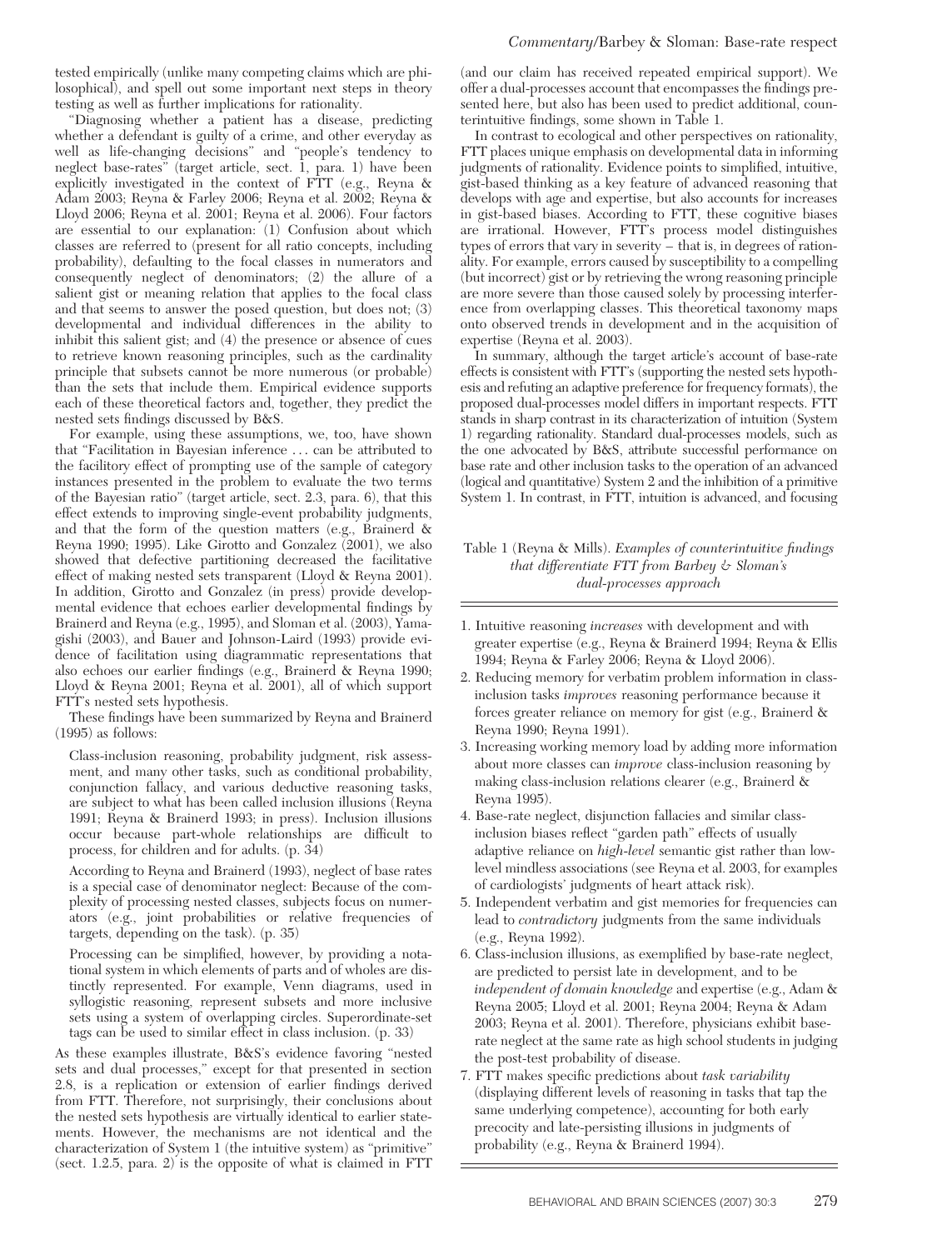on quantitative minutia is primitive (lowering class-inclusion performance). This surprising prediction, among others, is supported by converging evidence from multiple tasks.

#### ACKNOWLEDGMENTS

Preparation of this commentary was supported in part by grants from the National Institutes of Health (MH-061211) and the National Science Foundation (BCS 0553225), and by the National Cancer Institute (Basic and Biobehavioral Research Branch, Division of Cancer Control and Population Sciences).

### Varieties of dual-process theory for probabilistic reasoning

DOI: 10.1017/S0140525X07001884

#### Richard Samuels

Philosophy Department, King's College, Strand, London, WC2R 2LS, United Kingdom.

#### richard.Samuels@kcl.ac.uk

http://www.kcl.ac.uk/kis/schools/hums/philosophy/staff/r\_samuels.html

Abstract: Though Barbey & Sloman (B&S) distinguish various frequentist hypotheses, they opt rapidly for one specific dual-process model of base-rate facilitation. In this commentary, I maintain that there are many distinct but related versions of the dual-process theory, and suggest that there is currently little reason to favor B&S's formulation over the alternatives.

I am in broad agreement with the general position defended in Barbey & Sloman's (B&S's) excellent article. In particular, it is plausible that the data on tasks involving base-rate information are best explained on the following general assumptions:

Dual-process Thesis: Many kinds of reasoning, including those involving base-rate information, depend on the existence and interaction of two (sorts of) cognitive systems: call them System 1 and System 2.

Nested Set Thesis: Set inclusion operations play a central role in base-rate facilitation.

But although B&S painstakingly distinguish various frequentist hypotheses, they opt rapidly for one specific construal of the above pair of commitments. Specifically, they adopt a *rule-utiliz*ation hypothesis in which base-rate facilitation depends on the use by System 2 of set theoretic rules. In what follows, I first highlight that there are many alternative ways of combining the dual-process and nested set theses. I then suggest that there is currently little reason to favor the rule-utilization hypothesis over some of the alternatives.

Varieties of nested set and dual process hypotheses. We can distinguish different versions of the nested set and dual-process theses in terms of how they address the following issues:

Issue A: What kinds of cognitive structure are specialized for the execution of set theoretic operations?'

Issue B: What specific role(s) does System 2 play in base-rate facilitation?

Regarding Issue A: In a manner that mirrors B&S's own discussion of frequentist hypotheses, we can distinguish (at least) three variants of the nested set thesis:

- 1a. Set Inclusion Mechanism: Base-rate facilitation depends in part on the activity of a specialized mechanism or "module" for elementary set theoretic operations.
- 2a. Set Inclusion Algorithm: Base-rate facilitation depends in part on the activity of an algorithm for elementary set theoretic operations.
- 3a. Set Inclusion Rules: Base-rate facilitation depends in part on the deployment of rules for elementary set theoretic operations.

These options are not exhaustive; and nor are they mutually exclusive. But B&S appear to endorse only 3a.

Regarding Issue B: Dual-process theories are ubiquitous in cognitive science, and at least the following functions have been assigned to mechanisms responsible for the sorts of controlled, effortful, and relatively slow processing associated with System 2:

- 1b. Censorship: System 2 censors the outputs from System 1 processes thereby preventing them from becoming overt responses.
- 2b. Selection: System 2 selects between the outputs of different System 1 processes.
- 3b. Inhibition: System 2 inhibits the activity of System 1 processes.
- 4b. Allocation: System 2 allocates cognitive resources, such as
- 5b. Rule utilization: System 2 computes solutions to judgmental problems by executing rules of inference.

Notice that of these options only the last requires that System 2 compute solutions to judgmental tasks. In contrast, the other four are broadly executive functions, in the sense that they involve the regulation of cognitive resources, information flow and the flow of control. Again, these options are neither jointly exhaustive nor mutually exclusive. But while B&S endorse 5b – viewing System 2 as a consumer of set theoretic rules – they remain largely neutral on which, if any, of the other functions System 2 might perform.

Is there any reason to endorse the rule-utilization hypothesis? So, there are different versions of both the nested set and dual-process theses; and they can be combined in different ways to produce distinct but related hypotheses about the cognitive systems underlying base-rate facilitation. Perhaps all B&S really want to claim is that some such account is plausibly true. This would already be a substantial and contentious hypothesis. But, as already indicated, another more specific proposal is suggested by much of what they say: a ruleutilization hypothesis that combines claims 3a and 5b. If this is the hypothesis B&S seek to defend, however, then it's far from clear that it is preferable to other ways of combining the dualprocess and nested set theses.

First, the data cited in the target article do not settle the matter. To explain these data within a dual-process framework requires that: (1) Set theoretic operations are performed in cases of base-rate facilitation. (This explains the pattern of facilitation.) (2) System 2 is involved when facilitation occurs. (This explains, for example, the effects of incentives, and correlation between intelligence and performance.) But it does not follow that System 2 must itself perform these set theoretic operations. For all the data show, it may instead be that System 2 only plays an executive role while some System 1 mechanism is responsible for performing set theoretic operations.

Suppose, for illustrative purposes, that there exists a mechanism dedicated to set theoretic operations – a "set theory module," if you like (option 1a). Moreover, assume that System 2 performs one or more executive function, such as allocating resources to the set theory mechanism or inhibiting the operation of other mechanisms (options 1b–4b). Such a proposal could accept B&S's contentions that: (1) an associative System 1 process is responsible for base-rate errors, (2) facilitation involves System 2, and (3) it occurs when inputs make set theoretic relations transparent. Thus, System 2 activity could still be invoked to explain the influence of incentives and intelligence; and facilitation could still be explained by reference to the performance of set theoretic operations. But in contrast to the rule-utilization hypothesis, System 2 would play some kind of executive function as opposed to actually computing solutions to judgmental tasks. An account along these lines might offer a possible explanation of the data, while making claims that differ in important respects from those enshrined in the rule-utilization hypothesis.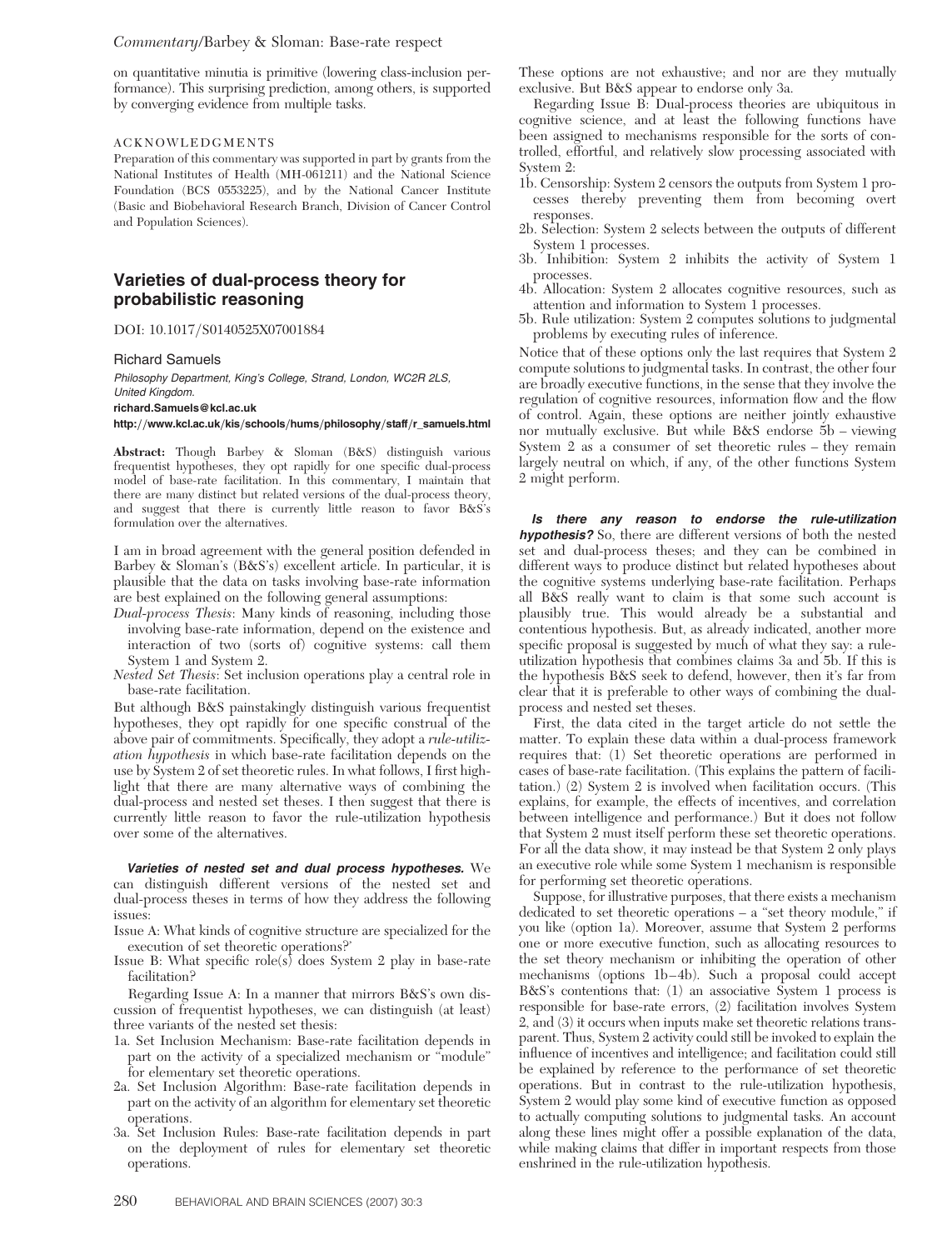But perhaps the rule-utilization hypothesis should be preferred on general theoretical grounds? In particular, one might think that the alternatives are in tension with general assumptions of dual-process theory. Most obviously, one might think the following:

- Dual-process theories posit only two reasoning systems. In which case, since System 1 is responsible for errors, System 2 is presumably responsible for successful responses.
- System 1 processes are associative, whereas System 2 processes are rule-based. In which case, set-theoretic operations cannot be subserved by System 1 since they are not associative. Therefore, System 2 must be responsible for the execution of set-theoretic operations.

But it would be a mistake to adopt the rule-utilization hypothesis on such grounds. Though some versions of the dual-process theory incorporate these assumptions, they are at best highly contentious and indeed have been the subject of much recent debate. First, there is considerable debate among dual-process theorists over whether "System 1" and "System 2" label individual systems or kinds of systems. Indeed, there is a growing consensus amongst researchers that there are many System 1 mechanisms (Evans, forthcoming; Stanovich 2004). In which case, a mechanism for set-theoretic operations is wholly consistent with the claims dual-process theorists make about the plurality of reasoning systems.

Similarly, there is no reason to assume at this time that all System 1 processes must be associative and System 2 rulebased. Admittedly, many dual-process theorists, B&S included, appear to make this assumption. (At any rate, B&S adopt the convention of labeling them as such "in an effort to use more expressive labels"; sect. 1.2. 5, para 1.) But once more, these assumptions are highly contentious; and many prominent dualprocess theorists are happy to categorize non-associate mechanisms – including a hypothetical frequentist module – as components of System 1 (Evans, forthcoming; Stanovich 2004). At this time, the issue of whether System 1 processes are exclusively associative should, it seems to me, be treated as an open empirical matter.

Of course, it may just be that B&S find the rule-utilization hypothesis more attractive on grounds of parsimony since it avoids any commitment to specialized mechanisms for set-theoretic inference. If so, I sympathize. But, given the current widespread popularity of modularity hypotheses, such considerations are unlikely to bear much weight. Even if B&S are right to advocate the nested set and dual-process theses, much more work is required to adjudicate between the various versions of this general proposal.

### The effect of base rate, careful analysis, and the distinction between decisions from experience and from description

DOI: 10.1017/S0140525X07001896

Amos Schurr and Ido Erev

School of Education, The Hebrew University of Jerusalem, Jerusalem, 91905, Israel; Faculty of Industrial Engineering, Technion – Israel Institute of Technology, Haifa, 32000, Israel.

#### samos@mscc.huji.ac.il erev@tx.technion.ac.il http://ie.technion.ac.il/erev.phtml

Abstract: Barbey & Sloman (B&S) attribute base-rate neglect to associative processes (like retrieval from memory) that fail to adequately represent the set structure of the problem. This commentary notes that associative responses can also lead to base-rate overweighting. We suggest that the difference between the two patterns is related to the distinction between decisions from experience and decisions from description.

Barbey & Sloman's (B&S's) analysis of previous studies of the effect of base rate information demonstrates that in many cases



Figure 1 (Schurr & Erev). The text used in Experiment 1 of Erev et al. (2007).

the effect increases when the set structure of the problem is made more transparent. As a result, the participants can perform more complete analysis of the data. For example, the reliance on base rates is enhanced by the following manipulations: Partitioning the data into exhaustive subsets, using diagrammatic representation of all relevant sets, and formulating the question in a way that encourages participants to compute the two terms of the Bayesian ratio first, instead of direct computation of the probability.

The main goal of our commentary is to highlight an interesting set of conditions that lead to the opposite pattern. Under these conditions the presentation of information concerning the set structure reduces the effect of the relevant base rates. For an example, consider the task of reading the text in Figure 1.

This task was studied in Erev et al. (2007) following Bruner and Minturn (1955; cf. Kahneman 2003). Their control condition suggests that the participants are not likely to consider the possibility the central stimulus is a number. About 90% of the participants read the central stimulus as the letter "B" (the remaining 10% read it as the number "13"). Thus, the vast majority behaved as if they overweighted the base rate – that is, the fact that a stimulus that appears between letters is more likely to be a letter than a number. Erev et al. show that manipulations that make the set structure of the problem more transparent (e.g., the presentation of the possible hypotheses) decrease such base-rate effects. In the example given here, the presentation of the possible hypotheses ("B" or "13") increases the proportion of the low base rate responses ("13") from  $10\%$ to  $50\%$ .

We believe that the difference between the present example and the situations examined by B&S reflects the difference between decisions from description, and decisions from experience (see Hertwig et al. 2004). The main tasks analyzed by B&S involve decisions (or judgment) from description. The decision makers were presented with a description of the task that includes the key factors. Hertwig et al. (2004; see also Erev et al. 2007) show that in decisions from description people deviate from optimal choice in the direction of giving equal weight to all the possibilities. That is, the low base rate categories receive "too much" attention and the objective base rate is neglected.

The example in Figure 1, in contrast, involves decisions from experience. The participants did not receive a description of the possible categories and/or their base rates. Recent research (see review in Erev & Barron 2005) shows a bias toward underweighting of rare events (low base-rate categories) in decisions from experience. People behave "as if" they forget to consider the low base-rate category. That is, in this case forgetting and similar cognitive limitations imply a very strong base-rate effect.

In summary, we propose that it is constructive to distinguish between two ways in which base rates affect human behavior. The first effect is likely to emerge in decisions from description as a product of careful analysis. B&S focus on this effect and note that it can be described as an outcome of the rulebased reasoning. The second effect is likely to emerge in decisions from experience as a product of forgetting and/or neglect of the low base-rate categories. We assert that this effect is rather common, and is likely to be decreased by careful analysis.

ACKNOWLEDGMENT We would like to thank Uri Leron for useful comments.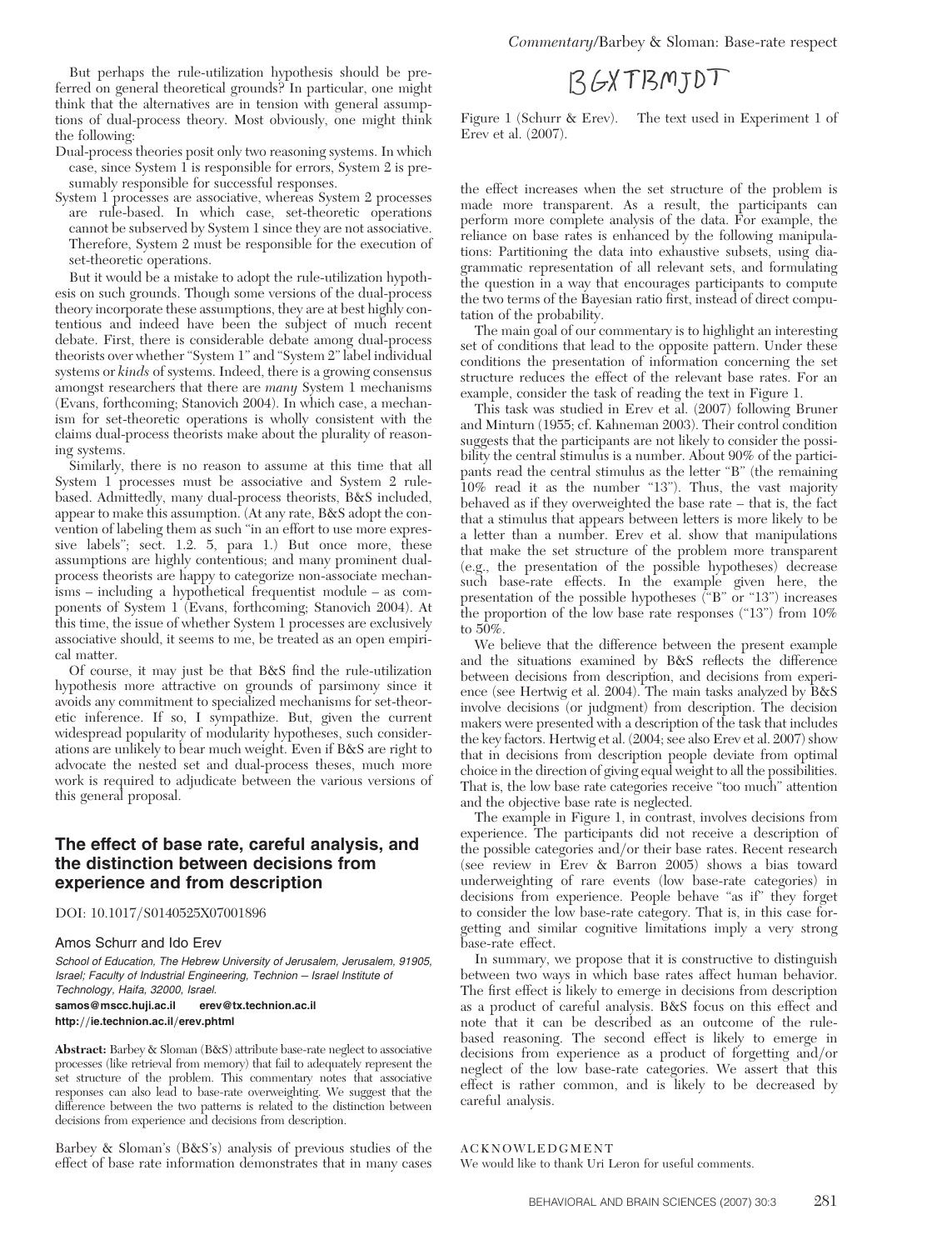### Base-rate neglect and coarse probability representation

#### DOI: 10.1017/S0140525X07001902

#### Yanlong Sun and Hongbin Wang

School of Health Information Sciences, The University of Texas Health Science Center at Houston, Houston, TX 77030.

#### Yanlong.Sun@uth.tmc.edu Hongbin.Wang@uth.tmc.edu

Abstract: We believe that when assessing the likelihood of uncertain events, statistically unsophisticated people utilize a coarse internal scale that only has a limited number of categories. The success of the nested sets hypothesis may lie in its ability to provide an appropriate set structure of the problem by reducing the computational demands.

The target article by Barbey & Sloman (B&S) challenges the natural-frequency based theories of human judgment and decision making and, instead, supports a nested sets hypothesis. The authors conclude that judgmental errors and biases in Bayesian calculations are attenuated when problems are represented properly through nested sets of individuals. Although in general we agree with the authors' claims, in this commentary we would like to further examine, from a different perspective, why the nested sets hypothesis might provide a more adequate representational account than the natural frequency representations.

We have recently hypothesized that when assessing the likelihood of uncertain events, statistically unsophisticated people utilize a coarse scale that only has a limited number of categories (Sun et al., in press). The essence of the hypothesis is that, without adequate anchors, people's internal representations are coarse and limited, and therefore do not map one-on-one onto the continuously distributed external values, which can be either probabilities (or percentages) or frequencies.

The coarseness hypothesis is based on the large body of behavioral and neuroimaging research on mental presentations of quantity and numbers. Miller (1956) suggested that the number of levels of any variable that can be internalized is not only finite, but also small. In psychometric research, many researchers believe that the number of response alternatives on a scale is quite limited (for a review, see Cox 1980). Recent studies using brain-imaging techniques have provided neurological evidence indicating the existence of a coarse scale for the internal representation of numerical values. Dehaene and colleagues (e.g., Dehaene et al. 1999) suggest that there is a coarse and analog mental number line, which is the foundation of a "number sense" and shared by humans and animals. Particularly, Dehaene et al. show that exact calculations involve linguistic representations of numbers and are controlled by the speech-related areas of the left frontal lobe in the brain. In contrast, approximate calculations are language-independent and rely on visuo-spatial representations of numbers controlled by the left and right parietal lobes. Therefore, it is possible that there are two different calculation processes involved in the Bayesian inference. It might be too early to link this distinction to the dual-process model ("associative" and "rule-based") suggested in the target article, but the theoretical relevance appears to be evident. Particularly for lay persons, who do not have the ability or enough information to carry out exact calculations, it is likely that their intuitive assessment of event likelihoods is a "sense of approximation" based on a coarse internal representation.

We conducted two experiments to test the coarseness hypothesis (Sun et al., in press). In Experiment 1, participants estimated event probabilities in a free format. The experiment task was to estimate the winning probabilities of poker hands in a one-deck-and-two-player "draw poker" game. Despite the fact that the target probability has an even and nearly continuous distribution of probabilities ranging from zero to close to 100% with relatively small increments, we found that subject

282 BEHAVIORAL AND BRAIN SCIENCES (2007) 30:3

responses were highly clustered with approximately 5 clusters each. In Experiment 2, participants made forced comparisons using two different external response scales (a 3-level coarse scale versus a 10-level fine scale). We found that their performance did not measure up to the requirement of the finer scale. These findings indicate that besides the systematic biases, a certain portion of human errors in probabilistic judgment may be due to the low resolution of the internal representations. Further analyses of the experimental data and computer simulations implied that the number of internal categories is about 5.

This coarseness model can be used to account for physicians' overestimation of the probability of cancer, given a positive test result. Specifically, probably to a physician, what matters most is a dichotomy between a positive and a negative test result. No matter how small the probability of a breast cancer can be (due to the low base rate), a positive test result has to be taken seriously. Thus, the test result would naturally serve as an external cue to anchor two distinctive mental states. If the number of options after a test is limited (e.g., two options with one threshold), a large amount of discrepancy manifested as the overestimation of cancer probability could be accounted for by the mismatch between two different scales: one is an approximate evaluation of the seriousness of a situation (e.g., classifying it as "dangerous"), and the other is an exact numerical value in a continuous distribution. Such discrepancy may not be easily made to disappear by simply using a frequency representation, since frequencies, normalized or not, are still continuously distributed.

B&S have demonstrated that diagrammatic representations such as Euler circles, when employed to construct a nested set structure, would facilitate Bayesian inference. This is consistent with our hypothesis for a coarse scale of internal representations. Figure 1 in the target article shows a probability space nested in three levels: all possibilities, number of individuals (or chances of) testing positive, and, finally, the number of individuals (or chances of having) the disease. In this setting, computations are facilitated by external cues. Most important, these cues are represented hierarchically, so that at any moment, human subjects would only need to divide the probability space into a limited number of categories. In effect, when significant facilitation is found using natural frequency representations, it is often the case that hypotheses are preorganized to facilitate a limited number of set operations (such as the binary hypotheses used in Gigerenzer & Hoffrage 1995). Therefore, it seems that the key factor underlying facilitation is a structure with a limited number of sets at each computation phase. The success of the nested sets model may well lie in the "chunking" mechanism (Miller 1956) which reduces the computational demands for human subjects. Other distinctions, such as whether natural frequency is normalized to an arbitrary reference class, do not address this issue. And it would be no surprise that little or less facilitation is found when natural frequencies are used but without transparent nested set structure.

### Implications of real-world distributions and the conversation game for studies of human probability judgments

DOI: 10.1017/S0140525X07001914

#### John C. Thomas

T. J. Watson Research Center, IBM, Yorktown Heights, NY 10598. jcthomas@us.ibm.com http://www.truthtable.com

Abstract: Subjects in experiments use real-life strategies that differ significantly from those assumed by experimenters. First, true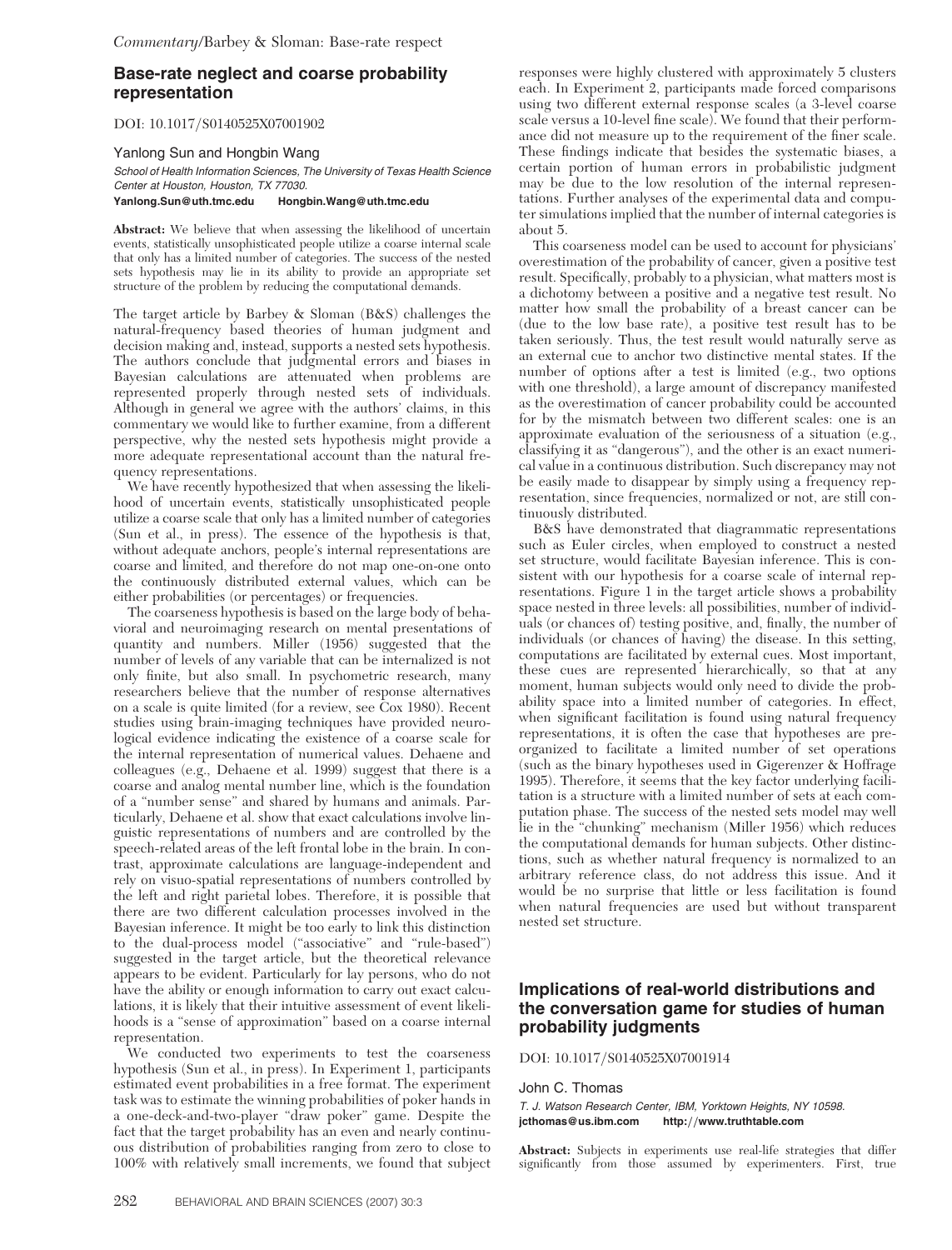randomness is rare in both natural and constructed environments. Second, communication follows conventions which depend on the game-theoretic aspects of situations. Third, in the common rhetorical stance of storytelling, people do not tell about the representative but about unusual, exceptional, and rare cases.

In this commentary, I do not directly argue against the findings of Barbey & Sloman (B&S). However, I note that the range of base rate discounting effects under nearly (apparently) identical circumstances is roughly as large as the effect itself. This strongly suggests that important factors are not being addressed. I provide three suggestions for what some of these factors might be.

First, in the real world, people do not typically experience true randomness. In the natural as well as the artificial world, things are typically arranged in a "clumped" fashion. Given that the natural world in which we have evolved as well as the world that we have constructed are both non-random, it would be a priori rather amazing if we humans somehow developed a natural penchant for dealing with frequencies of randomly occurring events. The conservatism shown in probability estimations is consistent with a bias toward believing in the "clumpiness" of distributions.

Not only do artifacts drawn from the natural and artificial worlds tend to "start out" in non-random clumps, but many mechanical and social processes are such that even if an explicit attempt is made to produce randomness, any interruption or incompleteness in that process is likely to result in something that is less than truly random. To give a simple example, if one takes a small canister of black balls, pours them into a larger bin, adds a small canister of white balls on top, and then begins shaking them together, at every point until randomness is achieved, there are likely to be a disproportionate number of white balls on top. Note that this process is very asymmetrical. Therefore, if an experimenter who purports to present a subject with a "random mixture" makes any reasonable kind of error (does not shake long enough, shakes in such a way that layers are not intermixed), the result is that some degree of "clumpiness" will persist.

Second, in the social world, communication is not a mere encoding of what is. More often, there is communicative purpose to communications. Better than an "encoding-decoding" model is a "design-interpretation" model of human-tohuman communication (Thomas 1978). How people relate to propositions presented to them is complexly influenced by the inferred motives of those who present the information. It would be astounding if every subject in a psychological experiment simply and naively believed everything an experimenter presented about the purpose and context of the experiment. Even if a subject presumes that they are engaged in a "purely cooperative" effort with the experimenter, conversational postulates will still hold (Grice 1978). These imply that the experimenter only presents data that are necessary and sufficient for the task. Further, what a particular subject views as "real news" depends on what they already know (Clark & Brennan 1991). If an experimenter says that "the earth has one natural satellite," because subjects already know this, they will tend to assume that this is a set-up for a conversation about artificial satellites. When statements are presented about cancer rates, tests, and so on, subjects may evaluate these statements in light of what they already know about these topics. In addition, subjects make some sort of assessment of why they are being told. The "real" motive, from the perspective of the experimenter – namely, to determine general characteristics of human cognition – may be a common motive among the experimenter's peers, but it is not a motive widely shared in the larger society. Indeed, to many subjects, this may seem to be a cover story for an assessment of their personal capabilities. The assumptions of rhetorical purpose may well interact with the obviousness of the representation. Mood and personality will tend to play a bigger part in the interpretation of an inkblot than in the interpretation of a relatively clear and unambiguous stimulus.

Many of the specific findings reviewed in the target article are understandable from this perspective. For instance, more concrete and specific statements are more believable and more likely to be taken at face value because they are more subject to verification or disproval. University prestige may well make a difference in terms of source credibility, rather than the general intelligence of the subjects. If subjects are paid, there is more chance in our society of legal repercussions for lying or deception, and awareness of this factor also increases source credibility.

Third, a particularly common rhetorical context is storytelling. People deal with stories both in personal interaction and in explicit entertainment contexts such as television, movies, and novels. Stories in these latter contexts are not typically told to communicate about representative situations, but rather, concern the "edges" of human experience, the exceptions, the rare and unusual (McKee 1997). Therefore, it is natural that when one is told a story, one tends to assume purposeful dramatic action. In a movie, if someone goes to the doctor for a diagnostic test for some rare disease, the person is much more likely to have that disease than would be predicted by statistics. Furthermore, writers choose details for rhetorical purpose. For instance, if someone in a soap opera walks into a room and they look like a professional football player, the chances are actually high that they are a professional football player and not an accountant or salesperson.

These three potentially confounding influences do not mean that better predictability is impossible in this paradigm. There may be an analogy with measuring sensory thresholds. Trying to measure absolute thresholds by asking people whether or not they hear a sound can be very sensitive to expectations, set, and motivation. Asking subjects to specify in which of two intervals a sound appeared is much less sensitive to these social variables. A forced choice paradigm should also work in this context to minimize the potentially confounding effects recounted above.

### Why the empirical literature fails to support or disconfirm modular or dual-process models

DOI: 10.1017/S0140525X07001926

David Trafimow

Department of Psychology, MSC 3452, New Mexico State University, Las Cruces, NM 88003-8001. dtrafimo@nmsu.edu http://www.psych.nmsu.edu/faculty/trafimow.html

Abstract: Barbey & Sloman (B&S) present five models that account for performance in Bayesian inference tasks, and argue that the data disconfirm four of them but support one model. Contrary to B&S, I argue that the cited data fail to provide strong confirmation or disconfirmation for any of the models.

There is insufficient space here to comment on all of the models for explaining performance on Baysian inference tasks that Barbey & Sloman (B&S) ostensibly disconfirm, so I will focus on what they consider to be the model that makes the strongest claims – the idea that the mind comprises specialized modules (see Barrett & Kurzban [2006] for a recent review). B&S's strategy is to list the prerequisites of the modular model and cite data that contradict them. The listed prerequisites are cognitive impenetrability, informational encapsulation, unique sensitivity to natural frequency formats, transparency of nested set relations, and appeal to evolution, the first three of which are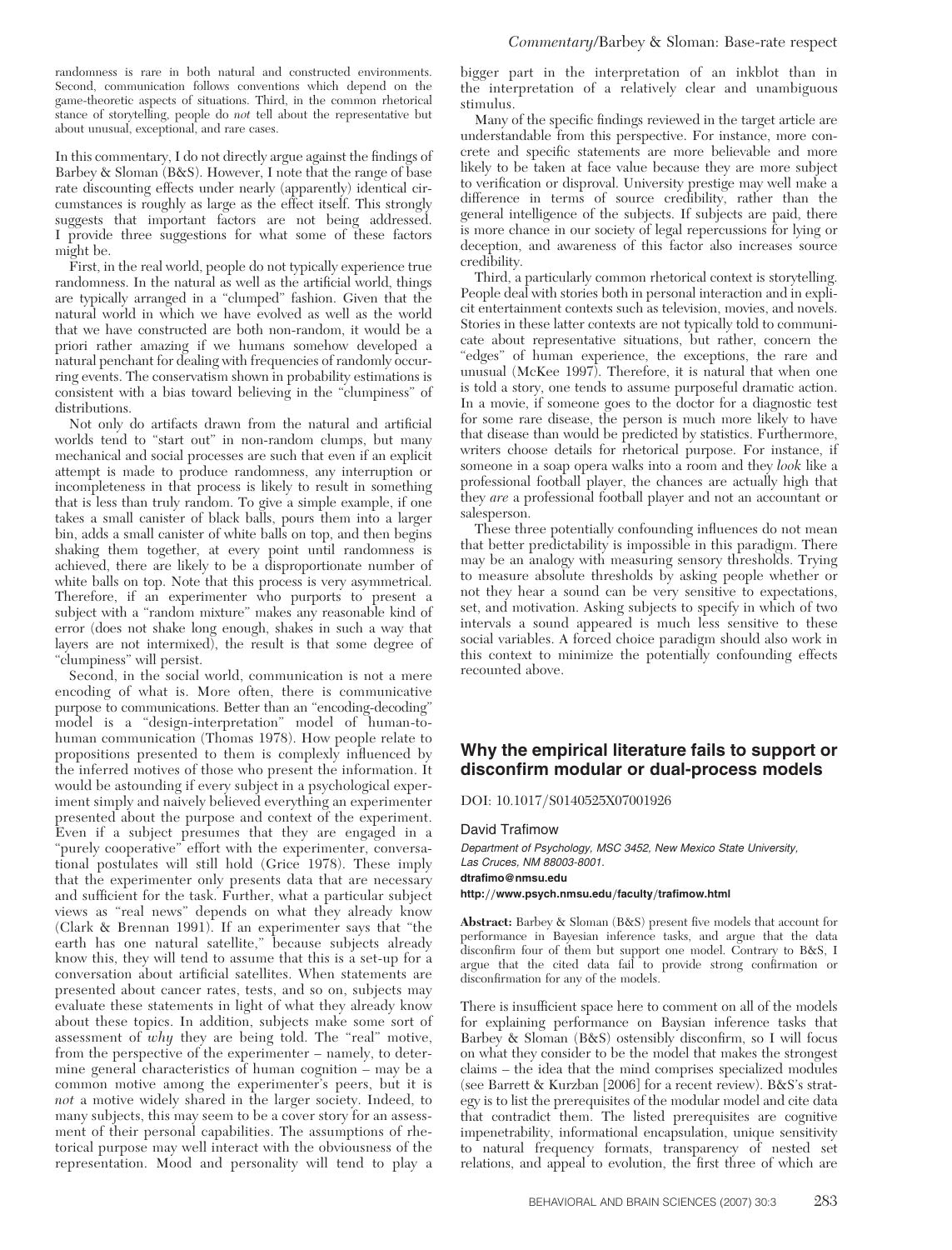contradicted by some of the cited findings. However, these findings are not a problem for the modular model because researchers who espouse the modular view have long since moved away from these three prerequisites and instead focus on "how modules process information" (Barrett & Kurzban 2006, p. 630). Although modules are considered to be domain specific, a domain is not defined as a content domain, but rather, as any way of individuating inputs. It is entirely possible that a module will process information for which it was not originally designed as a by-product if this other information conforms to the properties that determine which inputs are processed.

Let us now consider transparency of nested set relations and appeal to evolution. The former is featured by the model favored by B&S, and so they clearly cannot mean to argue against it, which leaves only the latter as a possible basis for disconfirmation. But few in the scientific world would argue that evolution did not happen and so this is unlikely to be disconfirmed; certainly B&S have not presented any evidence to disconfirm evolution. Consequently, the modular model is not forced to make or not make any of the predictions listed in Table 2 of the target article, and I am compelled to conclude that B&S have failed to disconfirm the modular model (or any of the weaker ones).

The foregoing comments should not be taken as arguments in favor of mental modules. For one thing, the watering down of the concept of modules, which renders it less susceptible to disconfirmation, may have caused the informational content and general utility of the model to also be watered down. In addition, the auxiliary assumptions necessary to make the modular model useful are extremely complicated and these complications may be under-appreciated. As an example, consider an arm as a module. Arms increase the ability to use tools, crawl, fight, balance, climb, and many other abilities. In addition, the arm might be said to comprise features (fingers, elbows, etc.) How would one tease apart the functions for which arms evolved versus those that are mere by-products, especially after taking into account that the features may or may not have evolved for very different reasons? Surely a mind is much more complicated than an arm, and so the potential complications are much more extensive. Perhaps these issues will be solved eventually but my bet is that it will not happen soon. Until this time, the modular model seems unlikely to provide a sound basis for Bayesian theorizing or theorizing in any other area of psychology.

The data cited by B&S also fail to provide much support for the dual-process model they maintain. It is doubtless true that presenting Bayesian problems such that the set structure is more transparent increases performance. But it is not clear why this necessitates a distinction between associative and rule-based processes, a distinction that has not been strongly supported in the literature. In fact, Kruglanski and Dechesne (2006) have provided a compelling argument that these two types of processes are not qualitatively distinguishable from each other; both processes can involve attached truth values, pattern activation, and conditioning. Worse yet, even if the distinction were valid in some cases (and I don't think it is), there is very little evidence that it is valid in the case at hand. B&S seem to argue that when the set structure is not transparent, then people use associative processing; whereas they use a rule when the set structure is more transparent. It could be, however, that when the set structure is not transparent, people use rules but not the best ones. Or, when the set structure is transparent, this transparency may prime more appropriate associations. These alternative possibilities weaken the evidentiary support for the distinction.

B&S provide a section titled, "Empirical summary and conclusions" (sect. 2.10) that illustrates what I consider to be the larger problem with the whole area. Consider the empirical conclusions. First, the helpfulness of frequencies varies across experiments and is correlated with intelligence and motivation. Who would predict that there will be no variance and that intelligence

and motivation will be irrelevant to problem solving? Second, partitioning the data so as to make it more apparent what to do facilitates problem solving – another obvious conclusion. Third, frequency judgments are guided by inferential strategies. Again, who would predict that people's memories of large numbers of events will be so perfect as to render inferential processes unnecessary? (To anticipate the authors' Response, modular theorists cannot be forced to predict this.) Fourth, people do not optimally weight and combine event frequencies and use information that they should ignore. Given the trend in both social and cognitive psychological research for the last quarter century or more, documenting the many ways people mess up, this is hardly surprising. Finally, nested set representations are helpful, which is not surprising because they make the nature of the problem more transparent. Trafimow (2003) provided a Bayesian demonstration of the scientific importance of making predictions that are not obvious. Hopefully, future researchers in the area will take this demonstration seriously.

#### ACKNOWLEDGMENT

I thank Tim Ketelaar for his helpful comments on a previous version of this commentary.

### The motivated use and neglect of base rates

DOI: 10.1017/S0140525X07001938

Eric Luis Uhlmann,<sup>a</sup> Victoria L. Brescoll,<sup>a</sup> and David Pizarro<sup>b</sup> <sup>a</sup>Department of Psychology, Yale University, New Haven, CT 06520; b

|                       | <sup>b</sup> Department of Psychology, Cornell University, Ithaca, NY 14853. |
|-----------------------|------------------------------------------------------------------------------|
| eric.uhlmann@yale.edu | victoria.brescoll@vale.edu                                                   |
| dap54@cornell.edu     | http://www.peezer.net/Home.html                                              |

Abstract: Ego-justifying, group-justifying, and system-justifying motivations contribute to base-rate respect. People tend to neglect (and use) base rates when doing so allows them to draw desired conclusions about matters such as their health, the traits of their in-groups, and the fairness of the social system. Such motivations can moderate whether people rely on the rule-based versus associative strategies identified by Barbey & Sloman (B&S).

Barbey & Sloman (B&S) provide a convincing account of the contributions of associative and rule-based cognitive processes to base-rate respect. Absent from their model, however, is a consideration of the effects of psychological motivations on the use of statistical rules. The sorts of motivations known to influence the use of statistical rules fall into three general categories: ego-justifying, group-justifying, and system-justifying (Jost & Banaji 1994).

Ego-justifying neglect of base rates occurs in evaluations of medical diagnoses. For example, Ditto et al. (1998) told participants that they had tested positive for an enzyme (TAA) whose presence was predictive of immunity or vulnerability to pancreatic disease. Individuals in the "healthy consequences" condition were told that TAA made it less likely they would get pancreatic disease, whereas individuals in the "unhealthy consequences" condition were informed that TAA increased their chance of getting pancreatic disease. Participants were also told either that the test was highly accurate  $(1 \text{ in } 200 \text{ failure rate})$ , or relatively inaccurate (1 in 10 failure rate). Participants who were told that their TAA levels put them at risk for pancreatic disease and that the test was relatively inaccurate, perceived the diagnosis as less accurate than participants in the high accuracy condition – a normatively defensible application of the base rate. But participants who were told that their TAA levels reduced the risk of pancreatic disease, and were further informed that the test was inaccurate, were just as likely as participants in the high accuracy conditions to perceive the diagnosis as accurate.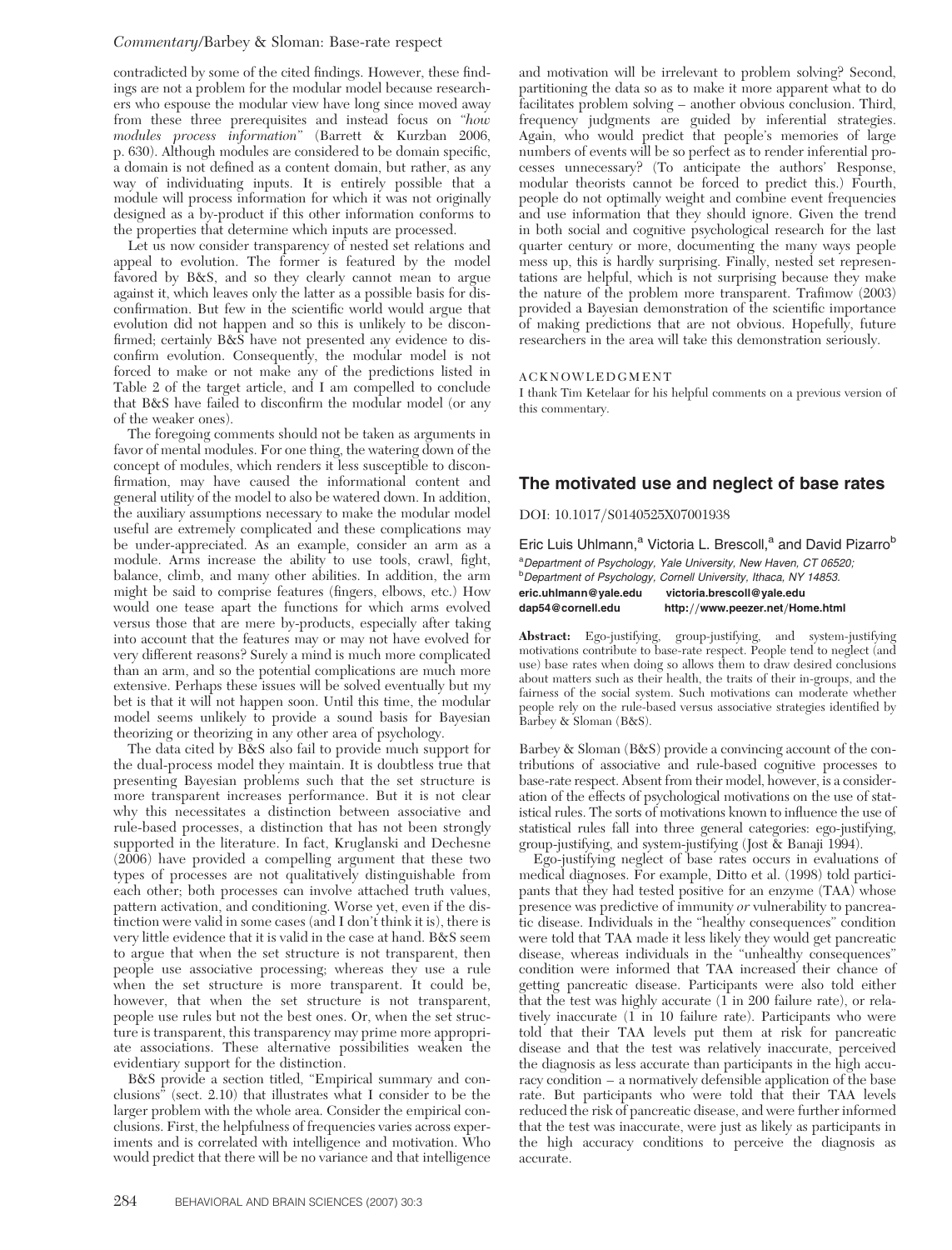Base-rate neglect can also be driven by bias in favor of one's social group (Ginossar & Trope 1987; Schaller 1992). In one study, the male employees of an organization were described as stronger leaders than the female employees (Schaller 1992). However, there was an additional, much more predictive base rate at work: participants were also told that male employees were dramatically more likely than female employees to be assigned to serve in an executive role. In other words, the males were stronger leaders because more of them were assigned to serve in leadership roles. Making the normatively rational judgment, female participants took into account the base rate of males and females in executive roles and concluded that male and female employees were equally talented leaders. But male participants neglected the assignment of male and female employees into different organizational roles, concluding that male employees were superior leaders. A separate experiment revealed that female participants were likewise biased in favor of their own group. These female participants ignored the base rate of male and female executives when it led them to the (incorrect) conclusion that female employees were superior leaders. In sum, participants neglected a base rate when it allowed them to draw a conclusion favorable to their own gender.

The motivation to uphold the social hierarchy (i.e., system justification) also plays a role in the application of base rates about racial groups to individual group members (McDell et al. 2006; Tetlock et al. 2000). Individuals who are non-prejudiced toward Black Americans make similar estimates of group crime rates among White and Black Americans as prejudiced individuals do. However, only the prejudiced individuals (i.e., those who have a motivation to uphold the social hierarchy) endorse the use of base rates to discriminate against an individual Black person. Individuals who endorse social hierarchies based on groups competing for power (a so-called "social dominance orientation"; Sidanius & Pratto 1999), are also more likely to endorse the application of base rates to individuals.

These biasing psychological motives likely work through the recruitment of the cognitive processes described by B&S. For example, research has demonstrated that social-psychological motives moderate whether associative or rule-based cognitive processes are employed in the first place. Ditto et al. (1998) presented evidence that people expend little cognitive effort when presented with information that favors a desired conclusion – they quickly accept it with minimal deliberation. Conversely, when presented with undesired information (that is, information inconsistent with one of the aforementioned motives), individuals seem especially likely to recruit rulebased, deliberative thinking in an effort to discredit the undesired information.

Ego-justification, group-justification, and system-justification motives are difficult to defend as rational influences on the use of statistical rules in social judgments. Although a person motivated by racial prejudice may make a "correct" judgment (i.e., a close approximation to the answer Bayes' Theorem would formally provide) when assessing the probability that a member of another race is a criminal, few would argue that this is due to statistical reasoning. Here we can distinguish between the rationality of the belief and the rationality of the process that led to that belief. Because social motivations easily (and often) lead to error, they make for suspicious guides to truth. Relying on them to achieve a rational belief is like throwing darts to choose stock winners. One may pick the best stocks, but surely it was by accident. Indeed, many people would reject the influence of these biases if they were made aware of them (i.e., such motives fail the test of subjective rationality; Pizarro & Uhlmann 2005).

An emphasis on social-psychological motivations may lead not only to a more complete understanding of base-rate neglect, but may also enrich a variety of cognitive theoretical approaches to human judgment. The human mind may possess specific mechanisms (e.g., in-group loyalty) that were adaptive because they aided in the individual's survival in an inherently social environment. Therefore, it may be important to consider such influences when accounting for phenomena that, at first, appear to be non-social in nature. For example, basic cognitive processes such as induction from property clusters contribute to biological explanations for natural kinds (Gelman 2003, Keil 1989). Yet, recent studies demonstrate that system-justifying motives may lead people to endorse biological explanations such that explaining group differences as "natural" helps justify their continued existence (Brescoll & Uhlmann 2007). Thus, applying social-psychological motives to theories of cognitive processes may lead to a more complex, but hopefully also more accurate, portrait of human cognition.

### Base-rate respect meets affect neglect

DOI: 10.1017/S0140525X0700194X

Paul Whitney, John M. Hinson, and Allison L. Matthews Department of Psychology, Washington State University, Pullman, WA 99164-4820.

pwhitney@wsu.edu hinson@wsu.edu almatthews@wsu.edu

Abstract: While improving the theoretical account of base-rate neglect, Barbey & Sloman's (B&S's) target article suffers from *affect neglect* by failing to consider the fundamental role of emotional processes in "real world" decisions. We illustrate how affective influences are fundamental to decision making, and discuss how the dual process model can be a useful framework for understanding hot and cold cognition in reasoning.

In the target article, Barbey & Sloman (B&S) do an admirable job of demonstrating that a dual process model of judgment provides a better account of base-rate neglect than the various alternative accounts. We were struck, however, by a curious dissociation in their article that is representative of research on base-rate neglect in general. The examples provided to illustrate how research on base-rate neglect may be important to "real world" decisions typically involve intrinsically emotional contexts such as cancer diagnosis, pandemic infections, or judgments about the guilt of a defendant. Nevertheless, the target article continues the tradition of neglect of affective factors in reasoning. This neglect is odd considering the recent resurgence of interest in affect in cognitive neuroscience and the increasing evidence that both hot and cold cognition are involved in decision making (e.g., Lee 2006; Sanfey et al. 2006). In fact, one of the most important advantages of the dual-process model of reasoning may be that it provides a coherent framework for understanding sources of affective influences on reasoning. Before we turn to why the dual process model is a useful framework for understanding hot and cold cognition during reasoning, we first briefly review some of the evidence that suggests that affective influences should be integrated into research on reasoning.

As one illustration of the central role of affect in decision making and reasoning, consider the risk-as-feeling hypothesis (Loewenstein 2005; Loewenstein et al. 2001). Loewenstein and colleagues argue that, when in conflict, hot cognitive factors will supersede cold ones in decision making, and that the precedence of hot factors helps to explain some violations of normative decision making in traditional theory. For example, the certainty effect (e.g., Kahneman & Tversky 1979) is a commonly observed nonlinearity in the way probabilities are weighted in decision outcomes. Although the difference in a very high probability event and certainty may seem trivial from a cold cognitive perspective, real emotion may be either absent or present in these two cases. A medical patient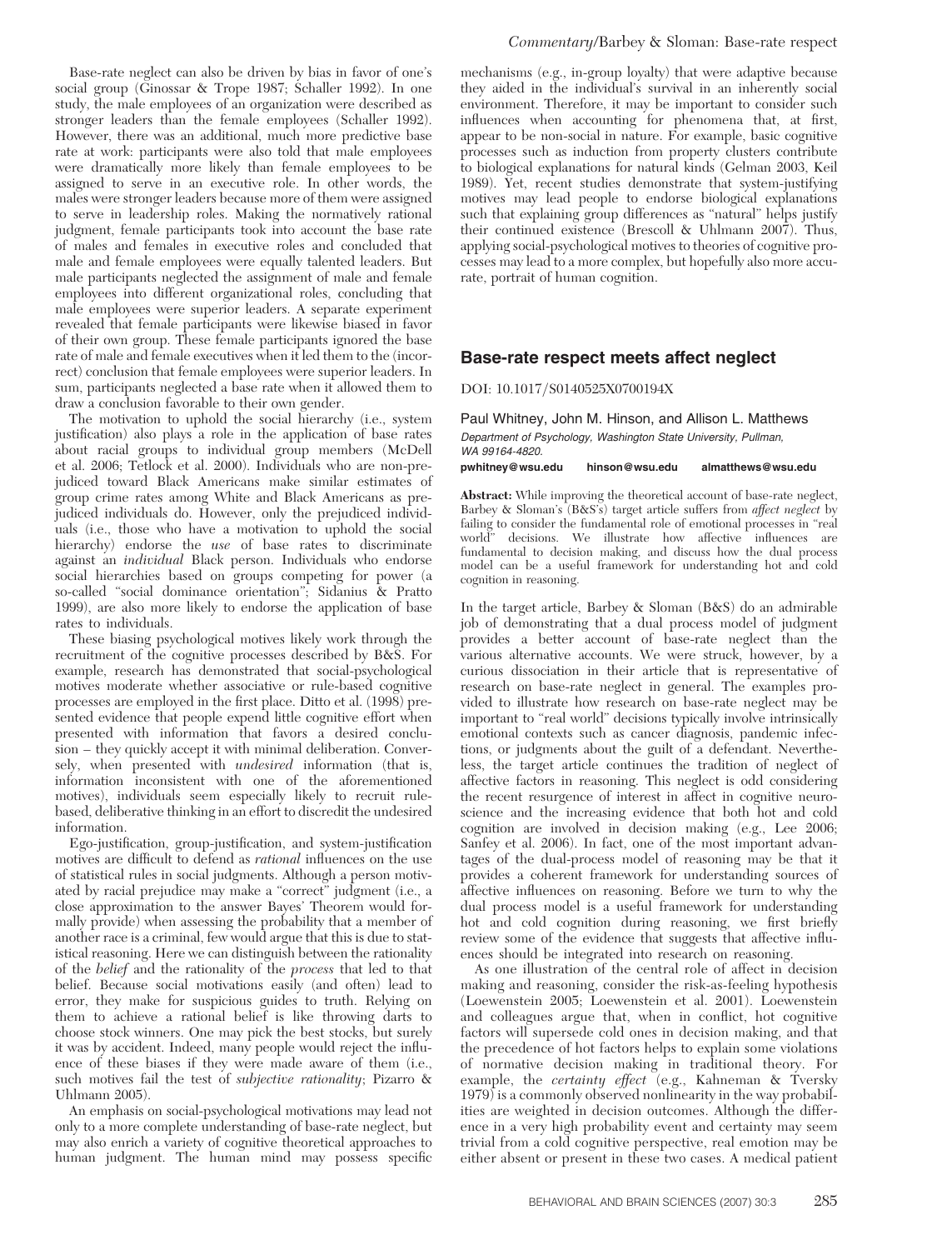who is told that the risk of a specific form of cancer is zero, acts and feels very differently from one who is told there is a nonzero probability of the disease. Once the prospect of the disease becomes real, the associated worry and dread become vivid.

In a related area of research, Slovic and colleagues have emphasized the role of an *affect heuristic* in judgment and decision making (e.g., Finucane et al. 2000; Slovic et al. 2004). According to this view, affect is central to reasoning because the information used during decision making often carries affective tags. These affective tags can contribute to quicker and more efficient decision making, but they pose a risk of constraining and biasing decisions, as well. Slovic and colleagues have shown how the affect heuristic is consistent with a wide range of data on reasoning under uncertainty. For example, the affect heuristic provides an explanation for why some medical risks may be overestimated. For instance, the mere knowledge that a chemical could be carcinogenic will lead non-experts to overestimate cancer risks from low-level exposure (Slovic et al. 2005). Because of the emotional impact of cancer, the absence of detailed knowledge of actual risks is ignored. The emotional associations of a disease can have other, unintended consequences. A cancer-screening procedure that reduces risk may, ironically, lead to heightened perceptions of the likelihood of contracting the disease as dread and worry are made more emotionally salient.

A key point made by these and other researchers who have examined affective influences on reasoning is that affect is not a secondary consideration to take up once we have a good "cold" model of reasoning. There are two main reasons to consider affect as fundamental to the study of reasoning. First, affective influences are pervasive. Even in the case of formal logical reasoning with syllogisms, both incidental affective reactions during reasoning and manipulation of affective dimensions of the stimulus material have powerful effects (e.g., Blanchette 2006). Second, affective influences are not simply distractions that perturb the functioning of a cold rational system. Affect is part of the very nature of the reasoning process (e.g., Damasio 1994; Loewenstein 2005). Given that research on hot and cold cognition in reasoning has stressed the integration of multiple kinds of information in explaining choice behavior (e.g., Hinson et al. 2006), modular views of reasoning are theoretic non-starters. In contrast, the dual process framework favored by B&S to explain base-rate neglect can be integrated readily with the data on affective influences on reasoning.

The most obvious way to integrate affective influences into the dual process model is to assign affective influences to the primitive associative judgment system (cf. Epstein 1994). This idea embodies the classic notion that the primary influence of affect in judgment is to cloud our otherwise efficient deliberative cognitive system. However, this view, at the very least, greatly oversimplifies the interaction of hot and cold factors in reasoning. For example, one role for affective processing may be to push the reasoning system either toward or away from deliberative processing. In a positive affective context, the simpler associative processing mode of judgment is more likely to be used, whereas negative context can induce more deliberative processing (see Fiedler 2001). In addition, there is mounting evidence that there are specific affective influences within the deliberative system itself. Particularly relevant to the target article are data on why probability and frequency representation of events often lead to different decision making outcomes (Peters & Slovic 2000). For example, if people are asked to provide a recommendation about release of prisoners, they are far more likely to recommend release if told there is a 10% chance of reoffense, rather than being told than 10 out of 100 will reoffend. This difference in judgment in two identical situations results from the ease with which the frequency representation is associated with the affective consequences of actual people committing real crimes. This example is one of many that suggest that affect neglect is a suboptimal research heuristic.

### Adaptive redundancy, denominator neglect, and the base-rate fallacy

DOI: 10.1017/S0140525X07001951

#### Christopher R. Wolfe

Western College Program, Miami University, Oxford, OH 45056. WolfeCR@muohio.edu http://tappan.wcp.muohio.edu/home/

Abstract: Homo sapiens have evolved a dual-process cognitive architecture that is adaptive but prone to systematic errors. Fuzzy-trace theory predicts that nested or overlapping class-inclusion relations create processing interference, resulting in denominator neglect: behaving as if one ignores marginal denominators in a  $2 \times 2$  table. Ignoring marginal denominators leads to fallacies in base-rate problems and conjunctive and disjunctive probability estimates.

In a pre-scientific era, the Greek philosopher Socrates "demonstrated" that all learning is remembering, by leading an illiterate slave step by step to prove the Pythagorean theorem simply by asking him questions and drawing lines in the sand with a stick (Plato 2006). Of course, such a demonstration reveals more about the mind of Socrates than that of the slave. So it is with contemporary attempts to demonstrate that Homo sapiens are "intuitive Bayesians" (e.g., Gigerenzer & Hoffrage 1995). Researchers can encourage behavior somewhat aligned with Bayes' theorem by providing participants with natural frequencies, posing questions that facilitate Bayesian computation, organizing statistical information around the reference class, or presenting diagrams that highlight the set structure of problems (see Table 2 in the target article). All of these tasks are useful in illuminating our understanding of judgment and decisionmaking; none of them demonstrate that people are essentially Bayesian.

At its best, evolutionary psychology provides useful constraints on theorizing and more closely aligns brain and behavioral sciences with modern evolutionary biology. At worst, however, claims about the environment of evolutionary adaptation become "just-so stories" conferring scientific legitimacy on the author's initial assumptions rather than producing falsifiable hypotheses. In the case of judgment under uncertainty, it is obvious that our ancestors did not reason with percentages. However, there is no evidence that the mind "naturally" processes frequencies. Indeed, aesthetically, it may be seem more "natural" to imagine our ancestors reasoning about "the chance that this mushroom I just picked is poisonous" rather than "what number out of 40 similar looking mushrooms picked under similar circumstances are poisonous." More to the point, there is very good evidence that at least one contemporary hunter-gatherer culture, the Pirahã people of Brazil, have no words for numbers other than "one, two, and many" and that on numerical cognition tasks, their performance with quantities greater than three is "remarkably poor" (Gordon 2004). If hunter-gatherer peoples of our own time can get by without numeric concepts, why should we assume that proto-humans in the ancestral environment developed hardwired mechanisms that "embody aspects of a calculus of probability" (Cosmides & Tooby 1996, p. 17; quoted in the target article, sect. 1.2.2, para. 3) enabling us to automatically solve story problems in a Bayesian fashion?

A more reasonable assertion is that Homo sapiens have evolved a cognitive architecture characterized by adaptive redundancy. In many areas of reasoning – problem solving, judgment, and decision making – people make use of more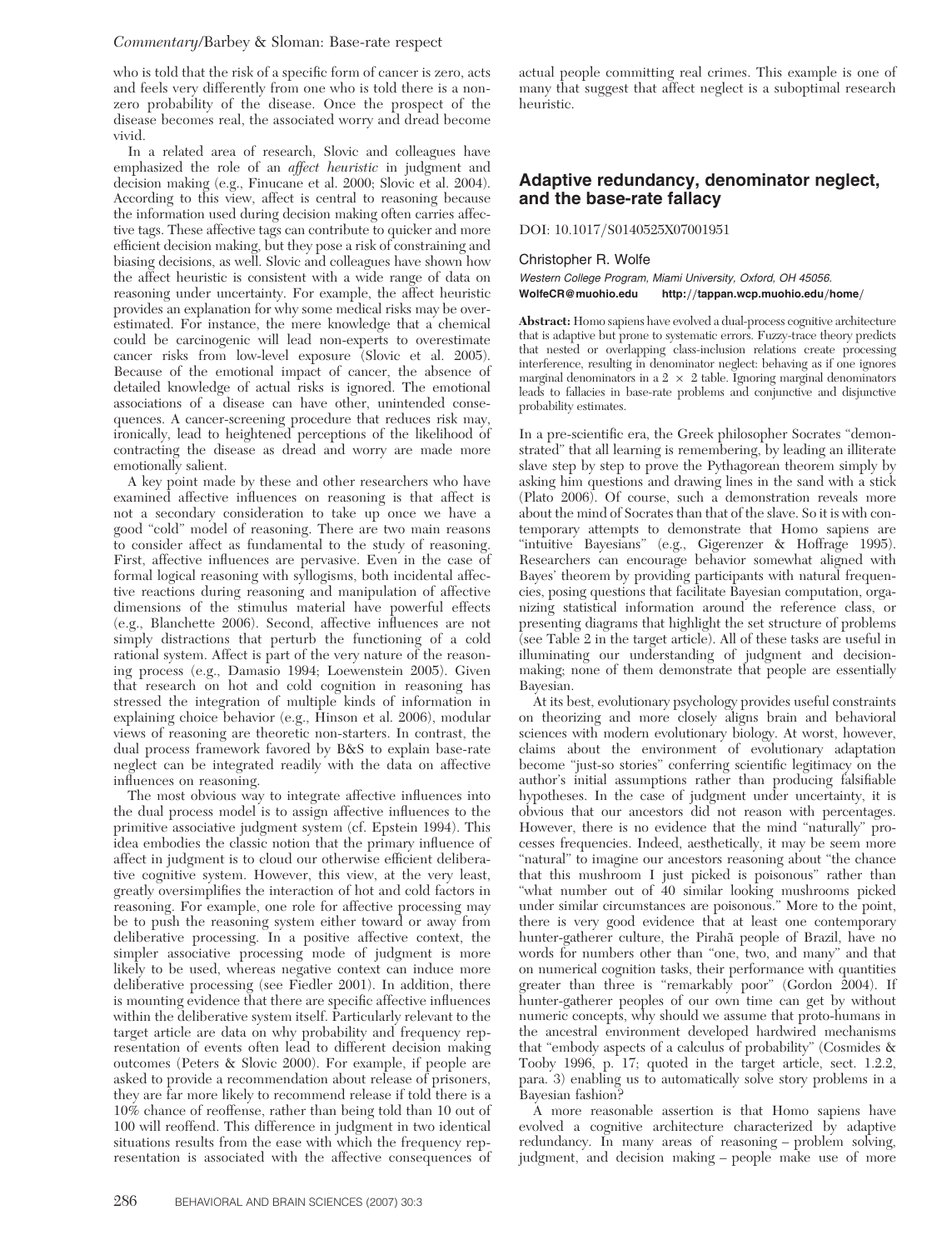than one kind of cognitive process operating on more than one type of cognitive representation. The particular substance of these processes and representations are developed through learning in a cultural context, although the cognitive architecture itself may be part of our biological inheritance. Dualprocess models are beginning to characterize the nuts and bolts of this adaptive redundancy in human cognition. The portrait emerging from the research is of a human organism that is generally capable and adaptive (the glass is half full) but also prone to ignoring base rates and other systematic deviations from normative performance (the glass is half empty). Barbey & Sloman's (B&S's) careful review of the literature in the target article clearly suggests that dual process theories best account for the empirical evidence pertaining to base-rate neglect.

B&S highlight the similarities between several dual process theories, asserting that people reason with two systems they label associative and rule-based. They attribute judgmental errors to associative processes and more accurate performance with base rates to rule-based inferences – provided that problems are presented in formats that cue the representation of nested sets underlying Bayesian inference problems. As the authors note, this is the heart of the Tversky and Kahneman (1983) nested set hypothesis. It is here where differences among the dual process theories begin to emerge and where the specific details of Fuzzy-Trace Theory (FTT; Reyna & Brainerd 1995) shed light on intuitive probability judgments.

The dual systems of FTT operate on verbatim and gist representations. FTT asserts that vague impressions are encoded along with precise verbatim information. Individual knowledge items are represented along a continuum such that fuzzy and verbatim memory traces coexist. Gist memory traces are not derived from verbatim representations but are formed in parallel using different mechanisms. The result is the creation of multiple traces in memory. Verbatim and gist traces are functionally independent, and people generally prefer to reason with gist representations for a given task.

FTT predicts that people have difficulty with conditional and joint probabilities because it is hard to reason about nested, hierarchical relationships between items and events. Nested or overlapping class-inclusion relations create processing interference and confusion even in educated thinkers who understand probabilities (Reyna & Brainerd 1995). People prefer to reason with simplified gist representations of problems (the fuzzy-processing preference), and one specific way of simplifying predicted by FTT is denominator neglect.

Denominator neglect consists of behaving as if one is ignoring the marginal denominators in a  $2 \times 2$  table. Thus, in a  $2 \times 2$ table the base-rate  $P(B)$  is the marginal total of  $P(B \text{ and } B)$  $A$ ) +  $P(B \text{ not } A)$ . Ignoring marginal denominators such as  $P(B)$  in estimating  $P(A \text{ and } B)$  or  $P(A \text{ given } B)$  can lead to logical fallacies. The FTT principle of denominator neglect allows for a priori and precise predictions about errors of conjunction and disjunction as well as base-rate neglect. We have found that ignoring marginal denominators can lead to systematic errors in problems involving base rates (Wolfe 1995) and conjunctive and disjunctive probability estimates (Wolfe & Reyna, under review).

Denominator neglect also explains conversion errors in conditional probability judgments, that is, confusing P(A given B) with P(B given A) (Wolfe 1995). When problems are presented in a format that affords an accurate representation of nested sets, conjunction and disjunction fallacies, as well as base-rate neglect are generally reduced. Yet, improving performance is one thing, proving that we are intuitive Bayesians is another. The adaptive redundancy that gives us flexibility and cognitive frugality can also lead to serious and systematic errors, a fate shared by Socrates and the slave alike.

## Authors' Response

### Base-rate respect: From statistical formats to cognitive structures

DOI: 10.1017/S0140525X07001963

Aron K. Barbey<sup>a</sup> and Steven A. Sloman<sup>b</sup>

<sup>a</sup>Department of Psychology, Emory University, Atlanta, GA 30322; <sup>b</sup>Cognitive and Linguistics Science, Brown University, Providence, RI 02912. barbeya@nih.ninds.gov Steven\_Sloman@brown.edu http://www.cog.brown.edu/ $\sim$ sloman/

Abstract: The commentaries indicate a general agreement that one source of reduction of base-rate neglect involves making structural relations among relevant sets transparent. There is much less agreement, however, that this entails dual systems of reasoning. In this response, we make the case for our perspective on dual systems. We compare and contrast our view to the natural frequency hypothesis as formulated in the commentaries.

### R1. Introduction

Updating Koehler's (1996) review of base-rate sensitivity in probability judgment, the target article reviewed a broad range of evidence in support of the nested sets hypothesis. The hypothesis proposes that people's ability to estimate the probability of A, given B, in a way that is consistent with Bayes' theorem depends, in part, on the transparency of the structural relations among the set of events of type A, relative to the set of events of type B. In particular, when the A set is perceived to be nested within the B set, judgments are more coherent than when the relation is not perceived (for an illustration, see Figure 1 of the target article). We contrast this proposal with the idea that facilitation reflects an evolutionary adaptation to process natural frequencies. The responses to our target article revealed a surprising degree of consensus on this issue, demonstrating much agreement that the transparency of structural relations is one important variable in reducing base-rate neglect. We also observed frequent doubt about the value of the dual systems perspective.

Among several insights about the natural frequency hypothesis and nested sets theory was the conclusion that there is more to probability judgment than these approaches address (Beaman & McCloy, Girotto & Gonzalez, Griffin, Koehler, & Brenner [Griffin et al.], Laming, Schurr & Erev, Sun & Wang, Thomas, Uhlmann, Brescoll, & Pizarro [Uhlmann et al.], Whitney, Hinson, & Matthews [Whitney et al.]). Indeed, by framing the nested sets hypothesis within the larger dual process theory of inference, judgment, and decision making, our proposal supports a broader understanding of probability judgment. We agree that the nested sets and dual process theories deserve greater specification and appreciate Mandel's and Samuels's efforts to unpack some of the assumptions of our proposal.

We have organized our response into two general categories: (1) those that address properties of the dual process hypothesis, and (2) those that concern the natural frequency approach.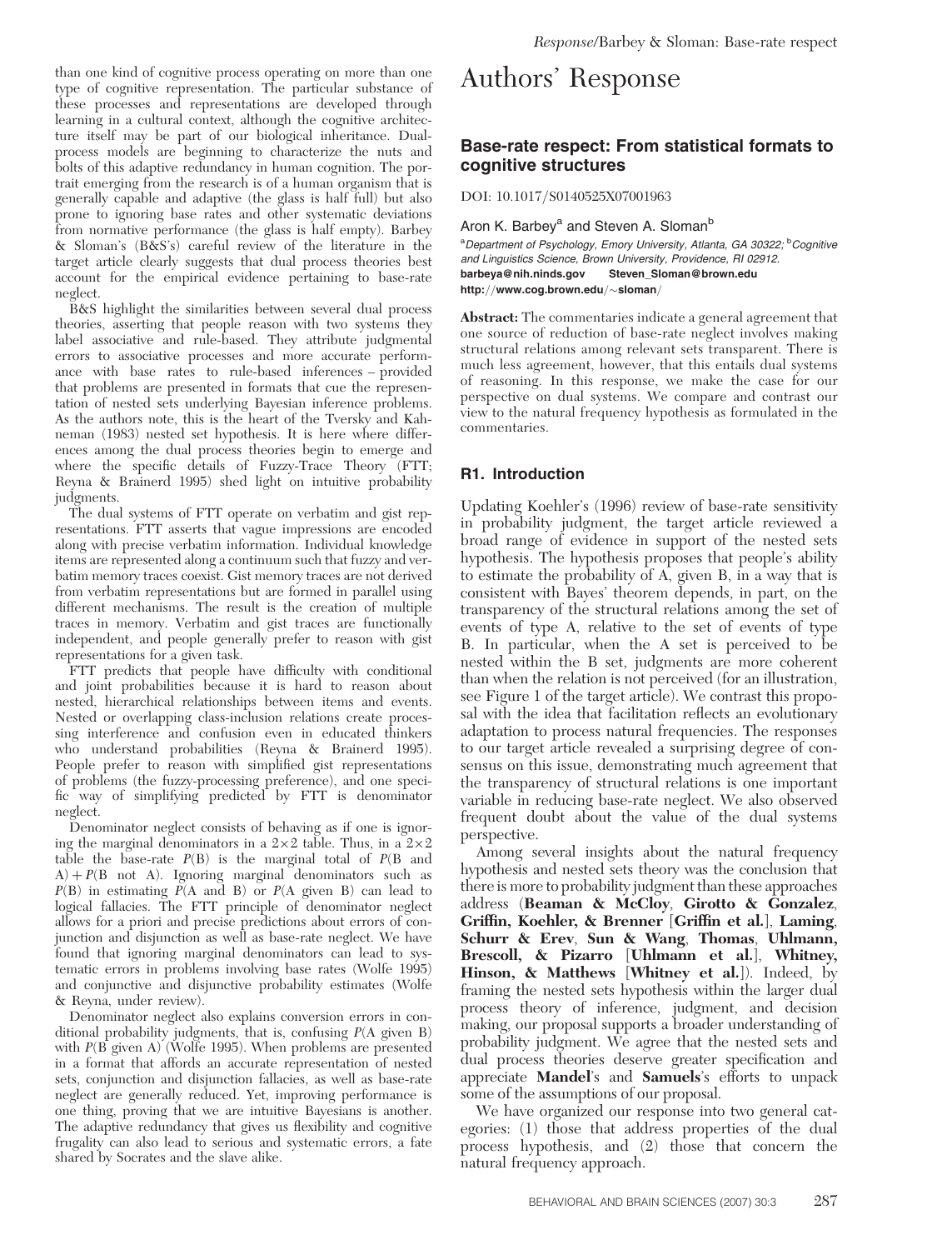### R2. Dual process hypothesis

The dual process hypothesis has proved to be controversial. A number of commentators point out that we don't really argue for the dual systems perspective. We acknowledge that the target article relied primarily on earlier arguments in support of the framework (Evans & Over 1996; Sloman 1996a; Stanovich & West 2000), and we agree with **De Neys** that this framework deserves more careful testing especially with regard to its application to base-rate neglect.

We begin by addressing a common misconception about the hypothesis and reviewing our proposal that the nested sets hypothesis entails dual systems of reasoning. We then address the arguments of commentators who disagreed with us and summarize evidence offered in support of the dual systems framework.

### R2.1. Rule-based versus associative  $\neq$  normative versus counter-normative

Evans & Elqayam, Gaissmaier, Straubinger, & Funder (Gaissmaier et al.), and Lagnado & Shanks surprised us by attributing to us a claim that we did not make. We never did and never would align the dual processes of associative and rule-based reasoning with the normative versus non-normative distinction. Indeed, Sloman (1996a) explicitly denies such a parallel and points out that normative rules are only one kind of rule used by the rule-based system. Of course rules can lead to errors and of course associations frequently lead to correct responses; after all, people mostly do pretty well at achieving their goals. The only claim we made in the target article is that base-rate neglect can be remedied when elementary rules of set theory are applied. This is hardly a broad claim about how error prone each system is.

#### R2.2. On the relation between dual processes and nested sets

Of course, whether or not there are two systems remains an open question and, as Keren, van Rooij, & Schul (Keren et al.), Mandel, Samuels, and Trafimow point out, the claim is conceptually independent of the nested sets hypothesis. Nonetheless, the dual process hypothesis remains the simplest viable framework for motivating the nested sets hypothesis for several reasons.

First, dual process theory offers a general framework providing background assumptions to explain the variety of phenomena addressed by the nested sets hypothesis (see Table 2 of the target article). "Inaccurate frequency judgments," for example, result primarily from associative processes (see sect. 2.6 of the target article and **Fantino &** Stolarz-Fantino), whereas the facilitative role of set representations in deductive inference depends primarily on rule-based processes (see sect. 2.9 of the target article). We know of no account of the variety of predictions summarized in Table 2 that does not assume more than one cognitive system. The associative versus rulebased distinction has the advantage of providing a common account of these diverse phenomena and has proven useful for interpreting a variety of judgment effects (Kahneman & Fredericks 2002), especially

288 BEHAVIORAL AND BRAIN SCIENCES (2007) 30:3

probability judgment such as the conjunction fallacy (Tversky & Kahneman 1982b; 1983; cf. Sloman 1996b).

Second, in the absence of systematic studies that assess the role of associative and rule-based processes in probability judgment (a point made by De Neys), it can be argued that the facilitative effect of nested set representations on Bayesian inference results from (1) different rulebased processes, a possibility raised by **Gigerenzer &** Hoffrage, Keren et al., and Mandel, or from (2) multiple associative processes, as Lagnado & Shanks argue. These proposals represent logical possibilities but, in the broad form in which they are stated, they have little empirical content. Consider, for example, Lagnado & Shanks's proposal that one associative system results in non-Bayesian responses, whereas another associative system is engaged when people "see" the set inclusion relations illustrated by Euler diagrams and draw the Bayesian solution. Lagnado & Shanks do not specify the associative processes that give rise to normative versus non-normative responses. How do associative processes implement the elementary set operations or whatever operations are responsible for Bayesian responding? We suspect that if the proposal were spelled out, they would end up with a dual process theory that includes associative and rulebased operations.

#### R2.3. Why rule-based and associative?

Various versions of a two-systems hypothesis have been offered. Our claim (in contrast to Brainerd, Evans & Elqayam, Reyna & Mills, and Wolfe) is that Sloman's (1996a) characterization of the associative system is consistent with cases of base-rate neglect (people rely on associations based on statistical regularities embodied by events in experience), and that his characterization of rule-based reasoning is consistent with reasoning during nested sets facilitation (deliberative reasoning about set relations based on rules of combination).

In support of our position, Evans & Elqayam point out that there is an association (the one asserted by Kahneman & Tversky [1973] in their original demonstration of the phenomenon) that explains the majority response, namely the association between the hypothesis being evaluated (the presence of breast cancer) and the case data that provide diagnostic information about it (the probability of a positive mammogram given breast cancer). Indeed, this observation supports our claim that associative operations often lead to base-rate neglect. In the context of the Medical Diagnosis problem, this occurs when judgments are based on the association between a positive mammogram and breast cancer, or, in Kahneman and Tversky's terms, when judgments reflect how representative a positive mammogram is of breast cancer (see sects. 1.2.5 and 2.3 of the target article).

Of course not all responses that neglect base rates are associative in this sense (as Gigerenzer & Hoffrage show convincingly). Prior to their assertion that all reasoning on this task is associative, Lagnado & Shanks point out that one response that is observed involves a rule: Sometimes people report the complement of the falsealarm rate. That is true. This response involves a subtraction from 1. People find the Medical Diagnosis problem and related problems very difficult, and use a host of different strategies in their struggle to generate a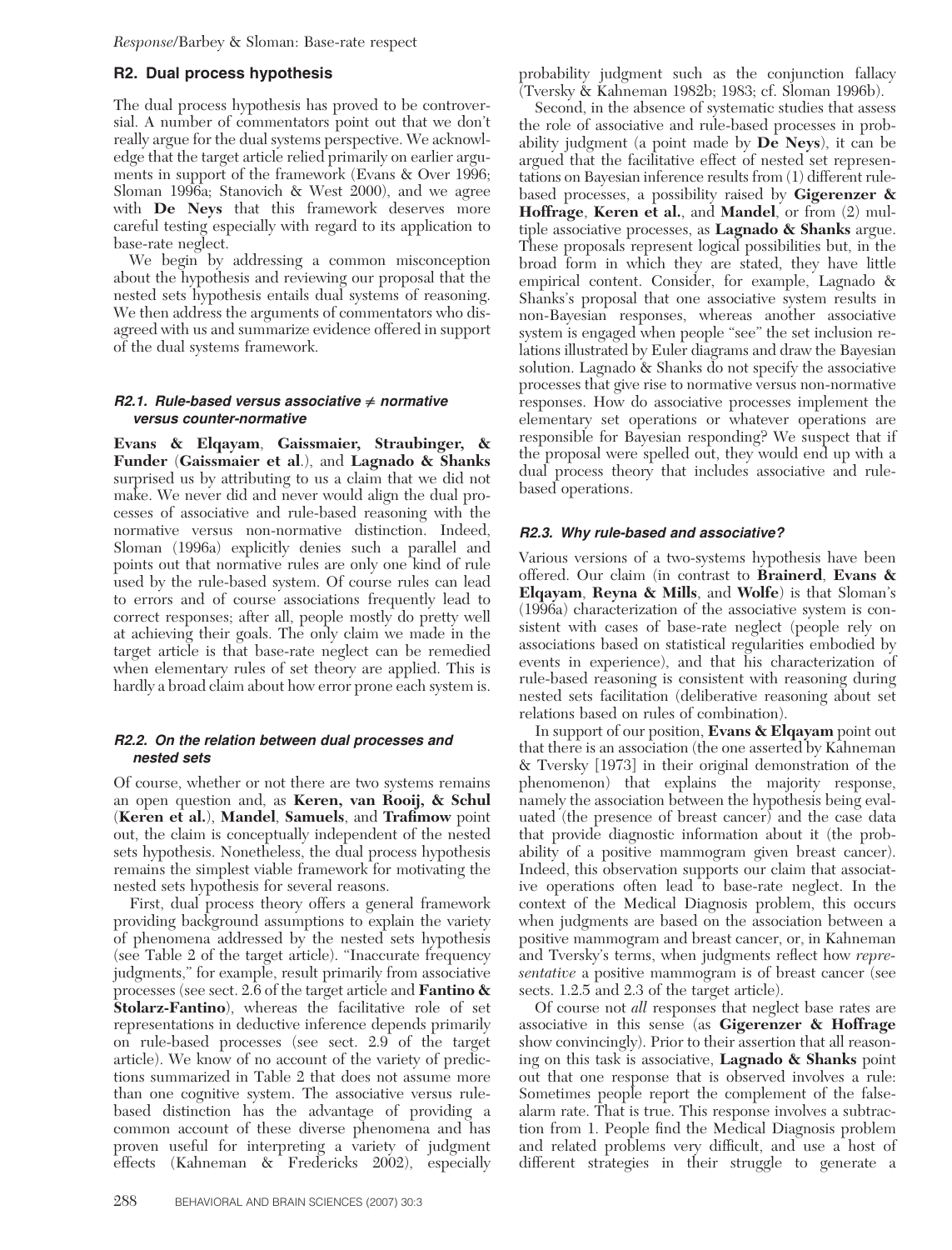reasonable answer. Many of those strategies involve rules. However, the appeal to a representative outcome does partially account for their response. We actually agree with most of Evans & Elqayam and Macchi & Bagassi's description of what goes on when people try to solve the Medical Diagnosis problem. These commentators suggest, however, that the process they describe implies that errors are produced by a pragmatic system. We cannot see what explanatory purchase this provides. All systems of reasoning must be sensitive to pragmatics in order for their output to be relevant to reasoners' goals and concerns.

An alternative dual process theory is advocated by Griffin et al., who propose that "The conditions under which ... [nested set representations] promote base-rate use may be more parsimoniously organized under the broader notion of case-based judgment." We find Griffin et al.'s proposal intriguing but difficult to assess in the absence of detail concerning the cognitive operations that give rise to the "strength of impression of the case at hand," or in the absence of a proposal about how this construct is measured and differentiated from alternative accounts. The case-based theory does appear to be inconsistent with the large body of evidence we review demonstrating Bayesian inference facilitation by virtue of employing samples of category instances that would not seem to strengthen single-case impressions (see sect. 2 of the target article).

Griffin et al. suggest that all forms of base-rate facilitation can be explained in terms of single-case impressions. For instance, they argue that judgments drawn from Euler diagrams depend on case-specific information (see sect. 2.5 of the target article). According to their view, "Diagrams prompting an immediate comparison of the size of circles may allow a low-level perceptual computation to solve the problem." We suspect that facilitation by nested sets takes advantage of visual representations that allow us to see in the world, or in our mind's eye, the relation between relevant sets. But the nested sets hypothesis requires a number of additional steps involving symbol manipulation in order to apply this representation to solving a base-rate problem. First, each set must be labeled; second (as Patterson points out), the correct sets must be chosen; and third, a symbolic response (a number) must be generated. Thus, even in the context of diagrammatic representations, Bayesian inference cannot be reduced to "a low-level perceptual computation," without appealing to symbolic operations. Whatever the right theory may be to explain base-rate neglect and respect, these forms of symbol manipulation require an account and Griffin et al.'s proposal does not currently offer one. The case-based theory may explain some instances of facilitation that are outside the scope of the nested sets hypothesis, but it does not seem to be a substitute for it.

Brainerd and Reyna & Mills review evidence that supports a dual process theory of judgment, and, in the process, cover some of the history of the ideas that we neglected. These commentators offer the denominator neglect model of inductive inference, a special case of fuzzy trace theory, as an account of base-rate neglect. According to this view, errors in probabilistic inference result from the failure to represent and attend to all of the information present in a nested set relation, specifically the information captured by the denominator of a

Bayesian ratio. While we obviously agree with the claim about nested sets, we are less comfortable associating what is and what is not neglected with terms of a mathematical expression. As we do not believe that the mind embodies a mental analogue of Bayes' theorem (see sect. 2.8 of the target article), we also do not believe that judgment errors correspond to neglect of terms of the theorem. Rather, we believe that, in cases of base-rate neglect, people are doing something other than trying to map statistical information from the problem onto a mathematical equation. Specifically, we believe that errors result from a failure to map the problem onto a mental representation of the conceptual relations among sets. According to the nested set hypothesis, representing conceptual relations among sets affords a natural mapping to a correct numerical response. In the case of rule-based processing, this requires several forms of symbol manipulation (e.g., combination rules) that operate from a qualitative representation of structural relations among sets (see sect. 1.2.5 of the target article).

Reyna & Mills distinguish their fuzzy-trace theory dual process model from our dual process account by stating that the former predicts that normative judgment results from associative processes (System 1 operations), whereas counter-normative judgment results from a focus on quantitative details (System 2 operations). This prediction appears to be inconsistent with the large body of evidence demonstrating that (a) under the right conditions, heuristics can produce systematic errors in judgment (for a recent review, see Gilovich et al. 2002), and (b) Bayesian facilitation is sometimes a result of deliberative, rule-based operations (see sect. 2 of the target article).

### R2.4. Evidence in favor of dual process theory

Some of the commentaries provide strong arguments in support of our perspective. Fantino & Stolarz-Fantino show that base-rate neglect is well-captured by associative principles in the context of trial-by-trial presentations (they also provide additional support for our claim that natural frequency formats are not sufficient to eliminate base-rate neglect). On the flip side, Over shows that representation via nested sets is equivalent to the logic of the excluded middle. Taken together, these observations suggest that very different inferential principles apply to (at least some) cases of base-rate neglect and to cases of facilitation via nested set representations. The fact that different inferential principles apply does not entail that different systems of representation and processing apply, but the dual systems hypothesis does offer a simple explanation that is consistent with this and a host of other data (cf. Evans 2003).

Newell & Hayes, who offer several objections to our proposal, also point to results that favor our perspective. We agree that much can be learned from assessments of base-rate usage in the category-learning domain. Those data are well explained by an associative theory that takes account of differential attention to features (Kruschke & Johansen 1999). That is one reason why we appeal to associative processes to explain performance in the absence of additional structural cues. As Newell & Hayes point out, there is nothing in studies of category learning that corresponds to making nested sets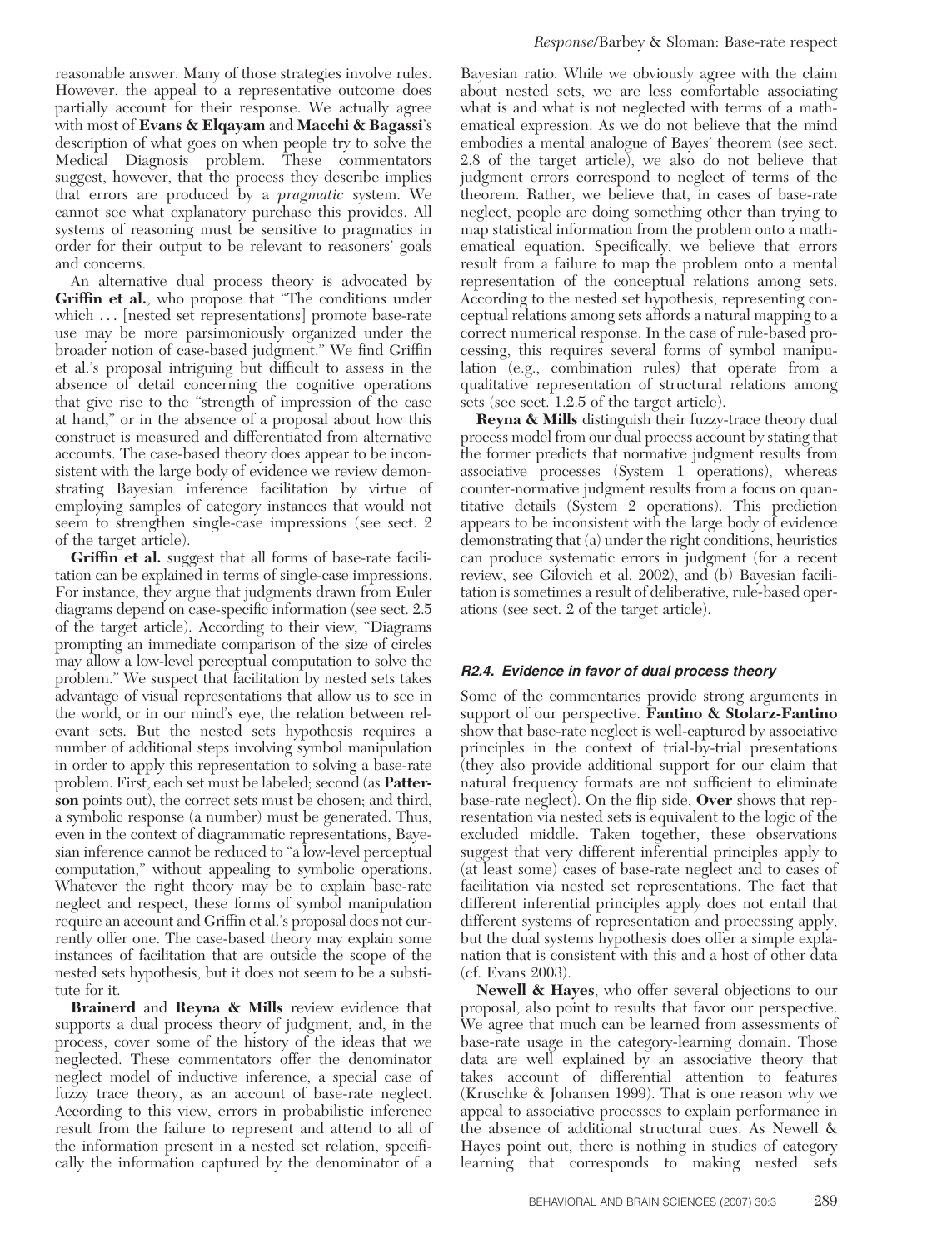#### Response/Barbey & Sloman: Base-rate respect

transparent. Of course, only if there were would the need arise to invoke the rules of nested set representations.

Patterson points to the generality of nested set representations and their potential role in deductive, modal, deontic, and causal reasoning. His proposal shares with Johnson-Laird's (1983) domain-general theory that these forms of inference are represented in terms of sets of possibilities. The prediction that nested set representations will facilitate deductive inference is supported by evidence reviewed in the target article (see sect. 2.9). Patterson's suggestion of assessing the descriptive validity of the Leibnizean principle (If all As are Bs, then everything that is related in manner R to an A is related in manner R to a B) has already been explored in the context of category induction (Sloman 1998). This research demonstrates that the Leibnizean principle is obeyed only when the category relation is made explicit – further implicating the role of nested set representations in reasoning. Although we agree with Patterson that representing subset relations can facilitate probability judgment and deductive reasoning, we are not optimistic that the nested sets theory will support a general framework for representing modal, deontic, and causal relations (Sloman 2005).

Butterworth and Sun & Wang review evidence addressing the cognitive and neural foundations of numeric processing. Sun & Wang provide evidence that the mind embodies a coarse number scale consisting of qualitative categories. The reviewed neuroimaging evidence demonstrates that exact calculations recruit the language system, whereas approximate calculations rely on visuo-spatial representations of numbers mediated by parietal areas. Butterworth suggests that the latter reflects a "classic Fodorian cognitive module," whereas Sun & Wang argue that together these systems may provide the neural foundations for the proposed dual systems theory (cf., Goel 2005). We agree that intuitive probability judgment depends on qualitative representations and find the cited neuroimaging evidence suggestive (for a recent review of the neuroscience literature on reasoning, see Barbey & Barsalou, in press).

Schurr & Erev and Thomas address the degree to which the reviewed findings generalize to real-world settings. Schurr & Erev raise an important distinction between decisions from description versus experience. In contrast to the underutilization of base-rates observed in decisions from description (see sects. 1 and 2 of the target article), Schurr & Erev argue that decisions from experience result in base-rate overweighting. Although Schurr & Erev make a convincing case for their proposal, we are not convinced that the cited example involves representing structural relations among sets. It seems rather to involve making alternative interpretations of a stimulus more available. It would be analogous, in the Medical Diagnosis problem, to suggesting that the positive result has a different interpretation. Although Schurr & Erev's proposal may not directly inform the nested sets hypothesis, the distinction they raise is certainly of value in its own right.

Uhlmann et al. and Whitney et al. offer important insights that extend the proposed dual process theory to include social-psychological and emotional factors. We appreciate Uhlmann et al.'s suggestion that motivations can moderate whether people rely on rule-based versus associative processes and believe that these factors should be incorporated into any complete theory of judgment.

Whitney et al.'s proposal that the dual process theory can be integrated with the literature on affective influences on reasoning offers a worthwhile theoretical challenge.

### R3. Natural frequencies or nested sets?

Our review of the natural frequency hypothesis is organized into four subsections. In the first, we attempt to clarify the intent and value of Gigerenzer and Hoffrage (1995). We then review the natural sampling framework, and address the definition of natural frequencies and their proposed equivalence to chance representations of probability.

### R3.1. Clarifying the intent and value of Gigerenzer and Hoffrage (1995)

As Kleiter makes crystal clear, our intent was to argue that facilitation on base-rate problems often results from clarifying the structural relations among the relevant sets referred to in the problem. Gigerenzer  $\&$  Hoffrage and Brase seem to concur, suggesting (happily) that there is wide agreement on this issue. Indeed, Gigerenzer & Hoffrage and Barton, Mousavi, & Stevens (Barton et al.) argue that this was always the intended meaning of Gigerenzer and Hoffrage (1995) and that they have been repeatedly misunderstood as having suggested that frequencies of any type arising through natural sampling are sufficient for facilitation. In fact, we were very careful to distinguish normalized from non-normalized frequencies, but we (like many others) believed that Gigerenzer and Hoffrage (1995) were trying to say something other than that there are computational advantages to what we have here described as the nested sets hypothesis (Tversky & Kahneman 1983).

On reading Gigerenzer & Hoffrage, we find it intriguing that so many researchers are guilty of the identical apparent misinterpretation of Gigerenzer and Hoffrage (1995). It might have to do with passages like the following one from Gigerenzer and Hoffrage (1995).

Evolutionary theory asserts that the design of the mind and its environment evolve in tandem. Assume—pace Gould—that humans have evolved cognitive algorithms that can perform statistical inferences. These algorithms, however, would not be tuned to probabilities or percentages as input format, as explained before. For what information format were these algorithms designed? We assume that as humans evolved, the "natural" format was frequencies as actually experienced in a series of events, rather than probabilities or percentages. (p. 686, emphasis in original)

They also refer to the natural frequency hypothesis as "our evolutionary argument that cognitive algorithms were designed for frequency information acquired through natural sampling" (Gigerenzer & Hoffrage 1995, p. 699). Further quotes from that paper appear in our target article.

Gigerenzer & Hoffrage point out that the evolutionary argument has nothing to do with deriving predictions from the natural frequency hypothesis and here we agree. But it does not seem unreasonable to infer from their own language that these authors put scientific weight on the claim that there exists an evolved frequency-sensitive algorithm. Of course, our review also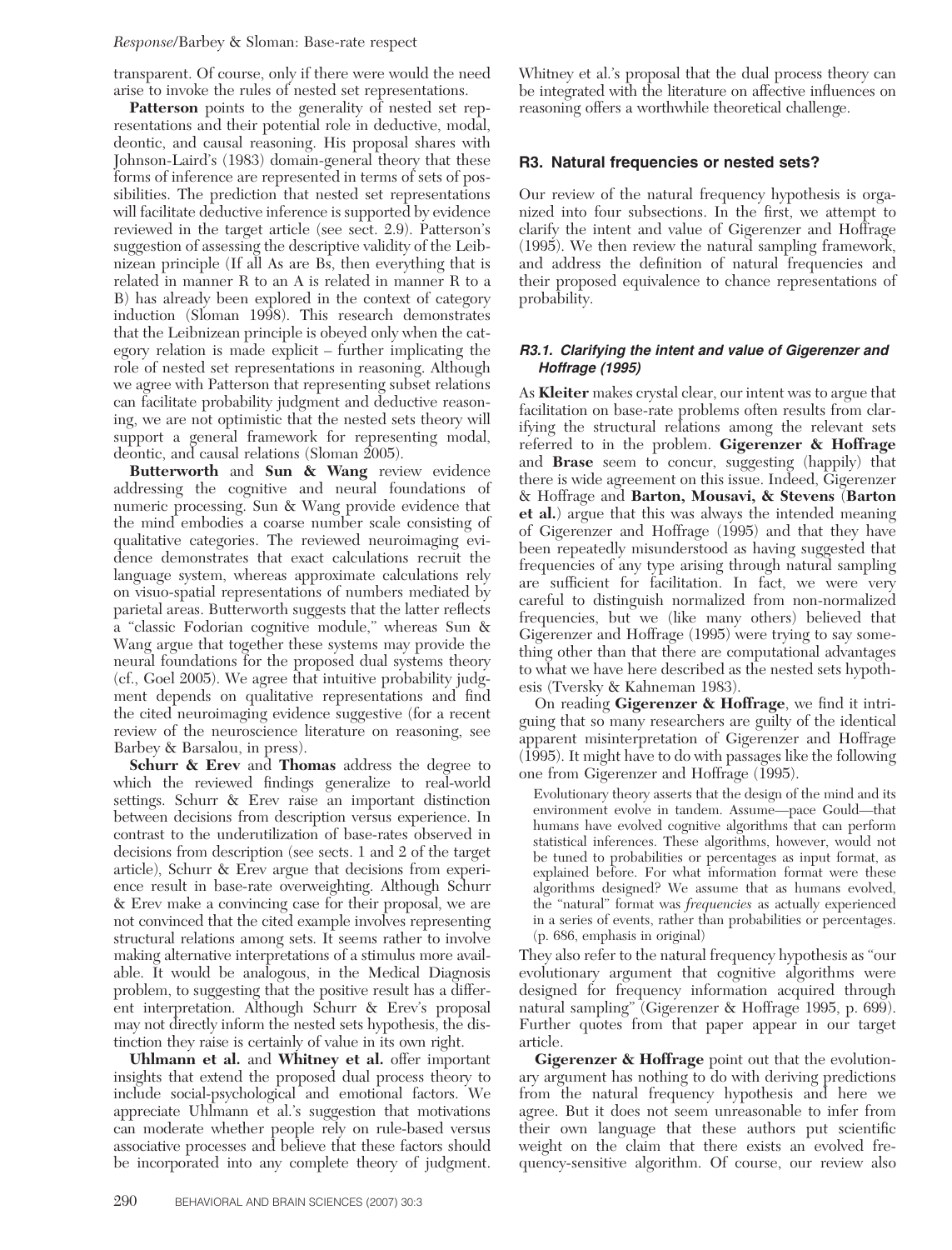makes clear – pace **Brase** – that Gigerenzer  $\&$  Hoffrage's own theorizing has not been entirely consistent over the years (admittedly, neither has ours).

Nevertheless, we do not entirely agree that Gigerenzer & Hoffrage's most recent proposal completely converges with the nested sets hypothesis. According to Gigerenzer & Hoffrage, "the question is how and why reasoning depends on the external representation of information." We believe that the critical question is: How and why does reasoning depend on the internal representation of information? Our hypothesis concerns mental representations. The natural frequency hypothesis, even in its new form, is "about the general question of how various external representations facilitate Bayesian computations" (Gigerenzer & Hoffrage's commentary). But the findings we review suggest to us that different external representations (e.g., natural frequencies, chances) map onto the same internal representation.

More specifically, Gigerenzer & Hoffrage's theory is that different textual formats map onto different equations. We don't believe that the mind is composed of equations even in the form of algorithms. Rather, we believe that people invoke different combination rules in a highly context-specific way that depends on techniques they have learned or figured out themselves. The critical mapping process is not from text to mathematical equation, but rather, in the case of rule-based processing, from text to a qualitative representation of structural relations among sets.

Nested set structures do not simplify Bayesian computations themselves; rather they suggest a cognitive representation that affords simple computations. As a result, the nested sets hypothesis cannot be reduced to the equations cited in Gigerenzer & Hoffrage's commentary. Furthermore, the additional predictions cited in their commentary do not bear on the reviewed findings as they suggest. Predictions 2, 3, and 4 are not addressed in our review because they do not distinguish between competing theoretical accounts – nor do they directly bear on the target article's assessment of Gigerenzer and Hoffrage's (1995) "evolutionary argument that cognitive algorithms were designed for frequency information" (p. 699).

### R3.2. Does natural sampling support the natural frequency hypothesis?

Natural frequency theorists motivate the evolutionary argument that the mind is designed to process natural frequencies by appealing to the natural sampling framework (Kleiter 1994). As Kleiter makes clear in his commentary, however, the natural sampling framework is based on a statistical model that is not consistent with the psychological theory advocated by natural frequency theorists. In particular, the natural sampling framework depends on several assumptions that are rarely satisfied in the natural environment, including complete data, "additive frequencies in hierarchical tree-like sample/subsample structure," and random sampling (see also Kleiter 1994 and sect. 3.1 of the target article). Natural frequency theories that appeal to sequential sampling and evolutionary plausibility have little to do with natural sampling in Kleiter's original sense. Kleiter points out in the commentary that the assumptions of his framework are rarely satisfied

in the natural environment and, as a result, the computational advantage of natural sampling has nothing to do with ecological validity.

### R3.3. What are natural frequencies?

Barton et al., Brase, and Gigerenzer & Hoffrage argue that the simple frequencies employed by Brase  $(2002b)^1$ do not represent natural frequencies. These commentators say that single numerical statements (e.g., 1 out of 2) are simple frequencies, whereas natural frequencies necessarily represent the structural relations among the operative sets, or, in their language, the structure of the entire tree diagram. This view is inconsistent with the description of natural frequencies in recent work such as that of Zhu and Gigerenzer (2006), in which the authors talk of "natural frequencies such as 1 out of 2" (p. 15). Moreover, for binary events single numerical statements can satisfy the definition of natural frequencies. Consider, for example, the single numerical statement "I win poker 1 out of 10 nights." This statement directly implies that "I lose poker on 9 out of 10 nights" and therefore represents the size of the reference class (e.g., "10 nights total"), in addition to the relevant subset relations (e.g., "1 night I win" and "9 nights I lose"), and thus the structure of the event tree.

The clarification offered by Barton et al., Brase, and Gigerenzer & Hoffrage is helpful of course, for it indicates that the natural frequency theory, like nested sets, concerns the representation of the structural relations among the events. Both positions leave open questions about the conditions of base-rate neglect and respect: When should we expect judgments to be veridical? How much can people represent and what are the computational demands of different problems? We do not believe that ecological considerations or appeals to problem formats provide an answer to these questions. These questions require an analysis of internal mental representations, their power and demands, as well as the conditions that elicit them.

Brase raises a further objection concerning the conclusions drawn from Brase et al. (2006). He argues that we "try to infer cognitive abilities and structures from data showing that incentives affect performance." In fact, our conclusion about domain general cognitive processes does not depend on the findings Brase mentions concerning monetary incentives. Our claim is that "a higher proportion of Bayesian responses is observed in experiments that [...] select participants with a higher level of general intelligence ... [which is] consistent with the view that Bayesian reasoning depends on domain general cognitive processes to the degree that intelligence is domain general" (target article, sect. 2.2, para. 5).

### R3.4. Are natural frequencies and chances equivalent representations?

By definition, chances refer to the likelihood of a single event (see Barton et al.) determined by a distribution of possibilities, not a sample of observations. Consequently, as we have pointed out in Note 4 of the target article, chances are not obtained by "counting occurrences of events as they are encountered and storing the resulting knowledge base for possible use later" (i.e., natural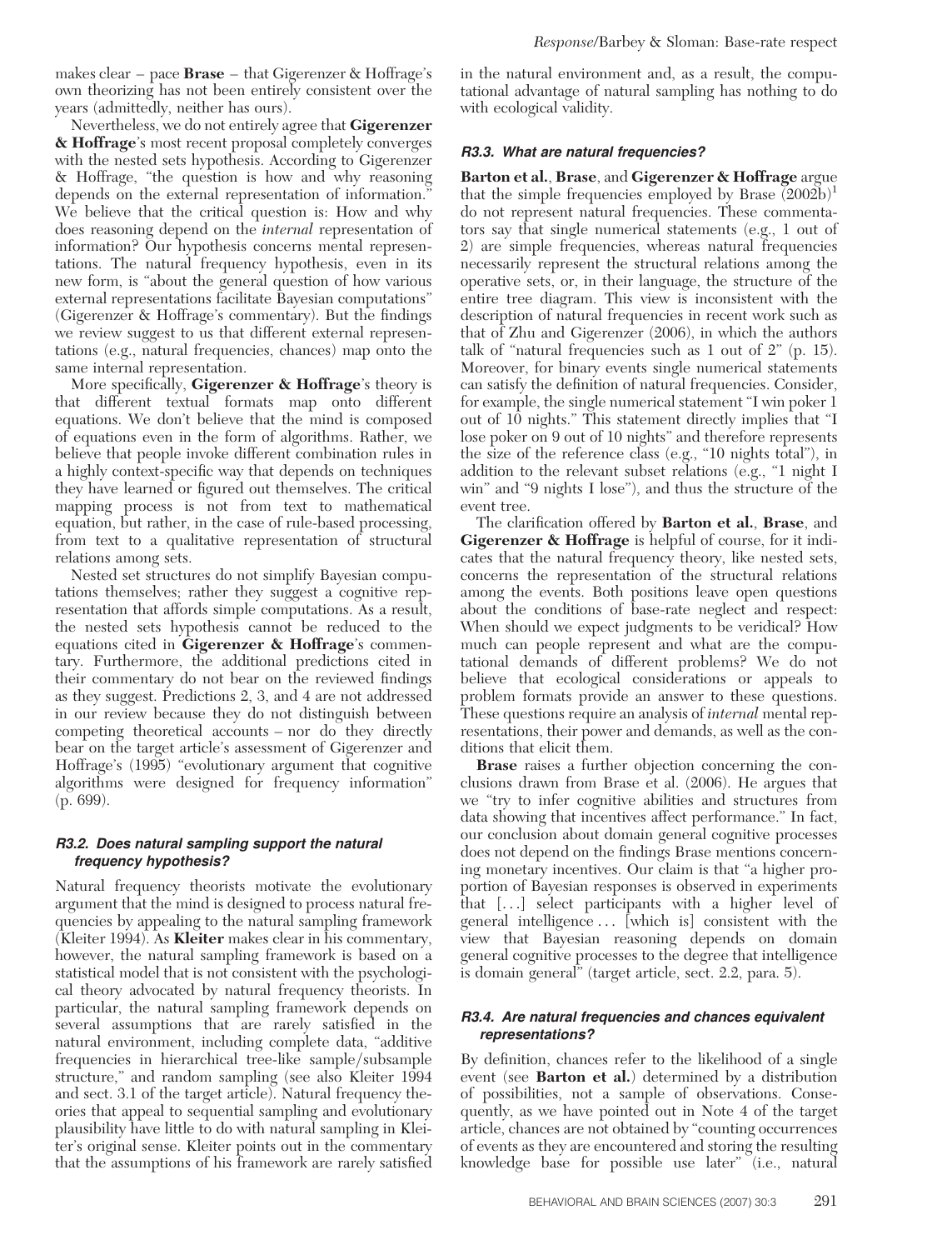#### References/Barbey & Sloman: Base-rate respect

sampling; Brase 2002b, p. 384). In this sense, chances are therefore distinct from natural frequencies. Yet **Gigeren**zer & Hoffrage and Brase propose that chances are equivalent to natural frequencies and, as a consequence, that the natural frequency hypothesis predicts that chance representations will facilitate Bayesian inference. We all seem to agree on what facilitates Bayesian inference, but broadening the definition of natural frequencies to include chances appears to undermine the claim that "cognitive algorithms were designed for frequency information, acquired through natural sampling" (Gigerenzer & Hoffrage 1995, p. 686; see target article sect. 1.2.2, para. 3).

We welcome the recent articulation of the natural frequency hypothesis and believe that the current formulation is a roughly accurate characterization of some of the conditions that lead to base-rate respect. By broadening the definition of natural frequencies to include chances, Gigerenzer & Hoffrage's proposal implies that (1) cognitive algorithms were not designed over the course of human evolution to process natural frequencies rather than the likelihood or chance of a single event, (2) the theory no longer appeals to the natural sampling framework (which cannot encode chances), and, finally, (3) the findings are not motivated by the ecological rationality program, which claims that our current environment represents statistical information in the form of natural frequencies "as actually experienced in a series of events" rather than conveying the likelihood or chance of a single event (Gigerenzer & Hoffrage, 1995, p. 686). With these clarifications, we agree with Gigerenzer & Hoffrage and Brase that the natural frequency and nested sets hypotheses are hard to distinguish. Of course, as the key ideas have to do with structural relations among sets and not with frequency counts, we believe the term "nested sets" is more adequate descriptively.

#### R4. Conclusions

There are some real disagreements about how people judge probability. Some theorists believe that the cognitive machinery responsible for judgment is best described as associative, others appeal to simple rules, and others want to focus on the representation of single cases. There are also different views about the value of dual systems as a framework for theorizing. But what we have learned from the commentators' responses to our target article is that there is far more agreement than disagreement about the psychology of judgment and that much of the rhetoric about judgment is programmatic, reflecting pre-theoretic methodological commitments rather than substantive empirical claims. Indeed, almost everyone seems to agree that the empirical record supports the nested sets hypothesis – under one terminological guise or another – suggesting that the transparency of nested sets is one important variable in reducing base-rate neglect.

We wish there were such convergence in opinion about the theoretical prospects of systems for associative and rule-based reasoning, as well. We are still hopeful that the dual systems perspective will gain further support in time.

Beyond advocating a particular theoretical perspective or attempting to resolve a long-standing controversy, we hope that our target article helps propel research past the medical diagnosis task and its relatives, and away from pre-commitments to evolutionary theorizing or any other conceptual framework without solid empirical content. We hope instead to see more assessment of judgment with a focus on the many important questions that remain: What are the cognitive operations that underlie probability judgment across a range of real-world decision contexts and what cognitive, social, and emotional factors mediate the resulting estimates of confidence and probability? What conditions enable people to adapt and reason well in a world of change and uncertainty?

#### NOTE

1. Our motivation for reviewing the results of Brase (2002b) was to assess the comprehension of statistical formats typically employed in the Bayesian reasoning literature. As we state in the target article (sect. 2.7, para. 2), "Brase (2002b) conducted a series of experiments to evaluate the relative clarity and ease of understanding a range of statistical formats" (emphasis added). Our motivation was to assess natural frequencies and percentages in the form employed by research in the Bayesian reasoning literature (see sect. 2.7). Our summary of Brase (2002b) is accurate, pointing to the equivalence in the perceived clarity, impressiveness ratings, and impact on behavior that Brase reports for two formats. Brase notes in his commentary that "actual single event probabilities  $[e.g., 0.33]$  were *not* understood as well or as clearly as simple frequencies [e.g., 1 in 3] and relative frequencies [e.g., 33%]." That is true. But simple frequencies are normalized (see **Barton et al.**) and absolute frequencies – the "true" natural frequencies according to our reading of Brase – were judged just as unclear as single-event probabilities on average in all experiments but one (as far as we can tell; statistical tests were not reported).

### References

[Letters "a" and "r" appearing before authors' initials refer to target article and response, respectively.]

Adam, M. B. & Reyna, V. F. (2005) Coherence and correspondence criteria for rationality: Experts' estimation of risks of sexually transmitted infections. Journal of Behavioral Decision Making 18(3):169-86. [VFR]

- Aitchison, J. & Dunsmore, I. R. (1975) Statistical prediction analysis. Cambridge University Press. [GDK]
- Antell, S. E. & Keating, D. P. (1983) Perception of numerical invariance in neonates. Child Development 54:695-701. [BB]
- Ayton, P. & Wright, G. (1994) Subjective probability: What should we believe? In: Subjective probability, ed. G. Wright & P. Ayton, pp. 163 – 83. Wiley. [aAKB]
- Barbey, A. K. & Barsalou, L.W. (in press) Reasoning and problem solving: Models. In: New Encyclopedia of Neuroscience, ed. L. Squire, T. Albright, F. Bloom, F. Gage & N. Spitzer. Elsevier. [rAKB]
- Bar-Hillel, M. (1980) The base-rate fallacy in probability judgments. Acta Psychologica 44:211-33. [GG, WDN]
- Barrett, H. C. & Kurzban, R. (2006) Modularity in cognition: Framing the debate. Psychological Review 113:628-47. [DT]
- Bauer, M. I. & Johnson-Laird, P. N. (1993) How diagrams can improve reasoning. Psychological Science 4:372-78. [aAKB, VFR]
- Birnbaum, M. H. (1983) Base rates in Bayesian inference: Signal detection analysis of the cab problem. American Journal of Psychology 96:85 – 94. [LM]
- Blanchette, I. (2006) The effect of emotion on interpretation and logic in a conditional reasoning task. Memory and Cognition 34:1112-25. [PW]
- Bonato, M., Fabbri, S., Umiltà, C. & Zorzi, M. (in press) The mental representation of numerical fractions: Real or integer? Journal of Experimental Psychology: Human Perception and Performance. [BB]
- Bradburn, N. M., Rips, L. J. & Shevell, S. K. (1987) Answering autobiographical questions: The impact of memory and inference on surveys. Science 236:157 –61. [aAKB]
- Brainerd, C. J. (1981) Working memory and the developmental analysis of probability judgment. Psychological Review 88:463 – 502. [VG]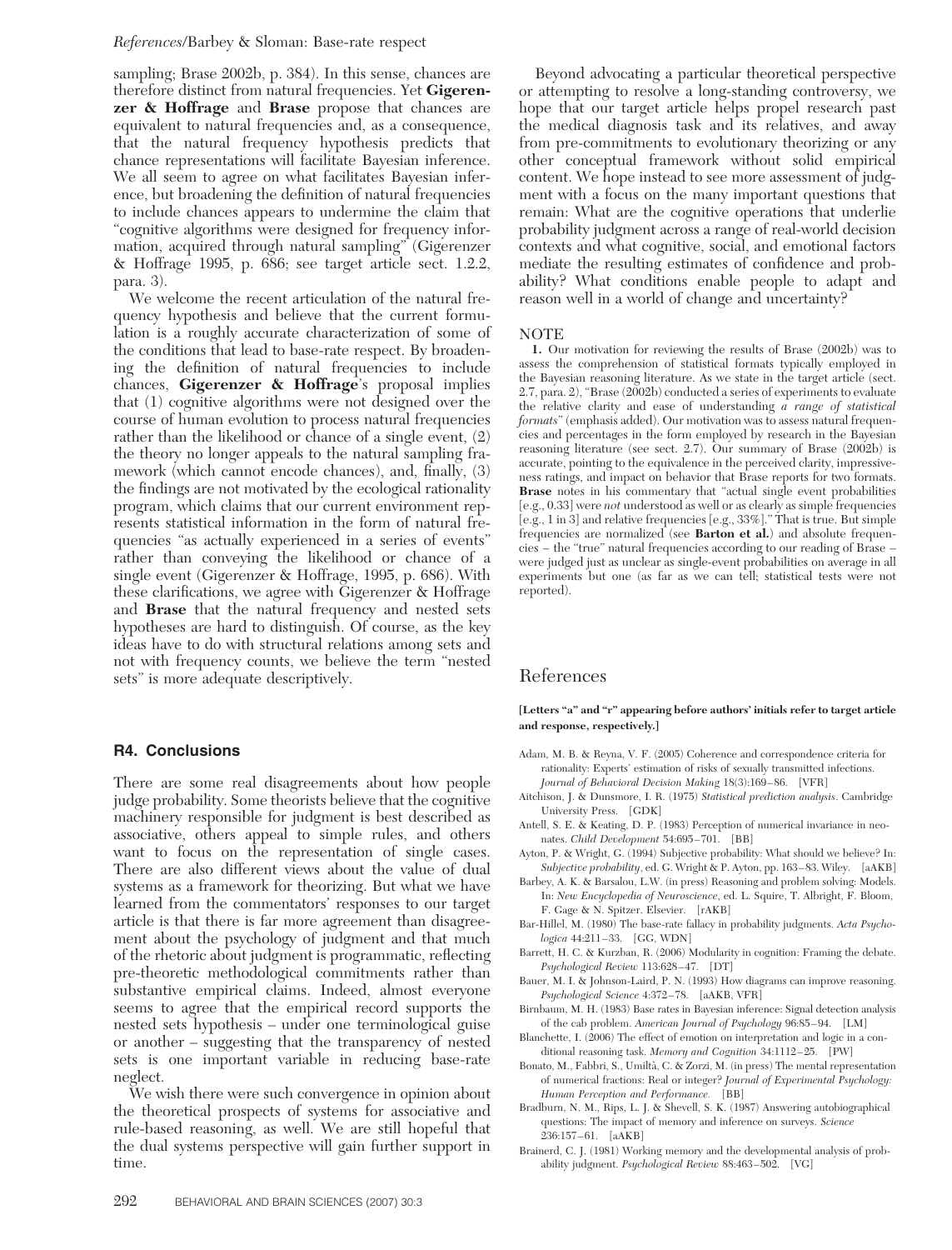- Brainerd, C. J. & Reyna, V. F. (1988) Generic resources, reconstructive processing, and children's mental arithmetic. Developmental Psychology 24:324-34. [CJB]
- (1990) Inclusion illusions: Fuzzy-trace theory and perceptual salience effects in cognitive development. Developmental Review 10:365 – 403. [CJB, VFR]

(1995) Autosuggestibility in memory development. Cognitive Psychology 28:65 – 101. [CJB, VFR]

Brannon, E. M. & Terrace, H. S. (1998) Ordering of the numerosities 1 to 9 by monkeys. Science 282:746-49. [BB]

(2000) Representation of the numerosities 1 – 9 by rhesus macaques (Macaca mulatta). Journal of Experimental Psychology: Animal Behavior Processes  $26(1):31-49.$  [BB]

- Brase, G. L. (2002a) Ecological and evolutionary validity: Comments on Johnson-Laird, Legrenzi, Girotto, Legrenzi, & Caverni's (1999) mental-model theory of extensional reasoning. Psychological Review 109:722-28. [aAKB, GLB]
- (2002b) Which statistical formats facilitate what decisions? The perception and influence of different statistical information formats. Journal of Behavioral Decision Making 15:381-401. [AB, arAKB, GLB]
- (2007) The (in)flexibility of evolved frequency representations for statistical reasoning: Cognitive styles and brief prompts do not influence Bayesian inference. Acta Psychologica Sinica 39(3):398 –405. [AB]
- Brase, G. L. & Barbey, A. K. (2006) Mental representations of statistical information. In: Advances in psychology research, vol. 41, ed. A. Columbus, pp. 91-113. Nova Science. [GLB]
- Brase, G. L., Cosmides, L. & Tooby, J. (1998) Individuation, counting, and statistical inference: The role of frequency and whole object representations in judgment under uncertainty. Journal of Experimental Psychology: General 127:3– 21. [GLB]

Brase, G. L., Fiddick, L. & Harries, C. (2006) Participant recruitment methods and statistical reasoning performance. The Quarterly Journal of Experimental Psychology 59:965-76. [arAKB, GLB, WDN, DAL, DL, BN]

Brenner, L., Griffin, D. & Koehler, D. J. (2005) Modeling patterns of probability calibration with Random Support Theory: Diagnosing case-based judgment. Organizational Behavior and Human Decision Processes 97:64-81. [DG]

(2006) Case-based biases in asset pricing. Paper presented at the Society for Judgment and Decision Making Conference, Houston, TX, November 18 –20, 2006. [DG]

- Brescoll, V. L. & Uhlmann, E. L. (2007) System-justifying motivations underlie biological attributions for gender differences. Unpublished manuscript, Yale University. [ELU]
- Bright, G. W., Behr, M. J., Post, T. R. & Wachsmuth, I. (1988) Identifying fractions on number lines. Journal for Research in Mathematics Education 19(3):215 – 32. [BB]

Bruner, J. S. & Minturn, A. L. (1955) Perceptual identification and perceptual organization. Journal of General Psychology 53:21 – 28. [AS]

Butterworth, B. (1999) The mathematical brain. Macmillan. [BB] (2001) What seems natural? Science 292:853-54.  $[BB]$ 

- Calvillo, D. P. & Revlin, R. (2005) The role of similarity in deductive categorical inference. Psychonomic Bulletin and Review 12:938 – 44. [aAKB]
- Cantlon, J. F., Brannon, E. M., Carter, E. J. & Pelphrey, K. A. (2006) Functional imaging of numerical processing in adults and 4-year-old children. Public Library of Science Biology 4(5):844-54. [BB]

Casscells, W., Schoenberger, A. & Graboys, T. B. (1978) Interpretation by physicians of clinical laboratory results. The New England Journal of Medicine 299:999 – 1000. [aAKB, WDN]

Castelli, F., Glaser, D. E. & Butterworth, B. (2006) Discrete and analogue quantity processing in the parietal lobe: A functional MRI study. Proceedings of the National Academy of Science 103(12):4693 – 98. [BB]

- Chase, W. G. & Simon, H. A. (1973) Perception in chess. Cognitive Psychology 4:55 – 81. [WG]
- Chomsky, N. (1965) Aspects of the theory of syntax. MIT Press. [GLB]
- Clark, A. & Thornton, C. (1997) Trading spaces: Computation, representation, and the limits of uninformed learning. Behavioral and Brain Sciences 20(1):57–92. [GK]
- Clark, H. H. & Brennan, S. E. (1991) Grounding in communication. In: Perspectives on socially shared cognition, ed. L. B. Resnick, J. M. Levine & S. D. Teasley. American Psychological Association. [JCT]
- Cosmides, L. (1989) The logic of social exchange: Has natural selection shaped how humans reason? Studies with the Wason selection task. Cognition 31:187 – 276. [DEO]
- Cosmides, L. & Tooby, J. (1994) Better than rational: Evolutionary psychology and the invisible hand. American Economic Review 84:327-32. [DG]
- (1996) Are humans good intuitive statisticians after all? Rethinking some conclusions from the literature on judgment under uncertainty. Cognition 58:1 – 73. [AB, aAKB, BB, JStBTE, CRW]
- (2003) Evolutionary psychology: Theoretical foundations. In: Encyclopedia of cognitive science, ed. L. Nadel, pp. 54 – 64. Macmillan. [GLB]
- Cox, E. P., III. (1980) The optimal number of response alternatives for a scale: A review. Journal of Marketing Research 17:407 – 22. [YS]
- Crespi, L. P. (1942) Quantitative variation of incentive and performance in the white rat. American Journal of Psychology 55:467-517. [GLB]
- (1944) Amount of reinforcement and level of performance. Psychological Review 51:341-57. [GLB]
- Damasio, A. R. (1994) Descartes' error: Emotion, reasoning, and the human brain. G. P. Putnam. [PW]
- Dawes, R. M. (1988) Rational choice in an uncertain world. Harcourt Brace Jovanovich. [LM]
- Dehaene, S., Spelke, E., Pinel, P., Stanescu, R. & Tsivkin, S. (1999) Sources of mathematical thinking: Behavioral and brain-imaging evidence. Science 284(5416):970-74. [BB, YS]

De Neys, W. (2006a) Automatic-heuristic and executive-analytic processing in reasoning: Chronometric and dual task considerations. Quarterly Journal of Experimental Psychology 59:1070-100. [WDN]

(2006b) Dual processing in reasoning: Two systems but one reasoner. Psychological Science 17:428-33. [WDN]

- Ditto, P. H., Scepansky, J. A., Munro, G. D., Apanovitch, A. M. & Lockhart, L. K. (1998) Motivated sensitivity to preference-inconsistent information. Journal of Personality and Social Psychology 75:53-69. [ELU]
- Duchaine, B., Cosmides, L. & Tooby, J. (2001) Evolutionary psychology and the brain. Current Opinion in Neurobiology 11:225 – 30. [GLB]

Eddy, D. M. (1982) Probabilistic reasoning in clinical medicine: Problems and opportunities. In: Judgment under uncertainty: Heuristics and biases, ed. D. Kahneman, P. Slovic & A. Tversky, pp. 249 –67. Cambridge University Press. [aAKB, DAL]

Edwards, W. (1968) Conservatism in human information processing. In: Formal representation of human judgment, ed. B. Kleinmutz, pp. 17 – 52. Wiley. [WG]

- Elqayam, S. (2007) Normative rationality and the is-ought fallacy. In: Proceedings of Second European Cognitive Science Society Conference (Delphi, Greece, May 23– 27, 2007), ed. S. Vosniadou, D. Kayser & A. Protopapas, pp. 294 – 99. Erlbaum. [JStBTE]
- Epstein, S. (1994) Integration of the cognitive and psychodynamic unconscious. American Psychologist 49:709-24. [PW]
- Erev, I. & Barron, G. (2005) On adaptation, maximization and reinforcement learning among cognitive strategies. Psychological Review 112(4):912–31. [AS]
- Erev, I., Shimonowitch, D., Schurr, A. & Hertwig, R. (2007) Base rates: How to make the intuitive mind appreciate or neglect them. In: Intuition in judgment and decision making, ed. H. Plessner, C. Betsch & T. Betsch, pp. 135 – 48. Erlbaum. [AS]
- Ermer, E., Cosmides, L. & Tooby, J. (2007) Functional specialization and the adaptationist program. In:  $The\ evolution\ of\ mind\colon Fundamental\ questions$ and controversies, ed. S. Gangstead & J. Simpson. Guilford Press. [GLB]
- Estes, W. K., Campbell, J. A., Hatsopoulos, N. & Hurwitz, J. B. (1989) Base-rate effects in category learning: A comparison of parallel network and memory storage-retrieval models. Journal of Experimental Psychology: Learning, Memory, and Cognition 15:556-71. [aAKB]
- Evans, J. (forthcoming) How many dual process theories do we need? One, two or many? In: In two minds: Dual processes and beyond, J. Evans & K. Frankish. Oxford University Press. [RS]
- Evans, J. St. B. T. (2003) In two minds: Dual process accounts of reasoning. Trends in Cognitive Sciences 7:454-59. [rAKB]
- (2006) The heuristic-analytic theory of reasoning: Extension and evaluation. Psychonomic Bulletin and Review 13:378-95. [JStBTE]
- (2007) Hypothetical thinking: Dual process in reasoning and judgement. Psychology Press. [JStBTE, DEO]
- Evans, J. St. B. T., Handley, S. J., Over, D. E. & Perham, N. (2002) Background beliefs in Bayesian inference. Memory & Cognition 30:179-90. [aAKB, JStBTE, DAL]
- Evans, J. St. B. T., Handley, S. J., Perham, N., Over, D. E. & Thompson, V. A. (2000) Frequency versus probability formats in statistical word problems. Cognition 77:197-213. [aAKB, JStBTE, GG]
- Evans, J. St. B. T., Newstead, S. E. & Byrne, R. M. J. (1993) Human reasoning: The psychology of deduction, Ch. 7. Erlbaum. [RP]
- Evans, J. St. B. T. & Over, D. E. (1996) Rationality and reasoning. Psychology Press. [arAKB, GK, DEO]
- Fabbri, S., Tang, J., Butterworth, B. & Zorzi, M. (submitted) The mental representation of fractions: Interaction between numerosity and proportion processing with non-symbolic stimuli. [BB]
- Fantino, E., Kanevsky, I. G. & Charlton, S. (2005) Teaching pigeons to commit base-rate neglect. Psychological Science 16:820-25. [EF]
- Fiedler, K. (2000) Beware of samples! A cognitive-ecological sampling approach to judgment biases. Psychological Review 107:659-76. [EF]
	- (2001) Affective influence on social information processing. In: Handbook of affect and social cognition, ed. J. P. Forgas, pp. 163-85. Erlbaum. [PW]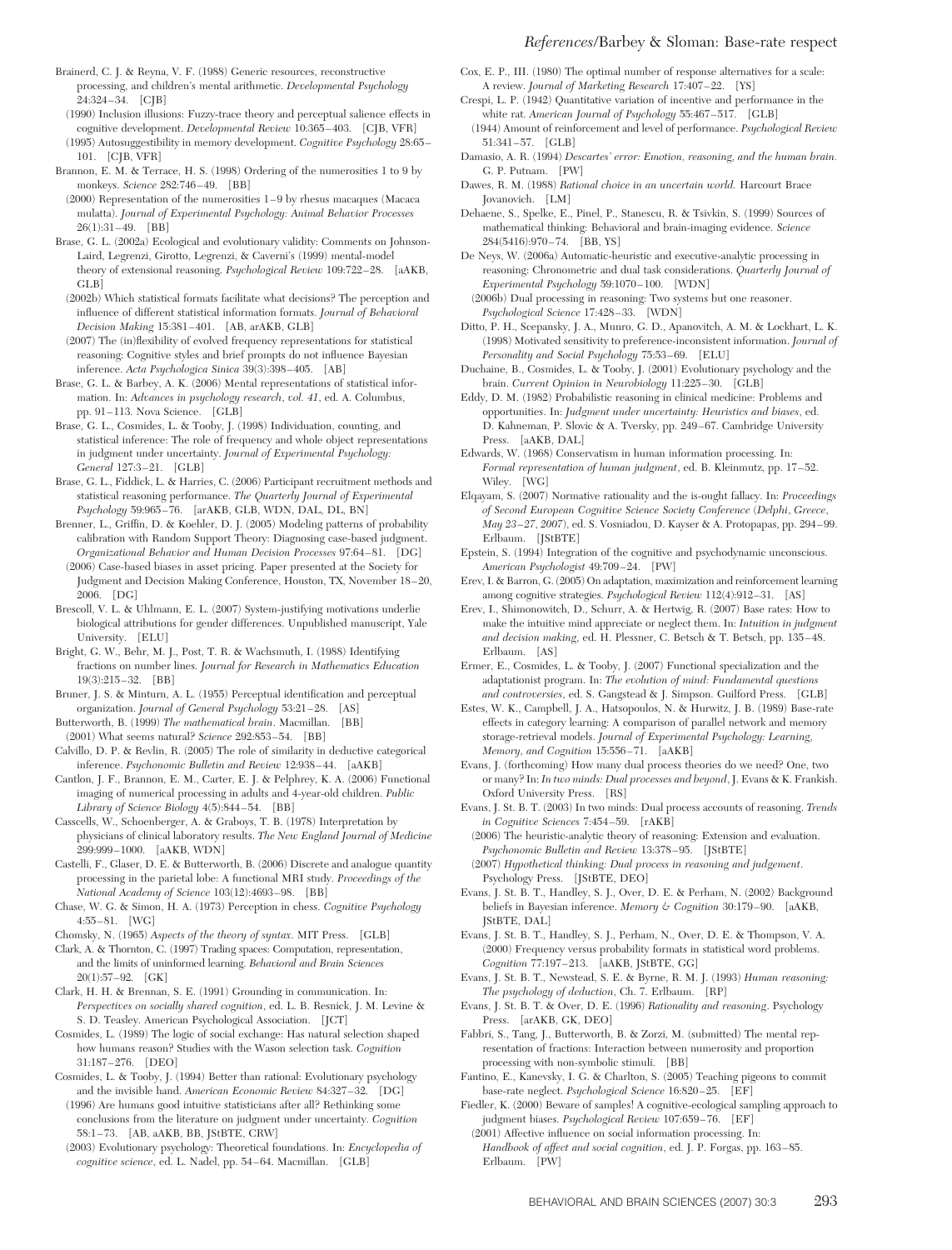#### References/Barbey & Sloman: Base-rate respect

Finucane, M. L., Alhakami, A., Slovic, P. & Johnson, S. M. (2000) The affect heuristic in judgments of risks and benefits. Journal of Behavioral Decision Making 13:1-17. [PW]

Fodor, J. A. (1983) Modularity of mind. MIT Press. [aAKB, BB, GLB]

- Fox, C. & Levav, J. (2004) Partition-edit-count: Naïve extensional reasoning in judgment of conditional probability. Journal of Experimental Psychology: General 133:626-42. [aAKB]
- Funder, D. C. (1995) Stereotypes, base rates, and the fundamental attribution mistake: A content-based approach to judgmental accuracy. In: Stereotype accuracy: Toward appreciating group differences, ed. L. Jussim, Y-T. Lee & C. McCauley, pp. 141 – 56. American Psychological Association. [WG]
- (1996) Base rates, stereotypes, and judgmental accuracy. Behavioral and Brain Sciences 19:22-23. [WG]
- Gaissmaier, W., Schooler, L. J. & Rieskamp, J. (2006) Simple predictions fueled by capacity limitations: When are they successful? Journal of Experimental Psychology: Learning, Memory and Cognition 32:966-82. [WG]
- Gelman, S. A. (2003) The essential child: Origins of essentialism in everyday thought. Oxford University Press. [ELU]
- Gigerenzer, G. (1993) The superego, the ego, and the id in statistical reasoning. In: G. A Handbook of Data Analysis in the Behavioral Sciences, ed. G. Keren & G. Lewis, pp. 331 – 39. Erlbaum. [aAKB]
- (1996) The psychology of good judgment: Frequency formats and simple algorithms. Medical Decision Making 16:273 – 80. [aAKB]
- (2002) Calculated risks: How to know when numbers deceive you. Simon & Schuster. (UK version: Reckoning with risk: Learning to live with uncertainty. Penguin). [GG]
- (2004) Fast and frugal heuristics: The tools of bounded rationality. In: Blackwell handbook of judgment and decision making, ed. D. Koehler & N. Harvey, pp. 62 – 88. Blackwell. [GG]
- (2006) Ecological rationality: Center for Adaptive Behavior and Cognition summary of research area II. Retrieved October 1, 2006, from the Center for Adaptive Behavior and Cognition Web site: http://www.mpib-berlin.mpg.de/ en/forschung/abc/forschungsfelder/feld2.htm [aAKB]
- (2007) Gut feelings: The intelligence of the unconscious. Viking Press. [GG]
- Gigerenzer, G., Hell, W. & Blank, H. (1988) Presentation and content: The use of base-rates as a continuous variable. Journal of Experimental Psychology: Human Perception and Performance 14:513-25. [aAKB, DG]
- Gigerenzer, G., Hertwig, R., van den Broek, E., Fasolo, B. & Katsikopoulos, K. (2005) "A 30% chance of rain tomorrow": How does the public understand probabilistic weather forecasts? Risk Analysis 25:623 – 29. [GG]
- Gigerenzer, G. & Hoffrage, U. (1995) How to improve Bayesian reasoning without instruction: Frequency formats. Psychological Review 102:684-704. [AB, arAKB, BB, CPB, GG, VG, WG, DL, DRM, YS, CRW]
- (1999) Overcoming difficulties in Bayesian reasoning: A reply to Lewis and Keren (1999) and Mellers and McGraw (1999). Psychological Review 106:425 – 30. [GLB, GG, VG]
- Gigerenzer, G., Hoffrage, U. & Ebert, A. (1998) AIDS counseling for low-risk clients. AIDS Care 10:197 – 211. [aAKB]
- Gigerenzer, G. & Regier, T. P. (1996) How do we tell an association from a rule? Psychological Bulletin 119:23 – 26. [AB, aAKB, GG]
- Gigerenzer, G. & Selten, R., eds. (2001) Bounded rationality: The adaptive toolbox. MIT Press. [aAKB]
- Gigerenzer, G., Todd, P. & the ABC research group (1999) Simple heuristics that make us smart. Oxford University Press. [aAKB, WG]
- Gilovich, T., Griffin, D. & Kahneman, D., eds. (2002) Heuristics and biases: The psychology of intuitive judgment. Cambridge University Press. [arAKB]
- Ginossar, Z. & Trope, Y. (1987) Problem solving in judgment under uncertainty. Journal of Personality and Social Psychology 52:464 –74. [ELU]
- Girotto, V. & Gonzalez, M. (2001) Solving probabilistic and statistical problems: A matter of information structure and question form. Cognition 78:247 – 76. [AB, aAKB, DG, DRM, LM, VFR]
- (2002) Chances and frequencies in probabilistic reasoning: Rejoinder to Hoffrage, Gigerenzer, Krauss, and Martignon. Cognition 84:353-59. [aAKB]
- (in press) Children's understanding of posterior probability. Cognition. DOI:10.1016/j.cognition.2007.02.005. [aAKB, VG, VFR]
- Gluck, M. A. & Bower, G. H. (1988) From conditioning to category learning: An adaptive network model. Journal of Experimental Psychology: General 117:227 – 47. [aAKB, DG, DAL, BN]
- Goel, V. (2005) Cognitive neuroscience of deductive reasoning. In: Cambridge Handbook of Thinking and Reasoning, ed. K. Holyoak & R. Morrison. Cambridge University Press. [rAKB]
- Goodie, A. S. & Fantino, E. (1995) An experientially derived base-rate error in humans. Psychological Science 6:101-106. [EF]
- (1996) Learning to commit or avoid the base-rate error. Nature 380:247 – 49. [EF]
- (1999) What does and does not alleviate base-rate neglect under direct experience. Journal of Behavioral Decision Making 12:307-35. [EF]
- Gordon, P. (2004) Numerical cognition without words: Evidence from Amazonia. Science 306:496-99. [CRW]
- Green, D. M. (1960) Psychoacoustics and detection theory. Journal of the Acoustical Society of America 32:1189-1203. [DL]
- Green, D. M. & Swets, J. A. (1966) Signal detection theory and psychophysics. Wiley. [DL]
- Grice, H. P. (1975) Logic and conversation. In: Syntax and semantics: Vol. 3. Speech acts, ed. P. Cole & J. L. Morgan. Academic Press. [LM]
- (1978) Some further notes on logic and conversation. In: Syntax and semantics. Vol. 3: Speech acts, ed. P. Cole, pp. 225 – 42. Academic Press. [JCT]
- Griffin, D. & Buehler, R. (1999) Frequency, probability, and prediction: Easy solutions to cognitive illusions? Cognitive Psychology 38:48-78. [aAKB, DAL]
- Griffin, D. & Tversky, A. (1992) The weighing of evidence and the determinants of confidence. Cognitive Psychology 24:411 – 35. [DG]
- Griggs, R. A. & Newstead, S. (1982) The role of problem structure in a deductive reasoning task. Journal of Experimental Psychology: Learning, Memory, and Cognition 8:297 – 307. [aAKB, DEO]
- Grossen, B. & Carnine, D. (1990) Diagramming a logic strategy: Effects on difficult problem types and transfer. Learning Disability Quarterly 13:168-82. [aAKB]
- Hammerton, M. (1973) A case of radical probability estimation. Journal of Experimental Psychology 101:252-54. [aAKB]
- Hartl, J. A. & Fantino, E. (1996) Choice as a function of reinforcement ratios in delayed matching to sample. Journal of the Experimental Analysis of Behavior  $66:11-27.$  [EF]
- Hartnett, P. & Gelman, R. (1998) Early understandings of numbers: Paths or barriers to the construction of new understandings? Learning and Instruction 8(4):341-74. [BB]
- Hauser, M., MacNeilage, P. & Ware, M. (1996) Numerical representations in primates. Proceedings of the National Academy of Sciences USA 93:1514 –17. [BB]
- Hertwig, R., Barron, G., Weber, E. U. & Erev, I. (2004) Decisions from experience and the weighting of rare events. Psychological Science 15(8):534-539. [AS]
- Hinson, J. M., Whitney, P., Holben, H. & Wirick, A. K. (2006) Affective biasing of choices in gambling task decision making. Cognitive, Affective, and Behavioral Neuroscience 6:190– 200. [PW]
- Hoffrage, U. & Gigerenzer, G. (1998) Using natural frequencies to improve diagnostic inferences. Academic Medicine 73:538 – 40. [GG]
- Hoffrage, U., Gigerenzer, G., Krauss, S. & Martignon, L. (2002) Representation facilitates reasoning: What natural frequencies are and what they are not. Cognition 84:343-52. [aAKB, GLB]
- Hoffrage, U., Lindsey, S., Hertwig, R. & Gigerenzer, G. (2000) Communicating statistical information. Science 290:2261-62. [GG]
- Hooper, P. M. (2007) Exact beta distributions for query probabilities in Bayesian networks. Technical Report. Department of Mathematical and Statistical Sciences, University of Alberta, Canada. [GDK]
- Howson, C. & Urbach, P. (2006) Scientific Reasoning: The Bayesian Method, 3rd edition. Open Court. [DAL]
- Jenkins, H. M. & Ward, W. C. (1965) Judgment of contingency between responses and outcomes. Psychological Monographs 79, No. 1 (Whole No. 594). [EF]
- Johansen, M. K., Fouquet, N. & Shanks, D. R. (in press) Paradoxical effects of base rates and representation in category learning. Memory & Cognition. [DAL]
- Johnson-Laird, P. N. (1983) Mental models: Towards a cognitive science of language, inference, and consciousness. Harvard University Press. [rAKB]
- Johnson-Laird, P. N., Legrenzi, P., Girotto, V., Legrenzi, M. S. & Caverni, J.-P. (1999) Naïve probability: A mental model theory of extensional reasoning. Psychological Review 106:62 –88. [aAKB, GG, DRM]
- Jost, J. T. & Banaji, M. R. (1994) The role of stereotyping in system-justification and the production of false consciousness. British Journal of Social Psychology 33:1-27. [ELU]
- Juslin, P., Wennerholm, P. & Winman, A. (2001) High level reasoning and base-rate use: Do we need cue-competition to explain the inverse base-rate effect? Journal of Experimental Psychology: Learning, Memory, and Cognition 27:849-71. [DAL]
- Kahneman, D. (2003) Maps of bounded rationality: Psychology for behavioral economics. American Economic Review 93(5):1449-75. [AS]
- Kahneman, D. & Frederick, S. (2002) Representativeness revisited: Attribute substitution in intuitive judgment. In: Heuristics and biases: The psychology of intuitive judgment, ed. T. Gilovich, D. Griffin & D. Kahneman, pp. 49 – 81. Cambridge University Press. [arAKB, JStBTE, GK]
- (2005) A model of heuristic judgment. In: The Cambridge Handbook of Thinking and Reasoning, ed. K. J. Holyoak & R. G. Morris, pp. 267 – 93. Cambridge University Press. [aAKB]
- Kahneman, D. & Lovallo, D. (1993) Timid theories and bold forecasts: A cognitive perspective on risk taking. Management Science 39:17-31. [GG]
- Kahneman, D. & Tversky, A. (1972) Subjective probability: A judgment of representativeness. Cognitive Psychology 3:430-54. [GG]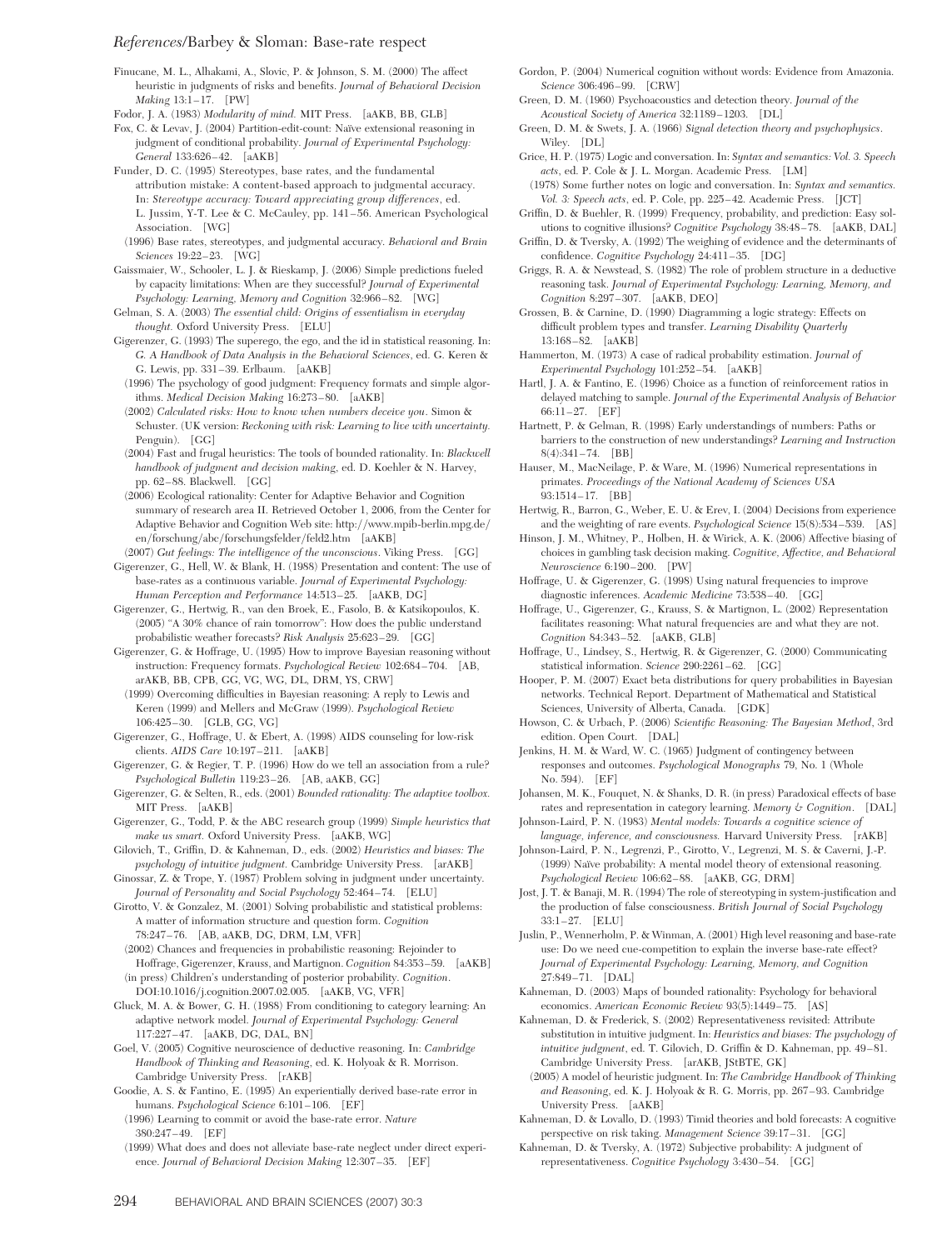- (1973) On the psychology of prediction. Psychological Review 80:237-51. [arAKB, JStBTE, DG]
- (1979) Prospect theory: An analysis of decision under risk. Econometrica 47:263 – 91. [PW]

(1996) On the reality of cognitive illusions. Psychological Review 103:582 – 91. [aAKB]

- Keil, F. C. (1989) Concepts, kinds, and cognitive development. MIT Press. [ELU]
- Keren, G. & Schul, Y. (under review) Two is not always better than one: A critical evaluation of two-systems theories. [GK]
- Keren, K. & Thijs, L. J. (1996) The base-rate controversy: Is the glass half-full or half empty? Behavioral and Brain Sciences 19:26. [aAKB]
- Kleiter, G. D. (1994) Natural sampling: Rationality without base-rates. In: Contributions to mathematical psychology, psychometrics, and methodology, ed. G. H. Fischer & D. Laming, pp. 375 –88. Springer-Verlag. [arAKB, GDK, DEO]
- (1996) Propagating imprecise probabilities in Bayesian networks. Artificial Intelligence 88:143 – 61. [GDK]
- Kleiter, G. D. & Kardinal, M. (1995) A Bayesian approach to imprecision in belief nets. In: Symposia Gaussiana: Proceedings of the Second Gauss Symposium, Conference B: Statistical Sciences, ed. V. Mammitzsch & H. Schneeweiß, pp. 91– 105. De Gruyter. [GDK]
- Kleiter, G. D., Krebs, M., Doherty, M. E., Gavaran, H., Chadwick, R. & Brake, G. B. (1997) Do subjects understand base-rates? Organizational Behavior and Human Decision Processes 72:25-61. [aAKB, GDK]
- Koehler, J. J. (1996) The base-rate fallacy reconsidered: Descriptive, normative, and methodological challenges. Behavioral and Brain Sciences 19:1 – 53. [arAKB, CPB, GK, DRM]
- Kruglanski, A. W. & Dechesne, M. (2006) Are associative and propositional processes qualitatively distinct? Comment on Gawronski and Bodenhausen (2006). Psychological Bulletin 132:736– 39. [DT]
- Kruschke, J. K. (1996) Base rates in category learning. Journal of Experimental Psychology: Learning, Memory and Cognition 22:3-26. [BN]
- (2001) The inverse base-rate effect is not explained by eliminative inference. Journal of Experimental Psychology: Learning, Memory, and Cognition 27:1385 – 400. [DAL]
- Kruschke, J. K. & Johansen, M. K. (1999) A model of probabilistic category learning. Journal of Experimental Psychology: Learning, Memory and Cognition 25:1083– 119. [rAKB]
- Kurzenhauser, S. & Hoffrage, U. (2002) Teaching Bayesian reasoning: An evaluation of a classroom tutorial for medical students. Medical Teacher 24:516-21. [aAKB]
- Lakatos, I. (1977) The methodology of scientific research programmes: Philosophical papers, vol. 1. Cambridge University Press. [GK]
- Laming, D. (1968) Information theory of choice-reaction times. Academic Press. [DL]
- (2001) Statistical information, uncertainty, and Bayes' theorem: Some applications in experimental psychology. In: Symbolic and quantitative approaches to reasoning with uncertainty. Lecture Notes in Artificial Intelligence, vol. 2143, ed. S. Benferhat & P. Besnard, pp. 635 – 46. Springer-Verlag. [DL]
- (2004) Human judgment: The eye of the beholder. Thomson Learning. [DL] Larkin, J. H. & Simon, H. A. (1987) Why a diagram is (sometimes) worth ten
- thousand words. Cognitive Science 11:65 99. [WG, GK]
- Lee, D. (2006) Neural basis of quasi-rational decision making. Current Opinion in Neurobiology 16:191 –98. [PW]
- Lemer, C., Dehaene, S., Spelke, E. & Cohen, L. (2003) Approximate quantities and exact number words: dissociable systems. Neuropsychologia 41(14):1942 – 58. [BB]
- Levesque, H. J. (1986) Making believers of computers. Artificial Intelligence 30:81– 108. [DEO]
- Levinson, S. C. (1995) Interactional biases in human thinking. In: Social intelligence and interaction, ed. E. Goody. Cambridge University Press. [LM] (2000) Presumptive meanings. MIT Press. [LM]
- Lewin, K. (1931) The conflict between Aristotelian and Galileian modes of thought in contemporary psychology. Journal of Genetic Psychology 5:141-77. [DRM]
- Lewis, C. & Keren, G. (1999) On the difficulties underlying Bayesian reasoning: Comment on Gigerenzer and Hoffrage. Psychological Review 106:411 – 16. [GG]
- Lichtenstein, S. & Slovic, P. (1973) Response-induced reversals of preference in gambling: An extended replication in Las Vegas. Journal of Experimental Psychology 101:16 – 20. [DL]
- Lindley, D. V. (1985) Making decisions. Wiley. [LM]
- Lindsey, S., Hertwig, R. & Gigerenzer, G. (2003) Communicating statistical DNA evidence. Jurimetrics 43:147-63. [aAKB]
- Linton, M. (1975) Memory for real-world events. In: Explorations in cognition, ed. D. A. Norman & D. E. Rumelhart, pp. 376 – 404. Freedman Press. [aAKB]
- (1982) Transformations of memory in everyday life. In: Memory observed, ed. U. Neisser, pp. 77-91. Freedman Press. [aAKB]
- Lloyd, F. J. & Reyna, V. F. (2001) A web exercise in evidence-based medicine using cognitive theory. Journal of General Internal Medicine 16(2):94 – 99. [VFR] Lloyd, F., Reyna, V. F. & Whalen, P. (2001) Accuracy and ambiguity in counseling
- patients about genetic risk. Archives of Internal Medicine 161:2411 13. [VFR]
- Loewenstein, G. (2005) Hot-cold empathy gaps in medical decision making. Health  $Psychology 24: S49-S56.$  [PW]
- Loewenstein, G. F., Weber, E. U., Hsee, C. K. & Welch, N. (2001) Risk as feelings. Psychological Bulletin 127:267-86. [PW]
- Macchi, L. (1995) Pragmatic aspects of the base rate fallacy. The Quarterly Journal of Experimental Psychology 48 A(1):188 – 207. [LM]
- (2000) Partitive formulation of information in probabilistic problems: Beyond heuristics and frequency format explanations. Organizational Behavior and Human Decision Processes 82:217-36. [aAKB, GG, LM]
- (2003) The partitive conditional probability. In: Thinking: Psychological perspectives on reasoning, judgment and decision making, ed. D. Hardman & L. Macchi, pp. 165 – 87. Wiley. [LM]
- Macchi, L., Bagassi, M. & Ciociola, P. B. (2007) The pragmatic approach versus the dual-process theories on probabilistic reasoning. (Unpublished manuscript.) [LM]
- Macchi, L. & Mosconi, G. (1998) Computational features vs frequentist phrasing in the base-rate fallacy. Swiss Journal of Psychology 57:79–85. [GG, LM]
- Mack, N. (1995) Confounding whole-number and fraction concepts when building on informal knowledge. Journal for Research Mathematics Education 26:422 – 41. [BB]
- Mandel, D. R. (in press) Violations of coherence in subjective probability: A representational and assessment processes account. Cognition. doi:10.1016/ j.cognition.2007.01.001. [DRM]
- Marr, D. (1982) Vision: A computational investigation into the human representation and processing visual information. W. H. Freeman. [GK]
- Martignon, L., Vitouch, O., Takezawa, M. & Forster, M. R. (2003) Naive and yet enlightened: From natural frequencies to fast and frugal decision trees. In: Thinking: Psychological perspectives on reasoning, judgment and decision making, ed. D. Hardman & L. Macchi, pp. 189-211. Wiley. [GG]
- Matsuzawa, T. (1985) Use of numbers by a chimpanzee. Nature 315:57-59. [BB]
- McCloy, R., Beaman, C. P., Morgan, B. & Speed, R. (2007) Training conditional and cumulative risk judgments: The role of frequencies, problem-structure and einstellung. Applied Cognitive Psychology 21:325-44. [CPB]
- McCloy, R. Byrne, R. M. J. & Johnson-Laird, P. N. (submitted) Understanding cumulative risk. [CPB]
- McDell, J., Uhlmann, E. L., Omoregie, H. & Banaji, M. R. (2006) The psychological correlates of Bayesian racism. Poster presented at the Society of Personality and Social Psychology meeting, Palm Springs, CA. [ELU]
- McKee, R. (1997) Story: Substance, structure, style and the principles of screenwriting. Harper-Collins. [JCT]
- Medin, D. L. & Edelson, S. M. (1988) Problem structure and the use of base-rate information from experience. Journal of Experimental Psychology: General 117:68-85. [DAL, BN]
- Mellers, B. & McGraw, A. P. (1999) How to improve Bayesian reasoning: Comments on Gigerenzer & Hoffrage (1995) Psychological Review 106:417-24. [aAKB]
- Miller, G. A. (1956) The magical number seven, plus or minus two: Some limits on our capacity for processing information. Psychological Review 63:81–97. [YS]
- Monaghan, P. & Stenning, K. (1998) Effects of representational modality and thinking style on learning to solve reasoning problems. In: Proceedings of the 20th Annual Meeting of the Cognitive Science Society, ed. M. A. Gernsbacher & S. J. Derry, pp. 716 – 21. Erlbaum. [aAKB]
- Morton, J. (1968) A singular lack of incidental learning. Nature 215:203– 204. [CPB]
- Newstead, S. E. (1989) Interpretational errors in syllogistic reasoning. Journal of Memory and Language 28:78-91. [aAKB, BN]
- Newstead, S. E., Handley, S. J., Harley, C., Wright, H. & Farelly, D. (2004) Individual differences in deductive reasoning. Quarterly Journal of Experimental Psychology 57A:33 – 60. [JStBTE]
- Ni, Y. & Zhou, Y. (2005) Teaching and learning fraction and rational numbers: The origins and implications of whole number bias. Educational Psychologist 40:27-52. [BB]
- Nieder, A. (2005) Counting on neurons: The neurobiology of numerical competence. Nature Reviews Neuroscience 6(3):1-14. [BB]
- Nisbett, R. E. & Wilson, T. D. (1977) Telling more than we can know: Verbal reports on mental processes. Psychological Review 84(3):231-59. [GK]
- Nosofsky, R. M., Kruschke, J. K. & McKinley, S. C. (1992) Combining exemplar-based category representations and connectionist learning rules. Journal of Experimental Psychology: Learning, Memory, and Cognition 18:211–33. [aAKB]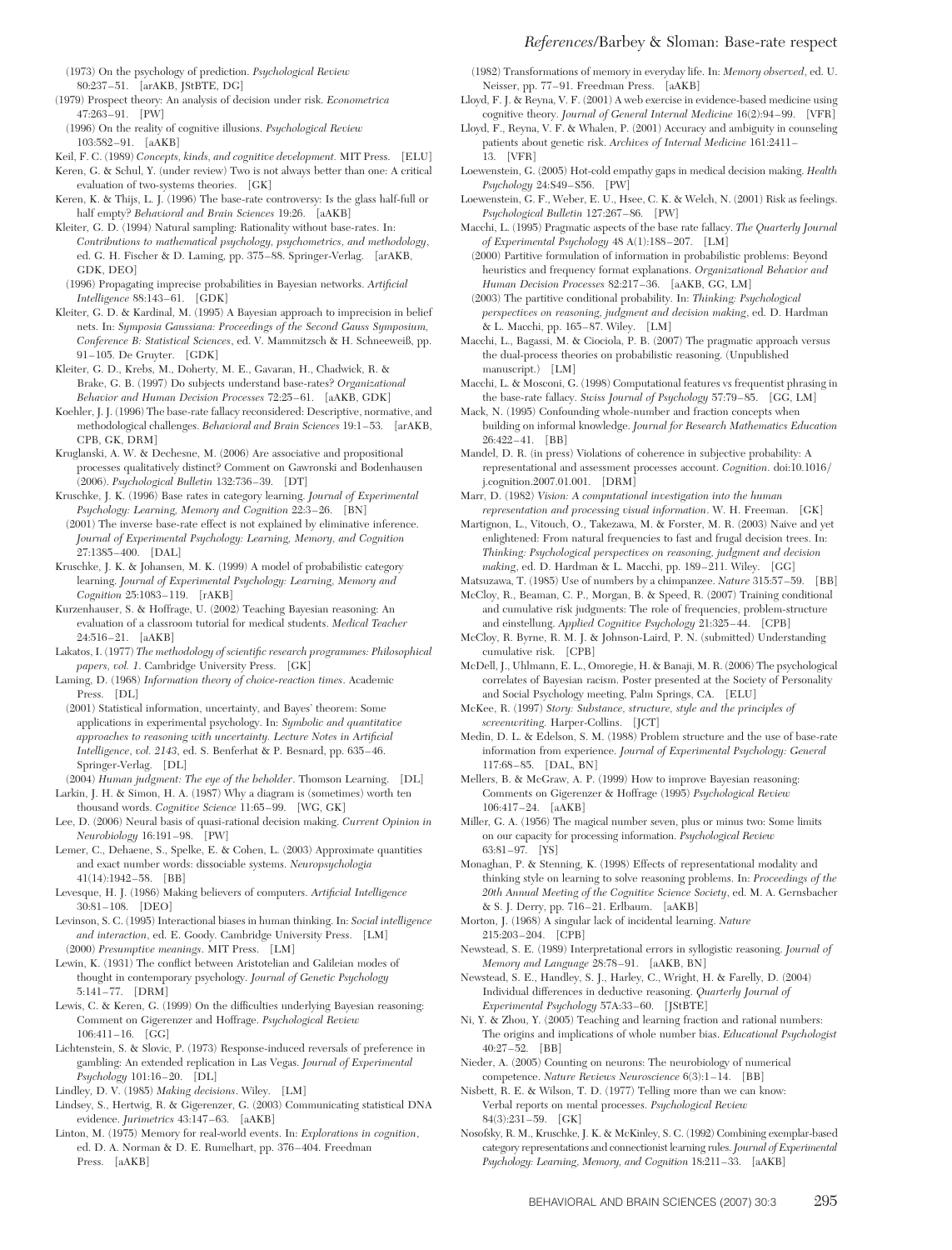#### References/Barbey & Sloman: Base-rate respect

- Oaksford, M. & Chater, N. (2007) Bayesian rationality: The probabilistic approach to human reasoning. Oxford University Press. [GDK]
- Over, D. E. (2000a) Ecological rationality and its heuristics. Thinking and Reasoning 6:182-92. [aAKB]
- (2000b) Ecological issues: A reply to Todd, Fiddick, & Krauss. Thinking and Reasoning 6:385–88. [aAKB]
- (2003) From massive modularity to meta-representation: The evolution of higher cognition. In: Evolution and the psychology of thinking: The debate, ed. D. E. Over, pp. 121-44. Psychology Press. [aAKB]
- (2007) Content-independent conditional inference. In: Integrating the mind: Domain general versus domain specific processes in higher cognition, ed. M. J. Roberts, pp. 83– 103. Psychology Press. [aAKB]
- Over, D. E. & Evans, J. St. B. T. (forthcoming) Conditionals and non-constructive reasoning. In: The psychology of conditionals, ed. M. Oaksford. Oxford University Press. [Based on talks available at London Reasoning Workshop site: http://www.bbk.ac.uk/psyc/staff/academic/moaksford/ londonreasoningworkshop] [DEO]
- Over, D. E. & Green, D. W. (2001) Contingency, causation, and adaptive inference. Psychological Review 108:682-84. [aAKB]
- Patterson, R. (l985) Aristotle's modal logic. Cambridge University Press. [RP]
- Payne, J. W., Bettman, J. R. & Johnson, E. J. (1993) The adaptive decision maker. Cambridge University Press. [GG]
- Peters, E. & Slovic, P. (2000) The springs of action: Affective and analytic information processing in choice. Personality and Social Psychology Bulletin 26:1465 – 75. [PW]
- Pfeifer, N. & Kleiter, G. D. (2005) Towards a mental probability logic. Psychologica Belgica 45:71-99. [GDK]
- PHLS Communicable Disease Surveillance Centre. (1995– 1996) Communicable Disease Report, Monthly edition. London: Communicable Disease Surveillance Centre, Public Health Laboratory Service. [DL]
- Piazza, M., Izard, V., Pinel, P., Le Bihan, D. & Dehaene, S. (2004) Tuning curves for approximate numerosity in the human intraparietal sulcus. Neuron 44:547 – 55. [BB]
- Piazza, M., Mechelli, A., Butterworth, B. & Price, C. (2002) Are subitizing and counting: implemented as separate or functionally overlapping processes? NeuroImage 15(2):435-46. [BB]
- Piazza, M., Mechelli, A., Price, C. J. & Butterworth, B. (2006) Exact and approximate judgements of visual and auditory numerosity: An fMRI study. Brain Research 1106:177 –88. [BB]
- Piazza, M., Pinel, P., Le Bihan, D. & Dehaene, S. (2007) A magnitude code common to numerosities and number symbols in human intraparietal cortex. Neuron 53(2):293– 305. [BB]
- Pillemer, E. D., Rhinehart, E. D. & White, S. H. (1986) Memories of life transitions: The first year in college. Human Learning: Journal of Practical Research and Applications 5:109-23. [aAKB]
- Pinker, S. (1990) A theory of graph comprehension. In: Artificial intelligence and the future of testing, ed. R. Freedle, pp. 73-126. Erlbaum. [WG]
- Pizarro, D. A. & Uhlmann, E. L. (2005) Do normative standards advance our understanding of moral judgment? [Commentary]. Behavioral and Brain Sciences 28:558-59. [ELU]
- Plato (2006) Meno. In: Plato's Meno, ed. D. Scott. Cambridge University Press. [CRW]
- Ramsey, F. P. (1964) Truth and probability. In: Studies in subjective probability, ed. H. E. Kyburg, Jr. & E. Smokler, pp. 61-92. Wiley. [aAKB]
- Reber, A. S. (1993) Implicit learning and tacit knowledge. Oxford University Press. [JStBTE]
- Reyna, V. F. (1991) Class inclusion, the conjunction fallacy, and other cognitive illusions. Developmental Review 11:317-36. [aAKB, CJB, VFR]
- (1992) Reasoning, remembering, and their relationship: Social, cognitive, and developmental issues. In: Development of long-term retention, ed. M. L. Howe, C. J. Brainerd & V. F. Reyna, pp. 103 – 27. Springer-Verlag. [VFR]
- (2004) How people make decisions that involve risk. A dual-processes approach. Current Directions in Psychological Science 13:60-66. [VFR]
- Reyna, V. F. & Adam, M. B. (2003) Fuzzy-trace theory, risk communication, and product labeling in sexually transmitted diseases. Risk Analysis 23:325 – 42. [VFR]
- Reyna, V. F. & Brainerd, C. J. (1990) Fuzzy processing in transitivity development. Annals of Operations Research 23:37-63. [CJB]
- (1992) A fuzzy-trace theory of reasoning and remembering: Paradoxes, patterns, and parallelism. In: From learning processes to cognitive processes: Essays in honor of William K. Estes, ed. A. Healy, S. Kosslyn & R. Shiffrin, pp. 235-59. Erlbaum. [aAKB]
- (1993) Fuzzy memory and mathematics in the classroom. In: Memory in everyday life, ed. G. M. Davies & R. H. Logie, pp. 91– 119. North Holland Press. [CJB, VFR]
- (1994) The origins of probability judgment: A review of data and theories. In: Subjective probability, ed. G. Wright & P. Ayton, pp. 239 – 72. Wiley. [aAKB, CJB, VFR]
- (1995) Fuzzy-trace theory: An interim synthesis. Learning and Individual Differences 7:1-75. [aAKB, CJB, VFR, CRW]
- (in press) Numeracy, ratio bias, and denominator neglect in judgments of risk and probability. Learning and Individual Differences. [VFR]
- Reyna, V. F. & Ellis, S. C. (1994) Fuzzy-trace theory and framing effects in children's risky decision making. Psychological Science 5:275 –79. [VFR]
- Reyna, V. F. & Farley, F. (2006) Risk and rationality in adolescent decision-making: Implications for theory, practice, and public policy. Psychological Science in the Public Interest  $7(1):1-44.$  [VFR]
- Reyna, V. F., Holliday, R. & Marche, T. (2002) Explaining the development of false memories. Developmental Review 22:436 – 89. [VFR]
- Reyna, V. F. & Lloyd, F. (2006) Physician decision making and cardiac risk: Effects of knowledge, risk perception, risk tolerance, and fuzzy processing. Journal of Experimental Psychology: Applied 12:179 – 95. [VFR]
- Reyna, V. F., Lloyd, F. J. & Brainerd, C. J. (2003) Memory, development, and rationality: An integrative theory of judgment and decision-making. In: Emerging perspectives on judgment and decision research, ed. S. Schneider & J. Shanteau, pp. 201 –45. Cambridge University Press. [VFR]
- Reyna, V. F., Lloyd, F. & Whalen, P. (2001) Genetic testing and medical decision making. Archives of Internal Medicine 161:2406 – 408. [VFR]
- Reyna, V. F., Mills, B. A., Estrada, S. M. & Brainerd, C. J. (2006) False memory in children: Data, theory, and legal implications. In: The handbook of eyewitness psychology: Memory for events, ed. M. P. Toglia, J. D. Read, D. F. Ross & R. C. L. Lindsay, pp. 473 – 510. Erlbaum. [VFR]
- Rieskamp, J. & Otto, P. E. (2006) SSL: A theory of how people learn to select strategies. Journal of Experimental Psychology: General 135:207-36. [GG]
- Sanfey, A. G., Loewenstein, G., McClure, S. M. & Cohen, J. D. (2006) Neuroeconomics: Cross currents in research on decision-making. Trends in Cognitive Sciences 10:108-16. [PW]
- Savage L. J. (1954) The foundations of statistics. Wiley. [aAKB]
- Schaller, M. (1992) In-group favoritism and statistical reasoning in social inference: Implications for formation and maintenance of group stereotypes. Journal of Personality and Social Psychology 63:61-74. [ELU]
- Schwartz, N. & Sudman, S. (1994) Autobiographical memory and the validity of retrospective reports. Springer Verlag. [aAKB]
- Schwartz, N. & Wanke, M. (2002) Experimental and contextual heuristics in frequency judgment: Ease of recall and response scales. In: Etc. Frequency processing and cognition, ed. P. Sedlmeier & T. Betsch, pp. 89– 108. Oxford University Press. [aAKB]
- Sedlmeier, P. & Betsch T. (2002) Etc. Frequency processing and cognition. Oxford University Press. [aAKB]
- Sedlmeier, P. & Gigerenzer, G. (2001) Teaching Bayesian reasoning in less than two hours. Journal of Experimental Psychology: General 130:380 –400. [aAKB]
- Sedlmeier, P., Hertwig, R. & Gigerenzer, G. (1998) Are judgments of the positional frequencies of letters systematically biased due to availability? Journal of Experimental Psychology: Learning, Memory, and Cognition 24:754 – 70. [CPB]
- Sidanius, J. & Pratto, F. (1999) Social dominance: An intergroup theory of social hierarchy and oppression. Cambridge University Press. [ELU]
- Sloman, S. A. (1996a) The empirical case for two systems of reasoning. Psychological Bulletin 119:3-22. [arAKB, JStBTE, GG, GK]
- (1996b) The probative value of simultaneous contradictory belief: Reply to Gigerenzer and Regier (1996). Psychological Bulletin 119:27 – 30. [GG, rAKB]
- (1998) Categorical inference is not a tree: The myth of inheritance hierarchies. Cognitive Psychology 35:1 – 33. [arAKB]
- (2005) Causal models: How we think about the world and its alternatives. Oxford University Press. [arAKB]
- Sloman, S. A., Lombrozo, T. & Malt, B. C. (in press) Mild ontology and domainspecific categorization. In: Integrating the mind, M. J. Roberts. Psychology Press. [aAKB]
- Sloman, S. A. & Over, D. E. (2003) Probability judgment from the inside and out. In: Evolution and the psychology of thinking: The debate, ed. D. E. Over, pp. 145 – 70. Psychology Press. [aAKB]
- Sloman, S. A., Over, D. E., Slovak, L. & Stibel, J. M. (2003) Frequency illusions and other fallacies. Organizational Behavior and Human Decision Processes 91:296 – 309. [aAKB, CPB, VFR]
- Slovic, P., Finucane, M. L., Peters, E. & MacGregor, D. G. (2004) Risk as analysis and risk as feelings: Some thoughts about affect, reason, risk, and rationality. Risk Analysis 24:311-22. [PW]
- Slovic, P., Peters, E., Finucane, M. L. & MacGregor, D. G. (2005) Affect, risk, and decision making. Health Psychology 24:S35-S40. [PW]
- Smith, C. L., Solomon, G. E. A. & Carey, S. (2005) Never getting to zero: Elementary school students' understanding of the infinite divisibility of number and matter. Cognitive Psychology 51:101-40. [BB]